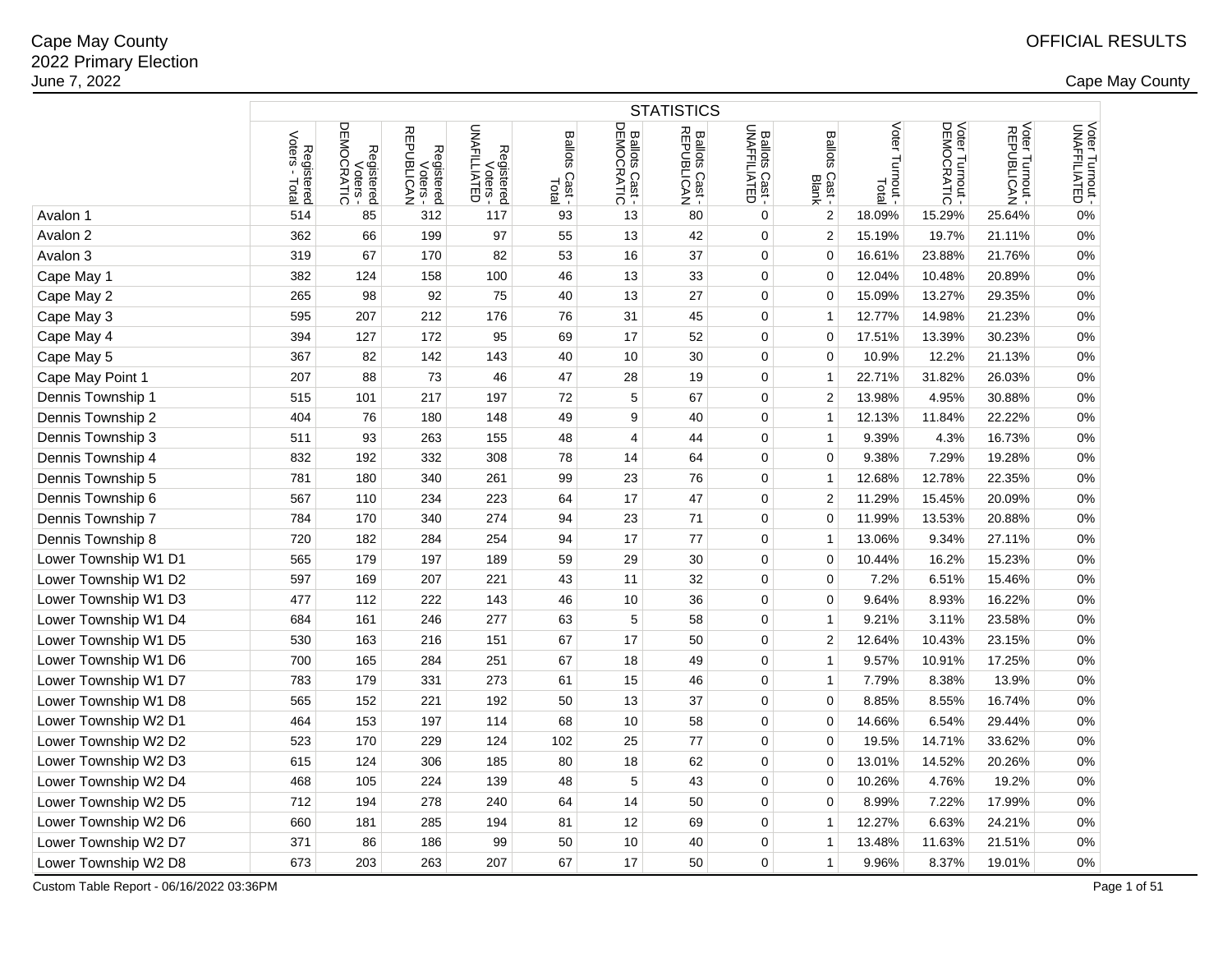|                       | <b>STATISTICS</b>            |                                      |                                      |                                        |                                     |                              |                              |                                |                                   |                             |                                                        |                               |                                 |
|-----------------------|------------------------------|--------------------------------------|--------------------------------------|----------------------------------------|-------------------------------------|------------------------------|------------------------------|--------------------------------|-----------------------------------|-----------------------------|--------------------------------------------------------|-------------------------------|---------------------------------|
|                       | Registered<br>Voters - Total | Registered<br>Voters -<br>DEMOCRATIC | Registered<br>Voters -<br>REPUBLICAN | Registered<br>Voters -<br>UNAFFILIATED | <b>Ballots</b><br>: Cast -<br>Total | Ballots Cast -<br>DEMOCRATIC | Ballots Cast -<br>REPUBLICAN | Ballots Cast -<br>UNAFFILIATED | <b>Ballots</b><br>Cast -<br>Blank | Voter<br>Turnout -<br>Total | 뮤<br>Voter Turnout<br><b>LET LUITIOUL-</b><br>MOCRATIC | Voter Turnout -<br>REPUBLICAN | Voter Turnout -<br>UNAFFILIATED |
| Lower Township W2 D9  | 327                          | 66                                   | 165                                  | 96                                     | 46                                  | 4                            | 42                           | 0                              | $\boldsymbol{2}$                  | 14.07%                      | 6.06%                                                  | 25.45%                        | 0%                              |
| Lower Township W2 D10 | 533                          | 132                                  | 226                                  | 175                                    | 44                                  | 12                           | 32                           | $\mathbf 0$                    | $\mathbf 0$                       | 8.26%                       | 9.09%                                                  | 14.16%                        | 0%                              |
| Lower Township W2 D11 | 453                          | 115                                  | 186                                  | 152                                    | 38                                  | 6                            | 32                           | $\mathbf 0$                    | $\Omega$                          | 8.39%                       | 5.22%                                                  | 17.2%                         | 0%                              |
| Lower Township W3 D1  | 510                          | 77                                   | 251                                  | 182                                    | 60                                  | 3                            | 57                           | 0                              | $\mathbf 0$                       | 11.76%                      | 3.9%                                                   | 22.71%                        | 0%                              |
| Lower Township W3 D2  | 606                          | 116                                  | 307                                  | 183                                    | 51                                  | 5                            | 46                           | $\mathbf 0$                    | $\mathbf{1}$                      | 8.42%                       | 4.31%                                                  | 14.98%                        | 0%                              |
| Lower Township W3 D3  | 894                          | 208                                  | 415                                  | 271                                    | 111                                 | 26                           | 85                           | 0                              | $\mathbf 0$                       | 12.42%                      | 12.5%                                                  | 20.48%                        | 0%                              |
| Lower Township W3 D4  | 934                          | 177                                  | 458                                  | 299                                    | 91                                  | 16                           | 75                           | $\mathbf 0$                    | $\mathbf 0$                       | 9.74%                       | 9.04%                                                  | 16.38%                        | 0%                              |
| Lower Township W3 D5  | 812                          | 146                                  | 394                                  | 272                                    | 94                                  | 14                           | 80                           | $\mathbf 0$                    | $\Omega$                          | 11.58%                      | 9.59%                                                  | 20.3%                         | 0%                              |
| Lower Township W3 D6  | 431                          | 83                                   | 208                                  | 140                                    | 54                                  | $\overline{4}$               | 50                           | 0                              | $\mathbf 0$                       | 12.53%                      | 4.82%                                                  | 24.04%                        | 0%                              |
| Lower Township W3 D7  | 673                          | 193                                  | 276                                  | 204                                    | 67                                  | 13                           | 54                           | 0                              | $\mathbf{1}$                      | 9.96%                       | 6.74%                                                  | 19.57%                        | 0%                              |
| Lower Township W3 D8  | 526                          | 159                                  | 223                                  | 144                                    | 49                                  | 13                           | 36                           | 0                              | 3                                 | 9.32%                       | 8.18%                                                  | 16.14%                        | 0%                              |
| Lower Township W3 D9  | 570                          | 152                                  | 253                                  | 165                                    | 88                                  | 30                           | 58                           | $\mathbf 0$                    | 1                                 | 15.44%                      | 19.74%                                                 | 22.92%                        | 0%                              |
| Middle Township 1     | 796                          | 173                                  | 338                                  | 285                                    | 95                                  | 27                           | 68                           | 0                              | $\Omega$                          | 11.93%                      | 15.61%                                                 | 20.12%                        | 0%                              |
| Middle Township 2     | 884                          | 213                                  | 393                                  | 278                                    | 111                                 | 28                           | 83                           | $\mathbf 0$                    | 1                                 | 12.56%                      | 13.15%                                                 | 21.12%                        | 0%                              |
| Middle Township 3     | 738                          | 205                                  | 285                                  | 248                                    | 72                                  | 13                           | 59                           | 0                              | $\mathbf{1}$                      | 9.76%                       | 6.34%                                                  | 20.7%                         | 0%                              |
| Middle Township 4     | 932                          | 248                                  | 379                                  | 305                                    | 107                                 | 30                           | 77                           | 0                              | $\mathbf 0$                       | 11.48%                      | 12.1%                                                  | 20.32%                        | 0%                              |
| Middle Township 5     | 817                          | 280                                  | 274                                  | 263                                    | 86                                  | 26                           | 60                           | 0                              | $\mathbf{0}$                      | 10.53%                      | 9.29%                                                  | 21.9%                         | 0%                              |
| Middle Township 6     | 736                          | 201                                  | 323                                  | 212                                    | 110                                 | 17                           | 93                           | 0                              | $\mathbf{1}$                      | 14.95%                      | 8.46%                                                  | 28.79%                        | 0%                              |
| Middle Township 7     | 904                          | 202                                  | 330                                  | 372                                    | 71                                  | 15                           | 56                           | $\mathbf 0$                    | $\mathbf 0$                       | 7.85%                       | 7.43%                                                  | 16.97%                        | 0%                              |
| Middle Township 8     | 995                          | 434                                  | 162                                  | 399                                    | 73                                  | 51                           | 22                           | $\mathbf 0$                    | $\mathbf 0$                       | 7.34%                       | 11.75%                                                 | 13.58%                        | 0%                              |
| Middle Township 9     | 796                          | 192                                  | 339                                  | 265                                    | 87                                  | 12                           | 75                           | 0                              | $\mathbf 0$                       | 10.93%                      | 6.25%                                                  | 22.12%                        | 0%                              |
| Middle Township 10    | 803                          | 166                                  | 347                                  | 290                                    | 89                                  | 23                           | 66                           | 0                              | 1                                 | 11.08%                      | 13.86%                                                 | 19.02%                        | 0%                              |
| Middle Township 11    | 796                          | 205                                  | 284                                  | 307                                    | 70                                  | 12                           | 58                           | 0                              | $\mathbf 0$                       | 8.79%                       | 5.85%                                                  | 20.42%                        | 0%                              |
| Middle Township 12    | 645                          | 162                                  | 229                                  | 254                                    | 50                                  | 27                           | 23                           | $\mathbf 0$                    | 0                                 | 7.75%                       | 16.67%                                                 | 10.04%                        | 0%                              |
| Middle Township 13    | 861                          | 264                                  | 314                                  | 283                                    | 99                                  | 29                           | 70                           | 0                              | 3                                 | 11.5%                       | 10.98%                                                 | 22.29%                        | 0%                              |
| Middle Township 14    | 1,247                        | 331                                  | 451                                  | 465                                    | 110                                 | 25                           | 85                           | 0                              | $\mathbf 0$                       | 8.82%                       | 7.55%                                                  | 18.85%                        | 0%                              |
| Middle Township 15    | 1,179                        | 269                                  | 490                                  | 420                                    | 128                                 | 25                           | 103                          | $\mathbf 0$                    | $\mathbf 0$                       | 10.86%                      | 9.29%                                                  | 21.02%                        | 0%                              |
| Middle Township 16    | 396                          | 117                                  | 177                                  | 102                                    | 69                                  | 14                           | 55                           | 0                              | $\mathbf 0$                       | 17.42%                      | 11.97%                                                 | 31.07%                        | 0%                              |
| Middle Township 17    | 942                          | 273                                  | 314                                  | 355                                    | 100                                 | 37                           | 63                           | $\mathbf 0$                    | $\mathbf 0$                       | 10.62%                      | 13.55%                                                 | 20.06%                        | 0%                              |
| Middle Township 18    | 644                          | 128                                  | 307                                  | 209                                    | 89                                  | 14                           | 75                           | 0                              | $\overline{2}$                    | 13.82%                      | 10.94%                                                 | 24.43%                        | 0%                              |
| North Wildwood W1 D1  | 665                          | 149                                  | 348                                  | 168                                    | 114                                 | 23                           | 91                           | 0                              | $\mathbf{1}$                      | 17.14%                      | 15.44%                                                 | 26.15%                        | 0%                              |
| North Wildwood W1 D2  | 434                          | 81                                   | 270                                  | 83                                     | 56                                  | 10                           | 46                           | 0                              | $\Omega$                          | 12.9%                       | 12.35%                                                 | 17.04%                        | 0%                              |
| North Wildwood W1 D3  | 274                          | 52                                   | 150                                  | 72                                     | 31                                  | $\overline{4}$               | 27                           | $\mathbf 0$                    | $\mathbf 0$                       | 11.31%                      | 7.69%                                                  | 18%                           | 0%                              |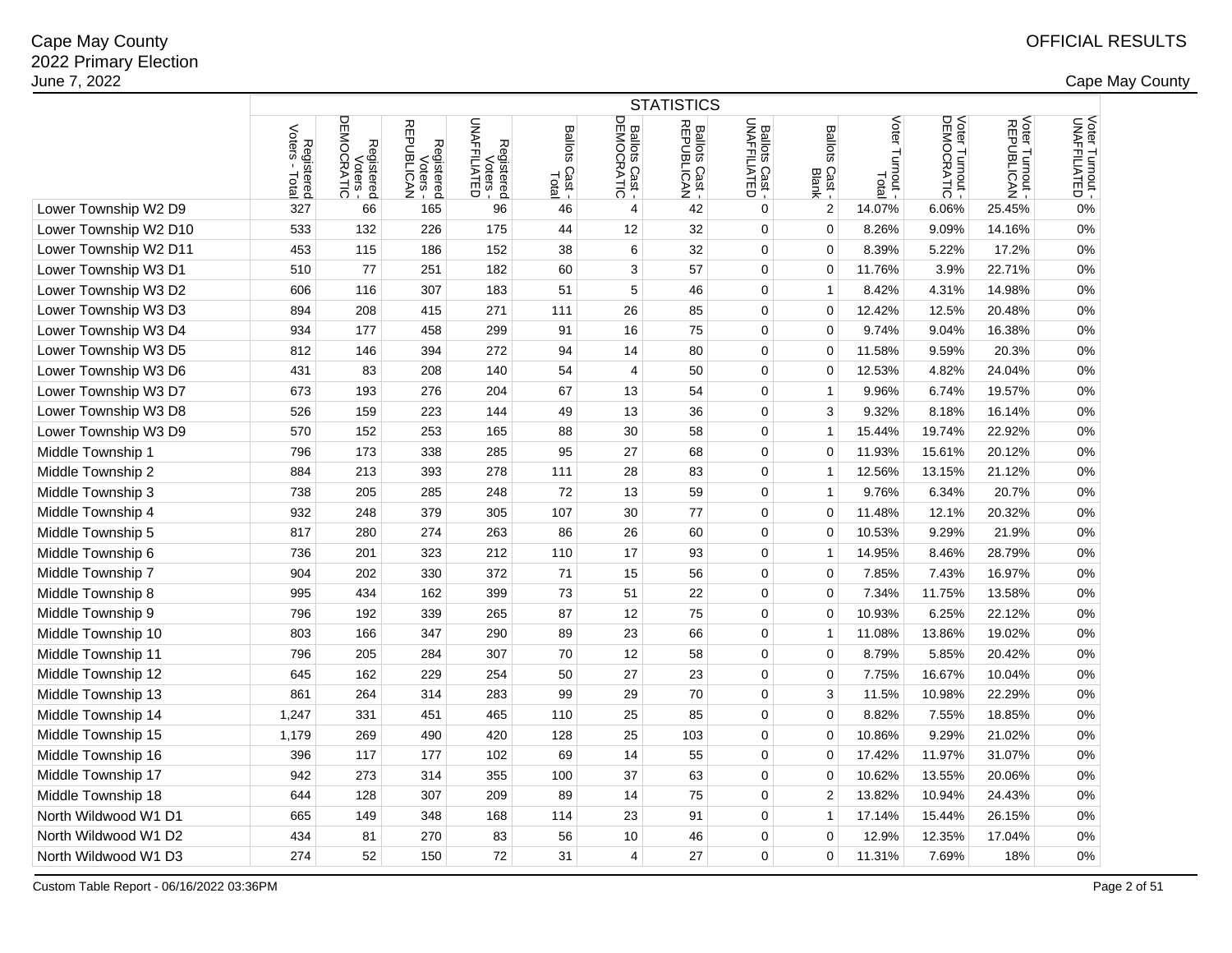| Registered<br>Voters -<br>DEMOCRATIC<br>ヮ<br>Voter Turnout -<br>DEMOCRATIC<br>Voter Turnout -<br>UNAFFILIATED<br>Voter<br>Voter Turnout -<br>REPUBLICAN<br>Registered<br>Voters -<br>UNAFFILIATED<br>Ballots Cast -<br>UNAFFILIATED<br>Registered<br>Voters -<br>REPUBLICAN<br>Ballots Cast -<br>REPUBLICAN<br>Ballots Cast -<br>DEMOCRATIC<br>Voters<br><b>Ballots</b><br><b>Ballots</b><br>Registered<br>oters - Total<br>Turnout<br>Cast<br>Cast -<br>Blank<br>Total<br>Total<br>North Wildwood W1 D4<br>271<br>57<br>51<br>$\mathbf 0$<br>21.03%<br>11.54%<br>33.12%<br>0%<br>52<br>154<br>65<br>6<br>$\mathbf 1$<br>North Wildwood W2 D1<br>368<br>84<br>209<br>75<br>62<br>9<br>53<br>0<br>$\Omega$<br>16.85%<br>10.71%<br>25.36%<br>0%<br>90<br>35<br>19.77%<br>North Wildwood W2 D2<br>339<br>72<br>177<br>46<br>11<br>0<br>$\mathbf 0$<br>13.57%<br>15.28%<br>0%<br>75<br>49<br>North Wildwood W2 D3<br>90<br>153<br>12<br>$\mathbf 0$<br>$\mathbf 0$<br>19.18%<br>32.03%<br>0%<br>318<br>61<br>13.33%<br>North Wildwood W2 D4<br>18.06%<br>342<br>76<br>155<br>111<br>34<br>6<br>28<br>0<br>$\mathbf 0$<br>9.94%<br>7.89%<br>0%<br>Ocean City W1 D1<br>93<br>291<br>151<br>61<br>20.96%<br>535<br>75<br>14<br>0<br>14.02%<br>15.05%<br>0%<br>$\mathbf{1}$<br>Ocean City W1 D2<br>415<br>101<br>199<br>115<br>41<br>9<br>32<br>$\mathbf 0$<br>9.88%<br>8.91%<br>16.08%<br>0%<br>$\mathbf{1}$<br>Ocean City W1 D3<br>64<br>651<br>168<br>272<br>211<br>85<br>21<br>0<br>13.06%<br>12.5%<br>23.53%<br>0%<br>0<br>Ocean City W1 D4<br>271<br>669<br>199<br>199<br>87<br>23<br>64<br>0<br>13%<br>11.56%<br>23.62%<br>0%<br>$\mathbf{1}$<br>Ocean City W1 D5<br>459<br>200<br>142<br>14<br>30<br>$\mathbf 0$<br>$\Omega$<br>9.59%<br>11.97%<br>15%<br>0%<br>117<br>44<br>Ocean City W2 D1<br>29<br>19.33%<br>388<br>106<br>150<br>132<br>40<br>11<br>0<br>10.31%<br>10.38%<br>0%<br>-1<br>Ocean City W2 D2<br>197<br>131<br>22<br>39<br>12.2%<br>19.8%<br>500<br>172<br>61<br>$\mathbf 0$<br>$\mathbf{1}$<br>12.79%<br>0%<br>Ocean City W2 D3<br>450<br>124<br>182<br>144<br>50<br>14<br>36<br>$\mathbf 0$<br>$\Omega$<br>11.11%<br>11.29%<br>19.78%<br>0%<br>Ocean City W2 D4<br>494<br>120<br>213<br>161<br>49<br>11<br>38<br>0<br>$\mathbf 0$<br>9.92%<br>9.17%<br>17.84%<br>0%<br>Ocean City W2 D5<br>110<br>80<br>3<br>25<br>$\mathbf 0$<br>$\mathbf 0$<br>22.73%<br>252<br>62<br>28<br>11.11%<br>4.84%<br>0%<br>Ocean City W3 D1<br>8<br>$\mathbf 0$<br>604<br>100<br>321<br>183<br>74<br>66<br>$\Omega$<br>12.25%<br>8%<br>20.56%<br>0%<br>Ocean City W3 D2<br>76<br>127<br>85<br>10<br>26<br>$\mathbf 0$<br>$\mathbf 0$<br>20.47%<br>0%<br>288<br>36<br>12.5%<br>13.16%<br>Ocean City W3 D3<br>115<br>200<br>153<br>45<br>12<br>33<br>$\mathbf 0$<br>9.62%<br>16.5%<br>0%<br>468<br>$\mathbf{1}$<br>10.43%<br>Ocean City W3 D4<br>251<br>56<br>500<br>109<br>140<br>70<br>14<br>0<br>2<br>14%<br>12.84%<br>22.31%<br>0%<br>51<br>Ocean City W3 D5<br>197<br>67<br>443<br>139<br>107<br>16<br>$\mathbf 0$<br>$\mathbf 0$<br>15.12%<br>11.51%<br>25.89%<br>0%<br>51<br>Ocean City W4 D1<br>147<br>170<br>125<br>74<br>23<br>$\mathbf 0$<br>$\mathbf 0$<br>16.74%<br>15.65%<br>30%<br>0%<br>442<br>Ocean City W4 D2<br>58<br>18.27%<br>29%<br>405<br>105<br>200<br>100<br>74<br>16<br>0<br>15.24%<br>0%<br>1<br>Ocean City W4 D3<br>578<br>145<br>289<br>84<br>17<br>67<br>$\mathbf 0$<br>$\mathbf 0$<br>14.53%<br>11.72%<br>23.18%<br>0%<br>144<br>23.97%<br>Ocean City W4 D4<br>152<br>292<br>202<br>85<br>15<br>70<br>$\mathbf 0$<br>13.16%<br>9.87%<br>0%<br>646<br>$\mathbf{1}$<br>Ocean City W4 D5<br>23.53%<br>427<br>89<br>204<br>134<br>57<br>9<br>48<br>0<br>$\mathbf 0$<br>13.35%<br>10.11%<br>0%<br>Sea Isle City 1<br>93<br>13<br>54<br>17.27%<br>27%<br>388<br>95<br>200<br>67<br>0<br>$\mathbf{1}$<br>13.68%<br>0%<br>$\overline{2}$<br>Sea Isle City 2<br>409<br>95<br>213<br>101<br>80<br>18<br>62<br>0<br>19.56%<br>18.95%<br>29.11%<br>0%<br>Sea Isle City 3<br>296<br>14.69%<br>22.3%<br>524<br>109<br>119<br>77<br>11<br>66<br>0<br>$\mathbf 0$<br>10.09%<br>0%<br>Sea Isle City 4<br>559<br>314<br>126<br>102<br>21<br>81<br>$\mathbf 0$<br>$\Omega$<br>18.25%<br>17.65%<br>25.8%<br>0%<br>119<br>Stone Harbor 1<br>288<br>57<br>171<br>60<br>41<br>3<br>38<br>0<br>$\mathbf 0$<br>14.24%<br>5.26%<br>22.22%<br>0%<br>Stone Harbor 2<br>380<br>68<br>253<br>59<br>81<br>17<br>64<br>0<br>$\mathbf 0$<br>21.32%<br>25%<br>25.3%<br>0%<br><b>Upper Township 1</b><br>326<br>229<br>76<br>13.5%<br>12.61%<br>23.31%<br>674<br>119<br>91<br>15<br>0<br>$\Omega$<br>0%<br>14.85%<br>Upper Township 2<br>680<br>337<br>188<br>16<br>85<br>0<br>$\mathbf 0$<br>10.32%<br>25.22%<br>0%<br>155<br>101 | <b>STATISTICS</b> |  |  |  |  |  |  |  |  |  |  |  |  |
|-----------------------------------------------------------------------------------------------------------------------------------------------------------------------------------------------------------------------------------------------------------------------------------------------------------------------------------------------------------------------------------------------------------------------------------------------------------------------------------------------------------------------------------------------------------------------------------------------------------------------------------------------------------------------------------------------------------------------------------------------------------------------------------------------------------------------------------------------------------------------------------------------------------------------------------------------------------------------------------------------------------------------------------------------------------------------------------------------------------------------------------------------------------------------------------------------------------------------------------------------------------------------------------------------------------------------------------------------------------------------------------------------------------------------------------------------------------------------------------------------------------------------------------------------------------------------------------------------------------------------------------------------------------------------------------------------------------------------------------------------------------------------------------------------------------------------------------------------------------------------------------------------------------------------------------------------------------------------------------------------------------------------------------------------------------------------------------------------------------------------------------------------------------------------------------------------------------------------------------------------------------------------------------------------------------------------------------------------------------------------------------------------------------------------------------------------------------------------------------------------------------------------------------------------------------------------------------------------------------------------------------------------------------------------------------------------------------------------------------------------------------------------------------------------------------------------------------------------------------------------------------------------------------------------------------------------------------------------------------------------------------------------------------------------------------------------------------------------------------------------------------------------------------------------------------------------------------------------------------------------------------------------------------------------------------------------------------------------------------------------------------------------------------------------------------------------------------------------------------------------------------------------------------------------------------------------------------------------------------------------------------------------------------------------------------------------------------------------------------------------------------------------------------------------------------------------------------------------------------------------------------------------------------------------------------------------------------------------------------------------------------------------------------------------------------------------------------------------------------------------------------------------------------------------------------------------------------------------------------------------------------------------------------------------------------------------------------------------------------------------------------------------------------------------------------------------------------------------------------------------------------------------------------------------------------------------------------------------------------------------------------------------------------------------------------------------------------------------------|-------------------|--|--|--|--|--|--|--|--|--|--|--|--|
|                                                                                                                                                                                                                                                                                                                                                                                                                                                                                                                                                                                                                                                                                                                                                                                                                                                                                                                                                                                                                                                                                                                                                                                                                                                                                                                                                                                                                                                                                                                                                                                                                                                                                                                                                                                                                                                                                                                                                                                                                                                                                                                                                                                                                                                                                                                                                                                                                                                                                                                                                                                                                                                                                                                                                                                                                                                                                                                                                                                                                                                                                                                                                                                                                                                                                                                                                                                                                                                                                                                                                                                                                                                                                                                                                                                                                                                                                                                                                                                                                                                                                                                                                                                                                                                                                                                                                                                                                                                                                                                                                                                                                                                                                                                             |                   |  |  |  |  |  |  |  |  |  |  |  |  |
|                                                                                                                                                                                                                                                                                                                                                                                                                                                                                                                                                                                                                                                                                                                                                                                                                                                                                                                                                                                                                                                                                                                                                                                                                                                                                                                                                                                                                                                                                                                                                                                                                                                                                                                                                                                                                                                                                                                                                                                                                                                                                                                                                                                                                                                                                                                                                                                                                                                                                                                                                                                                                                                                                                                                                                                                                                                                                                                                                                                                                                                                                                                                                                                                                                                                                                                                                                                                                                                                                                                                                                                                                                                                                                                                                                                                                                                                                                                                                                                                                                                                                                                                                                                                                                                                                                                                                                                                                                                                                                                                                                                                                                                                                                                             |                   |  |  |  |  |  |  |  |  |  |  |  |  |
|                                                                                                                                                                                                                                                                                                                                                                                                                                                                                                                                                                                                                                                                                                                                                                                                                                                                                                                                                                                                                                                                                                                                                                                                                                                                                                                                                                                                                                                                                                                                                                                                                                                                                                                                                                                                                                                                                                                                                                                                                                                                                                                                                                                                                                                                                                                                                                                                                                                                                                                                                                                                                                                                                                                                                                                                                                                                                                                                                                                                                                                                                                                                                                                                                                                                                                                                                                                                                                                                                                                                                                                                                                                                                                                                                                                                                                                                                                                                                                                                                                                                                                                                                                                                                                                                                                                                                                                                                                                                                                                                                                                                                                                                                                                             |                   |  |  |  |  |  |  |  |  |  |  |  |  |
|                                                                                                                                                                                                                                                                                                                                                                                                                                                                                                                                                                                                                                                                                                                                                                                                                                                                                                                                                                                                                                                                                                                                                                                                                                                                                                                                                                                                                                                                                                                                                                                                                                                                                                                                                                                                                                                                                                                                                                                                                                                                                                                                                                                                                                                                                                                                                                                                                                                                                                                                                                                                                                                                                                                                                                                                                                                                                                                                                                                                                                                                                                                                                                                                                                                                                                                                                                                                                                                                                                                                                                                                                                                                                                                                                                                                                                                                                                                                                                                                                                                                                                                                                                                                                                                                                                                                                                                                                                                                                                                                                                                                                                                                                                                             |                   |  |  |  |  |  |  |  |  |  |  |  |  |
|                                                                                                                                                                                                                                                                                                                                                                                                                                                                                                                                                                                                                                                                                                                                                                                                                                                                                                                                                                                                                                                                                                                                                                                                                                                                                                                                                                                                                                                                                                                                                                                                                                                                                                                                                                                                                                                                                                                                                                                                                                                                                                                                                                                                                                                                                                                                                                                                                                                                                                                                                                                                                                                                                                                                                                                                                                                                                                                                                                                                                                                                                                                                                                                                                                                                                                                                                                                                                                                                                                                                                                                                                                                                                                                                                                                                                                                                                                                                                                                                                                                                                                                                                                                                                                                                                                                                                                                                                                                                                                                                                                                                                                                                                                                             |                   |  |  |  |  |  |  |  |  |  |  |  |  |
|                                                                                                                                                                                                                                                                                                                                                                                                                                                                                                                                                                                                                                                                                                                                                                                                                                                                                                                                                                                                                                                                                                                                                                                                                                                                                                                                                                                                                                                                                                                                                                                                                                                                                                                                                                                                                                                                                                                                                                                                                                                                                                                                                                                                                                                                                                                                                                                                                                                                                                                                                                                                                                                                                                                                                                                                                                                                                                                                                                                                                                                                                                                                                                                                                                                                                                                                                                                                                                                                                                                                                                                                                                                                                                                                                                                                                                                                                                                                                                                                                                                                                                                                                                                                                                                                                                                                                                                                                                                                                                                                                                                                                                                                                                                             |                   |  |  |  |  |  |  |  |  |  |  |  |  |
|                                                                                                                                                                                                                                                                                                                                                                                                                                                                                                                                                                                                                                                                                                                                                                                                                                                                                                                                                                                                                                                                                                                                                                                                                                                                                                                                                                                                                                                                                                                                                                                                                                                                                                                                                                                                                                                                                                                                                                                                                                                                                                                                                                                                                                                                                                                                                                                                                                                                                                                                                                                                                                                                                                                                                                                                                                                                                                                                                                                                                                                                                                                                                                                                                                                                                                                                                                                                                                                                                                                                                                                                                                                                                                                                                                                                                                                                                                                                                                                                                                                                                                                                                                                                                                                                                                                                                                                                                                                                                                                                                                                                                                                                                                                             |                   |  |  |  |  |  |  |  |  |  |  |  |  |
|                                                                                                                                                                                                                                                                                                                                                                                                                                                                                                                                                                                                                                                                                                                                                                                                                                                                                                                                                                                                                                                                                                                                                                                                                                                                                                                                                                                                                                                                                                                                                                                                                                                                                                                                                                                                                                                                                                                                                                                                                                                                                                                                                                                                                                                                                                                                                                                                                                                                                                                                                                                                                                                                                                                                                                                                                                                                                                                                                                                                                                                                                                                                                                                                                                                                                                                                                                                                                                                                                                                                                                                                                                                                                                                                                                                                                                                                                                                                                                                                                                                                                                                                                                                                                                                                                                                                                                                                                                                                                                                                                                                                                                                                                                                             |                   |  |  |  |  |  |  |  |  |  |  |  |  |
|                                                                                                                                                                                                                                                                                                                                                                                                                                                                                                                                                                                                                                                                                                                                                                                                                                                                                                                                                                                                                                                                                                                                                                                                                                                                                                                                                                                                                                                                                                                                                                                                                                                                                                                                                                                                                                                                                                                                                                                                                                                                                                                                                                                                                                                                                                                                                                                                                                                                                                                                                                                                                                                                                                                                                                                                                                                                                                                                                                                                                                                                                                                                                                                                                                                                                                                                                                                                                                                                                                                                                                                                                                                                                                                                                                                                                                                                                                                                                                                                                                                                                                                                                                                                                                                                                                                                                                                                                                                                                                                                                                                                                                                                                                                             |                   |  |  |  |  |  |  |  |  |  |  |  |  |
|                                                                                                                                                                                                                                                                                                                                                                                                                                                                                                                                                                                                                                                                                                                                                                                                                                                                                                                                                                                                                                                                                                                                                                                                                                                                                                                                                                                                                                                                                                                                                                                                                                                                                                                                                                                                                                                                                                                                                                                                                                                                                                                                                                                                                                                                                                                                                                                                                                                                                                                                                                                                                                                                                                                                                                                                                                                                                                                                                                                                                                                                                                                                                                                                                                                                                                                                                                                                                                                                                                                                                                                                                                                                                                                                                                                                                                                                                                                                                                                                                                                                                                                                                                                                                                                                                                                                                                                                                                                                                                                                                                                                                                                                                                                             |                   |  |  |  |  |  |  |  |  |  |  |  |  |
|                                                                                                                                                                                                                                                                                                                                                                                                                                                                                                                                                                                                                                                                                                                                                                                                                                                                                                                                                                                                                                                                                                                                                                                                                                                                                                                                                                                                                                                                                                                                                                                                                                                                                                                                                                                                                                                                                                                                                                                                                                                                                                                                                                                                                                                                                                                                                                                                                                                                                                                                                                                                                                                                                                                                                                                                                                                                                                                                                                                                                                                                                                                                                                                                                                                                                                                                                                                                                                                                                                                                                                                                                                                                                                                                                                                                                                                                                                                                                                                                                                                                                                                                                                                                                                                                                                                                                                                                                                                                                                                                                                                                                                                                                                                             |                   |  |  |  |  |  |  |  |  |  |  |  |  |
|                                                                                                                                                                                                                                                                                                                                                                                                                                                                                                                                                                                                                                                                                                                                                                                                                                                                                                                                                                                                                                                                                                                                                                                                                                                                                                                                                                                                                                                                                                                                                                                                                                                                                                                                                                                                                                                                                                                                                                                                                                                                                                                                                                                                                                                                                                                                                                                                                                                                                                                                                                                                                                                                                                                                                                                                                                                                                                                                                                                                                                                                                                                                                                                                                                                                                                                                                                                                                                                                                                                                                                                                                                                                                                                                                                                                                                                                                                                                                                                                                                                                                                                                                                                                                                                                                                                                                                                                                                                                                                                                                                                                                                                                                                                             |                   |  |  |  |  |  |  |  |  |  |  |  |  |
|                                                                                                                                                                                                                                                                                                                                                                                                                                                                                                                                                                                                                                                                                                                                                                                                                                                                                                                                                                                                                                                                                                                                                                                                                                                                                                                                                                                                                                                                                                                                                                                                                                                                                                                                                                                                                                                                                                                                                                                                                                                                                                                                                                                                                                                                                                                                                                                                                                                                                                                                                                                                                                                                                                                                                                                                                                                                                                                                                                                                                                                                                                                                                                                                                                                                                                                                                                                                                                                                                                                                                                                                                                                                                                                                                                                                                                                                                                                                                                                                                                                                                                                                                                                                                                                                                                                                                                                                                                                                                                                                                                                                                                                                                                                             |                   |  |  |  |  |  |  |  |  |  |  |  |  |
|                                                                                                                                                                                                                                                                                                                                                                                                                                                                                                                                                                                                                                                                                                                                                                                                                                                                                                                                                                                                                                                                                                                                                                                                                                                                                                                                                                                                                                                                                                                                                                                                                                                                                                                                                                                                                                                                                                                                                                                                                                                                                                                                                                                                                                                                                                                                                                                                                                                                                                                                                                                                                                                                                                                                                                                                                                                                                                                                                                                                                                                                                                                                                                                                                                                                                                                                                                                                                                                                                                                                                                                                                                                                                                                                                                                                                                                                                                                                                                                                                                                                                                                                                                                                                                                                                                                                                                                                                                                                                                                                                                                                                                                                                                                             |                   |  |  |  |  |  |  |  |  |  |  |  |  |
|                                                                                                                                                                                                                                                                                                                                                                                                                                                                                                                                                                                                                                                                                                                                                                                                                                                                                                                                                                                                                                                                                                                                                                                                                                                                                                                                                                                                                                                                                                                                                                                                                                                                                                                                                                                                                                                                                                                                                                                                                                                                                                                                                                                                                                                                                                                                                                                                                                                                                                                                                                                                                                                                                                                                                                                                                                                                                                                                                                                                                                                                                                                                                                                                                                                                                                                                                                                                                                                                                                                                                                                                                                                                                                                                                                                                                                                                                                                                                                                                                                                                                                                                                                                                                                                                                                                                                                                                                                                                                                                                                                                                                                                                                                                             |                   |  |  |  |  |  |  |  |  |  |  |  |  |
|                                                                                                                                                                                                                                                                                                                                                                                                                                                                                                                                                                                                                                                                                                                                                                                                                                                                                                                                                                                                                                                                                                                                                                                                                                                                                                                                                                                                                                                                                                                                                                                                                                                                                                                                                                                                                                                                                                                                                                                                                                                                                                                                                                                                                                                                                                                                                                                                                                                                                                                                                                                                                                                                                                                                                                                                                                                                                                                                                                                                                                                                                                                                                                                                                                                                                                                                                                                                                                                                                                                                                                                                                                                                                                                                                                                                                                                                                                                                                                                                                                                                                                                                                                                                                                                                                                                                                                                                                                                                                                                                                                                                                                                                                                                             |                   |  |  |  |  |  |  |  |  |  |  |  |  |
|                                                                                                                                                                                                                                                                                                                                                                                                                                                                                                                                                                                                                                                                                                                                                                                                                                                                                                                                                                                                                                                                                                                                                                                                                                                                                                                                                                                                                                                                                                                                                                                                                                                                                                                                                                                                                                                                                                                                                                                                                                                                                                                                                                                                                                                                                                                                                                                                                                                                                                                                                                                                                                                                                                                                                                                                                                                                                                                                                                                                                                                                                                                                                                                                                                                                                                                                                                                                                                                                                                                                                                                                                                                                                                                                                                                                                                                                                                                                                                                                                                                                                                                                                                                                                                                                                                                                                                                                                                                                                                                                                                                                                                                                                                                             |                   |  |  |  |  |  |  |  |  |  |  |  |  |
|                                                                                                                                                                                                                                                                                                                                                                                                                                                                                                                                                                                                                                                                                                                                                                                                                                                                                                                                                                                                                                                                                                                                                                                                                                                                                                                                                                                                                                                                                                                                                                                                                                                                                                                                                                                                                                                                                                                                                                                                                                                                                                                                                                                                                                                                                                                                                                                                                                                                                                                                                                                                                                                                                                                                                                                                                                                                                                                                                                                                                                                                                                                                                                                                                                                                                                                                                                                                                                                                                                                                                                                                                                                                                                                                                                                                                                                                                                                                                                                                                                                                                                                                                                                                                                                                                                                                                                                                                                                                                                                                                                                                                                                                                                                             |                   |  |  |  |  |  |  |  |  |  |  |  |  |
|                                                                                                                                                                                                                                                                                                                                                                                                                                                                                                                                                                                                                                                                                                                                                                                                                                                                                                                                                                                                                                                                                                                                                                                                                                                                                                                                                                                                                                                                                                                                                                                                                                                                                                                                                                                                                                                                                                                                                                                                                                                                                                                                                                                                                                                                                                                                                                                                                                                                                                                                                                                                                                                                                                                                                                                                                                                                                                                                                                                                                                                                                                                                                                                                                                                                                                                                                                                                                                                                                                                                                                                                                                                                                                                                                                                                                                                                                                                                                                                                                                                                                                                                                                                                                                                                                                                                                                                                                                                                                                                                                                                                                                                                                                                             |                   |  |  |  |  |  |  |  |  |  |  |  |  |
|                                                                                                                                                                                                                                                                                                                                                                                                                                                                                                                                                                                                                                                                                                                                                                                                                                                                                                                                                                                                                                                                                                                                                                                                                                                                                                                                                                                                                                                                                                                                                                                                                                                                                                                                                                                                                                                                                                                                                                                                                                                                                                                                                                                                                                                                                                                                                                                                                                                                                                                                                                                                                                                                                                                                                                                                                                                                                                                                                                                                                                                                                                                                                                                                                                                                                                                                                                                                                                                                                                                                                                                                                                                                                                                                                                                                                                                                                                                                                                                                                                                                                                                                                                                                                                                                                                                                                                                                                                                                                                                                                                                                                                                                                                                             |                   |  |  |  |  |  |  |  |  |  |  |  |  |
|                                                                                                                                                                                                                                                                                                                                                                                                                                                                                                                                                                                                                                                                                                                                                                                                                                                                                                                                                                                                                                                                                                                                                                                                                                                                                                                                                                                                                                                                                                                                                                                                                                                                                                                                                                                                                                                                                                                                                                                                                                                                                                                                                                                                                                                                                                                                                                                                                                                                                                                                                                                                                                                                                                                                                                                                                                                                                                                                                                                                                                                                                                                                                                                                                                                                                                                                                                                                                                                                                                                                                                                                                                                                                                                                                                                                                                                                                                                                                                                                                                                                                                                                                                                                                                                                                                                                                                                                                                                                                                                                                                                                                                                                                                                             |                   |  |  |  |  |  |  |  |  |  |  |  |  |
|                                                                                                                                                                                                                                                                                                                                                                                                                                                                                                                                                                                                                                                                                                                                                                                                                                                                                                                                                                                                                                                                                                                                                                                                                                                                                                                                                                                                                                                                                                                                                                                                                                                                                                                                                                                                                                                                                                                                                                                                                                                                                                                                                                                                                                                                                                                                                                                                                                                                                                                                                                                                                                                                                                                                                                                                                                                                                                                                                                                                                                                                                                                                                                                                                                                                                                                                                                                                                                                                                                                                                                                                                                                                                                                                                                                                                                                                                                                                                                                                                                                                                                                                                                                                                                                                                                                                                                                                                                                                                                                                                                                                                                                                                                                             |                   |  |  |  |  |  |  |  |  |  |  |  |  |
|                                                                                                                                                                                                                                                                                                                                                                                                                                                                                                                                                                                                                                                                                                                                                                                                                                                                                                                                                                                                                                                                                                                                                                                                                                                                                                                                                                                                                                                                                                                                                                                                                                                                                                                                                                                                                                                                                                                                                                                                                                                                                                                                                                                                                                                                                                                                                                                                                                                                                                                                                                                                                                                                                                                                                                                                                                                                                                                                                                                                                                                                                                                                                                                                                                                                                                                                                                                                                                                                                                                                                                                                                                                                                                                                                                                                                                                                                                                                                                                                                                                                                                                                                                                                                                                                                                                                                                                                                                                                                                                                                                                                                                                                                                                             |                   |  |  |  |  |  |  |  |  |  |  |  |  |
|                                                                                                                                                                                                                                                                                                                                                                                                                                                                                                                                                                                                                                                                                                                                                                                                                                                                                                                                                                                                                                                                                                                                                                                                                                                                                                                                                                                                                                                                                                                                                                                                                                                                                                                                                                                                                                                                                                                                                                                                                                                                                                                                                                                                                                                                                                                                                                                                                                                                                                                                                                                                                                                                                                                                                                                                                                                                                                                                                                                                                                                                                                                                                                                                                                                                                                                                                                                                                                                                                                                                                                                                                                                                                                                                                                                                                                                                                                                                                                                                                                                                                                                                                                                                                                                                                                                                                                                                                                                                                                                                                                                                                                                                                                                             |                   |  |  |  |  |  |  |  |  |  |  |  |  |
|                                                                                                                                                                                                                                                                                                                                                                                                                                                                                                                                                                                                                                                                                                                                                                                                                                                                                                                                                                                                                                                                                                                                                                                                                                                                                                                                                                                                                                                                                                                                                                                                                                                                                                                                                                                                                                                                                                                                                                                                                                                                                                                                                                                                                                                                                                                                                                                                                                                                                                                                                                                                                                                                                                                                                                                                                                                                                                                                                                                                                                                                                                                                                                                                                                                                                                                                                                                                                                                                                                                                                                                                                                                                                                                                                                                                                                                                                                                                                                                                                                                                                                                                                                                                                                                                                                                                                                                                                                                                                                                                                                                                                                                                                                                             |                   |  |  |  |  |  |  |  |  |  |  |  |  |
|                                                                                                                                                                                                                                                                                                                                                                                                                                                                                                                                                                                                                                                                                                                                                                                                                                                                                                                                                                                                                                                                                                                                                                                                                                                                                                                                                                                                                                                                                                                                                                                                                                                                                                                                                                                                                                                                                                                                                                                                                                                                                                                                                                                                                                                                                                                                                                                                                                                                                                                                                                                                                                                                                                                                                                                                                                                                                                                                                                                                                                                                                                                                                                                                                                                                                                                                                                                                                                                                                                                                                                                                                                                                                                                                                                                                                                                                                                                                                                                                                                                                                                                                                                                                                                                                                                                                                                                                                                                                                                                                                                                                                                                                                                                             |                   |  |  |  |  |  |  |  |  |  |  |  |  |
|                                                                                                                                                                                                                                                                                                                                                                                                                                                                                                                                                                                                                                                                                                                                                                                                                                                                                                                                                                                                                                                                                                                                                                                                                                                                                                                                                                                                                                                                                                                                                                                                                                                                                                                                                                                                                                                                                                                                                                                                                                                                                                                                                                                                                                                                                                                                                                                                                                                                                                                                                                                                                                                                                                                                                                                                                                                                                                                                                                                                                                                                                                                                                                                                                                                                                                                                                                                                                                                                                                                                                                                                                                                                                                                                                                                                                                                                                                                                                                                                                                                                                                                                                                                                                                                                                                                                                                                                                                                                                                                                                                                                                                                                                                                             |                   |  |  |  |  |  |  |  |  |  |  |  |  |
|                                                                                                                                                                                                                                                                                                                                                                                                                                                                                                                                                                                                                                                                                                                                                                                                                                                                                                                                                                                                                                                                                                                                                                                                                                                                                                                                                                                                                                                                                                                                                                                                                                                                                                                                                                                                                                                                                                                                                                                                                                                                                                                                                                                                                                                                                                                                                                                                                                                                                                                                                                                                                                                                                                                                                                                                                                                                                                                                                                                                                                                                                                                                                                                                                                                                                                                                                                                                                                                                                                                                                                                                                                                                                                                                                                                                                                                                                                                                                                                                                                                                                                                                                                                                                                                                                                                                                                                                                                                                                                                                                                                                                                                                                                                             |                   |  |  |  |  |  |  |  |  |  |  |  |  |
|                                                                                                                                                                                                                                                                                                                                                                                                                                                                                                                                                                                                                                                                                                                                                                                                                                                                                                                                                                                                                                                                                                                                                                                                                                                                                                                                                                                                                                                                                                                                                                                                                                                                                                                                                                                                                                                                                                                                                                                                                                                                                                                                                                                                                                                                                                                                                                                                                                                                                                                                                                                                                                                                                                                                                                                                                                                                                                                                                                                                                                                                                                                                                                                                                                                                                                                                                                                                                                                                                                                                                                                                                                                                                                                                                                                                                                                                                                                                                                                                                                                                                                                                                                                                                                                                                                                                                                                                                                                                                                                                                                                                                                                                                                                             |                   |  |  |  |  |  |  |  |  |  |  |  |  |
|                                                                                                                                                                                                                                                                                                                                                                                                                                                                                                                                                                                                                                                                                                                                                                                                                                                                                                                                                                                                                                                                                                                                                                                                                                                                                                                                                                                                                                                                                                                                                                                                                                                                                                                                                                                                                                                                                                                                                                                                                                                                                                                                                                                                                                                                                                                                                                                                                                                                                                                                                                                                                                                                                                                                                                                                                                                                                                                                                                                                                                                                                                                                                                                                                                                                                                                                                                                                                                                                                                                                                                                                                                                                                                                                                                                                                                                                                                                                                                                                                                                                                                                                                                                                                                                                                                                                                                                                                                                                                                                                                                                                                                                                                                                             |                   |  |  |  |  |  |  |  |  |  |  |  |  |
|                                                                                                                                                                                                                                                                                                                                                                                                                                                                                                                                                                                                                                                                                                                                                                                                                                                                                                                                                                                                                                                                                                                                                                                                                                                                                                                                                                                                                                                                                                                                                                                                                                                                                                                                                                                                                                                                                                                                                                                                                                                                                                                                                                                                                                                                                                                                                                                                                                                                                                                                                                                                                                                                                                                                                                                                                                                                                                                                                                                                                                                                                                                                                                                                                                                                                                                                                                                                                                                                                                                                                                                                                                                                                                                                                                                                                                                                                                                                                                                                                                                                                                                                                                                                                                                                                                                                                                                                                                                                                                                                                                                                                                                                                                                             |                   |  |  |  |  |  |  |  |  |  |  |  |  |
|                                                                                                                                                                                                                                                                                                                                                                                                                                                                                                                                                                                                                                                                                                                                                                                                                                                                                                                                                                                                                                                                                                                                                                                                                                                                                                                                                                                                                                                                                                                                                                                                                                                                                                                                                                                                                                                                                                                                                                                                                                                                                                                                                                                                                                                                                                                                                                                                                                                                                                                                                                                                                                                                                                                                                                                                                                                                                                                                                                                                                                                                                                                                                                                                                                                                                                                                                                                                                                                                                                                                                                                                                                                                                                                                                                                                                                                                                                                                                                                                                                                                                                                                                                                                                                                                                                                                                                                                                                                                                                                                                                                                                                                                                                                             |                   |  |  |  |  |  |  |  |  |  |  |  |  |
|                                                                                                                                                                                                                                                                                                                                                                                                                                                                                                                                                                                                                                                                                                                                                                                                                                                                                                                                                                                                                                                                                                                                                                                                                                                                                                                                                                                                                                                                                                                                                                                                                                                                                                                                                                                                                                                                                                                                                                                                                                                                                                                                                                                                                                                                                                                                                                                                                                                                                                                                                                                                                                                                                                                                                                                                                                                                                                                                                                                                                                                                                                                                                                                                                                                                                                                                                                                                                                                                                                                                                                                                                                                                                                                                                                                                                                                                                                                                                                                                                                                                                                                                                                                                                                                                                                                                                                                                                                                                                                                                                                                                                                                                                                                             |                   |  |  |  |  |  |  |  |  |  |  |  |  |
|                                                                                                                                                                                                                                                                                                                                                                                                                                                                                                                                                                                                                                                                                                                                                                                                                                                                                                                                                                                                                                                                                                                                                                                                                                                                                                                                                                                                                                                                                                                                                                                                                                                                                                                                                                                                                                                                                                                                                                                                                                                                                                                                                                                                                                                                                                                                                                                                                                                                                                                                                                                                                                                                                                                                                                                                                                                                                                                                                                                                                                                                                                                                                                                                                                                                                                                                                                                                                                                                                                                                                                                                                                                                                                                                                                                                                                                                                                                                                                                                                                                                                                                                                                                                                                                                                                                                                                                                                                                                                                                                                                                                                                                                                                                             |                   |  |  |  |  |  |  |  |  |  |  |  |  |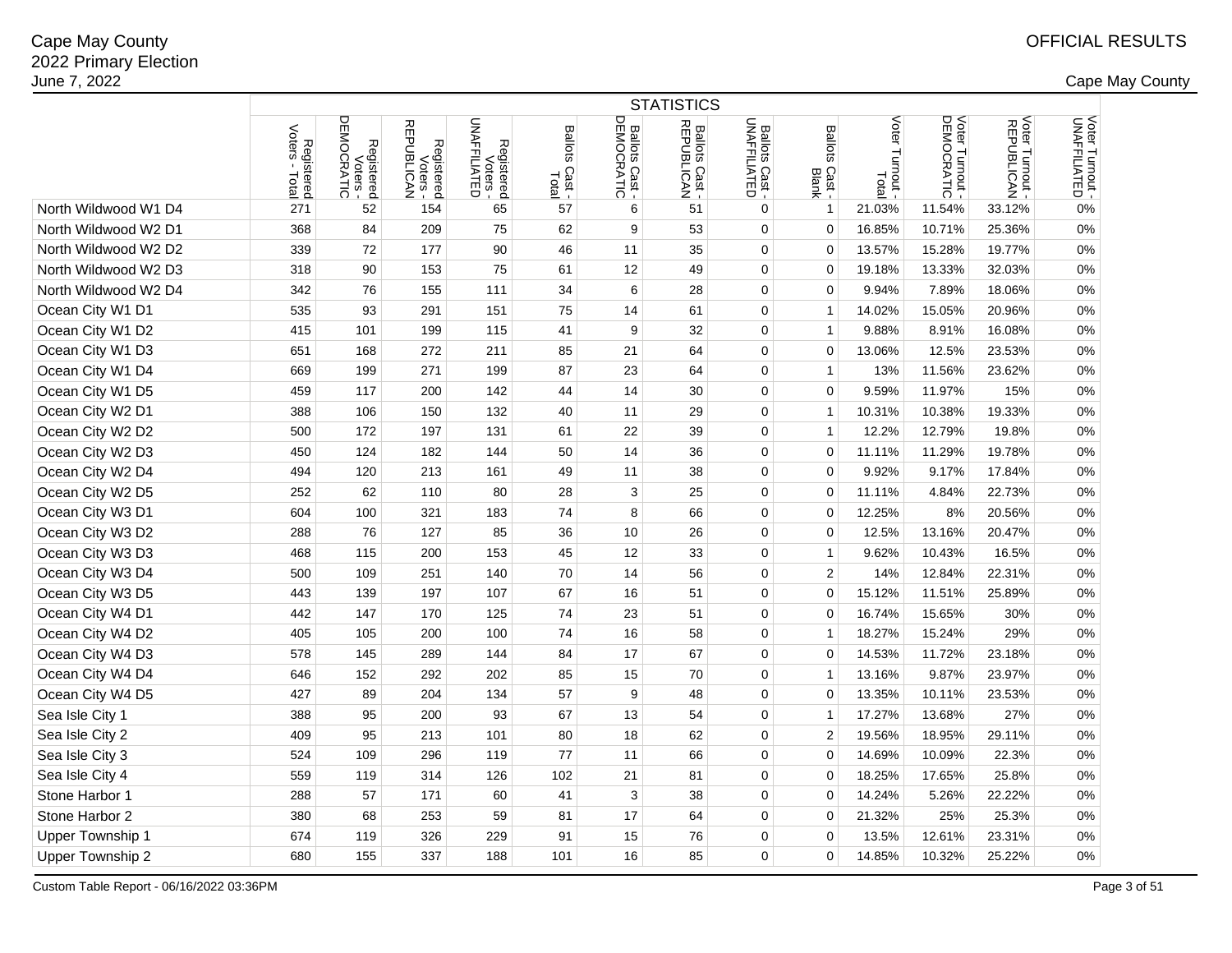2 and the contract of the country of the country of the country of the country of the country of the country of the country of the country of the country of the country of the country of the country of the country of the c

|                               | <b>STATISTICS</b>                       |                                      |                                                  |                                        |                                          |                              |                              |                                       |                                   |                           |                               |                               |                                 |
|-------------------------------|-----------------------------------------|--------------------------------------|--------------------------------------------------|----------------------------------------|------------------------------------------|------------------------------|------------------------------|---------------------------------------|-----------------------------------|---------------------------|-------------------------------|-------------------------------|---------------------------------|
|                               | Voters -<br>Registered<br>oters - Total | Voters -<br>DEMOCRATIC<br>Registered | Voters -<br>REPUBLICAN<br>Registered<br>Voters - | Registered<br>Voters -<br>UNAFFILIATED | <b>Ballots</b><br>Cast<br>Total<br>Total | Ballots Cast -<br>DEMOCRATIC | Ballots Cast -<br>REPUBLICAN | <b>Ballots Cast -</b><br>UNAFFILIATED | <b>Ballots</b><br>Cast -<br>Blank | Voter<br>Turnout<br>Total | Voter Turnout -<br>DEMOCRATIC | Voter Turnout -<br>REPUBLICAN | Voter Turnout -<br>UNAFFILIATED |
| Upper Township 3              | 762                                     | 191                                  | 306                                              | 265                                    | 97                                       | 17                           | 80                           | 0                                     | $\mathbf 0$                       | 12.73%                    | 8.9%                          | 26.14%                        | $0\%$                           |
| Upper Township 4              | 820                                     | 170                                  | 451                                              | 199                                    | 150                                      | 18                           | 132                          | 0                                     | $\overline{2}$                    | 18.29%                    | 10.59%                        | 29.27%                        | 0%                              |
| <b>Upper Township 5</b>       | 849                                     | 205                                  | 365                                              | 279                                    | 125                                      | 20                           | 105                          | $\mathbf 0$                           | $\overline{1}$                    | 14.72%                    | 9.76%                         | 28.77%                        | $0\%$                           |
| Upper Township 6              | 752                                     | 180                                  | 331                                              | 241                                    | 137                                      | 34                           | 103                          | $\mathbf 0$                           | $\overline{1}$                    | 18.22%                    | 18.89%                        | 31.12%                        | $0\%$                           |
| Upper Township 7              | 596                                     | 112                                  | 308                                              | 176                                    | 103                                      | 13                           | 90                           | $\mathbf 0$                           | $\overline{1}$                    | 17.28%                    | 11.61%                        | 29.22%                        | 0%                              |
| <b>Upper Township 8</b>       | 827                                     | 155                                  | 416                                              | 256                                    | 110                                      | 15                           | 95                           | $\mathbf 0$                           | $\overline{1}$                    | 13.3%                     | 9.68%                         | 22.84%                        | 0%                              |
| Upper Township 9              | 689                                     | 130                                  | 329                                              | 230                                    | 100                                      | 9                            | 91                           | $\mathbf 0$                           | $\mathbf 0$                       | 14.51%                    | 6.92%                         | 27.66%                        | 0%                              |
| Upper Township 10             | 740                                     | 150                                  | 338                                              | 252                                    | 101                                      | 11                           | 90                           | 0                                     | $\mathbf 0$                       | 13.65%                    | 7.33%                         | 26.63%                        | 0%                              |
| Upper Township 11             | 138                                     | 34                                   | 68                                               | 36                                     | 27                                       | 6                            | 21                           | 0                                     | $\mathbf 0$                       | 19.57%                    | 17.65%                        | 30.88%                        | 0%                              |
| Upper Township 12             | 967                                     | 172                                  | 464                                              | 331                                    | 146                                      | 17                           | 129                          | $\mathbf 0$                           | $\mathbf 0$                       | 15.1%                     | 9.88%                         | 27.8%                         | 0%                              |
| Upper Township 13             | 548                                     | 143                                  | 258                                              | 147                                    | 84                                       | 14                           | 70                           | 0                                     | $\mathbf 0$                       | 15.33%                    | 9.79%                         | 27.13%                        | 0%                              |
| Upper Township 14             | 672                                     | 146                                  | 338                                              | 188                                    | 102                                      | 14                           | 88                           | 0                                     | $\overline{1}$                    | 15.18%                    | 9.59%                         | 26.04%                        | 0%                              |
| Upper Township 15             | 777                                     | 162                                  | 363                                              | 252                                    | 65                                       | 10                           | 55                           | 0                                     | $\Omega$                          | 8.37%                     | 6.17%                         | 15.15%                        | 0%                              |
| West Cape May 1               | 480                                     | 205                                  | 150                                              | 125                                    | 93                                       | 42                           | 51                           | $\mathbf 0$                           | $\mathbf 0$                       | 19.38%                    | 20.49%                        | 34%                           | $0\%$                           |
| West Cape May 2               | 376                                     | 155                                  | 129                                              | 92                                     | 71                                       | 34                           | 37                           | $\mathbf 0$                           | 3                                 | 18.88%                    | 21.94%                        | 28.68%                        | 0%                              |
| West Wildwood 1               | 437                                     | 125                                  | 204                                              | 108                                    | 62                                       | 11                           | 51                           | $\mathbf 0$                           | $\overline{2}$                    | 14.19%                    | 8.8%                          | 25%                           | 0%                              |
| Wildwood 1                    | 580                                     | 145                                  | 194                                              | 241                                    | 43                                       | 11                           | 32                           | $\mathbf 0$                           | $\mathbf 0$                       | 7.41%                     | 7.59%                         | 16.49%                        | 0%                              |
| Wildwood 2                    | 796                                     | 259                                  | 211                                              | 326                                    | 38                                       | 17                           | 21                           | $\mathbf 0$                           | $\mathbf 0$                       | 4.77%                     | 6.56%                         | 9.95%                         | 0%                              |
| Wildwood 3                    | 636                                     | 215                                  | 134                                              | 287                                    | 27                                       | 10                           | 17                           | $\mathbf 0$                           | $\overline{1}$                    | 4.25%                     | 4.65%                         | 12.69%                        | 0%                              |
| Wildwood 4                    | 806                                     | 214                                  | 262                                              | 330                                    | 36                                       | 9                            | 27                           | 0                                     | $\mathbf 0$                       | 4.47%                     | 4.21%                         | 10.31%                        | 0%                              |
| Wildwood 5                    | 475                                     | 112                                  | 184                                              | 179                                    | 55                                       | 13                           | 42                           | 0                                     | 0                                 | 11.58%                    | 11.61%                        | 22.83%                        | 0%                              |
| <b>Wildwood Crest 1</b>       | 486                                     | 110                                  | 222                                              | 154                                    | 58                                       | 13                           | 45                           | 0                                     | 0                                 | 11.93%                    | 11.82%                        | 20.27%                        | 0%                              |
| <b>Wildwood Crest 2</b>       | 607                                     | 153                                  | 266                                              | 188                                    | 64                                       | 13                           | 51                           | $\mathbf 0$                           | $\mathbf 0$                       | 10.54%                    | 8.5%                          | 19.17%                        | $0\%$                           |
| <b>Wildwood Crest 3</b>       | 567                                     | 109                                  | 279                                              | 179                                    | 70                                       | 11                           | 59                           | 0                                     | $\Omega$                          | 12.35%                    | 10.09%                        | 21.15%                        | 0%                              |
| <b>Wildwood Crest 4</b>       | 575                                     | 150                                  | 252                                              | 173                                    | 70                                       | 20                           | 50                           | $\mathbf 0$                           | $\mathbf 0$                       | 12.17%                    | 13.33%                        | 19.84%                        | 0%                              |
| <b>Wildwood Crest 5</b>       | 345                                     | 60                                   | 186                                              | 99                                     | 37                                       | $\overline{7}$               | 30                           | 0                                     | $\Omega$                          | 10.72%                    | 11.67%                        | 16.13%                        | 0%                              |
| Woodbine 1                    | 639                                     | 171                                  | 209                                              | 259                                    | 44                                       | $\overline{7}$               | 37                           | 0                                     | $\mathbf 0$                       | 6.89%                     | 4.09%                         | 17.7%                         | 0%                              |
| Woodbine 2                    | 711                                     | 211                                  | 209                                              | 291                                    | 49                                       | 17                           | 32                           | $\mathbf 0$                           | $\mathbf 0$                       | 6.89%                     | 8.06%                         | 15.31%                        | 0%                              |
| <b>AVALON MAIL-IN</b>         | $\pmb{0}$                               | $\mathbf 0$                          | $\mathbf 0$                                      | 0                                      | 100                                      | 41                           | 59                           | $\mathbf 0$                           | $\mathbf 0$                       | 0%                        | 0%                            | 0%                            | 0%                              |
| <b>CAPE MAY MAIL-IN</b>       | $\mathbf 0$                             | 0                                    | 0                                                | $\mathbf 0$                            | 166                                      | 101                          | 65                           | $\mathbf 0$                           | 0                                 | $0\%$                     | 0%                            | 0%                            | 0%                              |
| <b>CAPE MAY POINT MAIL-IN</b> | $\mathbf 0$                             | $\mathbf 0$                          | 0                                                | $\mathbf 0$                            | 24                                       | 19                           | 5                            | 0                                     | $\mathbf 0$                       | 0%                        | 0%                            | 0%                            | 0%                              |
| <b>DENNIS MAIL-IN</b>         | 0                                       | $\Omega$                             | 0                                                | 0                                      | 180                                      | 87                           | 93                           | 0                                     | 0                                 | $0\%$                     | 0%                            | 0%                            | 0%                              |
| LOWER W1 MAIL-IN              | $\mathbf 0$                             | $\mathbf 0$                          | $\mathbf 0$                                      | $\mathbf 0$                            | 154                                      | 99                           | 55                           | $\mathbf 0$                           | $\mathbf{1}$                      | 0%                        | 0%                            | 0%                            | 0%                              |
|                               |                                         |                                      |                                                  |                                        |                                          |                              |                              |                                       |                                   |                           |                               |                               |                                 |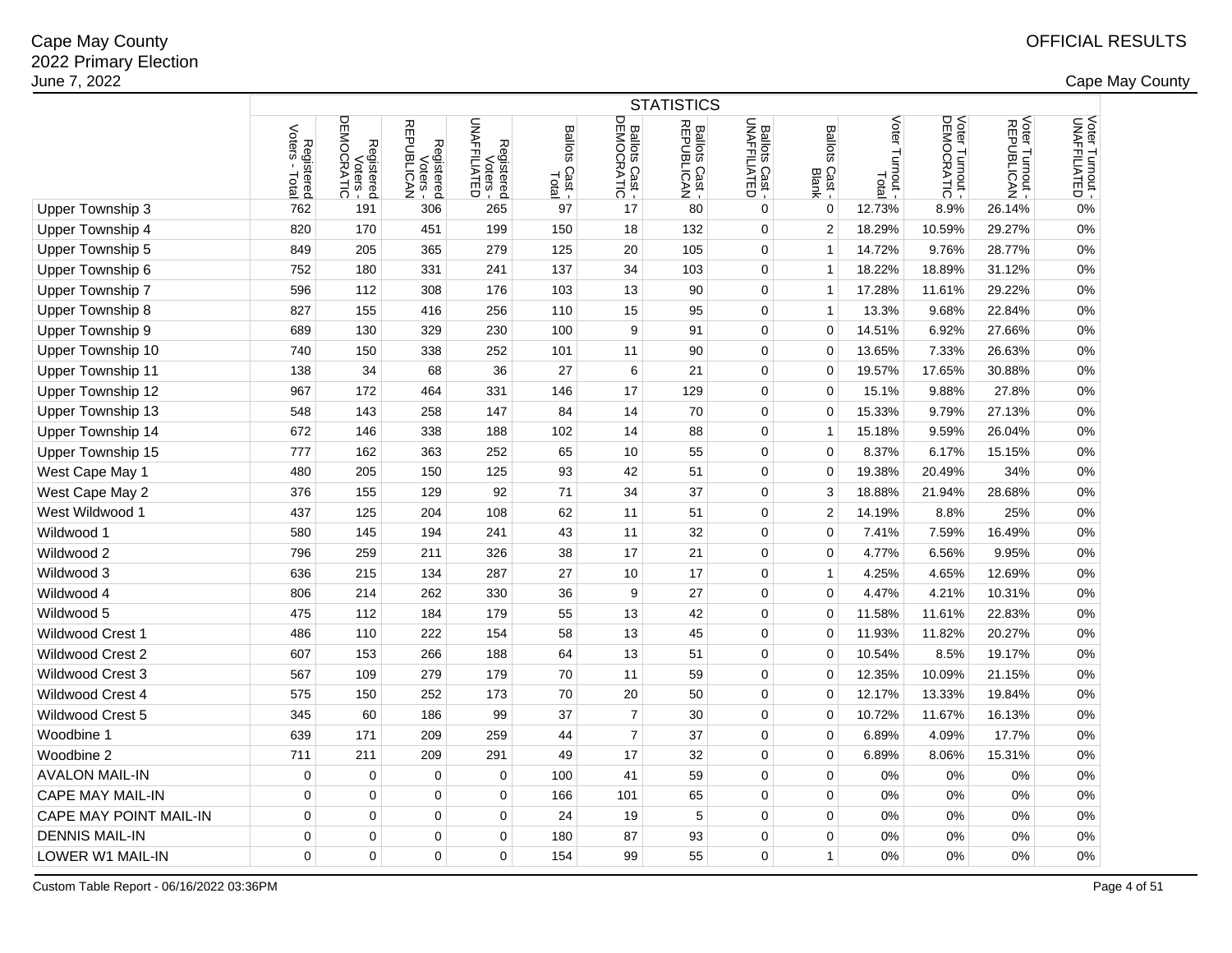|                               | <b>STATISTICS</b>             |                        |                                      |                                        |                                   |                                        |                              |                                |                                   |                             |                               |                               |                                 |  |
|-------------------------------|-------------------------------|------------------------|--------------------------------------|----------------------------------------|-----------------------------------|----------------------------------------|------------------------------|--------------------------------|-----------------------------------|-----------------------------|-------------------------------|-------------------------------|---------------------------------|--|
|                               | Voters<br>Registered<br>Total | Voters -<br>Registered | Voters -<br>REPUBLICAN<br>Registered | Registered<br>Voters -<br>UNAFFILIATED | <b>Ballots</b><br>Cast -<br>Total | Ballots<br>DEMOCI<br>S Cast -<br>RATIC | Ballots Cast -<br>REPUBLICAN | Ballots Cast -<br>UNAFFILIATED | <b>Ballots</b><br>Cast -<br>Blank | Voter<br>Turnout -<br>Total | Voter Turnout -<br>DEMOCRATIC | Voter Turnout -<br>REPUBLICAN | Voter Turnout -<br>UNAFFILIATED |  |
| <b>LOWER W2 MAIL-IN</b>       | 0                             | $\Omega$               | 0                                    | $\Omega$                               | 348                               | 210                                    | 138                          | $\Omega$                       | 0                                 | 0%                          | 0%                            | 0%                            | 0%                              |  |
| LOWER W3 MAIL-IN              | 0                             | $\mathbf 0$            | 0                                    | $\mathbf 0$                            | 365                               | 193                                    | 172                          | $\mathbf 0$                    | $\Omega$                          | 0%                          | $0\%$                         | 0%                            | 0%                              |  |
| <b>MIDDLE MAIL-IN</b>         | 0                             | $\Omega$               | 0                                    | $\mathbf 0$                            | 721                               | 399                                    | 322                          | $\mathbf 0$                    |                                   | 0%                          | $0\%$                         | 0%                            | 0%                              |  |
| NORTH WILDWOOD W1 MAIL-       | 0                             | $\Omega$               | 0                                    | $\mathbf 0$                            | 122                               | 43                                     | 79                           | $\mathbf 0$                    | $\Omega$                          | 0%                          | $0\%$                         | 0%                            | 0%                              |  |
| NORTH WILDWOOD W2 MAIL-       | 0                             | $\Omega$               | 0                                    | $\mathbf 0$                            | 102                               | 50                                     | 52                           | $\Omega$                       | $\Omega$                          | 0%                          | $0\%$                         | 0%                            | 0%                              |  |
| <b>OCEAN CITY W1 MAIL-IN</b>  | $\Omega$                      | $\Omega$               | 0                                    | $\mathbf 0$                            | 182                               | 99                                     | 83                           | $\mathbf 0$                    | $\Omega$                          | 0%                          | 0%                            | 0%                            | 0%                              |  |
| <b>OCEAN CITY W2 MAIL-IN</b>  | 0                             | $\mathbf 0$            | 0                                    | $\mathbf 0$                            | 110                               | 56                                     | 54                           | $\mathbf 0$                    |                                   | 0%                          | $0\%$                         | 0%                            | 0%                              |  |
| <b>OCEAN CITY W3 MAIL-IN</b>  | 0                             | $\mathbf 0$            | 0                                    | $\mathbf 0$                            | 160                               | 75                                     | 85                           | $\mathbf 0$                    | 0                                 | 0%                          | 0%                            | 0%                            | 0%                              |  |
| <b>OCEAN CITY W4 MAIL-IN</b>  | 0                             | $\mathbf 0$            | 0                                    | 0                                      | 191                               | 110                                    | 81                           | $\mathbf 0$                    | $\Omega$                          | 0%                          | 0%                            | 0%                            | 0%                              |  |
| <b>SEA ISLE MAIL-IN</b>       | 0                             | $\Omega$               | 0                                    | $\mathbf 0$                            | 163                               | 73                                     | 90                           | 0                              | 3                                 | 0%                          | $0\%$                         | 0%                            | 0%                              |  |
| <b>STONE HARBOR MAIL-IN</b>   | 0                             | 0                      | 0                                    | 0                                      | 72                                | 19                                     | 53                           | $\mathbf 0$                    | $\Omega$                          | 0%                          | 0%                            | 0%                            | 0%                              |  |
| <b>UPPER MAIL-IN</b>          | 0                             | $\Omega$               | 0                                    | 0                                      | 457                               | 199                                    | 258                          | $\mathbf 0$                    |                                   | 0%                          | 0%                            | 0%                            | 0%                              |  |
| <b>WEST CAPE MAY MAIL-IN</b>  | 0                             | $\Omega$               | 0                                    | $\mathbf 0$                            | 73                                | 53                                     | 20                           | $\mathbf 0$                    | $\Omega$                          | 0%                          | 0%                            | 0%                            | 0%                              |  |
| WEST WILDWOOD MAIL-IN         | 0                             | $\Omega$               | 0                                    | $\mathbf 0$                            | 44                                | 23                                     | 21                           | $\Omega$                       |                                   | 0%                          | $0\%$                         | 0%                            | 0%                              |  |
| <b>WILDWOOD MAIL-IN</b>       | $\Omega$                      | $\Omega$               | 0                                    | $\mathbf 0$                            | 140                               | 81                                     | 59                           | $\mathbf 0$                    | $\Omega$                          | 0%                          | $0\%$                         | 0%                            | 0%                              |  |
| <b>WILDWOOD CREST MAIL-IN</b> | 0                             | $\Omega$               | 0                                    | $\mathbf 0$                            | 175                               | 66                                     | 109                          | $\mathbf 0$                    | $\Omega$                          | 0%                          | $0\%$                         | 0%                            | 0%                              |  |
| <b>WOODBINE MAIL-IN</b>       | 0                             | $\mathbf 0$            | 0                                    | $\mathbf 0$                            | 52                                | 36                                     | 16                           | $\mathbf 0$                    | 0                                 | 0%                          | $0\%$                         | 0%                            | 0%                              |  |
| 2ND CONGRESSION DIST          | $\Omega$                      | $\Omega$               | $\Omega$                             | $\Omega$                               | 9                                 | 8                                      | $\mathbf{1}$                 | $\mathbf 0$                    | $\Omega$                          | $0\%$                       | 0%                            | 0%                            | 0%                              |  |
| Totals                        | 74,466                        | 18,487                 | 32,198                               | 23,781                                 | 13,143                            | 4,116                                  | 9,027                        | $\Omega$                       | 75                                |                             |                               |                               |                                 |  |

|            |                       | <b>DEM House of Representatives</b><br><b>VOTE FOR 1</b> |                    |                                      |                        |             |                |                         |  |  |  |  |  |  |
|------------|-----------------------|----------------------------------------------------------|--------------------|--------------------------------------|------------------------|-------------|----------------|-------------------------|--|--|--|--|--|--|
|            |                       |                                                          |                    |                                      |                        |             |                |                         |  |  |  |  |  |  |
|            | $\equiv$<br>Alexander | Carolyn<br>Rush                                          | Write-in<br>Totals | Write-in:<br>ite-in: Not<br>Assigned | Total<br>Votes<br>Cast | Overvotes   | Undervotes     | Contest<br><b>Total</b> |  |  |  |  |  |  |
| Avalon 1   | 8                     | 5                                                        | 0                  | 0                                    | 13                     | $\mathbf 0$ | $\mathbf 0$    | 13                      |  |  |  |  |  |  |
| Avalon 2   | 7                     | 6                                                        | $\mathbf 0$        | $\mathbf 0$                          | 13                     | $\mathbf 0$ | 0              | 13                      |  |  |  |  |  |  |
| Avalon 3   | 12                    | 4                                                        | $\mathbf 0$        | 0                                    | 16                     | $\mathbf 0$ | $\mathbf 0$    | 16                      |  |  |  |  |  |  |
| Cape May 1 | 5                     | 8                                                        | $\mathbf 0$        | $\mathbf 0$                          | 13                     | $\mathbf 0$ | $\mathbf 0$    | 13                      |  |  |  |  |  |  |
| Cape May 2 | 10                    | 3                                                        | $\mathbf 0$        | $\mathbf 0$                          | 13                     | $\mathbf 0$ | $\mathbf 0$    | 13                      |  |  |  |  |  |  |
| Cape May 3 | 17                    | 12                                                       | $\mathbf 0$        | $\Omega$                             | 29                     | $\mathbf 0$ | $\overline{2}$ | 31                      |  |  |  |  |  |  |
| Cape May 4 | 9                     | $\mathbf 0$<br>17<br>$\mathbf 0$<br>17<br>8<br>0<br>0    |                    |                                      |                        |             |                |                         |  |  |  |  |  |  |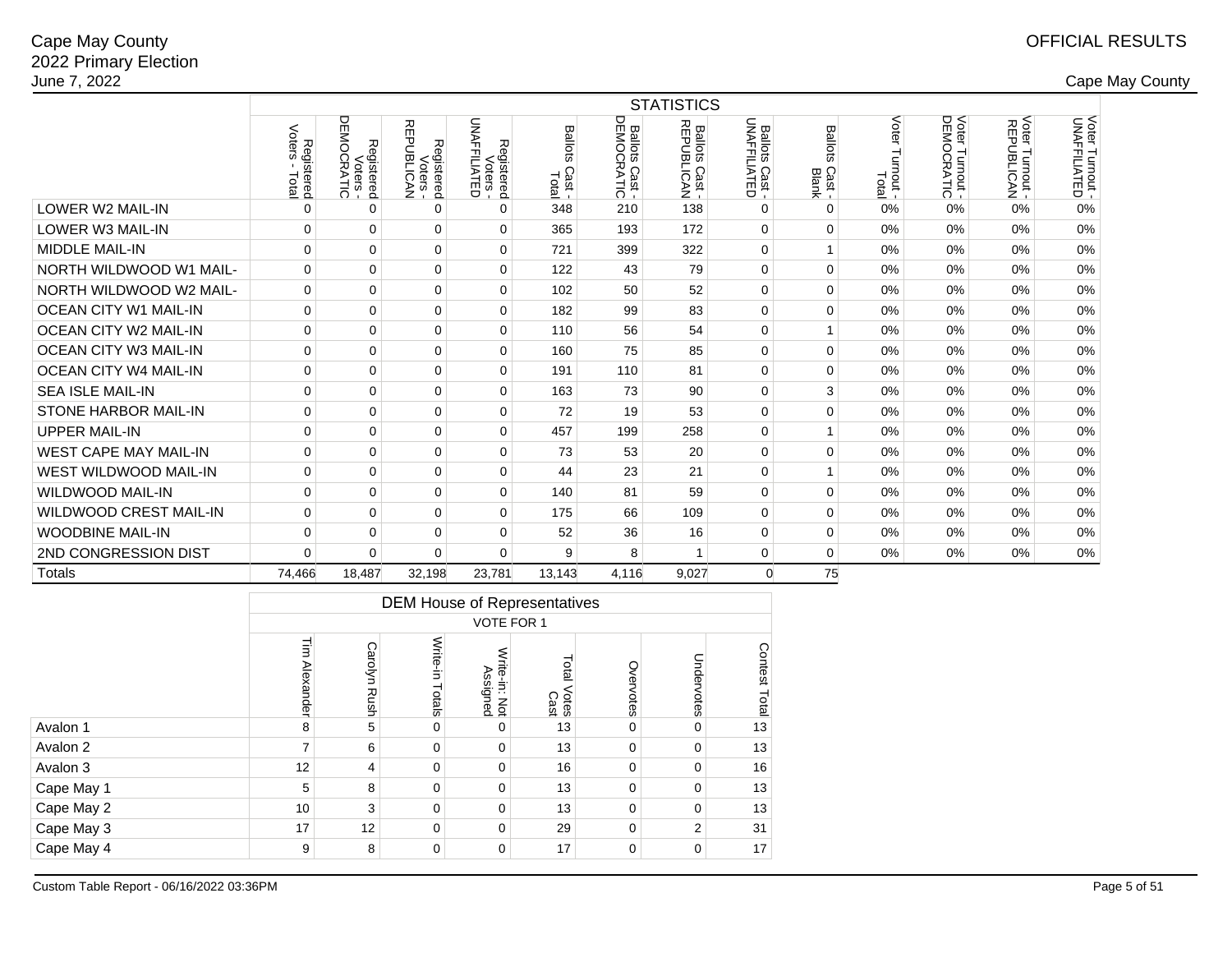2 and the contract of the country of the country of the country of the country of the country of the country of the country of the country of the country of the country of the country of the country of the country of the c

|                       | <b>DEM House of Representatives</b> |                         |                 |                           |                     |                |                |                           |  |  |  |  |  |  |
|-----------------------|-------------------------------------|-------------------------|-----------------|---------------------------|---------------------|----------------|----------------|---------------------------|--|--|--|--|--|--|
|                       | VOTE FOR 1                          |                         |                 |                           |                     |                |                |                           |  |  |  |  |  |  |
|                       | Tim Alexander                       | Carolyn Rush            | Write-in Totals | Write-in: Not<br>Assigned | Total Votes<br>Cast | Overvotes      | Undervotes     | Contest Total             |  |  |  |  |  |  |
| Cape May 5            | 6                                   | $\overline{\mathbf{4}}$ | $\mathbf 0$     | 0                         | 10                  | $\mathbf 0$    | 0              | 10                        |  |  |  |  |  |  |
| Cape May Point 1      | 10                                  | 17                      | $\mathbf 0$     | 0                         | 27                  | $\overline{0}$ | $\mathbf{1}$   | 28                        |  |  |  |  |  |  |
| Dennis Township 1     | $\mathbf{1}$                        | 3                       | $\mathbf 0$     | 0                         | 4                   | $\mathbf 0$    | $\mathbf{1}$   | 5                         |  |  |  |  |  |  |
| Dennis Township 2     | $\overline{4}$                      | 4                       | $\mathbf 0$     | 0                         | 8                   | $\mathbf 0$    | $\mathbf{1}$   | 9                         |  |  |  |  |  |  |
| Dennis Township 3     | $\mathbf 0$                         | 3                       | $\mathbf 0$     | 0                         | 3                   | 0              | $\mathbf{1}$   | $\overline{\mathbf{4}}$   |  |  |  |  |  |  |
| Dennis Township 4     | 11                                  | 3                       | $\mathbf 0$     | 0                         | 14                  | 0              | 0              | 14                        |  |  |  |  |  |  |
| Dennis Township 5     | 11                                  | 10                      | $\overline{2}$  | $\overline{2}$            | 23                  | 0              | 0              | 23                        |  |  |  |  |  |  |
| Dennis Township 6     | 8                                   | $\overline{7}$          | $\mathbf 0$     | 0                         | 15                  | 0              | $\overline{2}$ | 17                        |  |  |  |  |  |  |
| Dennis Township 7     | 12                                  | 11                      | $\mathbf 0$     | 0                         | 23                  | 0              | 0              | 23                        |  |  |  |  |  |  |
| Dennis Township 8     | 6                                   | 9                       | 0               | 0                         | 15                  | 0              | 2              | 17                        |  |  |  |  |  |  |
| Lower Township W1 D1  | 13                                  | 16                      | $\mathbf 0$     | 0                         | 29                  | 0              | 0              | 29                        |  |  |  |  |  |  |
| Lower Township W1 D2  | $\overline{7}$                      | 4                       | $\mathbf 0$     | 0                         | 11                  | 0              | 0              | 11                        |  |  |  |  |  |  |
| Lower Township W1 D3  | 4                                   | 6                       | 0               | 0                         | 10                  | 0              | 0              | 10                        |  |  |  |  |  |  |
| Lower Township W1 D4  | $\mathbf{1}$                        | $\overline{4}$          | 0               | 0                         | 5                   | 0              | 0              | 5                         |  |  |  |  |  |  |
| Lower Township W1 D5  | 8                                   | $\overline{7}$          | $\mathbf 0$     | 0                         | 15                  | 0              | $\overline{2}$ | 17                        |  |  |  |  |  |  |
| Lower Township W1 D6  | 8                                   | 9                       | $\mathbf 0$     | 0                         | 17                  | 0              | 1              | 18                        |  |  |  |  |  |  |
| Lower Township W1 D7  | 11                                  | $\overline{c}$          | $\mathbf 0$     | 0                         | 13                  | $\pmb{0}$      | $\overline{c}$ | 15                        |  |  |  |  |  |  |
| Lower Township W1 D8  | $\overline{7}$                      | 6                       | $\mathbf 0$     | 0                         | 13                  | 0              | 0              | 13                        |  |  |  |  |  |  |
| Lower Township W2 D1  | 4                                   | 5                       | $\mathbf 0$     | 0                         | 9                   | $\pmb{0}$      | $\mathbf{1}$   | 10                        |  |  |  |  |  |  |
| Lower Township W2 D2  | 9                                   | 16                      | $\mathbf 0$     | 0                         | 25                  | $\pmb{0}$      | 0              | 25                        |  |  |  |  |  |  |
| Lower Township W2 D3  | 8                                   | 9                       | $\mathbf{1}$    | 1                         | 18                  | $\mathbf 0$    | 0              | 18                        |  |  |  |  |  |  |
| Lower Township W2 D4  | 3                                   | 2                       | $\mathbf 0$     | 0                         | 5                   | 0              | 0              | $\mathbf 5$               |  |  |  |  |  |  |
| Lower Township W2 D5  | 5                                   | 9                       | $\mathbf 0$     | 0                         | 14                  | $\pmb{0}$      | 0              | 14                        |  |  |  |  |  |  |
| Lower Township W2 D6  | $\overline{7}$                      | 5                       | $\mathbf 0$     | 0                         | 12                  | $\mathbf 0$    | 0              | 12                        |  |  |  |  |  |  |
| Lower Township W2 D7  | 5                                   | 4                       | $\mathbf 0$     | 0                         | 9                   | 0              | $\mathbf{1}$   | 10                        |  |  |  |  |  |  |
| Lower Township W2 D8  | 12                                  | 5                       | $\mathbf 0$     | 0                         | 17                  | $\mathbf{0}$   | $\overline{0}$ | 17                        |  |  |  |  |  |  |
| Lower Township W2 D9  | $\overline{2}$                      | $\overline{2}$          | $\mathbf 0$     | 0                         | 4                   | $\mathbf 0$    | 0              | 4                         |  |  |  |  |  |  |
| Lower Township W2 D10 | 4                                   | 8                       | $\mathbf 0$     | 0                         | 12                  | $\mathbf 0$    | 0              | 12                        |  |  |  |  |  |  |
| Lower Township W2 D11 | $\mathbf 0$                         | 6                       | $\mathbf 0$     | 0                         | 6                   | $\mathbf 0$    | 0              | 6                         |  |  |  |  |  |  |
| Lower Township W3 D1  | 3                                   | $\mathbf 0$             | $\mathbf 0$     | 0                         | 3                   | $\pmb{0}$      | 0              | $\ensuremath{\mathsf{3}}$ |  |  |  |  |  |  |
| Lower Township W3 D2  | $\mathbf{1}$                        | 3                       | $\mathbf 0$     | 0                         | 4                   | $\mathbf 0$    | $\mathbf{1}$   | 5                         |  |  |  |  |  |  |
| Lower Township W3 D3  | 18                                  | $\overline{7}$          | $\mathbf 0$     | 0                         | 25                  | 0              | $\mathbf{1}$   | 26                        |  |  |  |  |  |  |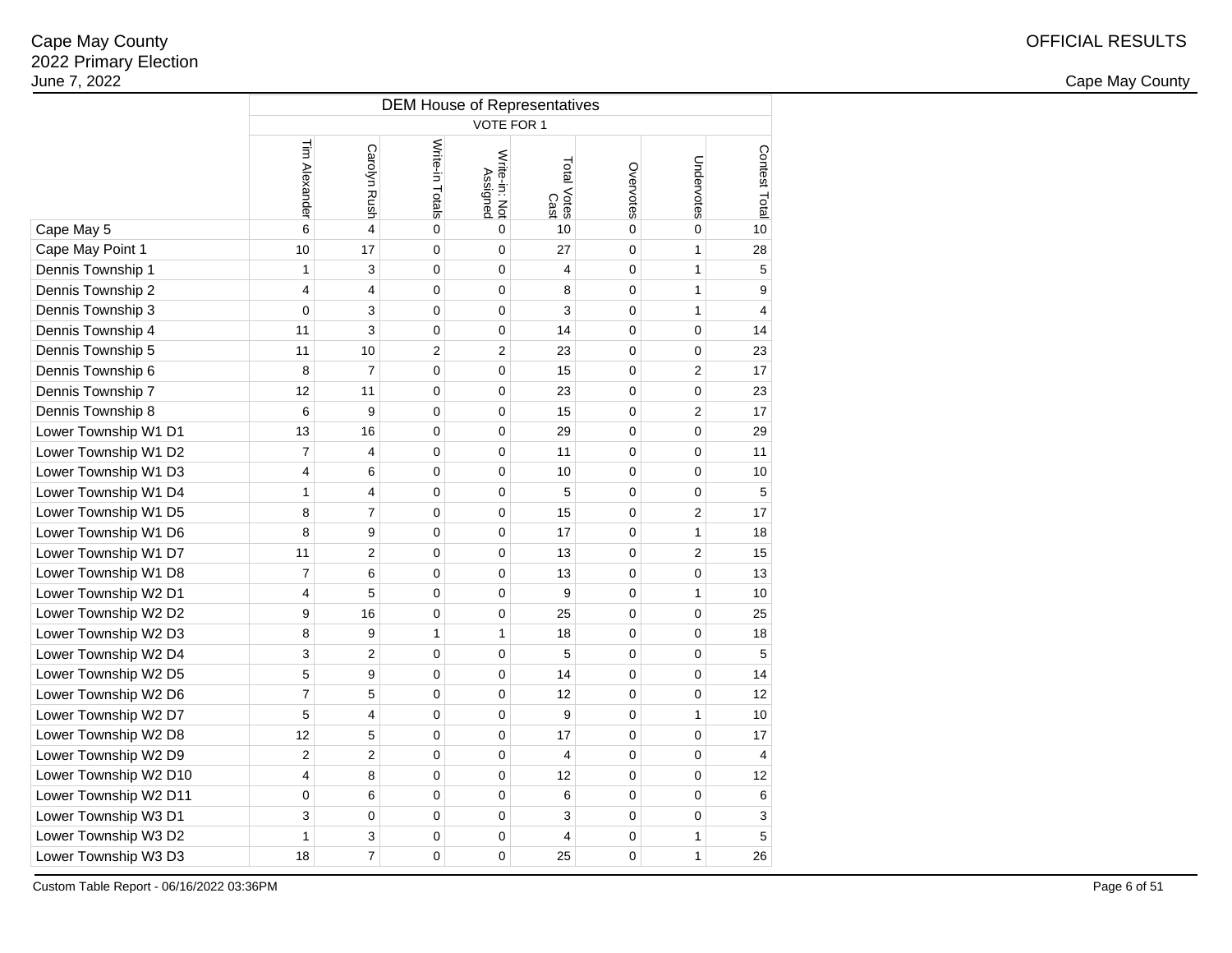2 and the contract of the country of the country of the country of the country of the country of the country of the country of the country of the country of the country of the country of the country of the country of the c

|                      | <b>DEM House of Representatives</b><br>VOTE FOR 1 |                |                 |                           |                     |             |                  |                |  |  |  |  |  |
|----------------------|---------------------------------------------------|----------------|-----------------|---------------------------|---------------------|-------------|------------------|----------------|--|--|--|--|--|
|                      |                                                   |                |                 |                           |                     |             |                  |                |  |  |  |  |  |
|                      | Tim Alexander                                     | Carolyn Rush   | Write-in Totals | Write-in: Not<br>Assigned | Total Votes<br>Cast | Overvotes   | Undervotes       | Contest Total  |  |  |  |  |  |
| Lower Township W3 D4 | 8                                                 | 8              | $\mathbf 0$     | $\mathbf 0$               | 16                  | $\mathsf 0$ | $\mathbf 0$      | 16             |  |  |  |  |  |
| Lower Township W3 D5 | $\overline{7}$                                    | 6              | $\mathbf 0$     | 0                         | 13                  | 0           | $\mathbf{1}$     | 14             |  |  |  |  |  |
| Lower Township W3 D6 | $\overline{c}$                                    | $\overline{2}$ | $\mathbf 0$     | 0                         | $\overline{4}$      | 0           | $\mathbf 0$      | $\overline{4}$ |  |  |  |  |  |
| Lower Township W3 D7 | 6                                                 | $\overline{7}$ | $\mathbf 0$     | 0                         | 13                  | 0           | $\mathbf 0$      | 13             |  |  |  |  |  |
| Lower Township W3 D8 | 4                                                 | 8              | $\mathbf 0$     | 0                         | 12                  | 0           | $\mathbf{1}$     | 13             |  |  |  |  |  |
| Lower Township W3 D9 | 13                                                | 17             | $\mathbf 0$     | 0                         | 30                  | 0           | $\pmb{0}$        | 30             |  |  |  |  |  |
| Middle Township 1    | 15                                                | 12             | $\mathbf 0$     | 0                         | 27                  | 0           | $\pmb{0}$        | 27             |  |  |  |  |  |
| Middle Township 2    | 17                                                | 10             | $\mathbf 0$     | 0                         | 27                  | 0           | 1                | 28             |  |  |  |  |  |
| Middle Township 3    | 6                                                 | 5              | $\pmb{0}$       | 0                         | 11                  | 0           | $\boldsymbol{2}$ | 13             |  |  |  |  |  |
| Middle Township 4    | 16                                                | 12             | 1               | 1                         | 29                  | 0           | 1                | 30             |  |  |  |  |  |
| Middle Township 5    | 20                                                | 6              | $\mathbf 0$     | 0                         | 26                  | 0           | $\mathbf 0$      | 26             |  |  |  |  |  |
| Middle Township 6    | 10                                                | $\overline{7}$ | $\mathbf 0$     | 0                         | 17                  | 0           | $\mathbf 0$      | 17             |  |  |  |  |  |
| Middle Township 7    | 9                                                 | 6              | $\mathbf 0$     | 0                         | 15                  | 0           | $\mathbf 0$      | 15             |  |  |  |  |  |
| Middle Township 8    | 27                                                | 19             | $\mathbf 0$     | 0                         | 46                  | 0           | 1                | 47             |  |  |  |  |  |
| Middle Township 9    | 6                                                 | 4              | $\overline{2}$  | $\overline{2}$            | 12                  | 0           | $\mathbf 0$      | 12             |  |  |  |  |  |
| Middle Township 10   | 12                                                | 9              | $\mathbf 0$     | 0                         | 21                  | 0           | 2                | 23             |  |  |  |  |  |
| Middle Township 11   | 6                                                 | 6              | $\mathbf 0$     | 0                         | 12                  | 0           | $\mathbf 0$      | 12             |  |  |  |  |  |
| Middle Township 12   | $\mathbf 0$                                       | 9              | $\mathbf 0$     | 0                         | 9                   | 0           | $\mathbf 0$      | 9              |  |  |  |  |  |
| Middle Township 13   | 14                                                | 12             | $\mathbf 0$     | 0                         | 26                  | 0           | 3                | 29             |  |  |  |  |  |
| Middle Township 14   | 9                                                 | 14             | 1               | 1                         | 24                  | 0           | $\mathbf{1}$     | 25             |  |  |  |  |  |
| Middle Township 15   | 13                                                | 11             | $\mathbf 0$     | 0                         | 24                  | 0           | 1                | 25             |  |  |  |  |  |
| Middle Township 16   | 6                                                 | 8              | $\mathbf 0$     | 0                         | 14                  | 0           | $\mathbf 0$      | 14             |  |  |  |  |  |
| Middle Township 17   | 14                                                | 19             | 0               | 0                         | 33                  | 0           | 4                | 37             |  |  |  |  |  |
| Middle Township 18   | 9                                                 | 4              | 0               | 0                         | 13                  | 0           | 1                | 14             |  |  |  |  |  |
| North Wildwood W1 D1 | 13                                                | 8              | 0               | 0                         | 21                  | 0           | $\overline{2}$   | 23             |  |  |  |  |  |
| North Wildwood W1 D2 | $\overline{4}$                                    | 6              | 0               | 0                         | 10                  | 0           | $\mathbf 0$      | 10             |  |  |  |  |  |
| North Wildwood W1 D3 | 3                                                 | $\mathbf{1}$   | 0               | 0                         | 4                   | 0           | $\mathbf 0$      | $\overline{4}$ |  |  |  |  |  |
| North Wildwood W1 D4 | 5                                                 | $\overline{0}$ | $\mathbf 0$     | 0                         | 5                   | 0           | $\mathbf{1}$     | 6              |  |  |  |  |  |
| North Wildwood W2 D1 | $\overline{2}$                                    | $\overline{7}$ | $\mathbf 0$     | 0                         | 9                   | 0           | $\mathbf 0$      | 9              |  |  |  |  |  |
| North Wildwood W2 D2 | 6                                                 | 5              | $\mathbf 0$     | 0                         | 11                  | 0           | $\pmb{0}$        | 11             |  |  |  |  |  |
| North Wildwood W2 D3 | 6                                                 | 6              | $\mathbf 0$     | 0                         | 12                  | 0           | $\mathbf 0$      | 12             |  |  |  |  |  |
| North Wildwood W2 D4 | $\overline{2}$                                    | 4              | 0               | 0                         | 6                   | 0           | 0                | 6              |  |  |  |  |  |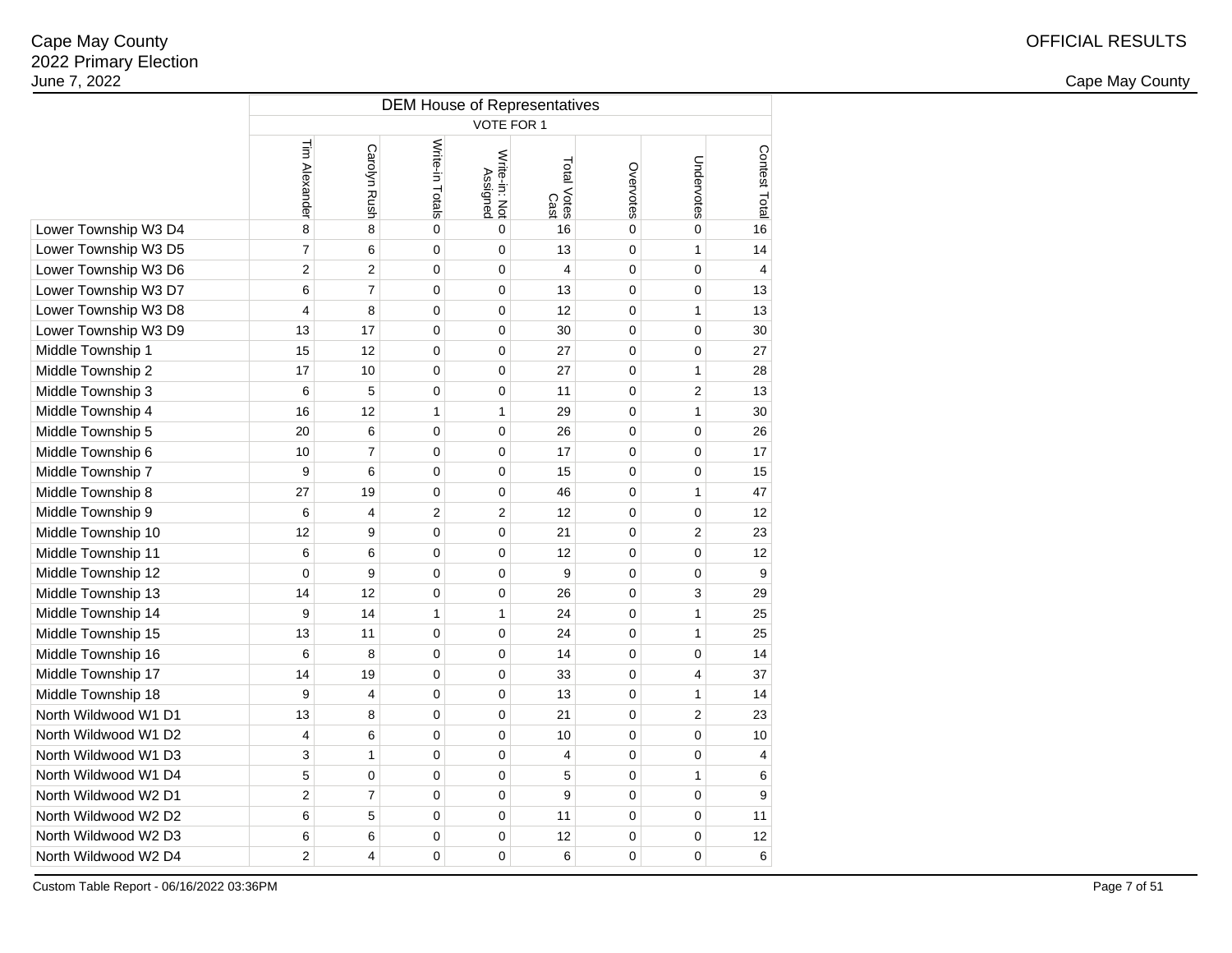2 and the contract of the country of the country of the country of the country of the country of the country of the country of the country of the country of the country of the country of the country of the country of the c

|                         | <b>DEM House of Representatives</b> |                  |                 |                           |                     |                |                  |                  |  |  |  |  |  |  |
|-------------------------|-------------------------------------|------------------|-----------------|---------------------------|---------------------|----------------|------------------|------------------|--|--|--|--|--|--|
|                         | VOTE FOR 1                          |                  |                 |                           |                     |                |                  |                  |  |  |  |  |  |  |
|                         | Tim Alexander                       | Carolyn Rush     | Write-in Totals | Write-in: Not<br>Assigned | Total Votes<br>Cast | Overvotes      | Undervotes       | Contest Total    |  |  |  |  |  |  |
| Ocean City W1 D1        | $\overline{7}$                      | 6                | $\mathbf 0$     | $\mathbf 0$               | 13                  | 0              | 1                | 14               |  |  |  |  |  |  |
| Ocean City W1 D2        | $\overline{c}$                      | 6                | $\mathbf{1}$    | 1                         | 9                   | $\overline{0}$ | $\overline{0}$   | $\boldsymbol{9}$ |  |  |  |  |  |  |
| Ocean City W1 D3        | 8                                   | 13               | $\mathbf 0$     | 0                         | 21                  | 0              | $\mathbf 0$      | 21               |  |  |  |  |  |  |
| Ocean City W1 D4        | 10                                  | 12               | $\mathbf 0$     | 0                         | 22                  | 0              | 1                | 23               |  |  |  |  |  |  |
| Ocean City W1 D5        | 8                                   | 6                | $\mathbf 0$     | 0                         | 14                  | 0              | $\mathbf 0$      | 14               |  |  |  |  |  |  |
| Ocean City W2 D1        | 6                                   | 4                | $\mathbf 0$     | 0                         | 10                  | 0              | 1                | 11               |  |  |  |  |  |  |
| Ocean City W2 D2        | 15                                  | 5                | $\pmb{0}$       | 0                         | 20                  | 0              | $\boldsymbol{2}$ | 22               |  |  |  |  |  |  |
| Ocean City W2 D3        | 8                                   | 6                | $\pmb{0}$       | 0                         | 14                  | 0              | $\pmb{0}$        | 14               |  |  |  |  |  |  |
| Ocean City W2 D4        | 8                                   | 3                | $\mathbf 0$     | 0                         | 11                  | 0              | $\pmb{0}$        | 11               |  |  |  |  |  |  |
| Ocean City W2 D5        | 1                                   | $\overline{2}$   | $\mathbf 0$     | 0                         | 3                   | 0              | 0                | 3                |  |  |  |  |  |  |
| Ocean City W3 D1        | $\overline{2}$                      | 6                | $\mathbf 0$     | 0                         | 8                   | 0              | $\mathbf 0$      | $\bf8$           |  |  |  |  |  |  |
| Ocean City W3 D2        | 5                                   | 4                | 1               | 1                         | 10                  | 0              | $\mathbf 0$      | 10               |  |  |  |  |  |  |
| Ocean City W3 D3        | 6                                   | 6                | $\mathbf 0$     | 0                         | 12                  | 0              | 0                | 12               |  |  |  |  |  |  |
| Ocean City W3 D4        | 10                                  | 2                | $\mathbf 0$     | 0                         | 12                  | 0              | $\overline{2}$   | 14               |  |  |  |  |  |  |
| Ocean City W3 D5        | $\overline{7}$                      | $\boldsymbol{9}$ | $\mathbf 0$     | 0                         | 16                  | 0              | $\mathbf 0$      | 16               |  |  |  |  |  |  |
| Ocean City W4 D1        | 14                                  | 9                | $\mathbf 0$     | 0                         | 23                  | 0              | $\mathbf 0$      | 23               |  |  |  |  |  |  |
| Ocean City W4 D2        | $\overline{7}$                      | $\boldsymbol{9}$ | $\mathbf 0$     | 0                         | 16                  | 0              | $\mathbf 0$      | 16               |  |  |  |  |  |  |
| Ocean City W4 D3        | $\overline{4}$                      | 12               | $\mathbf{1}$    | 1                         | 17                  | 0              | $\pmb{0}$        | 17               |  |  |  |  |  |  |
| Ocean City W4 D4        | 9                                   | 5                | $\mathbf 0$     | 0                         | 14                  | 0              | 1                | 15               |  |  |  |  |  |  |
| Ocean City W4 D5        | 3                                   | 6                | $\mathbf 0$     | 0                         | 9                   | 0              | $\mathbf 0$      | 9                |  |  |  |  |  |  |
| Sea Isle City 1         | $\overline{c}$                      | 11               | $\mathbf 0$     | 0                         | 13                  | 0              | $\mathbf 0$      | 13               |  |  |  |  |  |  |
| Sea Isle City 2         | 5                                   | 12               | $\pmb{0}$       | 0                         | 17                  | 0              | 1                | 18               |  |  |  |  |  |  |
| Sea Isle City 3         | $\mathbf 0$                         | 11               | $\mathbf 0$     | 0                         | 11                  | 0              | $\mathbf 0$      | 11               |  |  |  |  |  |  |
| Sea Isle City 4         | 5                                   | 16               | $\mathbf 0$     | 0                         | 21                  | 0              | $\mathbf 0$      | 21               |  |  |  |  |  |  |
| Stone Harbor 1          | $\mathbf{1}$                        | $\overline{2}$   | $\mathbf 0$     | 0                         | 3                   | 0              | $\mathbf 0$      | 3                |  |  |  |  |  |  |
| Stone Harbor 2          | 10                                  | $\overline{7}$   | $\mathbf 0$     | 0                         | 17                  | 0              | $\mathbf 0$      | 17               |  |  |  |  |  |  |
| <b>Upper Township 1</b> | 9                                   | 6                | $\mathbf 0$     | 0                         | 15                  | 0              | $\mathbf 0$      | 15               |  |  |  |  |  |  |
| Upper Township 2        | 8                                   | $\overline{7}$   | $\mathbf{1}$    | $\mathbf{1}$              | 16                  | 0              | $\mathbf 0$      | 16               |  |  |  |  |  |  |
| Upper Township 3        | $\overline{7}$                      | 8                | $\mathbf 0$     | 0                         | 15                  | 0              | $\overline{2}$   | 17               |  |  |  |  |  |  |
| Upper Township 4        | 5                                   | 12               | $\mathbf 0$     | 0                         | 17                  | 0              | $\mathbf{1}$     | 18               |  |  |  |  |  |  |
| Upper Township 5        | 6                                   | 14               | $\mathbf 0$     | 0                         | 20                  | 0              | $\mathbf 0$      | 20               |  |  |  |  |  |  |
| Upper Township 6        | 17                                  | 17               | $\mathbf 0$     | 0                         | 34                  | 0              | $\mathbf 0$      | 34               |  |  |  |  |  |  |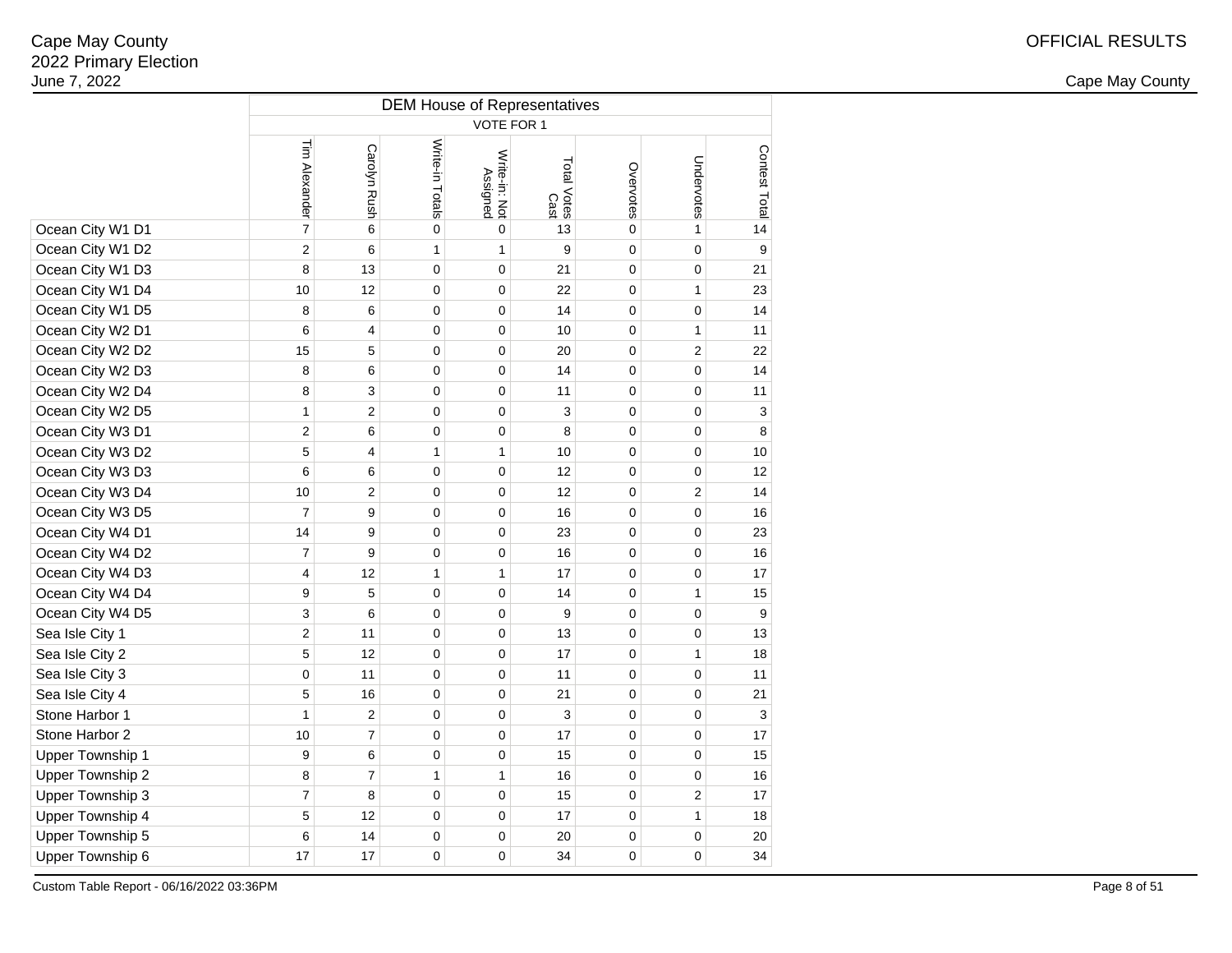2 and the contract of the country of the country of the country of the country of the country of the country of the country of the country of the country of the country of the country of the country of the country of the c

|                         | <b>DEM House of Representatives</b> |                     |                 |                           |                     |                |                |                          |  |  |  |  |  |  |
|-------------------------|-------------------------------------|---------------------|-----------------|---------------------------|---------------------|----------------|----------------|--------------------------|--|--|--|--|--|--|
|                         | VOTE FOR 1                          |                     |                 |                           |                     |                |                |                          |  |  |  |  |  |  |
|                         | Tim Alexander                       | <b>Carolyn Rush</b> | Write-in Totals | Write-in: Not<br>Assigned | Total Votes<br>Cast | Overvotes      | Undervotes     | Contest Total            |  |  |  |  |  |  |
| Upper Township 7        | $\overline{7}$                      | 6                   | $\mathsf 0$     | $\mathbf 0$               | 13                  | $\overline{0}$ | $\overline{0}$ | 13                       |  |  |  |  |  |  |
| Upper Township 8        | 5                                   | 8                   | 1               | $\mathbf{1}$              | 14                  | 0              | $\mathbf{1}$   | 15                       |  |  |  |  |  |  |
| Upper Township 9        | 6                                   | 3                   | $\mathbf 0$     | 0                         | 9                   | 0              | $\mathbf 0$    | 9                        |  |  |  |  |  |  |
| Upper Township 10       | $\overline{7}$                      | 4                   | $\mathbf 0$     | 0                         | 11                  | 0              | $\mathbf 0$    | 11                       |  |  |  |  |  |  |
| Upper Township 11       | 3                                   | $\overline{2}$      | $\pmb{0}$       | 0                         | 5                   | 0              | 1              | 6                        |  |  |  |  |  |  |
| Upper Township 12       | 8                                   | 9                   | $\mathbf 0$     | 0                         | 17                  | 0              | $\pmb{0}$      | 17                       |  |  |  |  |  |  |
| Upper Township 13       | $\overline{7}$                      | $\overline{7}$      | $\mathbf 0$     | 0                         | 14                  | 0              | 0              | 14                       |  |  |  |  |  |  |
| Upper Township 14       | $\overline{7}$                      | 5                   | 1               | $\mathbf{1}$              | 13                  | 0              | $\mathbf{1}$   | 14                       |  |  |  |  |  |  |
| Upper Township 15       | $\overline{7}$                      | 3                   | $\mathbf 0$     | 0                         | 10                  | 0              | $\mathbf 0$    | 10                       |  |  |  |  |  |  |
| West Cape May 1         | 24                                  | 17                  | $\mathbf 0$     | 0                         | 41                  | 0              | $\mathbf{1}$   | 42                       |  |  |  |  |  |  |
| West Cape May 2         | 12                                  | 20                  | $\mathbf 0$     | 0                         | 32                  | 0              | 2              | 34                       |  |  |  |  |  |  |
| West Wildwood 1         | $\overline{7}$                      | 4                   | $\mathbf 0$     | 0                         | 11                  | 0              | $\mathbf 0$    | 11                       |  |  |  |  |  |  |
| Wildwood 1              | 9                                   | $\overline{2}$      | $\mathbf 0$     | 0                         | 11                  | 0              | $\mathbf 0$    | 11                       |  |  |  |  |  |  |
| Wildwood 2              | $\overline{7}$                      | 9                   | $\mathbf 0$     | 0                         | 16                  | 0              | 1              | 17                       |  |  |  |  |  |  |
| Wildwood 3              | $\overline{4}$                      | 5                   | $\mathbf 0$     | 0                         | 9                   | 0              | $\mathbf{1}$   | 10                       |  |  |  |  |  |  |
| Wildwood 4              | 3                                   | 6                   | $\mathbf 0$     | 0                         | 9                   | 0              | $\mathbf 0$    | 9                        |  |  |  |  |  |  |
| Wildwood 5              | $\overline{7}$                      | 6                   | $\mathbf 0$     | 0                         | 13                  | 0              | $\mathbf 0$    | 13                       |  |  |  |  |  |  |
| Wildwood Crest 1        | 6                                   | $\overline{7}$      | $\mathbf 0$     | 0                         | 13                  | 0              | $\mathbf 0$    | 13                       |  |  |  |  |  |  |
| <b>Wildwood Crest 2</b> | 3                                   | 10                  | $\mathbf 0$     | 0                         | 13                  | 0              | $\mathbf 0$    | 13                       |  |  |  |  |  |  |
| Wildwood Crest 3        | $\overline{7}$                      | $\overline{4}$      | 0               | 0                         | 11                  | 0              | 0              | 11                       |  |  |  |  |  |  |
| Wildwood Crest 4        | 10                                  | 10                  | $\mathbf 0$     | 0                         | 20                  | 0              | $\mathbf 0$    | 20                       |  |  |  |  |  |  |
| Wildwood Crest 5        | $\overline{4}$                      | 3                   | 0               | 0                         | $\overline{7}$      | 0              | $\mathbf 0$    | $\overline{\mathcal{I}}$ |  |  |  |  |  |  |
| Woodbine 1              | $\overline{4}$                      | 3                   | $\mathbf 0$     | 0                         | $\overline{7}$      | 0              | $\mathbf 0$    | $\overline{7}$           |  |  |  |  |  |  |
| Woodbine 2              | 9                                   | 8                   | $\mathbf 0$     | 0                         | 17                  | 0              | $\mathbf 0$    | 17                       |  |  |  |  |  |  |
| <b>AVALON MAIL-IN</b>   | 21                                  | 16                  | 1               | 1                         | 38                  | 3              | $\mathbf 0$    | 41                       |  |  |  |  |  |  |
| <b>CAPE MAY MAIL-IN</b> | 57                                  | 40                  | $\mathbf 0$     | 0                         | 97                  | 4              | $\pmb{0}$      | 101                      |  |  |  |  |  |  |
| CAPE MAY POINT MAIL-IN  | 9                                   | 10                  | $\mathbf 0$     | 0                         | 19                  | 0              | $\mathbf 0$    | 19                       |  |  |  |  |  |  |
| <b>DENNIS MAIL-IN</b>   | 45                                  | 36                  | $\mathbf 0$     | 0                         | 81                  | 6              | $\mathbf 0$    | 87                       |  |  |  |  |  |  |
| LOWER W1 MAIL-IN        | 52                                  | 41                  | $\mathbf 0$     | 0                         | 93                  | 5              | $\mathbf{1}$   | 99                       |  |  |  |  |  |  |
| LOWER W2 MAIL-IN        | 126                                 | 79                  | $\mathbf 0$     | 0                         | 205                 | 5              | $\mathbf 0$    | 210                      |  |  |  |  |  |  |
| LOWER W3 MAIL-IN        | 110                                 | 74                  | $\pmb{0}$       | 0                         | 184                 | 9              | $\mathbf 0$    | 193                      |  |  |  |  |  |  |
| MIDDLE MAIL-IN          | 258                                 | 115                 | 0               | 0                         | 373                 | 13             | 13             | 399                      |  |  |  |  |  |  |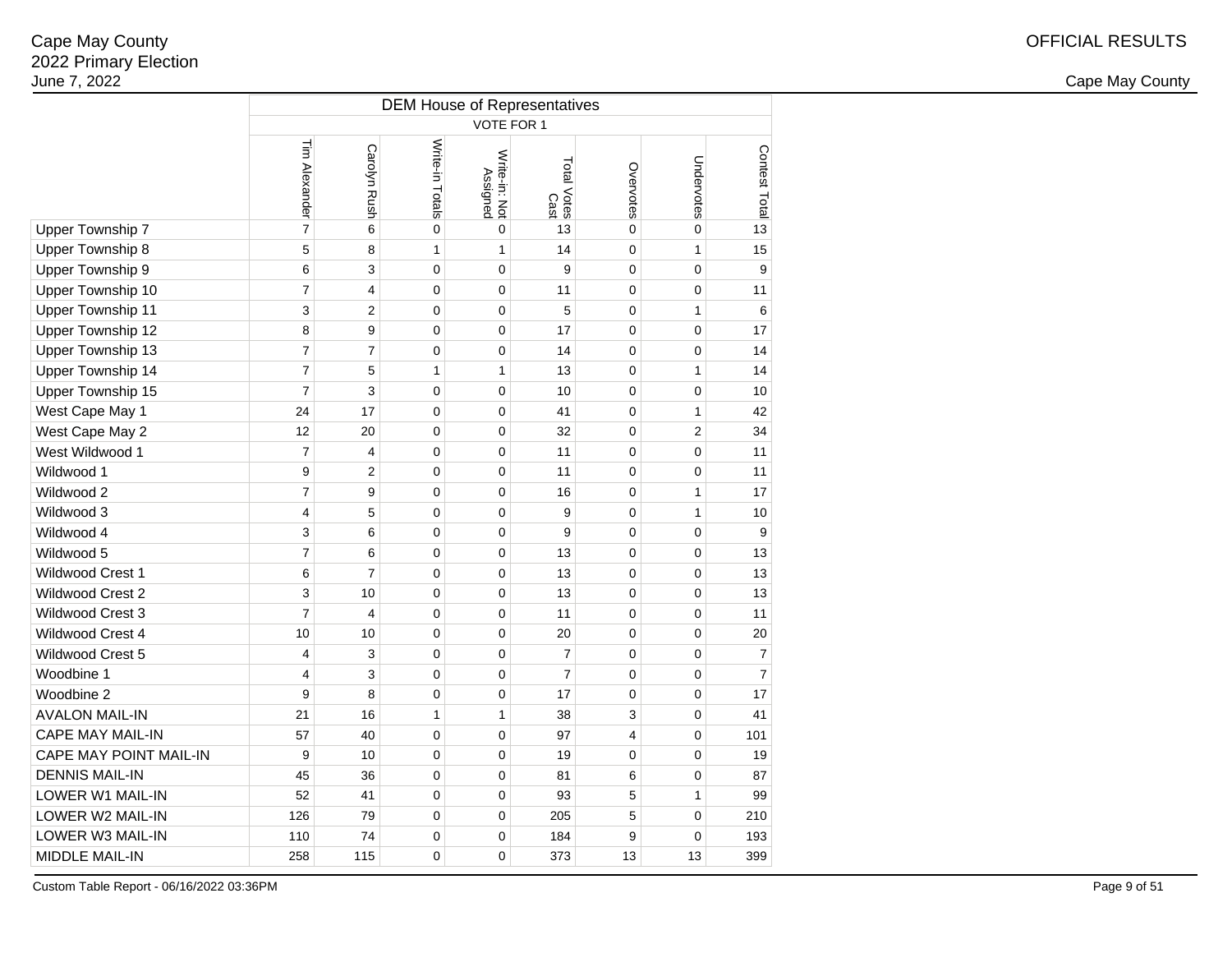|                               | <b>DEM House of Representatives</b> |                     |                 |                           |                     |                |                |               |  |  |  |  |  |  |  |
|-------------------------------|-------------------------------------|---------------------|-----------------|---------------------------|---------------------|----------------|----------------|---------------|--|--|--|--|--|--|--|
|                               |                                     | VOTE FOR 1          |                 |                           |                     |                |                |               |  |  |  |  |  |  |  |
|                               | Tim Alexander                       | <b>Carolyn Rush</b> | Write-in Totals | Write-in: Not<br>Assigned | Total Votes<br>Cast | Overvotes      | Undervotes     | Contest Total |  |  |  |  |  |  |  |
| NORTH WILDWOOD W1 MAIL-       | 27                                  | 15                  | 0               | 0                         | 42                  | 0              |                | 43            |  |  |  |  |  |  |  |
| NORTH WILDWOOD W2 MAIL-       | 30                                  | 14                  | $\Omega$        | 0                         | 44                  | 6              | $\Omega$       | 50            |  |  |  |  |  |  |  |
| <b>OCEAN CITY W1 MAIL-IN</b>  | 53                                  | 45                  | $\Omega$        | 0                         | 98                  | 1              | $\Omega$       | 99            |  |  |  |  |  |  |  |
| OCEAN CITY W2 MAIL-IN         | 30                                  | 23                  | $\Omega$        | 0                         | 53                  | 1              | $\overline{2}$ | 56            |  |  |  |  |  |  |  |
| OCEAN CITY W3 MAIL-IN         | 48                                  | 23                  | $\overline{2}$  | $\overline{2}$            | 73                  | $\overline{2}$ | $\Omega$       | 75            |  |  |  |  |  |  |  |
| <b>OCEAN CITY W4 MAIL-IN</b>  | 75                                  | 31                  | 0               | 0                         | 106                 | $\overline{2}$ | 2              | 110           |  |  |  |  |  |  |  |
| <b>SEA ISLE MAIL-IN</b>       | 32                                  | 40                  | 1               | 1                         | 73                  | 0              | $\Omega$       | 73            |  |  |  |  |  |  |  |
| <b>STONE HARBOR MAIL-IN</b>   | 14                                  | 4                   | $\Omega$        | $\Omega$                  | 18                  | 1              | $\Omega$       | 19            |  |  |  |  |  |  |  |
| <b>UPPER MAIL-IN</b>          | 118                                 | 77                  | $\Omega$        | 0                         | 195                 | 3              | 1              | 199           |  |  |  |  |  |  |  |
| <b>WEST CAPE MAY MAIL-IN</b>  | 42                                  | 8                   | $\Omega$        | 0                         | 50                  | 3              | $\Omega$       | 53            |  |  |  |  |  |  |  |
| WEST WILDWOOD MAIL-IN         | 10                                  | 9                   | $\Omega$        | 0                         | 19                  | 3              | 1              | 23            |  |  |  |  |  |  |  |
| <b>WILDWOOD MAIL-IN</b>       | 46                                  | 23                  | $\Omega$        | 0                         | 69                  | 9              | 3              | 81            |  |  |  |  |  |  |  |
| <b>WILDWOOD CREST MAIL-IN</b> | 30                                  | 30                  | $\Omega$        | $\Omega$                  | 60                  | 6              | $\Omega$       | 66            |  |  |  |  |  |  |  |
| <b>WOODBINE MAIL-IN</b>       | 19                                  | 8                   | 0               | 0                         | 27                  | 5              | 4              | 36            |  |  |  |  |  |  |  |
| 2ND CONGRESSION DIST          | 4                                   | 2                   | 1               | 1                         | 7                   | 1              | $\Omega$       | 8             |  |  |  |  |  |  |  |
| <b>Totals</b>                 | 2,211                               | 1.688               | 18              | 18                        | 3.917               | 88             | 89             | 4.094         |  |  |  |  |  |  |  |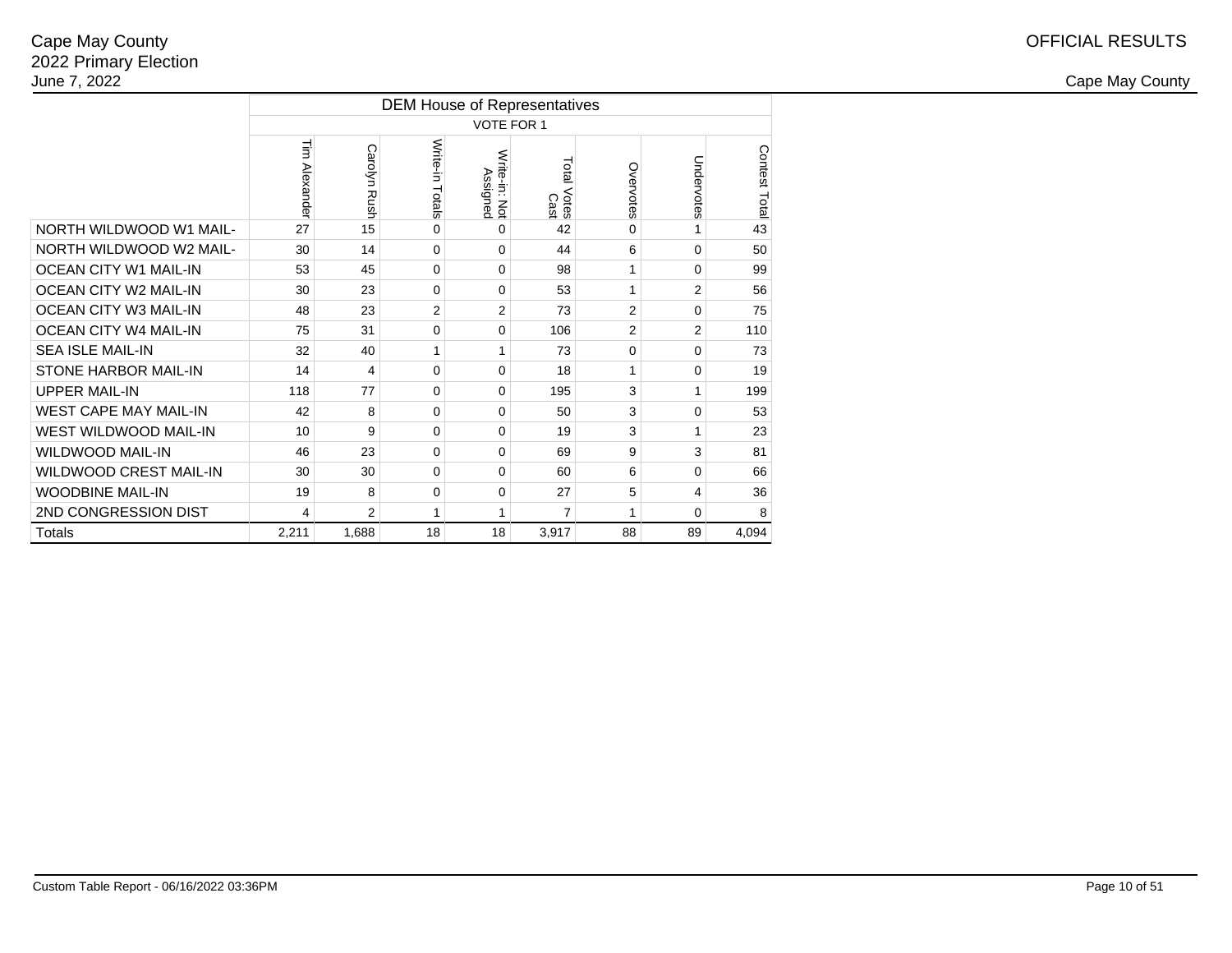2 and the contract of the country of the country of the country of the country of the country of the country of the country of the country of the country of the country of the country of the country of the country of the c

|                      | <b>DEM Surrogate</b> |                           |                     |             |                |               |  |  |  |  |  |  |  |  |
|----------------------|----------------------|---------------------------|---------------------|-------------|----------------|---------------|--|--|--|--|--|--|--|--|
|                      | VOTE FOR 1           |                           |                     |             |                |               |  |  |  |  |  |  |  |  |
|                      | Write-in Totals      | Write-in: Not<br>Assigned | Total Votes<br>Cast | Overvotes   | Undervotes     | Contest Total |  |  |  |  |  |  |  |  |
| Avalon 1             | $\mathbf{1}$         | 1                         | 1                   | 0           | 12             | 13            |  |  |  |  |  |  |  |  |
| Avalon 2             | $\mathbf 0$          | 0                         | 0                   | 0           | 13             | 13            |  |  |  |  |  |  |  |  |
| Avalon 3             | 1                    | $\mathbf{1}$              | 1                   | $\mathbf 0$ | 15             | 16            |  |  |  |  |  |  |  |  |
| Cape May 1           | 0                    | 0                         | 0                   | 0           | 13             | 13            |  |  |  |  |  |  |  |  |
| Cape May 2           | 0                    | 0                         | 0                   | 0           | 13             | 13            |  |  |  |  |  |  |  |  |
| Cape May 3           | 0                    | 0                         | 0                   | $\mathbf 0$ | 31             | 31            |  |  |  |  |  |  |  |  |
| Cape May 4           | 0                    | 0                         | 0                   | 0           | 17             | 17            |  |  |  |  |  |  |  |  |
| Cape May 5           | 0                    | 0                         | 0                   | 0           | 10             | 10            |  |  |  |  |  |  |  |  |
| Cape May Point 1     | 0                    | 0                         | 0                   | 0           | 28             | 28            |  |  |  |  |  |  |  |  |
| Dennis Township 1    | 0                    | 0                         | 0                   | 0           | 5              | 5             |  |  |  |  |  |  |  |  |
| Dennis Township 2    | 0                    | 0                         | 0                   | 0           | 9              | 9             |  |  |  |  |  |  |  |  |
| Dennis Township 3    | 0                    | 0                         | 0                   | 0           | 4              | 4             |  |  |  |  |  |  |  |  |
| Dennis Township 4    | 0                    | 0                         | 0                   | 0           | 14             | 14            |  |  |  |  |  |  |  |  |
| Dennis Township 5    | 0                    | 0                         | 0                   | 0           | 23             | 23            |  |  |  |  |  |  |  |  |
| Dennis Township 6    | 0                    | 0                         | 0                   | 0           | 17             | 17            |  |  |  |  |  |  |  |  |
| Dennis Township 7    | $\mathbf 0$          | 0                         | 0                   | $\mathbf 0$ | 23             | 23            |  |  |  |  |  |  |  |  |
| Dennis Township 8    | 0                    | 0                         | 0                   | 0           | 17             | 17            |  |  |  |  |  |  |  |  |
| Lower Township W1 D1 | 0                    | 0                         | 0                   | 0           | 29             | 29            |  |  |  |  |  |  |  |  |
| Lower Township W1 D2 | 0                    | 0                         | 0                   | 0           | 11             | 11            |  |  |  |  |  |  |  |  |
| Lower Township W1 D3 | 0                    | 0                         | 0                   | 0           | 10             | 10            |  |  |  |  |  |  |  |  |
| Lower Township W1 D4 | 1                    | 1                         | 1                   | 0           | $\overline{4}$ | 5             |  |  |  |  |  |  |  |  |
| Lower Township W1 D5 | $\mathbf 0$          | 0                         | 0                   | 0           | 17             | 17            |  |  |  |  |  |  |  |  |
| Lower Township W1 D6 | 0                    | 0                         | 0                   | 0           | 18             | 18            |  |  |  |  |  |  |  |  |
| Lower Township W1 D7 | 1                    | 1                         | 1                   | 0           | 14             | 15            |  |  |  |  |  |  |  |  |
| Lower Township W1 D8 | 0                    | 0                         | 0                   | 0           | 13             | 13            |  |  |  |  |  |  |  |  |
| Lower Township W2 D1 | 0                    | 0                         | 0                   | 0           | 10             | 10            |  |  |  |  |  |  |  |  |
| Lower Township W2 D2 | 0                    | 0                         | 0                   | 0           | 25             | 25            |  |  |  |  |  |  |  |  |
| Lower Township W2 D3 | 1                    | 1                         | 1                   | 0           | 17             | 18            |  |  |  |  |  |  |  |  |
| Lower Township W2 D4 | $\mathbf 0$          | 0                         | $\mathbf 0$         | $\mathbf 0$ | 5              | 5             |  |  |  |  |  |  |  |  |
| Lower Township W2 D5 | 0                    | 0                         | 0                   | $\mathbf 0$ | 14             | 14            |  |  |  |  |  |  |  |  |
| Lower Township W2 D6 | 0                    | 0                         | 0                   | 0           | 12             | 12            |  |  |  |  |  |  |  |  |
| Lower Township W2 D7 | 0                    | 0                         | 0                   | 0           | 10             | 10            |  |  |  |  |  |  |  |  |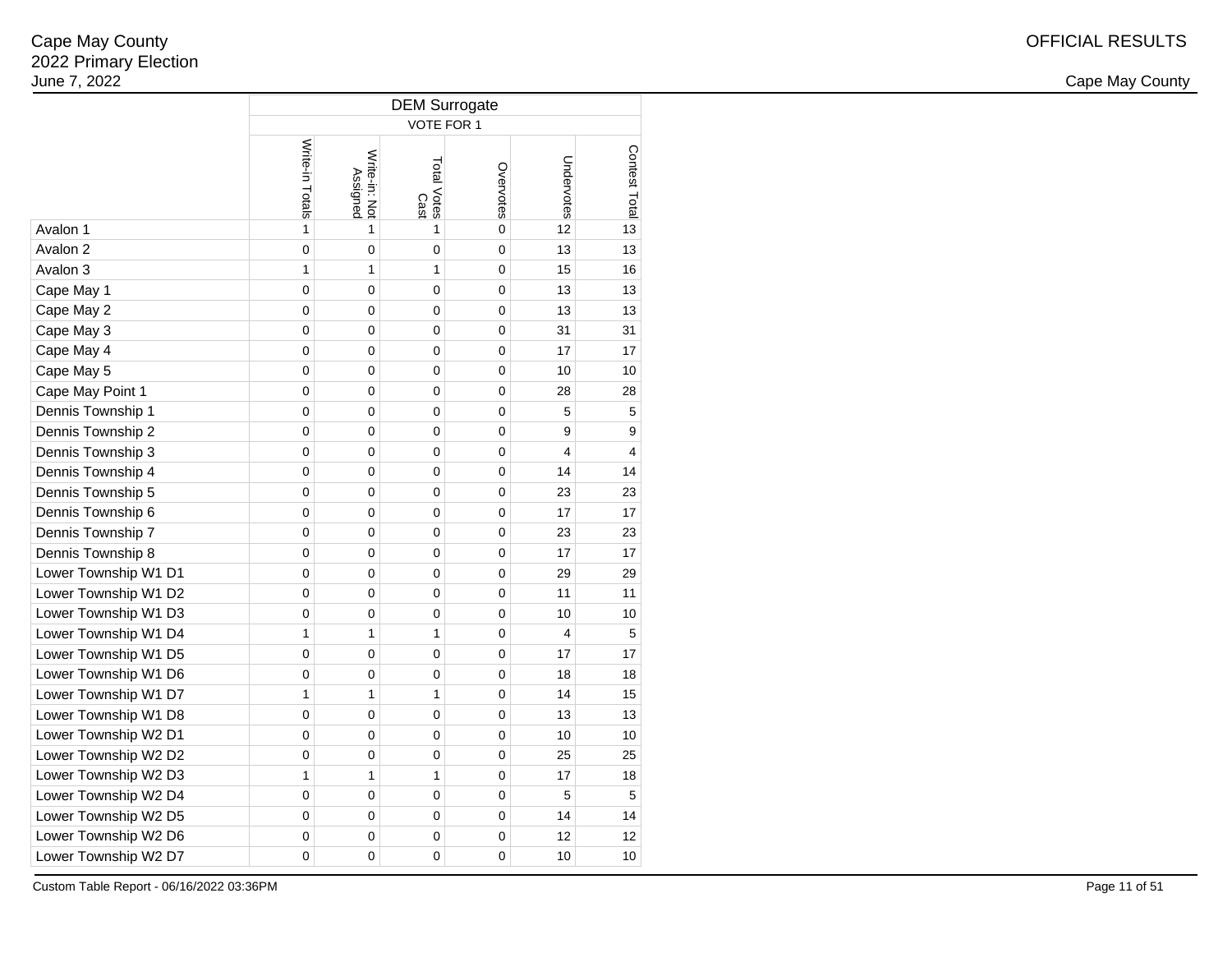|                       | <b>DEM Surrogate</b> |                           |                     |             |                         |                |  |  |  |  |  |
|-----------------------|----------------------|---------------------------|---------------------|-------------|-------------------------|----------------|--|--|--|--|--|
|                       | <b>VOTE FOR 1</b>    |                           |                     |             |                         |                |  |  |  |  |  |
|                       | Write-in Totals      | Write-in: Not<br>Assigned | Total Votes<br>Cast | Overvotes   | Undervotes              | Contest Total  |  |  |  |  |  |
| Lower Township W2 D8  | $\mathbf 0$          | 0                         | 0                   | $\mathbf 0$ | 17                      | 17             |  |  |  |  |  |
| Lower Township W2 D9  | $\mathbf 0$          | 0                         | $\mathbf 0$         | $\mathbf 0$ | $\overline{\mathbf{4}}$ | 4              |  |  |  |  |  |
| Lower Township W2 D10 | 0                    | 0                         | 0                   | 0           | 12                      | 12             |  |  |  |  |  |
| Lower Township W2 D11 | $\mathbf 0$          | 0                         | 0                   | 0           | 6                       | 6              |  |  |  |  |  |
| Lower Township W3 D1  | 0                    | 0                         | 0                   | $\mathbf 0$ | 3                       | 3              |  |  |  |  |  |
| Lower Township W3 D2  | 0                    | 0                         | 0                   | $\mathbf 0$ | 5                       | 5              |  |  |  |  |  |
| Lower Township W3 D3  | 0                    | 0                         | 0                   | $\mathbf 0$ | 26                      | 26             |  |  |  |  |  |
| Lower Township W3 D4  | 0                    | 0                         | 0                   | $\mathbf 0$ | 16                      | 16             |  |  |  |  |  |
| Lower Township W3 D5  | 0                    | 0                         | 0                   | $\mathbf 0$ | 14                      | 14             |  |  |  |  |  |
| Lower Township W3 D6  | 0                    | 0                         | 0                   | $\mathbf 0$ | $\overline{4}$          | $\overline{4}$ |  |  |  |  |  |
| Lower Township W3 D7  | $\overline{2}$       | 2                         | $\overline{2}$      | $\mathbf 0$ | 11                      | 13             |  |  |  |  |  |
| Lower Township W3 D8  | 0                    | 0                         | 0                   | $\mathbf 0$ | 13                      | 13             |  |  |  |  |  |
| Lower Township W3 D9  | 0                    | 0                         | 0                   | $\mathbf 0$ | 30                      | 30             |  |  |  |  |  |
| Middle Township 1     | 0                    | 0                         | 0                   | 0           | 27                      | 27             |  |  |  |  |  |
| Middle Township 2     | 1                    | 1                         | 1                   | 0           | 27                      | 28             |  |  |  |  |  |
| Middle Township 3     | $\mathbf 0$          | 0                         | 0                   | 0           | 13                      | 13             |  |  |  |  |  |
| Middle Township 4     | 0                    | 0                         | 0                   | 0           | 30                      | 30             |  |  |  |  |  |
| Middle Township 5     | 0                    | 0                         | 0                   | 0           | 26                      | 26             |  |  |  |  |  |
| Middle Township 6     | 0                    | 0                         | 0                   | 0           | 17                      | 17             |  |  |  |  |  |
| Middle Township 7     | $\mathbf 0$          | 0                         | $\mathbf 0$         | $\mathbf 0$ | 15                      | 15             |  |  |  |  |  |
| Middle Township 8     | $\mathbf{1}$         | 1                         | 1                   | $\mathbf 0$ | 50                      | 51             |  |  |  |  |  |
| Middle Township 9     | $\mathbf{1}$         | 1                         | 1                   | $\mathbf 0$ | 11                      | 12             |  |  |  |  |  |
| Middle Township 10    | $\mathbf 0$          | 0                         | $\mathbf 0$         | $\mathbf 0$ | 23                      | 23             |  |  |  |  |  |
| Middle Township 11    | 0                    | 0                         | 0                   | $\mathbf 0$ | 12                      | 12             |  |  |  |  |  |
| Middle Township 12    | 0                    | 0                         | 0                   | $\mathbf 0$ | 9                       | 9              |  |  |  |  |  |
| Middle Township 13    | $\mathbf 0$          | 0                         | 0                   | $\mathbf 0$ | 29                      | 29             |  |  |  |  |  |
| Middle Township 14    | 0                    | 0                         | 0                   | 0           | 25                      | 25             |  |  |  |  |  |
| Middle Township 15    | $\mathbf 0$          | 0                         | 0                   | 0           | 25                      | 25             |  |  |  |  |  |
| Middle Township 16    | 0                    | 0                         | 0                   | $\mathbf 0$ | 14                      | 14             |  |  |  |  |  |
| Middle Township 17    | 0                    | 0                         | 0                   | $\mathbf 0$ | 37                      | 37             |  |  |  |  |  |
| Middle Township 18    | 0                    | 0                         | 0                   | $\mathbf 0$ | 14                      | 14             |  |  |  |  |  |
| North Wildwood W1 D1  | 1                    | 1                         | 1                   | $\mathbf 0$ | 22                      | 23             |  |  |  |  |  |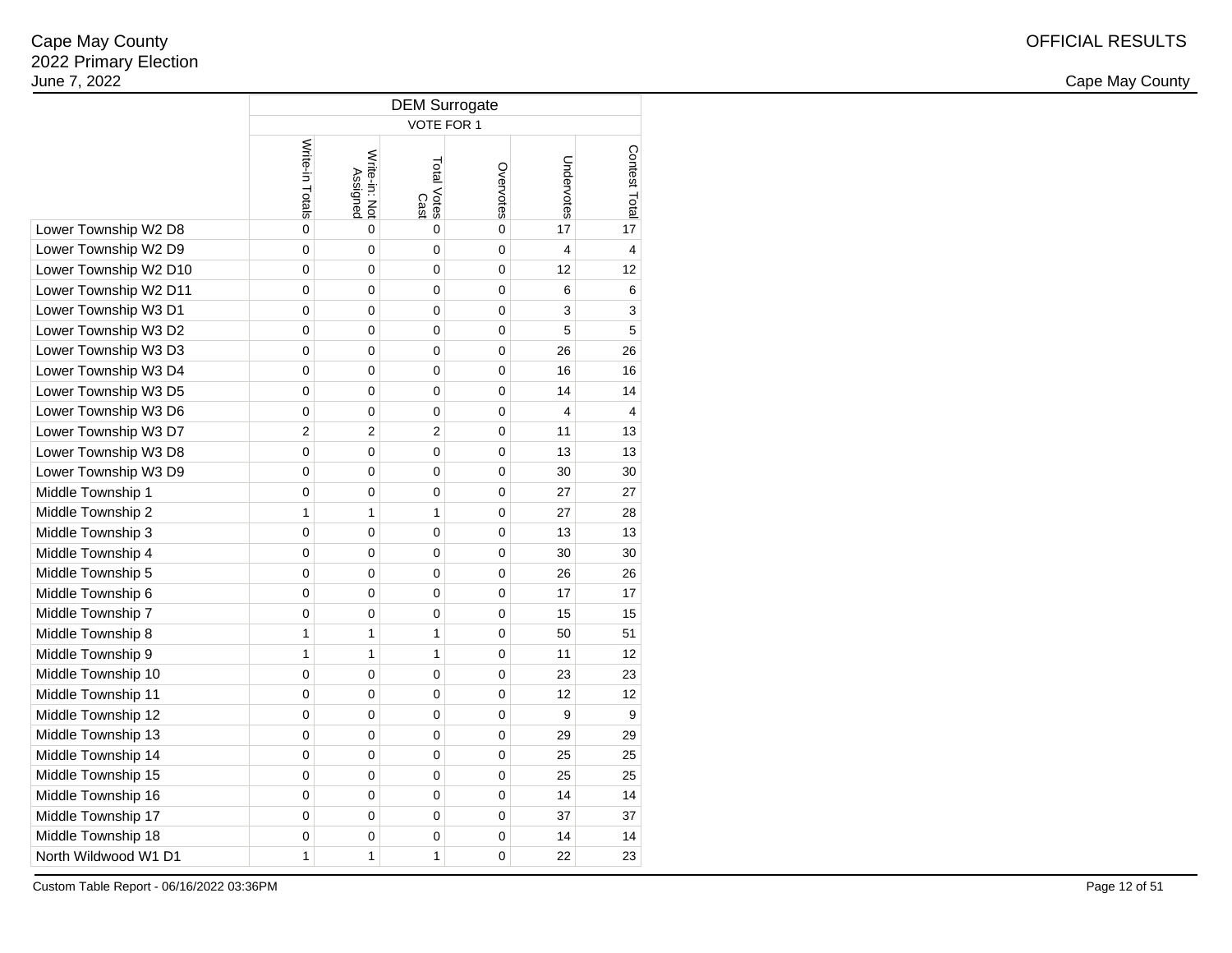|                      | <b>DEM Surrogate</b> |                           |                     |           |                |               |  |  |  |  |  |
|----------------------|----------------------|---------------------------|---------------------|-----------|----------------|---------------|--|--|--|--|--|
|                      | VOTE FOR 1           |                           |                     |           |                |               |  |  |  |  |  |
|                      | Write-in Totals      | Write-in: Not<br>Assigned | Total Votes<br>Cast | Overvotes | Undervotes     | Contest Total |  |  |  |  |  |
| North Wildwood W1 D2 | 0                    | 0                         | 0                   | 0         | 10             | 10            |  |  |  |  |  |
| North Wildwood W1 D3 | $\mathbf 0$          | 0                         | $\mathbf 0$         | 0         | $\overline{4}$ | 4             |  |  |  |  |  |
| North Wildwood W1 D4 | 0                    | 0                         | 0                   | 0         | 6              | 6             |  |  |  |  |  |
| North Wildwood W2 D1 | $\mathbf 0$          | 0                         | 0                   | 0         | 9              | 9             |  |  |  |  |  |
| North Wildwood W2 D2 | 0                    | 0                         | 0                   | 0         | 11             | 11            |  |  |  |  |  |
| North Wildwood W2 D3 | 0                    | 0                         | 0                   | 0         | 12             | 12            |  |  |  |  |  |
| North Wildwood W2 D4 | 0                    | 0                         | 0                   | 0         | 6              | 6             |  |  |  |  |  |
| Ocean City W1 D1     | $\mathbf{1}$         | 1                         | 1                   | 0         | 13             | 14            |  |  |  |  |  |
| Ocean City W1 D2     | 0                    | 0                         | 0                   | 0         | 9              | 9             |  |  |  |  |  |
| Ocean City W1 D3     | 0                    | 0                         | 0                   | 0         | 21             | 21            |  |  |  |  |  |
| Ocean City W1 D4     | 0                    | 0                         | 0                   | 0         | 23             | 23            |  |  |  |  |  |
| Ocean City W1 D5     | 0                    | 0                         | 0                   | 0         | 14             | 14            |  |  |  |  |  |
| Ocean City W2 D1     | 0                    | 0                         | 0                   | 0         | 11             | 11            |  |  |  |  |  |
| Ocean City W2 D2     | 0                    | 0                         | 0                   | 0         | 22             | 22            |  |  |  |  |  |
| Ocean City W2 D3     | 0                    | 0                         | 0                   | 0         | 14             | 14            |  |  |  |  |  |
| Ocean City W2 D4     | 0                    | 0                         | 0                   | 0         | 11             | 11            |  |  |  |  |  |
| Ocean City W2 D5     | 0                    | 0                         | 0                   | 0         | 3              | 3             |  |  |  |  |  |
| Ocean City W3 D1     | $\mathbf{1}$         | 1                         | 1                   | 0         | $\overline{7}$ | 8             |  |  |  |  |  |
| Ocean City W3 D2     | 0                    | 0                         | 0                   | 0         | 10             | 10            |  |  |  |  |  |
| Ocean City W3 D3     | $\mathbf 0$          | 0                         | 0                   | 0         | 12             | 12            |  |  |  |  |  |
| Ocean City W3 D4     | 0                    | 0                         | 0                   | 0         | 14             | 14            |  |  |  |  |  |
| Ocean City W3 D5     | 0                    | 0                         | 0                   | 0         | 16             | 16            |  |  |  |  |  |
| Ocean City W4 D1     | 0                    | 0                         | 0                   | 0         | 23             | 23            |  |  |  |  |  |
| Ocean City W4 D2     | 0                    | 0                         | 0                   | 0         | 16             | 16            |  |  |  |  |  |
| Ocean City W4 D3     | 0                    | 0                         | 0                   | 0         | 17             | 17            |  |  |  |  |  |
| Ocean City W4 D4     | 1                    | 1                         | 1                   | 0         | 14             | 15            |  |  |  |  |  |
| Ocean City W4 D5     | $\mathbf 0$          | 0                         | 0                   | 0         | 9              | 9             |  |  |  |  |  |
| Sea Isle City 1      | $\mathbf 0$          | 0                         | 0                   | 0         | 13             | 13            |  |  |  |  |  |
| Sea Isle City 2      | 0                    | 0                         | 0                   | 0         | 18             | 18            |  |  |  |  |  |
| Sea Isle City 3      | 0                    | 0                         | 0                   | 0         | 11             | 11            |  |  |  |  |  |
| Sea Isle City 4      | 0                    | 0                         | 0                   | 0         | 21             | 21            |  |  |  |  |  |
| Stone Harbor 1       | 0                    | 0                         | 0                   | 0         | 3              | 3             |  |  |  |  |  |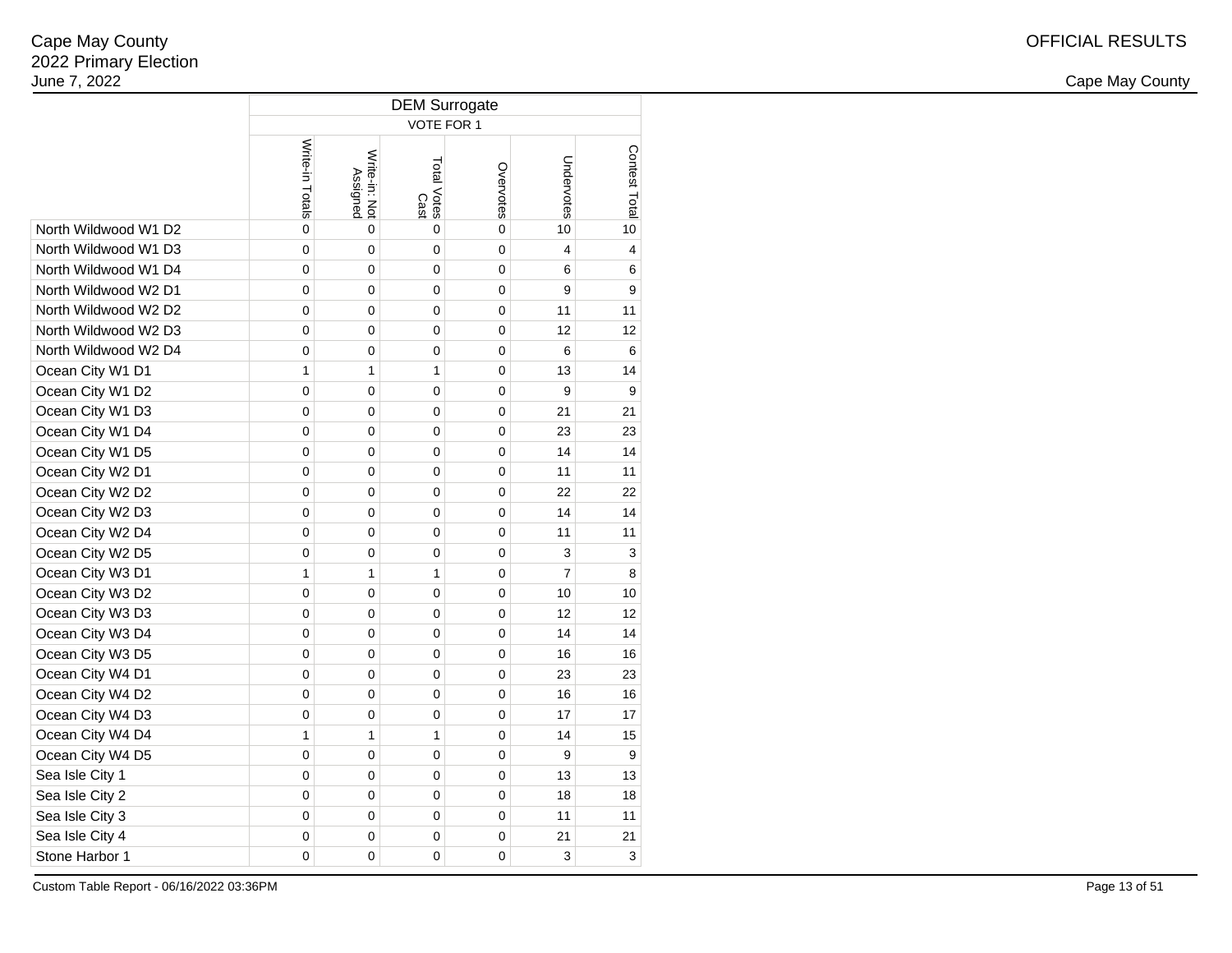2 and the contract of the country of the country of the country of the country of the country of the country of the country of the country of the country of the country of the country of the country of the country of the c

|                          | <b>DEM Surrogate</b> |                           |                     |             |                |                |  |  |  |  |
|--------------------------|----------------------|---------------------------|---------------------|-------------|----------------|----------------|--|--|--|--|
|                          | VOTE FOR 1           |                           |                     |             |                |                |  |  |  |  |
|                          | Write-in Totals      | Write-in: Not<br>Assigned | Total Votes<br>Cast | Overvotes   | Undervotes     | Contest Total  |  |  |  |  |
| Stone Harbor 2           | 0                    | $\mathbf 0$               | 0                   | 0           | 17             | 17             |  |  |  |  |
| Upper Township 1         | 0                    | 0                         | 0                   | 0           | 15             | 15             |  |  |  |  |
| Upper Township 2         | 0                    | $\mathbf 0$               | $\mathbf 0$         | $\mathbf 0$ | 16             | 16             |  |  |  |  |
| Upper Township 3         | 0                    | $\mathbf 0$               | $\mathbf 0$         | $\mathbf 0$ | 17             | 17             |  |  |  |  |
| Upper Township 4         | 0                    | 0                         | 0                   | 0           | 18             | 18             |  |  |  |  |
| Upper Township 5         | 0                    | 0                         | 0                   | 0           | 20             | 20             |  |  |  |  |
| Upper Township 6         | 0                    | 0                         | 0                   | 0           | 34             | 34             |  |  |  |  |
| Upper Township 7         | 0                    | 0                         | 0                   | 0           | 13             | 13             |  |  |  |  |
| Upper Township 8         | 0                    | 0                         | 0                   | 0           | 15             | 15             |  |  |  |  |
| Upper Township 9         | 0                    | 0                         | 0                   | 0           | 9              | 9              |  |  |  |  |
| Upper Township 10        | 0                    | 0                         | 0                   | 0           | 11             | 11             |  |  |  |  |
| <b>Upper Township 11</b> | 0                    | 0                         | 0                   | 0           | 6              | 6              |  |  |  |  |
| Upper Township 12        | 0                    | 0                         | 0                   | 0           | 17             | 17             |  |  |  |  |
| Upper Township 13        | 0                    | 0                         | 0                   | 0           | 14             | 14             |  |  |  |  |
| Upper Township 14        | 0                    | 0                         | 0                   | 0           | 14             | 14             |  |  |  |  |
| Upper Township 15        | 0                    | $\mathbf 0$               | $\mathbf 0$         | $\mathbf 0$ | 10             | 10             |  |  |  |  |
| West Cape May 1          | 1                    | $\mathbf{1}$              | $\mathbf{1}$        | 0           | 41             | 42             |  |  |  |  |
| West Cape May 2          | 0                    | 0                         | 0                   | 0           | 34             | 34             |  |  |  |  |
| West Wildwood 1          | 0                    | 0                         | 0                   | 0           | 11             | 11             |  |  |  |  |
| Wildwood 1               | 0                    | 0                         | 0                   | 0           | 11             | 11             |  |  |  |  |
| Wildwood 2               | 0                    | $\mathbf 0$               | $\mathbf 0$         | 0           | 17             | 17             |  |  |  |  |
| Wildwood 3               | 0                    | 0                         | 0                   | 0           | 10             | 10             |  |  |  |  |
| Wildwood 4               | $\overline{2}$       | $\overline{2}$            | 2                   | 0           | $\overline{7}$ | 9              |  |  |  |  |
| Wildwood 5               | 0                    | 0                         | 0                   | 0           | 13             | 13             |  |  |  |  |
| <b>Wildwood Crest 1</b>  | 1                    | $\mathbf{1}$              | 1                   | 0           | 12             | 13             |  |  |  |  |
| Wildwood Crest 2         | 0                    | $\mathbf 0$               | $\mathbf 0$         | 0           | 13             | 13             |  |  |  |  |
| Wildwood Crest 3         | 0                    | 0                         | 0                   | 0           | 11             | 11             |  |  |  |  |
| Wildwood Crest 4         | $\mathbf 0$          | 0                         | 0                   | 0           | 20             | 20             |  |  |  |  |
| Wildwood Crest 5         | 0                    | 0                         | 0                   | 0           | $\overline{7}$ | 7              |  |  |  |  |
| Woodbine 1               | 0                    | 0                         | 0                   | 0           | $\overline{7}$ | $\overline{7}$ |  |  |  |  |
| Woodbine 2               | 0                    | 0                         | 0                   | 0           | 17             | 17             |  |  |  |  |
| <b>AVALON MAIL-IN</b>    | 0                    | 0                         | 0                   | 0           | 41             | 41             |  |  |  |  |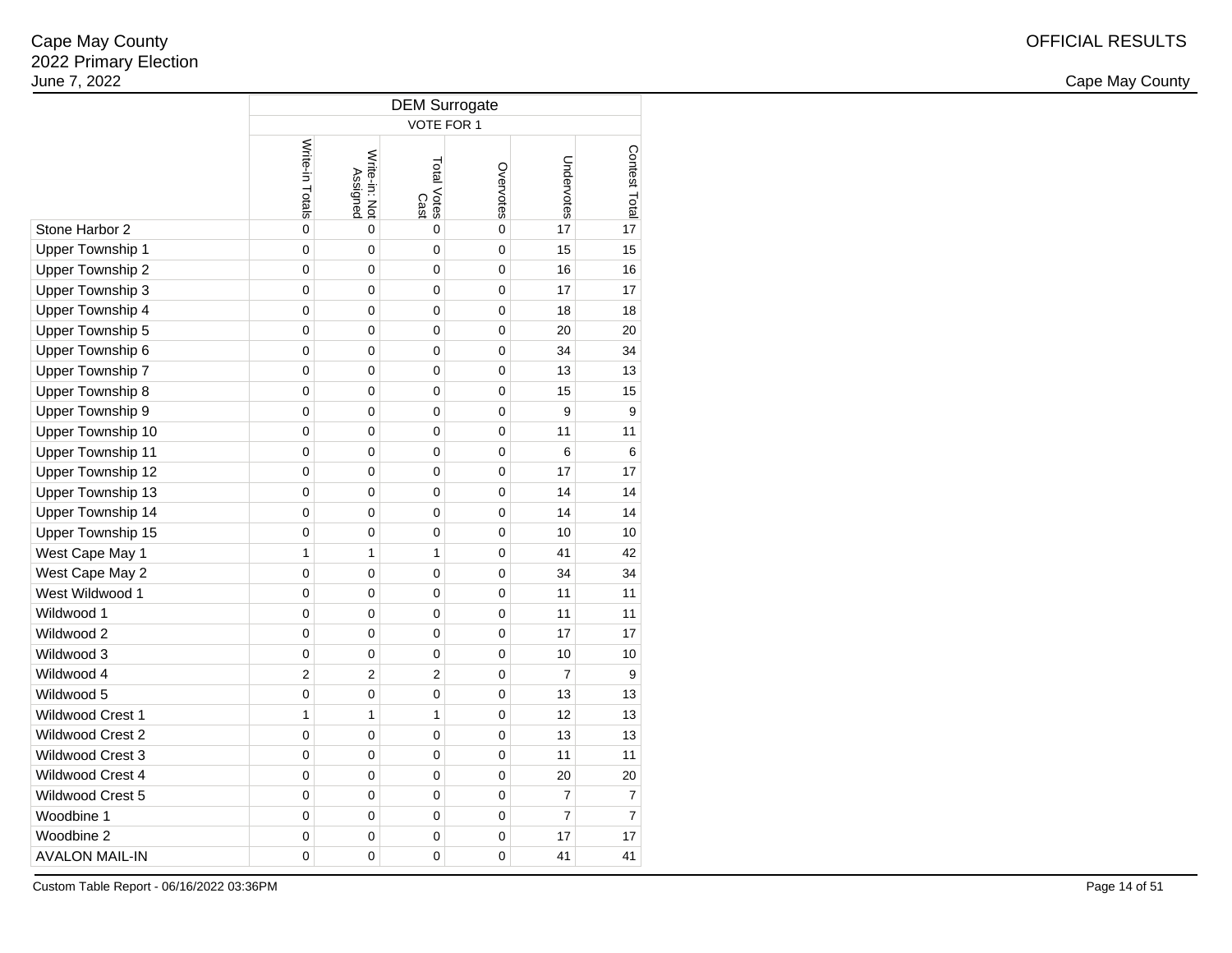|                               |                         | <b>DEM Surrogate</b>      |                     |              |            |               |  |  |  |  |  |  |
|-------------------------------|-------------------------|---------------------------|---------------------|--------------|------------|---------------|--|--|--|--|--|--|
|                               |                         | VOTE FOR 1                |                     |              |            |               |  |  |  |  |  |  |
|                               | Write-in Totals         | Write-in: Not<br>Assignec | Total Votes<br>Cast | Overvotes    | Undervotes | Contest Total |  |  |  |  |  |  |
| <b>CAPE MAY MAIL-IN</b>       | $\mathbf{0}$            | $\Omega$                  | 0                   | 0            | 101        | 101           |  |  |  |  |  |  |
| CAPE MAY POINT MAIL-IN        | 0                       | $\mathbf 0$               | 0                   | 0            | 19         | 19            |  |  |  |  |  |  |
| <b>DENNIS MAIL-IN</b>         | 0                       | $\Omega$                  | $\Omega$            | $\mathbf{0}$ | 87         | 87            |  |  |  |  |  |  |
| <b>LOWER W1 MAIL-IN</b>       | $\mathbf 0$             | $\Omega$                  | $\Omega$            | $\mathbf{0}$ | 99         | 99            |  |  |  |  |  |  |
| <b>LOWER W2 MAIL-IN</b>       | $\overline{2}$          | $\overline{2}$            | $\overline{2}$      | 0            | 208        | 210           |  |  |  |  |  |  |
| <b>LOWER W3 MAIL-IN</b>       | 1                       | 1                         | 1                   | $\mathbf{0}$ | 192        | 193           |  |  |  |  |  |  |
| <b>MIDDLE MAIL-IN</b>         | $\overline{\mathbf{4}}$ | $\overline{\mathbf{4}}$   | 4                   | $\mathbf{0}$ | 395        | 399           |  |  |  |  |  |  |
| NORTH WILDWOOD W1 MAIL-       | 0                       | 0                         | 0                   | $\mathbf{0}$ | 43         | 43            |  |  |  |  |  |  |
| NORTH WILDWOOD W2 MAIL-       | 1                       | 1                         | 1                   | $\Omega$     | 49         | 50            |  |  |  |  |  |  |
| <b>OCEAN CITY W1 MAIL-IN</b>  | $\overline{2}$          | $\overline{2}$            | $\overline{2}$      | $\mathbf{0}$ | 97         | 99            |  |  |  |  |  |  |
| OCEAN CITY W2 MAIL-IN         | $\mathbf 0$             | 0                         | $\Omega$            | 0            | 56         | 56            |  |  |  |  |  |  |
| <b>OCEAN CITY W3 MAIL-IN</b>  | 0                       | $\mathbf 0$               | $\Omega$            | $\mathbf{0}$ | 75         | 75            |  |  |  |  |  |  |
| <b>OCEAN CITY W4 MAIL-IN</b>  | 1                       | 1                         | 1                   | $\mathbf{0}$ | 109        | 110           |  |  |  |  |  |  |
| <b>SEA ISLE MAIL-IN</b>       | $\mathbf 0$             | 0                         | $\Omega$            | $\mathbf{0}$ | 73         | 73            |  |  |  |  |  |  |
| STONE HARBOR MAIL-IN          | 0                       | $\Omega$                  | $\Omega$            | $\mathbf{0}$ | 19         | 19            |  |  |  |  |  |  |
| <b>UPPER MAIL-IN</b>          | $\overline{2}$          | $\overline{2}$            | $\overline{2}$      | $\Omega$     | 197        | 199           |  |  |  |  |  |  |
| <b>WEST CAPE MAY MAIL-IN</b>  | 1                       | 1                         | 1                   | 0            | 52         | 53            |  |  |  |  |  |  |
| <b>WEST WILDWOOD MAIL-IN</b>  | 0                       | 0                         | 0                   | $\Omega$     | 23         | 23            |  |  |  |  |  |  |
| <b>WILDWOOD MAIL-IN</b>       | $\overline{7}$          | 7                         | 7                   | $\mathbf{0}$ | 74         | 81            |  |  |  |  |  |  |
| <b>WILDWOOD CREST MAIL-IN</b> | $\overline{2}$          | $\overline{2}$            | $\overline{2}$      | 0            | 64         | 66            |  |  |  |  |  |  |
| <b>WOODBINE MAIL-IN</b>       | 0                       | 0                         | $\Omega$            | $\mathbf{0}$ | 36         | 36            |  |  |  |  |  |  |
| Totals                        | 41                      | 41                        | 41                  | $\Omega$     | 4,049      | 4,090         |  |  |  |  |  |  |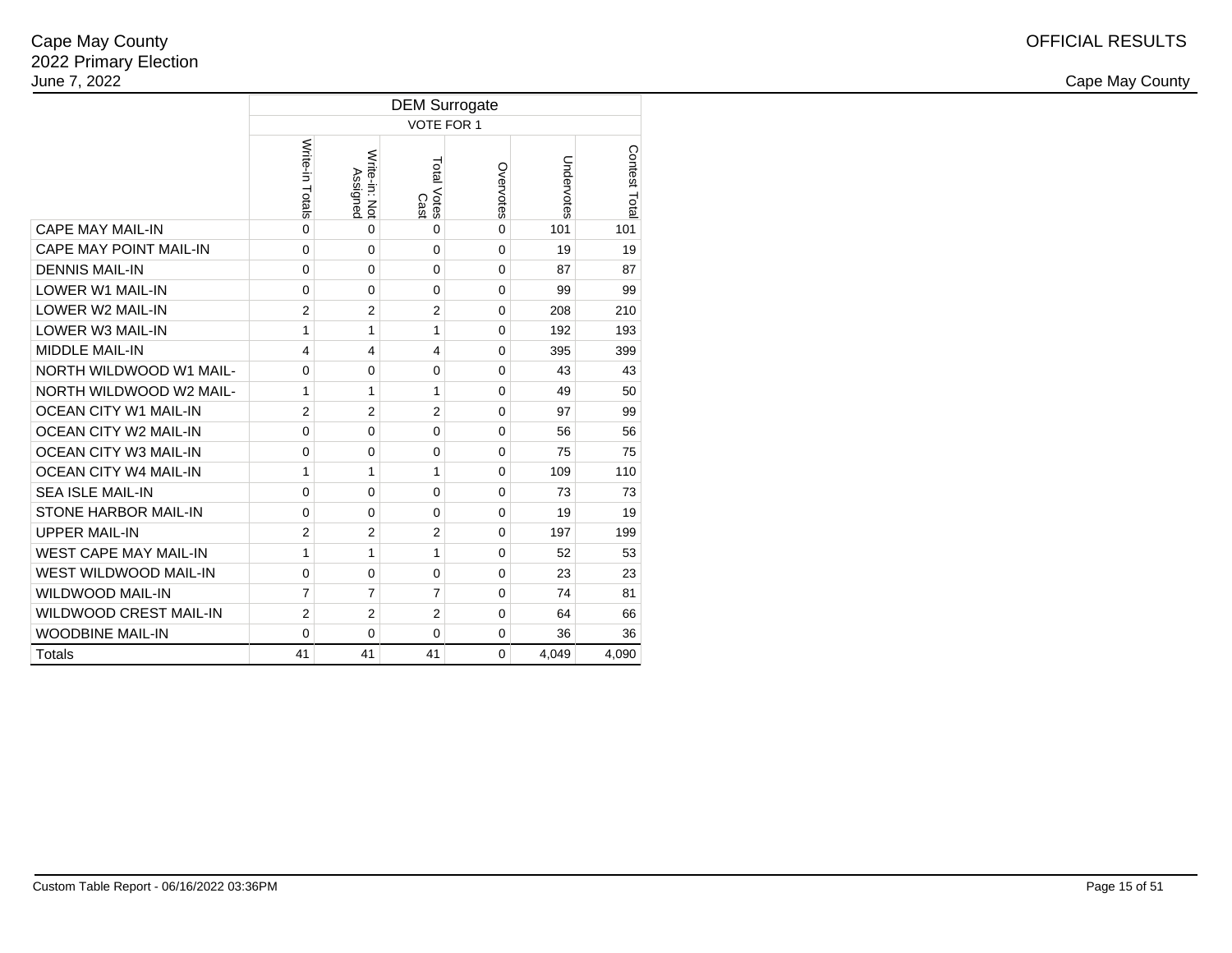2 and the contract of the country of the country of the country of the country of the country of the country of the country of the country of the country of the country of the country of the country of the country of the c

|                      | DEM Member of the Board of County Commissioners |                      |                  |                           |                     |                |                |               |  |  |  |  |
|----------------------|-------------------------------------------------|----------------------|------------------|---------------------------|---------------------|----------------|----------------|---------------|--|--|--|--|
|                      | VOTE FOR 2                                      |                      |                  |                           |                     |                |                |               |  |  |  |  |
|                      | Hankerson<br>Julia L.                           | NO PETITION<br>FILED | Write-in Totals  | Write-in: Not<br>Assigned | Total Votes<br>Cast | Overvotes      | Undervotes     | Contest Total |  |  |  |  |
| Avalon 1             | 10                                              | $\overline{0}$       | $\mathbf 0$      | $\overline{0}$            | 10                  | $\overline{0}$ | 16             | 26            |  |  |  |  |
| Avalon 2             | 13                                              | 0                    | $\mathbf 0$      | $\mathbf 0$               | 13                  | $\mathbf 0$    | 13             | 26            |  |  |  |  |
| Avalon 3             | 14                                              | $\pmb{0}$            | $\pmb{0}$        | $\mathbf 0$               | 14                  | $\mathbf 0$    | 18             | 32            |  |  |  |  |
| Cape May 1           | 8                                               | $\pmb{0}$            | $\pmb{0}$        | $\mathbf 0$               | 8                   | $\mathbf 0$    | 18             | 26            |  |  |  |  |
| Cape May 2           | 8                                               | $\pmb{0}$            | $\mathbf{1}$     | 1                         | 9                   | $\mathbf 0$    | 17             | 26            |  |  |  |  |
| Cape May 3           | 28                                              | $\mathbf 0$          | 0                | $\mathbf 0$               | 28                  | $\mathbf 0$    | 34             | 62            |  |  |  |  |
| Cape May 4           | 16                                              | $\pmb{0}$            | 0                | $\mathbf 0$               | 16                  | $\mathbf 0$    | 18             | 34            |  |  |  |  |
| Cape May 5           | $\overline{7}$                                  | $\pmb{0}$            | $\mathbf 0$      | $\mathbf 0$               | $\overline{7}$      | $\mathbf 0$    | 13             | 20            |  |  |  |  |
| Cape May Point 1     | 24                                              | $\mathbf 0$          | $\mathbf 0$      | $\mathbf 0$               | 24                  | $\mathbf 0$    | 32             | 56            |  |  |  |  |
| Dennis Township 1    | 4                                               | $\mathbf 0$          | $\mathbf 0$      | $\mathbf 0$               | 4                   | $\mathbf 0$    | 6              | 10            |  |  |  |  |
| Dennis Township 2    | 8                                               | $\mathbf 0$          | $\mathbf 0$      | $\mathbf 0$               | 8                   | $\mathbf 0$    | 10             | 18            |  |  |  |  |
| Dennis Township 3    | $\overline{c}$                                  | $\pmb{0}$            | $\mathbf 0$      | $\mathbf 0$               | $\overline{2}$      | $\mathbf 0$    | 6              | 8             |  |  |  |  |
| Dennis Township 4    | 13                                              | $\pmb{0}$            | $\mathbf 0$      | $\mathbf 0$               | 13                  | $\mathbf 0$    | 15             | 28            |  |  |  |  |
| Dennis Township 5    | 20                                              | $\pmb{0}$            | $\mathbf 0$      | $\mathbf 0$               | 20                  | $\mathbf 0$    | 26             | 46            |  |  |  |  |
| Dennis Township 6    | 11                                              | $\mathbf 0$          | $\mathbf 0$      | $\mathbf 0$               | 11                  | $\mathbf 0$    | 23             | 34            |  |  |  |  |
| Dennis Township 7    | 20                                              | $\pmb{0}$            | $\pmb{0}$        | $\mathbf 0$               | 20                  | $\mathbf 0$    | 26             | 46            |  |  |  |  |
| Dennis Township 8    | 14                                              | $\pmb{0}$            | $\pmb{0}$        | $\mathbf 0$               | 14                  | $\pmb{0}$      | 20             | 34            |  |  |  |  |
| Lower Township W1 D1 | 27                                              | $\pmb{0}$            | $\pmb{0}$        | $\mathbf 0$               | 27                  | $\mathbf 0$    | 31             | 58            |  |  |  |  |
| Lower Township W1 D2 | 10                                              | $\mathbf 0$          | $\mathbf 0$      | $\mathbf 0$               | 10                  | $\mathbf 0$    | 12             | 22            |  |  |  |  |
| Lower Township W1 D3 | 10                                              | $\mathbf 0$          | $\mathbf 0$      | $\mathbf 0$               | 10                  | $\mathbf 0$    | 10             | 20            |  |  |  |  |
| Lower Township W1 D4 | 5                                               | $\pmb{0}$            | $\mathbf{1}$     | 1                         | 6                   | $\mathbf 0$    | $\overline{4}$ | 10            |  |  |  |  |
| Lower Township W1 D5 | 13                                              | $\pmb{0}$            | $\mathbf 0$      | $\mathbf 0$               | 13                  | $\mathbf 0$    | 21             | 34            |  |  |  |  |
| Lower Township W1 D6 | 15                                              | $\mathbf 0$          | $\mathbf 0$      | $\mathbf 0$               | 15                  | $\mathbf 0$    | 21             | 36            |  |  |  |  |
| Lower Township W1 D7 | 13                                              | $\mathbf 0$          | $\mathbf 0$      | $\mathbf 0$               | 13                  | $\mathbf 0$    | 17             | 30            |  |  |  |  |
| Lower Township W1 D8 | 11                                              | $\pmb{0}$            | $\mathbf 0$      | $\mathbf 0$               | 11                  | $\mathbf 0$    | 15             | 26            |  |  |  |  |
| Lower Township W2 D1 | 8                                               | $\pmb{0}$            | $\mathbf 0$      | $\mathbf 0$               | 8                   | $\mathbf 0$    | 12             | 20            |  |  |  |  |
| Lower Township W2 D2 | 23                                              | $\pmb{0}$            | $\boldsymbol{2}$ | $\mathbf{2}$              | 25                  | $\mathbf 0$    | 25             | 50            |  |  |  |  |
| Lower Township W2 D3 | 16                                              | $\pmb{0}$            | $\overline{2}$   | $\overline{2}$            | 18                  | $\mathbf 0$    | 18             | 36            |  |  |  |  |
| Lower Township W2 D4 | $\overline{4}$                                  | $\mathbf 0$          | $\pmb{0}$        | $\mathbf 0$               | $\overline{4}$      | $\mathbf 0$    | 6              | 10            |  |  |  |  |
| Lower Township W2 D5 | 12                                              | $\pmb{0}$            | $\pmb{0}$        | $\mathbf 0$               | 12                  | $\mathbf 0$    | 16             | 28            |  |  |  |  |
| Lower Township W2 D6 | 11                                              | $\pmb{0}$            | $\mathbf 0$      | $\mathbf 0$               | 11                  | $\mathbf 0$    | 13             | 24            |  |  |  |  |
| Lower Township W2 D7 | 6                                               | $\mathbf 0$          | $\mathbf 0$      | $\mathbf 0$               | 6                   | $\mathbf 0$    | 14             | 20            |  |  |  |  |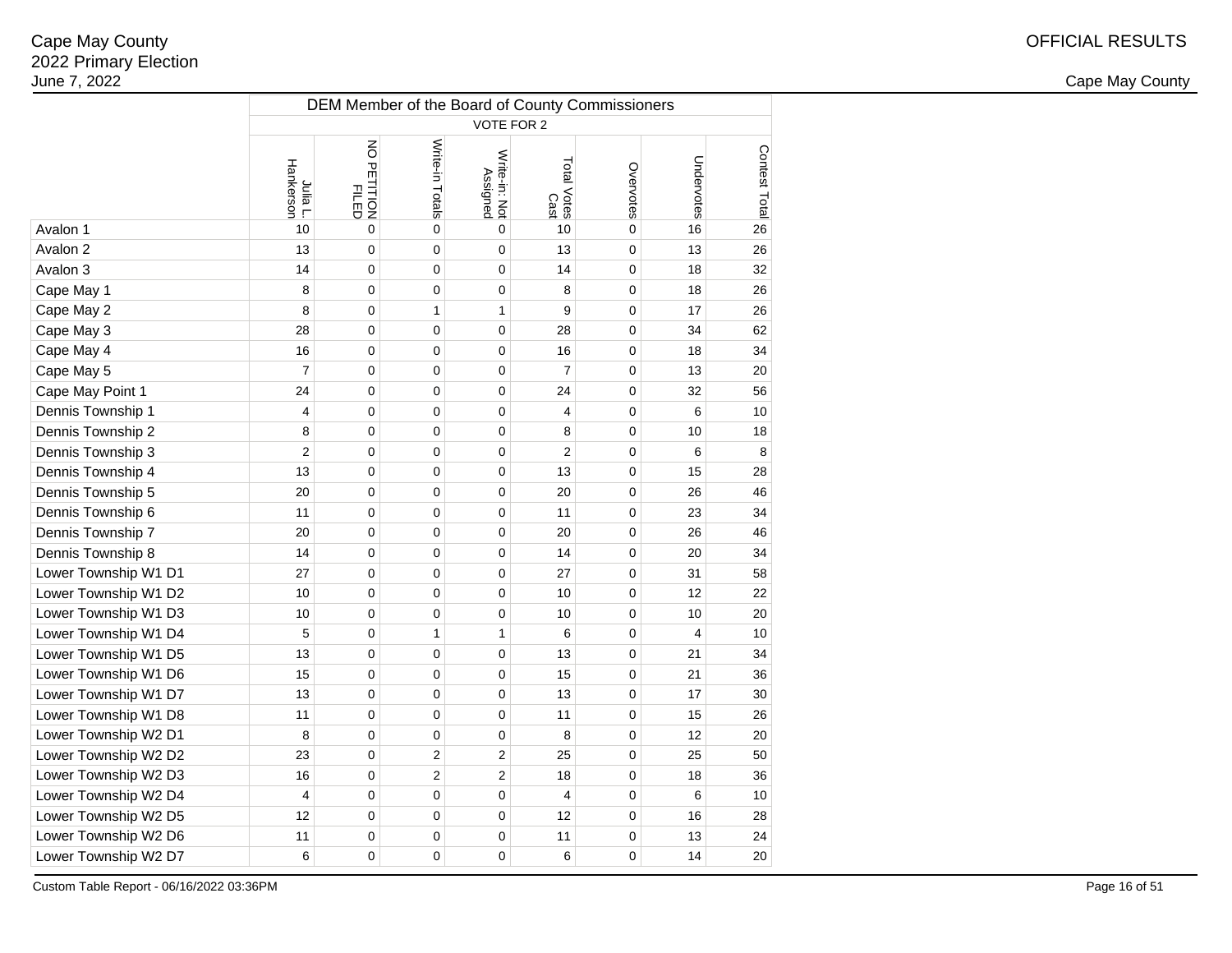2 and the contract of the country of the country of the country of the country of the country of the country of the country of the country of the country of the country of the country of the country of the country of the c

|                       | DEM Member of the Board of County Commissioners |                      |                 |                           |                            |           |                         |               |  |  |  |
|-----------------------|-------------------------------------------------|----------------------|-----------------|---------------------------|----------------------------|-----------|-------------------------|---------------|--|--|--|
|                       | VOTE FOR 2                                      |                      |                 |                           |                            |           |                         |               |  |  |  |
|                       | Hankerson<br>Julia L.                           | NO PETITION<br>FILED | Write-in Totals | Write-in: Not<br>Assigned | Total Votes<br>Total Votes | Overvotes | Undervotes              | Contest Total |  |  |  |
| Lower Township W2 D8  | 12                                              | 0                    | $\mathbf 0$     | 0                         | 12                         | 0         | 22                      | 34            |  |  |  |
| Lower Township W2 D9  | $\overline{\mathbf{4}}$                         | 0                    | $\mathbf 0$     | 0                         | 4                          | 0         | $\overline{\mathbf{4}}$ | 8             |  |  |  |
| Lower Township W2 D10 | 10                                              | 0                    | $\mathbf 0$     | 0                         | 10                         | 0         | 14                      | 24            |  |  |  |
| Lower Township W2 D11 | 6                                               | 0                    | $\mathbf 0$     | 0                         | 6                          | 0         | 6                       | 12            |  |  |  |
| Lower Township W3 D1  | $\overline{2}$                                  | 0                    | 0               | 0                         | $\overline{2}$             | 0         | 4                       | 6             |  |  |  |
| Lower Township W3 D2  | 4                                               | 0                    | 0               | 0                         | 4                          | 0         | 6                       | 10            |  |  |  |
| Lower Township W3 D3  | 22                                              | 0                    | 0               | 0                         | 22                         | 0         | 30                      | 52            |  |  |  |
| Lower Township W3 D4  | 15                                              | 0                    | 0               | 0                         | 15                         | 0         | 17                      | 32            |  |  |  |
| Lower Township W3 D5  | 14                                              | 0                    | 0               | 0                         | 14                         | 0         | 14                      | 28            |  |  |  |
| Lower Township W3 D6  | $\overline{4}$                                  | 0                    | 0               | 0                         | 4                          | 0         | $\overline{4}$          | 8             |  |  |  |
| Lower Township W3 D7  | 11                                              | 0                    | 3               | 3                         | 14                         | 0         | 12                      | 26            |  |  |  |
| Lower Township W3 D8  | 10                                              | 0                    | 0               | 0                         | 10                         | 0         | 16                      | 26            |  |  |  |
| Lower Township W3 D9  | 26                                              | 0                    | $\mathbf 0$     | 0                         | 26                         | 0         | 34                      | 60            |  |  |  |
| Middle Township 1     | 23                                              | 0                    | 0               | 0                         | 23                         | 0         | 31                      | 54            |  |  |  |
| Middle Township 2     | 26                                              | 0                    | $\overline{c}$  | $\overline{\mathbf{c}}$   | 28                         | 0         | 28                      | 56            |  |  |  |
| Middle Township 3     | 11                                              | 0                    | $\pmb{0}$       | 0                         | 11                         | 0         | 15                      | 26            |  |  |  |
| Middle Township 4     | 25                                              | 0                    | $\mathbf 0$     | 0                         | 25                         | 0         | 35                      | 60            |  |  |  |
| Middle Township 5     | 24                                              | 0                    | $\mathbf 0$     | 0                         | 24                         | 0         | 28                      | 52            |  |  |  |
| Middle Township 6     | 17                                              | 0                    | $\mathbf 0$     | 0                         | 17                         | 0         | 17                      | 34            |  |  |  |
| Middle Township 7     | 13                                              | 0                    | 0               | 0                         | 13                         | 0         | 17                      | 30            |  |  |  |
| Middle Township 8     | 47                                              | 0                    | 0               | 0                         | 47                         | 0         | 55                      | 102           |  |  |  |
| Middle Township 9     | 10                                              | 0                    | $\overline{2}$  | $\overline{2}$            | 12                         | 0         | 12                      | 24            |  |  |  |
| Middle Township 10    | 19                                              | 0                    | 0               | $\overline{0}$            | 19                         | 0         | 27                      | 46            |  |  |  |
| Middle Township 11    | 9                                               | 0                    | 0               | 0                         | 9                          | 0         | 15                      | 24            |  |  |  |
| Middle Township 12    | $\overline{7}$                                  | 0                    | 0               | 0                         | $\overline{7}$             | 0         | 11                      | 18            |  |  |  |
| Middle Township 13    | 24                                              | 0                    | $\mathbf 0$     | 0                         | 24                         | 0         | 34                      | 58            |  |  |  |
| Middle Township 14    | 22                                              | 0                    | $\mathbf 0$     | 0                         | 22                         | 0         | 28                      | 50            |  |  |  |
| Middle Township 15    | 22                                              | 0                    | $\mathbf 0$     | 0                         | 22                         | 0         | 28                      | 50            |  |  |  |
| Middle Township 16    | 13                                              | 0                    | 0               | 0                         | 13                         | 0         | 15                      | 28            |  |  |  |
| Middle Township 17    | 36                                              | 0                    | $\mathbf 0$     | 0                         | 36                         | 0         | 38                      | 74            |  |  |  |
| Middle Township 18    | 12                                              | 0                    | $\mathbf 0$     | 0                         | 12                         | 0         | 16                      | 28            |  |  |  |
| North Wildwood W1 D1  | 20                                              | 0                    | 1               | 1                         | 21                         | 0         | 25                      | 46            |  |  |  |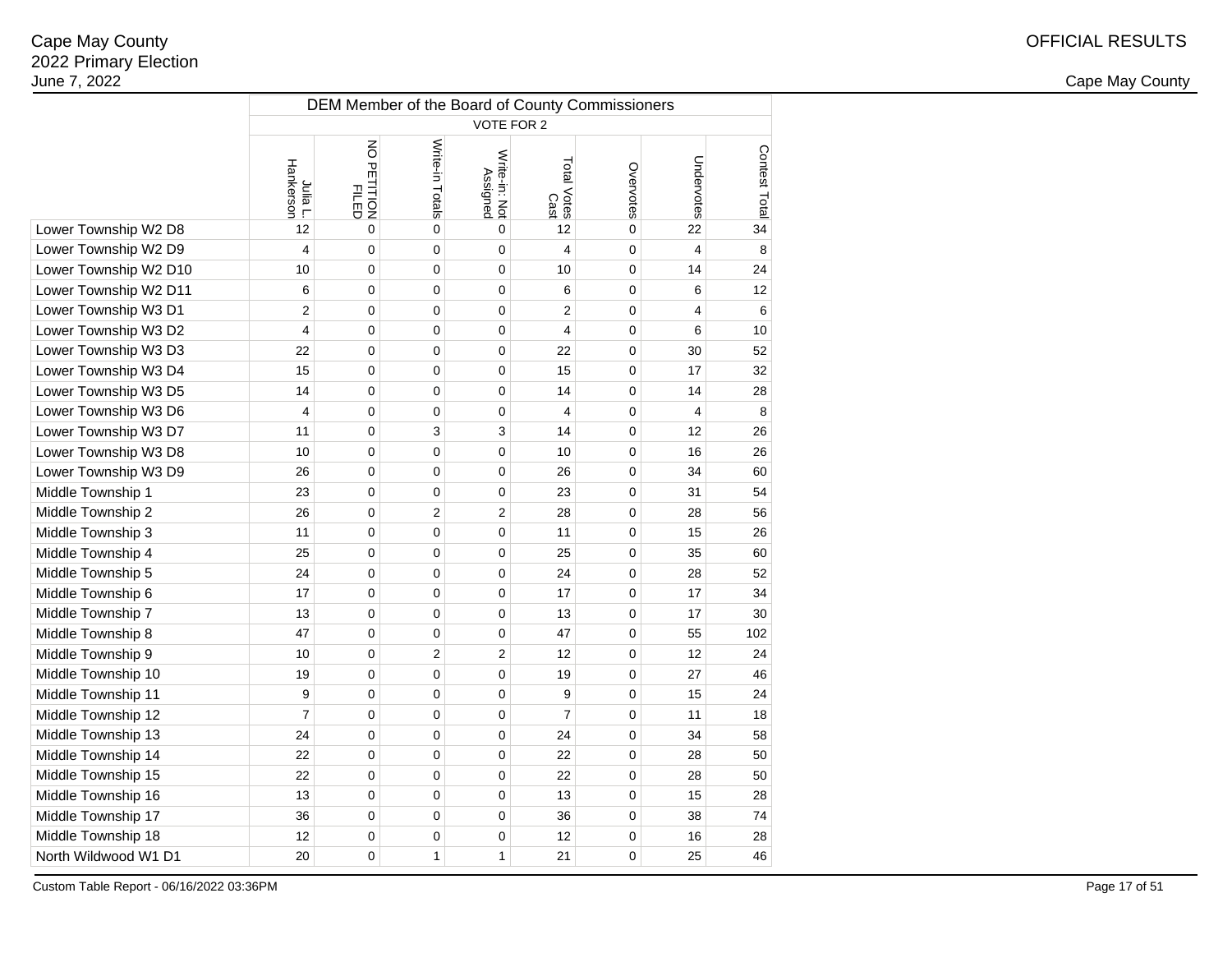2 and the contract of the country of the country of the country of the country of the country of the country of the country of the country of the country of the country of the country of the country of the country of the c

|                      | DEM Member of the Board of County Commissioners |                                                |                 |                           |                     |           |                |               |  |  |  |
|----------------------|-------------------------------------------------|------------------------------------------------|-----------------|---------------------------|---------------------|-----------|----------------|---------------|--|--|--|
|                      | VOTE FOR 2                                      |                                                |                 |                           |                     |           |                |               |  |  |  |
|                      | Hankerson<br>Julia L.                           | $\overline{6}$<br>) PETITION<br>PILED<br>PILED | Write-in Totals | Write-in: Not<br>Assigned | Total Votes<br>Cast | Overvotes | Undervotes     | Contest Total |  |  |  |
| North Wildwood W1 D2 | 10                                              | $\mathbf 0$                                    | $\mathbf 0$     | $\mathbf 0$               | 10                  | 0         | 10             | 20            |  |  |  |
| North Wildwood W1 D3 | 3                                               | $\overline{0}$                                 | $\mathbf 0$     | $\overline{0}$            | 3                   | 0         | 5              | 8             |  |  |  |
| North Wildwood W1 D4 | 5                                               | $\mathbf 0$                                    | $\mathbf 0$     | $\mathbf 0$               | 5                   | 0         | $\overline{7}$ | 12            |  |  |  |
| North Wildwood W2 D1 | 8                                               | $\mathbf 0$                                    | $\mathbf 0$     | $\mathbf 0$               | 8                   | 0         | 10             | 18            |  |  |  |
| North Wildwood W2 D2 | 11                                              | $\mathbf 0$                                    | $\mathbf 0$     | $\mathbf 0$               | 11                  | 0         | 11             | 22            |  |  |  |
| North Wildwood W2 D3 | 10                                              | $\overline{0}$                                 | $\pmb{0}$       | 0                         | 10                  | 0         | 14             | 24            |  |  |  |
| North Wildwood W2 D4 | 5                                               | $\mathbf 0$                                    | 0               | 0                         | 5                   | 0         | $\overline{7}$ | 12            |  |  |  |
| Ocean City W1 D1     | 12                                              | $\mathbf 0$                                    | $\overline{2}$  | $\overline{2}$            | 14                  | 0         | 14             | 28            |  |  |  |
| Ocean City W1 D2     | $\overline{4}$                                  | $\pmb{0}$                                      | 0               | 0                         | $\overline{4}$      | 0         | 14             | 18            |  |  |  |
| Ocean City W1 D3     | 16                                              | $\mathbf 0$                                    | 0               | 0                         | 16                  | 0         | 26             | 42            |  |  |  |
| Ocean City W1 D4     | 19                                              | $\mathbf 0$                                    | $\mathbf 0$     | 0                         | 19                  | 0         | 27             | 46            |  |  |  |
| Ocean City W1 D5     | 12                                              | $\mathbf 0$                                    | $\mathbf 0$     | 0                         | 12                  | 0         | 16             | 28            |  |  |  |
| Ocean City W2 D1     | 10                                              | $\mathbf 0$                                    | 0               | 0                         | 10                  | 0         | 12             | 22            |  |  |  |
| Ocean City W2 D2     | 20                                              | $\mathbf 0$                                    | $\mathbf 0$     | 0                         | 20                  | 0         | 24             | 44            |  |  |  |
| Ocean City W2 D3     | 12                                              | $\mathbf 0$                                    | $\mathbf 0$     | 0                         | 12                  | 0         | 16             | 28            |  |  |  |
| Ocean City W2 D4     | 10                                              | $\mathbf 0$                                    | $\mathbf 0$     | 0                         | 10                  | 0         | 12             | 22            |  |  |  |
| Ocean City W2 D5     | 3                                               | $\mathbf 0$                                    | $\mathbf 0$     | $\mathbf 0$               | 3                   | 0         | 3              | 6             |  |  |  |
| Ocean City W3 D1     | $\overline{7}$                                  | $\mathbf 0$                                    | $\mathbf 0$     | $\mathbf 0$               | $\overline{7}$      | 0         | 9              | 16            |  |  |  |
| Ocean City W3 D2     | 8                                               | $\mathbf 0$                                    | $\mathbf 0$     | $\mathbf 0$               | 8                   | 0         | 12             | 20            |  |  |  |
| Ocean City W3 D3     | 8                                               | $\pmb{0}$                                      | $\pmb{0}$       | 0                         | 8                   | 0         | 16             | 24            |  |  |  |
| Ocean City W3 D4     | 11                                              | $\mathbf 0$                                    | $\mathbf 0$     | $\mathsf 0$               | 11                  | 0         | 17             | 28            |  |  |  |
| Ocean City W3 D5     | 13                                              | $\pmb{0}$                                      | 0               | 0                         | 13                  | 0         | 19             | 32            |  |  |  |
| Ocean City W4 D1     | 21                                              | $\mathbf 0$                                    | $\mathbf 0$     | 0                         | 21                  | 0         | 25             | 46            |  |  |  |
| Ocean City W4 D2     | 12                                              | $\mathbf 0$                                    | $\mathbf 0$     | 0                         | 12                  | 0         | 20             | 32            |  |  |  |
| Ocean City W4 D3     | 13                                              | $\mathbf 0$                                    | 1               | $\mathbf{1}$              | 14                  | 0         | 20             | 34            |  |  |  |
| Ocean City W4 D4     | 14                                              | $\mathbf 0$                                    | 1               | $\mathbf{1}$              | 15                  | 0         | 15             | 30            |  |  |  |
| Ocean City W4 D5     | 5                                               | $\mathbf 0$                                    | $\mathbf 0$     | $\mathsf 0$               | 5                   | 0         | 13             | 18            |  |  |  |
| Sea Isle City 1      | 10                                              | $\overline{0}$                                 | $\mathbf 0$     | $\overline{0}$            | 10                  | 0         | 16             | 26            |  |  |  |
| Sea Isle City 2      | 14                                              | $\mathbf 0$                                    | $\mathbf 0$     | $\mathbf 0$               | 14                  | 0         | 22             | 36            |  |  |  |
| Sea Isle City 3      | 9                                               | $\mathbf 0$                                    | $\mathbf 0$     | $\mathbf 0$               | 9                   | 0         | 13             | 22            |  |  |  |
| Sea Isle City 4      | 17                                              | $\mathbf 0$                                    | $\mathbf 0$     | $\mathbf 0$               | 17                  | 0         | 25             | 42            |  |  |  |
| Stone Harbor 1       | 3                                               | $\mathbf 0$                                    | 0               | 0                         | 3                   | 0         | 3              | 6             |  |  |  |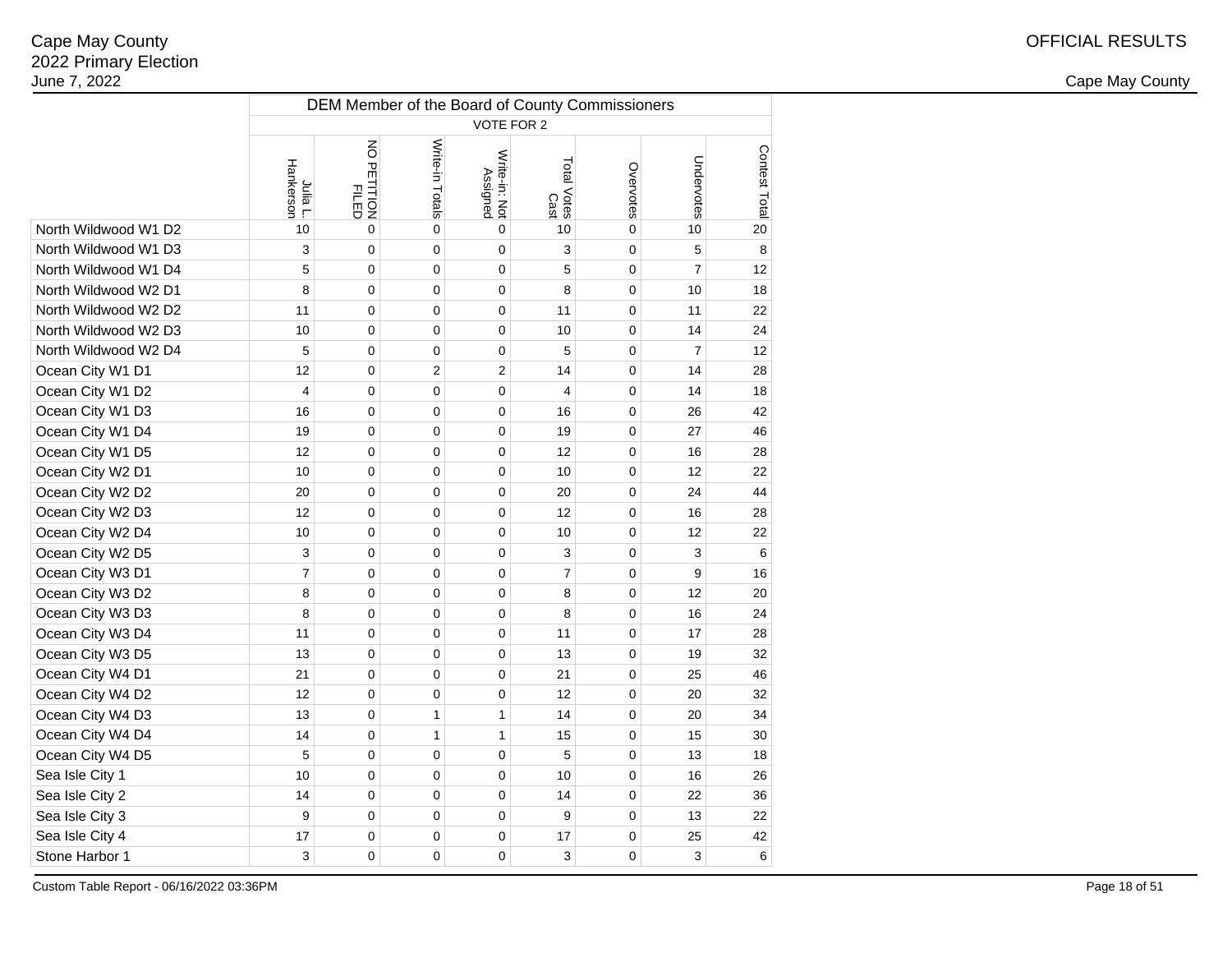2 and the contract of the country of the country of the country of the country of the country of the country of the country of the country of the country of the country of the country of the country of the country of the c

|                          | DEM Member of the Board of County Commissioners |                      |                 |                           |                     |             |                |               |  |  |  |
|--------------------------|-------------------------------------------------|----------------------|-----------------|---------------------------|---------------------|-------------|----------------|---------------|--|--|--|
|                          | VOTE FOR 2                                      |                      |                 |                           |                     |             |                |               |  |  |  |
|                          | Hankerson<br>Julia L.                           | NO PETITION<br>FILED | Write-in Totals | Write-in: Not<br>Assigned | Total Votes<br>Cast | Overvotes   | Undervotes     | Contest Total |  |  |  |
| Stone Harbor 2           | 16                                              | $\overline{0}$       | $\mathsf 0$     | $\overline{0}$            | 16                  | $\mathbf 0$ | 18             | 34            |  |  |  |
| <b>Upper Township 1</b>  | 13                                              | 0                    | $\mathbf 0$     | 0                         | 13                  | 0           | 17             | 30            |  |  |  |
| Upper Township 2         | 13                                              | 0                    | $\mathbf 0$     | 0                         | 13                  | 0           | 19             | 32            |  |  |  |
| Upper Township 3         | 16                                              | 0                    | $\mathbf 0$     | 0                         | 16                  | 0           | 18             | 34            |  |  |  |
| Upper Township 4         | 15                                              | 0                    | $\pmb{0}$       | 0                         | 15                  | 0           | 21             | 36            |  |  |  |
| Upper Township 5         | 17                                              | 0                    | $\overline{2}$  | $\overline{2}$            | 19                  | 0           | 21             | 40            |  |  |  |
| Upper Township 6         | 29                                              | 0                    | $\mathbf 0$     | 0                         | 29                  | 0           | 39             | 68            |  |  |  |
| Upper Township 7         | 8                                               | 0                    | 0               | 0                         | 8                   | 0           | 18             | 26            |  |  |  |
| Upper Township 8         | 12                                              | 0                    | 0               | 0                         | 12                  | 0           | 18             | 30            |  |  |  |
| Upper Township 9         | 6                                               | 0                    | $\mathbf 0$     | 0                         | 6                   | 0           | 12             | 18            |  |  |  |
| Upper Township 10        | 10                                              | 0                    | 0               | 0                         | 10                  | 0           | 12             | 22            |  |  |  |
| <b>Upper Township 11</b> | 5                                               | 0                    | 0               | 0                         | 5                   | 0           | $\overline{7}$ | 12            |  |  |  |
| Upper Township 12        | 12                                              | 0                    | $\mathbf 0$     | 0                         | 12                  | 0           | 22             | 34            |  |  |  |
| Upper Township 13        | 14                                              | 0                    | $\pmb{0}$       | 0                         | 14                  | 0           | 14             | 28            |  |  |  |
| Upper Township 14        | 10                                              | 0                    | $\mathbf{1}$    | 1                         | 11                  | 0           | 17             | 28            |  |  |  |
| Upper Township 15        | 8                                               | 0                    | $\mathbf 0$     | 0                         | 8                   | 0           | 12             | 20            |  |  |  |
| West Cape May 1          | 39                                              | 0                    | 3               | 3                         | 42                  | 0           | 42             | 84            |  |  |  |
| West Cape May 2          | 24                                              | 0                    | 0               | 0                         | 24                  | 0           | 44             | 68            |  |  |  |
| West Wildwood 1          | 6                                               | 0                    | 0               | 0                         | 6                   | 0           | 16             | 22            |  |  |  |
| Wildwood 1               | 10                                              | 0                    | 0               | 0                         | 10                  | 0           | 12             | 22            |  |  |  |
| Wildwood 2               | 15                                              | 0                    | $\mathbf 0$     | 0                         | 15                  | 0           | 19             | 34            |  |  |  |
| Wildwood 3               | 9                                               | 0                    | 0               | 0                         | 9                   | 0           | 11             | 20            |  |  |  |
| Wildwood 4               | 9                                               | 0                    | $\overline{2}$  | 2                         | 11                  | 0           | $\overline{7}$ | 18            |  |  |  |
| Wildwood 5               | 9                                               | 0                    | 0               | 0                         | 9                   | 0           | 17             | 26            |  |  |  |
| <b>Wildwood Crest 1</b>  | 13                                              | 0                    | $\mathbf{1}$    | $\mathbf{1}$              | 14                  | 0           | 12             | 26            |  |  |  |
| Wildwood Crest 2         | 10                                              | 0                    | $\mathbf{1}$    | $\mathbf{1}$              | 11                  | 0           | 15             | 26            |  |  |  |
| Wildwood Crest 3         | 9                                               | 0                    | $\mathbf 0$     | 0                         | 9                   | 0           | 13             | 22            |  |  |  |
| Wildwood Crest 4         | 17                                              | 0                    | $\pmb{0}$       | 0                         | 17                  | 0           | 23             | 40            |  |  |  |
| Wildwood Crest 5         | $\overline{7}$                                  | 0                    | $\mathbf 0$     | 0                         | $\overline{7}$      | 0           | $\overline{7}$ | 14            |  |  |  |
| Woodbine 1               | $\overline{4}$                                  | 0                    | $\mathbf 0$     | 0                         | $\overline{4}$      | 0           | 10             | 14            |  |  |  |
| Woodbine 2               | 14                                              | 0                    | 0               | 0                         | 14                  | 0           | 20             | 34            |  |  |  |
| <b>AVALON MAIL-IN</b>    | 37                                              | 0                    | 0               | 0                         | 37                  | 0           | 45             | 82            |  |  |  |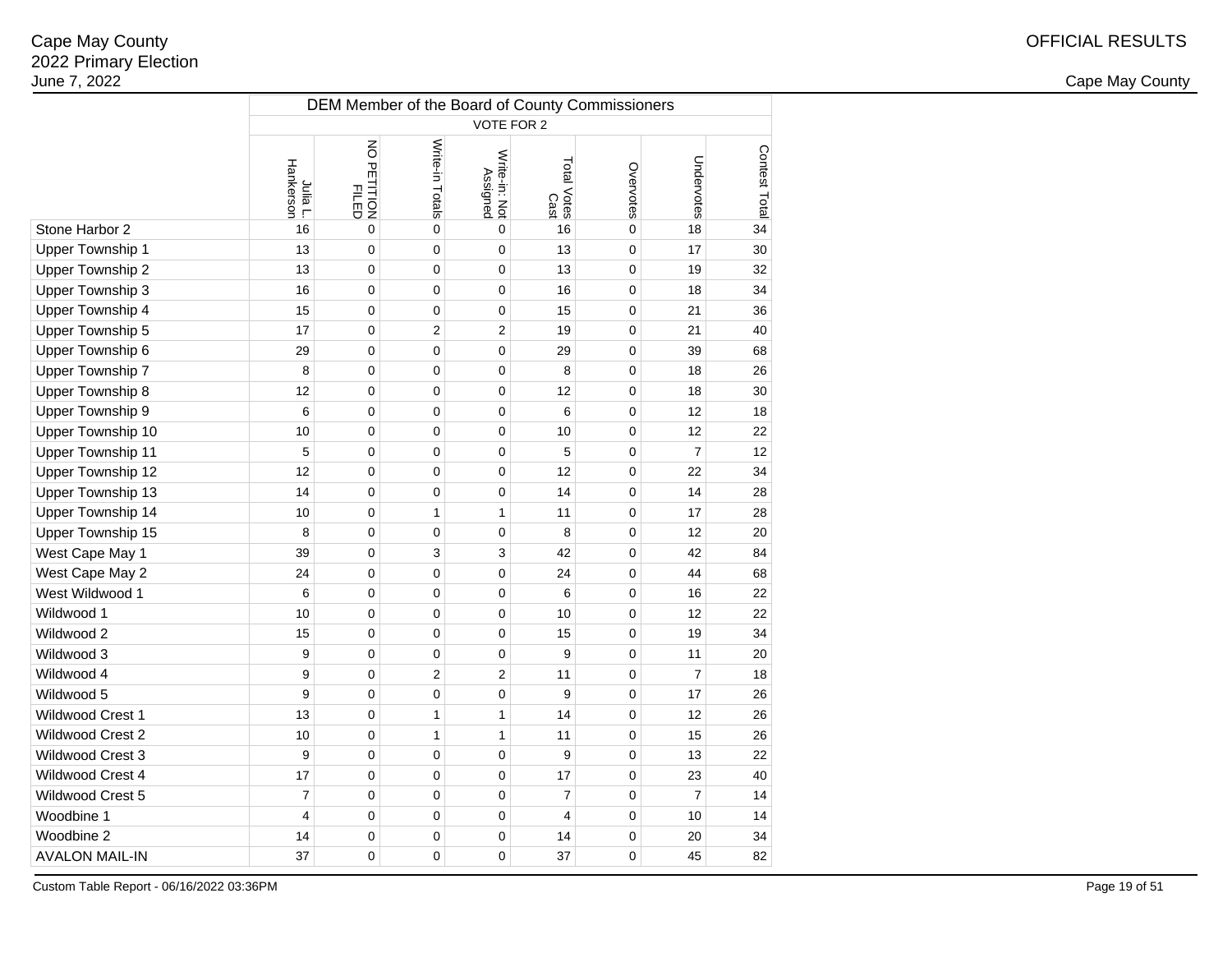|                               |                       | DEM Member of the Board of County Commissioners |                 |                           |                     |           |            |               |  |  |  |  |  |
|-------------------------------|-----------------------|-------------------------------------------------|-----------------|---------------------------|---------------------|-----------|------------|---------------|--|--|--|--|--|
|                               |                       | <b>VOTE FOR 2</b>                               |                 |                           |                     |           |            |               |  |  |  |  |  |
|                               | Hankerson<br>Julia L. | NO PETITION<br>FILED                            | Write-in Totals | Write-in: Not<br>Assigned | Total Votes<br>Cast | Overvotes | Undervotes | Contest Total |  |  |  |  |  |
| <b>CAPE MAY MAIL-IN</b>       | 95                    | 0                                               | $\Omega$        | $\Omega$                  | 95                  | $\Omega$  | 107        | 202           |  |  |  |  |  |
| <b>CAPE MAY POINT MAIL-IN</b> | 17                    | 0                                               | $\Omega$        | $\Omega$                  | 17                  | 0         | 21         | 38            |  |  |  |  |  |
| <b>DENNIS MAIL-IN</b>         | 78                    | 0                                               | $\mathbf 0$     | $\Omega$                  | 78                  | 0         | 96         | 174           |  |  |  |  |  |
| <b>LOWER W1 MAIL-IN</b>       | 83                    | 0                                               | $\Omega$        | $\mathbf 0$               | 83                  | 0         | 115        | 198           |  |  |  |  |  |
| LOWER W2 MAIL-IN              | 194                   | 0                                               | 4               | 4                         | 198                 | 0         | 222        | 420           |  |  |  |  |  |
| LOWER W3 MAIL-IN              | 186                   | 0                                               | $\overline{2}$  | $\overline{2}$            | 188                 | 0         | 198        | 386           |  |  |  |  |  |
| <b>MIDDLE MAIL-IN</b>         | 386                   | 0                                               | 5               | 5                         | 391                 | 0         | 407        | 798           |  |  |  |  |  |
| NORTH WILDWOOD W1 MAIL-       | 41                    | 0                                               | 0               | $\mathbf 0$               | 41                  | 0         | 45         | 86            |  |  |  |  |  |
| NORTH WILDWOOD W2 MAIL-       | 44                    | 0                                               | 3               | 3                         | 47                  | 0         | 53         | 100           |  |  |  |  |  |
| <b>OCEAN CITY W1 MAIL-IN</b>  | 89                    | 0                                               | 1               | 1                         | 90                  | 0         | 108        | 198           |  |  |  |  |  |
| <b>OCEAN CITY W2 MAIL-IN</b>  | 52                    | 0                                               | 0               | $\mathbf 0$               | 52                  | 0         | 60         | 112           |  |  |  |  |  |
| <b>OCEAN CITY W3 MAIL-IN</b>  | 71                    | 0                                               | $\Omega$        | $\Omega$                  | 71                  | $\Omega$  | 79         | 150           |  |  |  |  |  |
| <b>OCEAN CITY W4 MAIL-IN</b>  | 101                   | 0                                               | 1               | 1                         | 102                 | 0         | 118        | 220           |  |  |  |  |  |
| <b>SEA ISLE MAIL-IN</b>       | 54                    | 0                                               | $\mathbf{1}$    | 1                         | 55                  | 0         | 91         | 146           |  |  |  |  |  |
| <b>STONE HARBOR MAIL-IN</b>   | 18                    | 0                                               | $\Omega$        | $\Omega$                  | 18                  | $\Omega$  | 20         | 38            |  |  |  |  |  |
| <b>UPPER MAIL-IN</b>          | 176                   | 0                                               | 5               | 5                         | 181                 | 0         | 217        | 398           |  |  |  |  |  |
| <b>WEST CAPE MAY MAIL-IN</b>  | 50                    | 0                                               | $\mathbf{1}$    | 1                         | 51                  | 0         | 55         | 106           |  |  |  |  |  |
| WEST WILDWOOD MAIL-IN         | 21                    | 0                                               | $\mathbf 0$     | $\mathbf 0$               | 21                  | 0         | 25         | 46            |  |  |  |  |  |
| <b>WILDWOOD MAIL-IN</b>       | 76                    | 0                                               | 7               | $\overline{7}$            | 83                  | 0         | 79         | 162           |  |  |  |  |  |
| <b>WILDWOOD CREST MAIL-IN</b> | 59                    | 0                                               | 3               | 3                         | 62                  | 0         | 70         | 132           |  |  |  |  |  |
| <b>WOODBINE MAIL-IN</b>       | 31                    | 0                                               | $\mathbf{1}$    | 1                         | 32                  | 0         | 40         | 72            |  |  |  |  |  |
| <b>Totals</b>                 | 3,617                 | 0                                               | 62              | 62                        | 3,679               | 0         | 4,501      | 8,180         |  |  |  |  |  |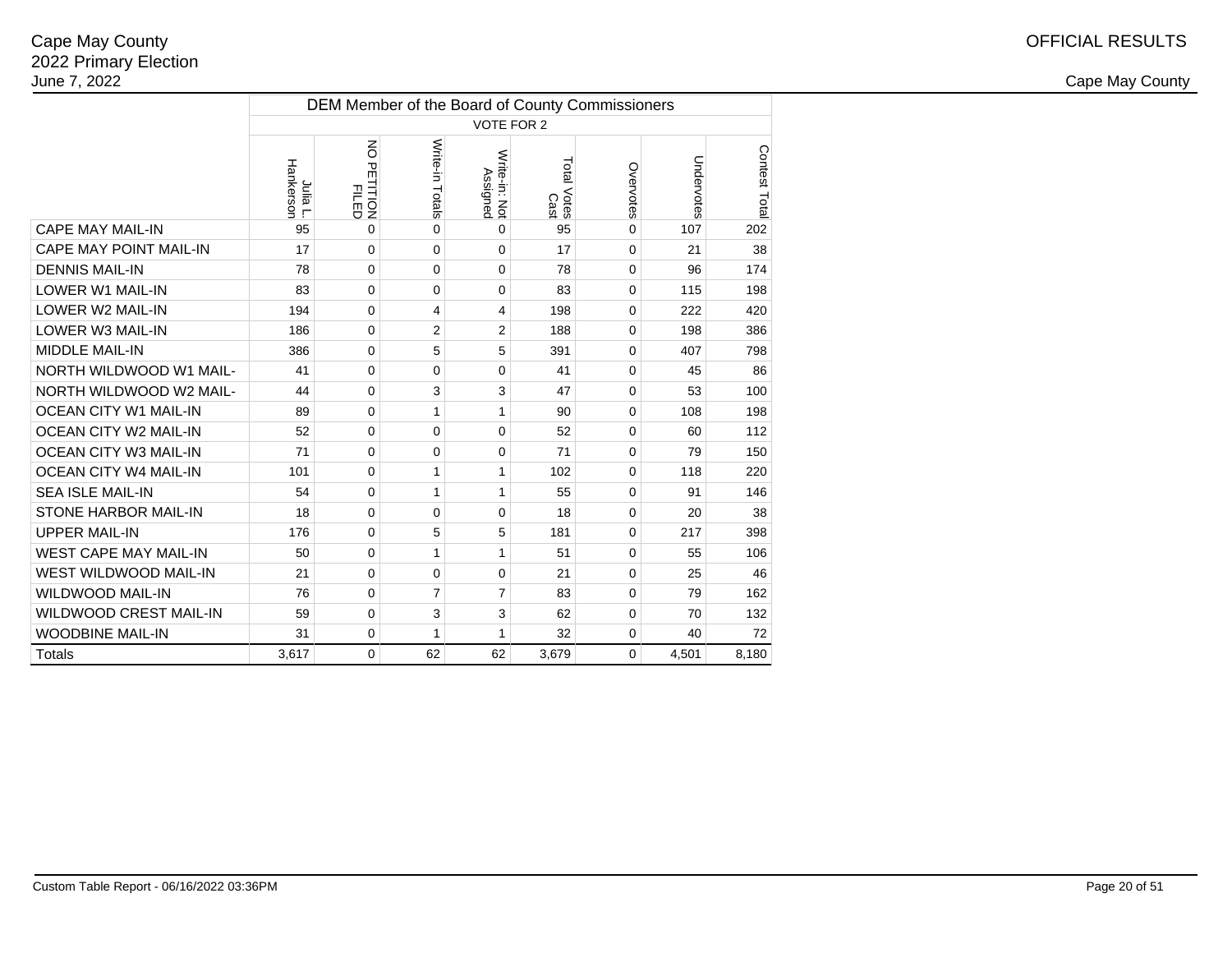|                       |                                 | DEM Member of the Township Committee - DENNIS TOWNSHIP |                    |                                      |                     |           |            |               |  |  |  |  |
|-----------------------|---------------------------------|--------------------------------------------------------|--------------------|--------------------------------------|---------------------|-----------|------------|---------------|--|--|--|--|
|                       |                                 | VOTE FOR 2                                             |                    |                                      |                     |           |            |               |  |  |  |  |
|                       | š<br>꼮<br><b>FILED</b><br>FILED | $\overline{6}$<br><b>PETITION</b><br>FILED             | Write-in<br>Totals | Write-in:<br>rte-in: Not<br>Assigned | Total Votes<br>Cast | Overvotes | Undervotes | Contest Total |  |  |  |  |
| Dennis Township 1     | ი                               | 0                                                      | $\Omega$           |                                      | 0                   | 0         | 10         | 10            |  |  |  |  |
| Dennis Township 2     | 0                               | 0                                                      | $\Omega$           | $\Omega$                             | 0                   | 0         | 18         | 18            |  |  |  |  |
| Dennis Township 3     | 0                               | $\mathbf 0$                                            | $\Omega$           | 0                                    | 0                   | 0         | 8          | 8             |  |  |  |  |
| Dennis Township 4     | 0                               | 0                                                      | $\Omega$           | $\Omega$                             | 0                   | 0         | 28         | 28            |  |  |  |  |
| Dennis Township 5     | 0                               | 0                                                      | $\Omega$           | $\Omega$                             | $\Omega$            | 0         | 46         | 46            |  |  |  |  |
| Dennis Township 6     | 0                               | 0                                                      | $\overline{2}$     | $\overline{2}$                       | $\overline{2}$      | 0         | 32         | 34            |  |  |  |  |
| Dennis Township 7     | 0                               | 0                                                      | $\Omega$           | $\Omega$                             | 0                   | $\Omega$  | 46         | 46            |  |  |  |  |
| Dennis Township 8     | 0                               | 0                                                      | $\Omega$           | 0                                    | 0                   | 0         | 34         | 34            |  |  |  |  |
| <b>DENNIS MAIL-IN</b> | 0                               | 0                                                      |                    |                                      | 1                   | 0         | 173        | 174           |  |  |  |  |
| Totals                | 0                               | 0                                                      | 3                  | 3                                    | 3                   | 0         | 395        | 398           |  |  |  |  |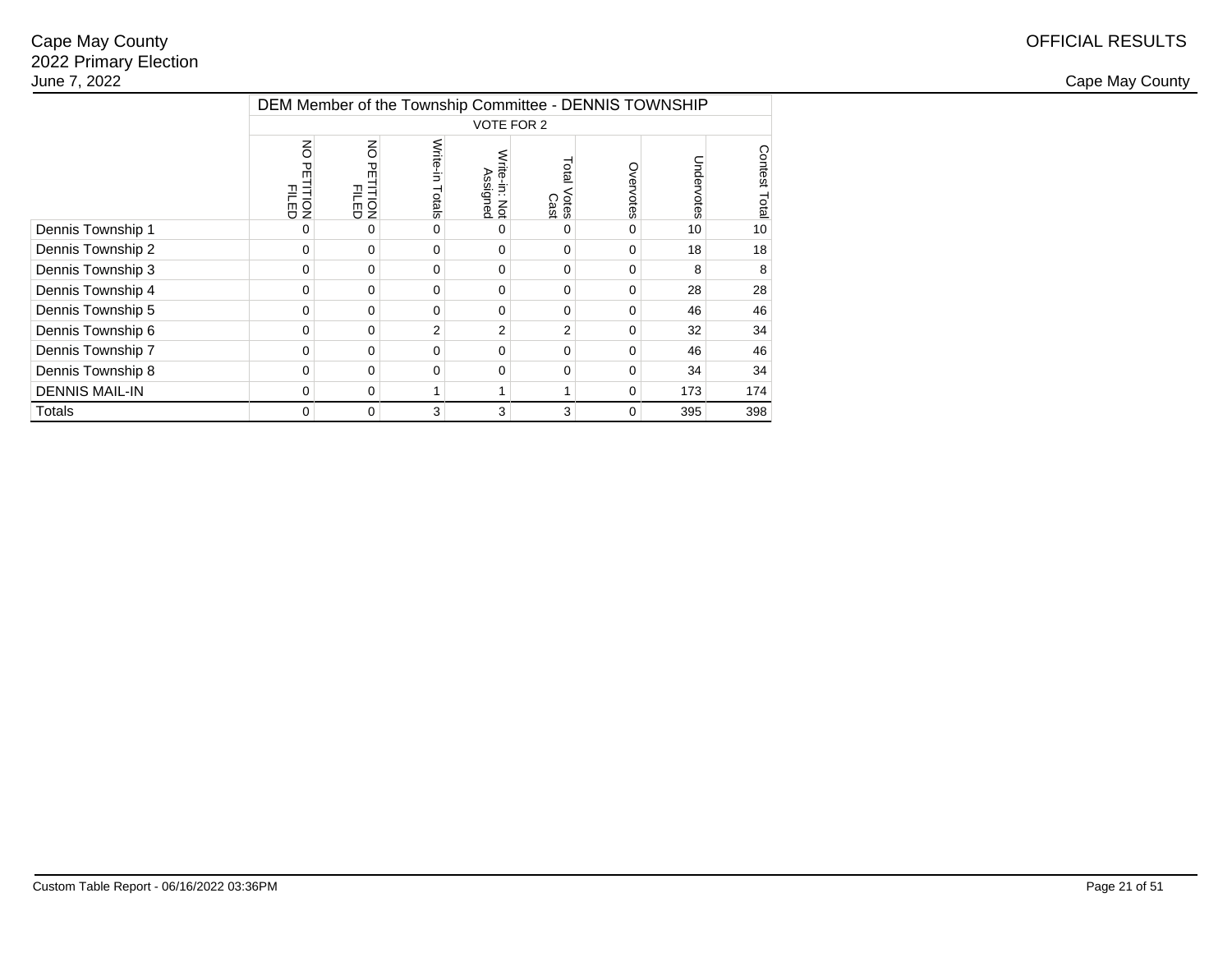|  |  | Cape May County |
|--|--|-----------------|
|--|--|-----------------|

| June 7, 2022          |                                                                                                               |                 |                           |                     |              |            |               |                                        |                 |                           |                     |                |                | Cape May County |
|-----------------------|---------------------------------------------------------------------------------------------------------------|-----------------|---------------------------|---------------------|--------------|------------|---------------|----------------------------------------|-----------------|---------------------------|---------------------|----------------|----------------|-----------------|
|                       | DEM Member of the Council 1st Ward - TOWNSHIP OF LOWER DEM Member of the Council 2nd Ward - TOWNSHIP OF LOWER |                 |                           | - WARD 1            |              |            |               |                                        |                 |                           | - WARD 2            |                |                |                 |
|                       |                                                                                                               |                 |                           | VOTE FOR 1          |              |            |               |                                        |                 |                           | VOTE FOR 1          |                |                |                 |
|                       | $\mathsf S$<br>) PETITION<br>PETITION                                                                         | Write-in Totals | Write-in: Not<br>Assigned | Total Votes<br>Cast | Overvotes    | Undervotes | Contest Total | $\overline{6}$<br>PETITION<br>PETITION | Write-in Totals | Write-in: Not<br>Assigned | Total Votes<br>Cast | Overvotes      | Undervotes     | Contest Total   |
| Lower Township W1 D1  | 0                                                                                                             | $\Omega$        | $\mathbf 0$               | $\pmb{0}$           | $\pmb{0}$    | 29         | 29            |                                        |                 |                           |                     |                |                |                 |
| Lower Township W1 D2  | $\mathbf 0$                                                                                                   | $\Omega$        | $\mathbf 0$               | $\mathbf 0$         | $\mathbf 0$  | 11         | 11            |                                        |                 |                           |                     |                |                |                 |
| Lower Township W1 D3  | $\mathbf 0$                                                                                                   | $\overline{0}$  | $\pmb{0}$                 | $\pmb{0}$           | $\mathbf{0}$ | 10         | 10            |                                        |                 |                           |                     |                |                |                 |
| Lower Township W1 D4  | $\mathbf 0$                                                                                                   | $\mathbf{1}$    | $\mathbf{1}$              | $\mathbf{1}$        | $\mathbf 0$  | 4          | 5             |                                        |                 |                           |                     |                |                |                 |
| Lower Township W1 D5  | $\mathbf 0$                                                                                                   | 0               | $\pmb{0}$                 | $\pmb{0}$           | $\pmb{0}$    | 17         | 17            |                                        |                 |                           |                     |                |                |                 |
| Lower Township W1 D6  | $\mathbf 0$                                                                                                   | $\mathbf 0$     | $\pmb{0}$                 | $\pmb{0}$           | $\mathbf 0$  | 18         | 18            |                                        |                 |                           |                     |                |                |                 |
| Lower Township W1 D7  | $\mathbf 0$                                                                                                   | $\mathbf{1}$    | $\mathbf{1}$              | $\mathbf{1}$        | $\pmb{0}$    | 14         | 15            |                                        |                 |                           |                     |                |                |                 |
| Lower Township W1 D8  | $\Omega$                                                                                                      | $\mathbf 0$     | $\pmb{0}$                 | $\pmb{0}$           | $\mathbf 0$  | 13         | 13            |                                        |                 |                           |                     |                |                |                 |
| Lower Township W2 D1  |                                                                                                               |                 |                           |                     |              |            |               | 0                                      | $\mathbf{1}$    | $\overline{1}$            | $\mathbf{1}$        | $\mathbf 0$    | 9              | 10              |
| Lower Township W2 D2  |                                                                                                               |                 |                           |                     |              |            |               | 0                                      | $\mathbf 0$     | $\mathbf 0$               | $\mathbf 0$         | $\pmb{0}$      | 25             | 25              |
| Lower Township W2 D3  |                                                                                                               |                 |                           |                     |              |            |               | 0                                      | $\overline{2}$  | $\overline{2}$            | $\overline{2}$      | $\pmb{0}$      | 16             | 18              |
| Lower Township W2 D4  |                                                                                                               |                 |                           |                     |              |            |               | 0                                      | $\mathbf{1}$    |                           | $\mathbf{1}$        | $\pmb{0}$      | $\overline{4}$ | $\mathbf 5$     |
| Lower Township W2 D5  |                                                                                                               |                 |                           |                     |              |            |               | 0                                      | $\mathbf 0$     | $\mathbf 0$               | $\overline{0}$      | $\mathbf 0$    | 14             | 14              |
| Lower Township W2 D6  |                                                                                                               |                 |                           |                     |              |            |               | 0                                      | $\Omega$        | $\Omega$                  | $\mathbf{0}$        | $\pmb{0}$      | 12             | 12              |
| Lower Township W2 D7  |                                                                                                               |                 |                           |                     |              |            |               | 0                                      | 0               | $\mathbf 0$               | $\pmb{0}$           | $\mathbf 0$    | 10             | 10              |
| Lower Township W2 D8  |                                                                                                               |                 |                           |                     |              |            |               | 0                                      | $\mathbf 0$     | $\mathbf 0$               | $\mathbf 0$         | $\pmb{0}$      | 17             | 17              |
| Lower Township W2 D9  |                                                                                                               |                 |                           |                     |              |            |               | 0                                      | $\Omega$        | $\Omega$                  | $\mathbf{0}$        | $\pmb{0}$      | $\overline{4}$ | $\overline{4}$  |
| Lower Township W2 D10 |                                                                                                               |                 |                           |                     |              |            |               | 0                                      | $\mathbf 0$     | $\mathbf 0$               | $\mathbf 0$         | $\pmb{0}$      | 12             | 12              |
| Lower Township W2 D11 |                                                                                                               |                 |                           |                     |              |            |               | $\overline{0}$                         | 0               | $\mathbf 0$               | $\mathbf{0}$        | $\mathbf 0$    | 6              | 6               |
| LOWER W1 MAIL-IN      | $\Omega$                                                                                                      | 1               | $\mathbf{1}$              | $\mathbf{1}$        | $\mathbf 0$  | 98         | 99            |                                        |                 |                           |                     |                |                |                 |
| LOWER W2 MAIL-IN      |                                                                                                               |                 |                           |                     |              |            |               | 0                                      | $\mathbf{1}$    | $\overline{1}$            | $\mathbf{1}$        | $\mathbf 0$    | 209            | 210             |
| <b>Totals</b>         | $\mathbf 0$                                                                                                   | 3 <sup>1</sup>  | $\mathbf{3}$              | 3 <sup>1</sup>      | $\mathbf 0$  | 214        | 217           | $\overline{0}$                         | $\overline{5}$  | 5                         | 5                   | $\overline{0}$ | 338            | 343             |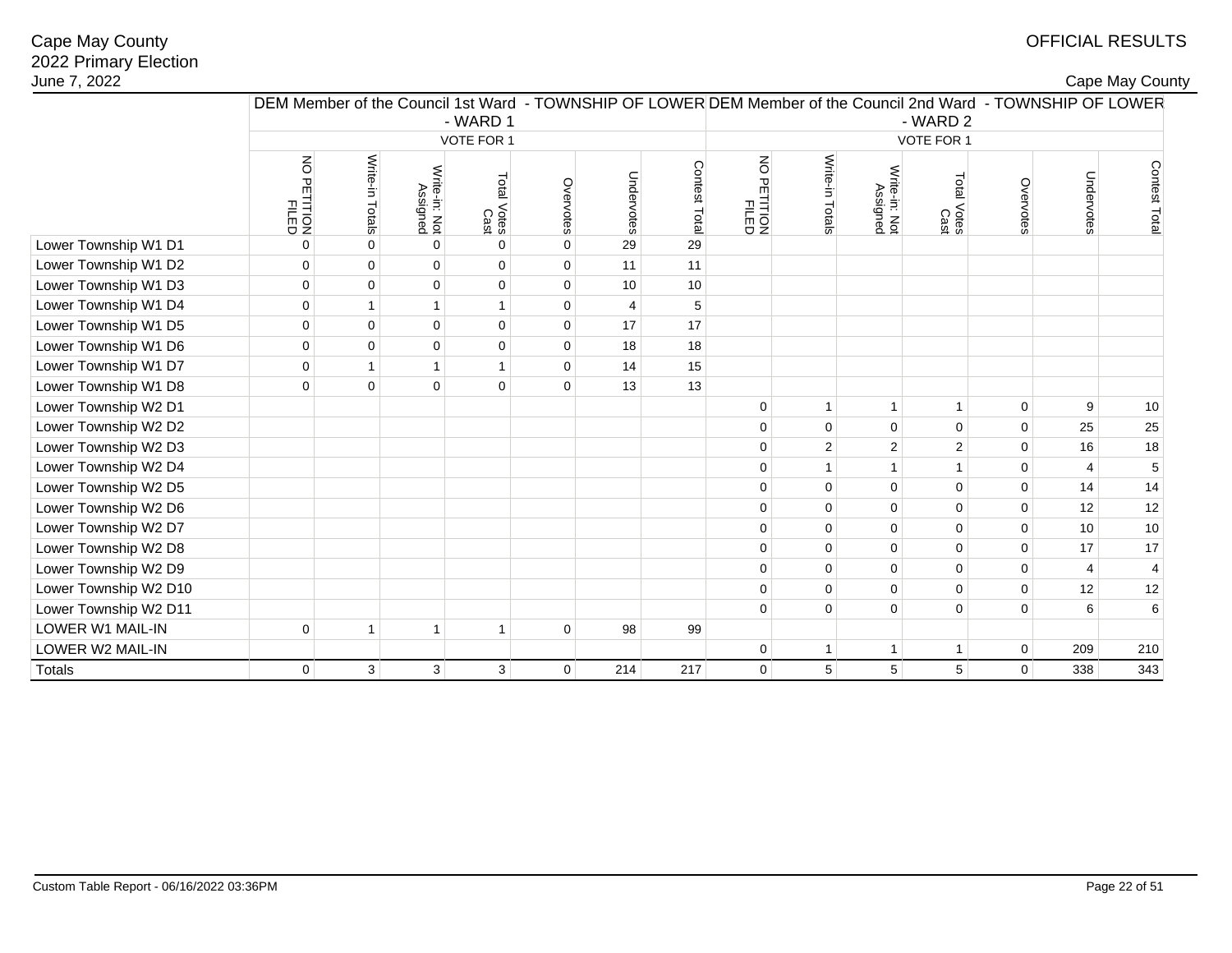| lune 7, 2022         |                        |                                                        |                           |                     |             |                |                 |                          |                 |                           |                     |             |                | Cape May County                                        |
|----------------------|------------------------|--------------------------------------------------------|---------------------------|---------------------|-------------|----------------|-----------------|--------------------------|-----------------|---------------------------|---------------------|-------------|----------------|--------------------------------------------------------|
|                      |                        | DEM Member of the Council 3rd Ward - TOWNSHIP OF LOWER |                           | - WARD 3            |             |                |                 |                          |                 |                           |                     |             |                | DEM Member of the Township Committee - Middle TOWNSHIP |
|                      |                        |                                                        |                           | VOTE FOR 1          |             |                |                 |                          |                 |                           | VOTE FOR 1          |             |                |                                                        |
|                      | Chris (Kit)<br>Marlowe | Write-in Totals                                        | Write-in: Not<br>Assigned | Total Votes<br>Cast | Overvotes   | Undervotes     | Contest Total m | Melisha<br>Anderson-Ruiz | Write-in Totals | Write-in: Not<br>Assigned | Total Votes<br>Cast | Overvotes   | Undervotes     | Contest Total                                          |
| Lower Township W3 D1 | $\sqrt{2}$             | $\mathbf 0$                                            | $\mathbf 0$               | $\sqrt{2}$          | 0           | $\mathbf{1}$   |                 |                          |                 |                           |                     |             |                |                                                        |
| Lower Township W3 D2 | $\overline{4}$         | $\mathbf 0$                                            | $\mathbf 0$               | 4                   | $\mathbf 0$ | $\mathbf{1}$   | $5\,$           |                          |                 |                           |                     |             |                |                                                        |
| Lower Township W3 D3 | 23                     | $\mathbf 0$                                            | $\mathbf 0$               | 23                  | 0           | $\sqrt{3}$     | 26              |                          |                 |                           |                     |             |                |                                                        |
| Lower Township W3 D4 | 15                     | $\mathbf 0$                                            | $\mathbf 0$               | 15                  | 0           | $\mathbf{1}$   | 16              |                          |                 |                           |                     |             |                |                                                        |
| Lower Township W3 D5 | 14                     | $\mathbf 0$                                            | $\mathbf 0$               | 14                  | $\mathbf 0$ | $\mathbf 0$    | 14              |                          |                 |                           |                     |             |                |                                                        |
| Lower Township W3 D6 | $\overline{4}$         | $\mathbf 0$                                            | $\mathbf 0$               | 4                   | $\pmb{0}$   | $\mathbf 0$    | 4               |                          |                 |                           |                     |             |                |                                                        |
| Lower Township W3 D7 | 12                     | $\mathbf 0$                                            | $\mathbf 0$               | 12                  | 0           | $\overline{1}$ | 13              |                          |                 |                           |                     |             |                |                                                        |
| Lower Township W3 D8 | 11                     | $\mathbf 0$                                            | $\mathbf 0$               | 11                  | 0           | $\sqrt{2}$     | 13              |                          |                 |                           |                     |             |                |                                                        |
| Lower Township W3 D9 | 27                     | $\mathbf 0$                                            | $\mathbf 0$               | 27                  | $\mathbf 0$ | 3              | 30              |                          |                 |                           |                     |             |                |                                                        |
| Middle Township 1    |                        |                                                        |                           |                     |             |                |                 | 25                       | $\mathbf 0$     | 0                         | 25                  | $\pmb{0}$   | $\overline{2}$ | 27                                                     |
| Middle Township 2    |                        |                                                        |                           |                     |             |                |                 | 26                       | $\mathbf 0$     | 0                         | 26                  | $\mathbf 0$ | $\sqrt{2}$     | 28                                                     |
| Middle Township 3    |                        |                                                        |                           |                     |             |                |                 | 10                       | $\mathbf 0$     | 0                         | 10                  | $\mathbf 0$ | $\mathbf{3}$   | 13                                                     |
| Middle Township 4    |                        |                                                        |                           |                     |             |                |                 | 26                       | $\mathbf 0$     | 0                         | 26                  | $\mathbf 0$ | 4              | 30                                                     |
| Middle Township 5    |                        |                                                        |                           |                     |             |                |                 | 24                       | $\mathbf 0$     | 0                         | 24                  | $\mathbf 0$ | $\overline{c}$ | 26                                                     |
| Middle Township 6    |                        |                                                        |                           |                     |             |                |                 | 17                       | $\mathbf 0$     | 0                         | 17                  | $\mathbf 0$ | $\mathbf 0$    | 17                                                     |
| Middle Township 7    |                        |                                                        |                           |                     |             |                |                 | 14                       | $\mathbf 0$     | 0                         | 14                  | $\mathbf 0$ | $\overline{1}$ | 15                                                     |
| Middle Township 8    |                        |                                                        |                           |                     |             |                |                 | 46                       | $\mathbf 0$     | 0                         | 46                  | $\pmb{0}$   | $\sqrt{5}$     | 51                                                     |
| Middle Township 9    |                        |                                                        |                           |                     |             |                |                 | 10                       | $\mathbf{1}$    | $\mathbf{1}$              | 11                  | $\mathbf 0$ | $\mathbf{1}$   | 12                                                     |
| Middle Township 10   |                        |                                                        |                           |                     |             |                |                 | 20                       | $\mathbf 0$     | $\mathbf 0$               | 20                  | $\mathbf 0$ | $\mathbf{3}$   | 23                                                     |
| Middle Township 11   |                        |                                                        |                           |                     |             |                |                 | 11                       | $\mathbf 0$     | $\mathbf 0$               | 11                  | $\mathbf 0$ | $\overline{1}$ | 12                                                     |
| Middle Township 12   |                        |                                                        |                           |                     |             |                |                 | $\overline{7}$           | $\mathbf 0$     | $\mathbf 0$               | $\overline{7}$      | $\mathbf 0$ | $\overline{c}$ | 9                                                      |
| Middle Township 13   |                        |                                                        |                           |                     |             |                |                 | 25                       | $\mathbf 0$     | 0                         | 25                  | $\mathbf 0$ | $\overline{4}$ | 29                                                     |
| Middle Township 14   |                        |                                                        |                           |                     |             |                |                 | 22                       | $\mathbf 0$     | 0                         | 22                  | 0           | 3              | 25                                                     |
| Middle Township 15   |                        |                                                        |                           |                     |             |                |                 | 22                       | $\mathbf 0$     | 0                         | 22                  | $\mathbf 0$ | 3              | 25                                                     |
| Middle Township 16   |                        |                                                        |                           |                     |             |                |                 | 13                       | $\mathbf 0$     | 0                         | 13                  | $\mathbf 0$ | $\overline{1}$ | 14                                                     |
| Middle Township 17   |                        |                                                        |                           |                     |             |                |                 | 33                       | $\mathbf 0$     | 0                         | 33                  | 0           | 4              | 37                                                     |
| Middle Township 18   |                        |                                                        |                           |                     |             |                |                 | 13                       | $\mathbf 0$     | 0                         | 13                  | 0           | $\overline{1}$ | 14                                                     |
| LOWER W3 MAIL-IN     | 183                    | $\mathbf 0$                                            | $\mathbf 0$               | 183                 | $\mathbf 0$ | 10             | 193             |                          |                 |                           |                     |             |                |                                                        |
| MIDDLE MAIL-IN       |                        |                                                        |                           |                     |             |                |                 | 379                      | $\mathbf{1}$    | 1                         | 380                 | $\mathbf 0$ | 19             | 399                                                    |
| Totals               | 295                    | $\mathbf 0$                                            | $\mathbf 0$               | 295                 | $\mathbf 0$ | 22             | 317             | 743                      | $\overline{2}$  | $\overline{2}$            | 745                 | $\mathbf 0$ | 61             | 806                                                    |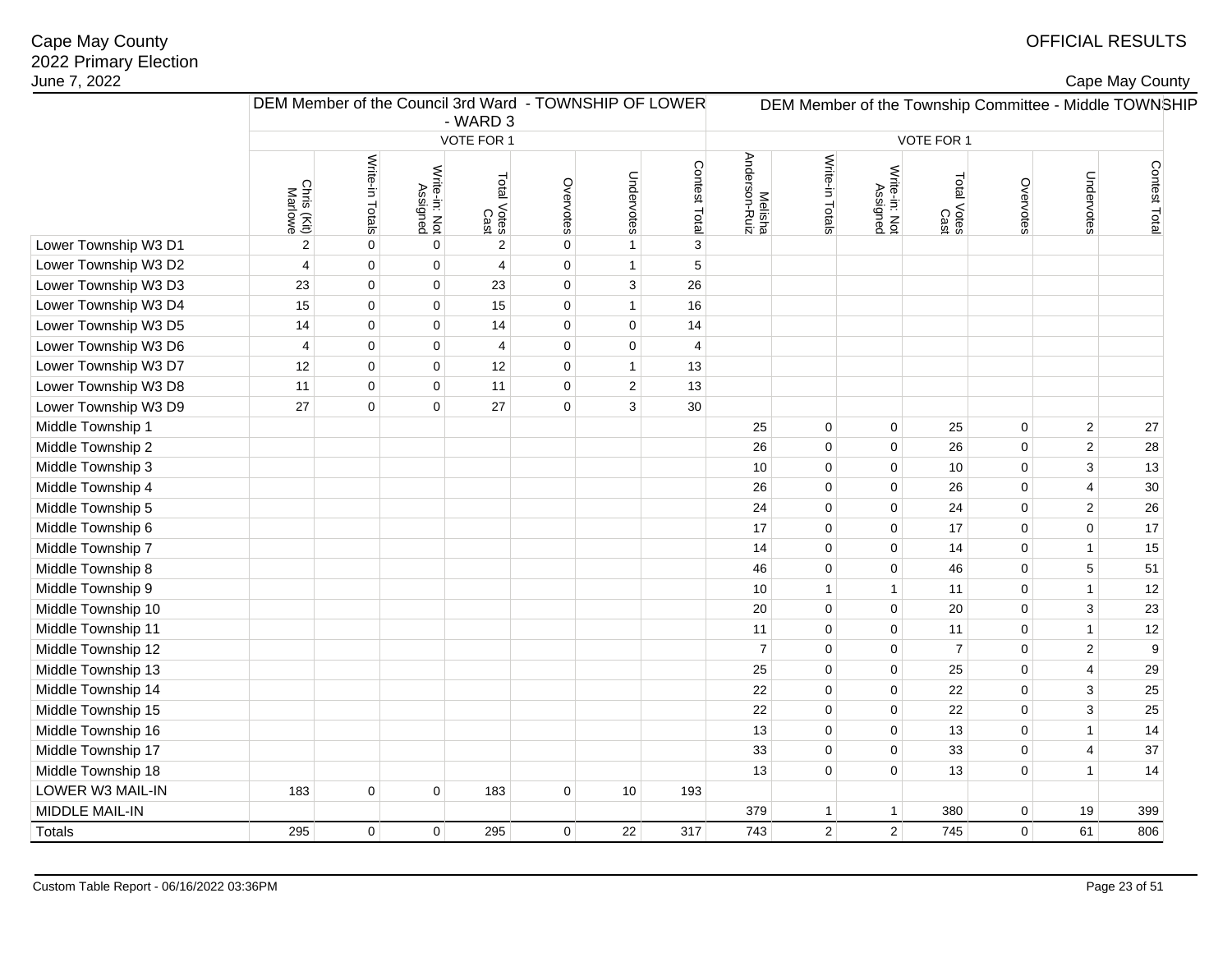# OFFICIAL RESULTS

| June 7, 2022            |                     |                 |                                              |                   |                           |   |       |                                                                                                |                 |                         |                |             |           | Cape May County |  |
|-------------------------|---------------------|-----------------|----------------------------------------------|-------------------|---------------------------|---|-------|------------------------------------------------------------------------------------------------|-----------------|-------------------------|----------------|-------------|-----------|-----------------|--|
|                         |                     |                 | DEM Member of the Council 1st Ward - CITY OF |                   | NORTH WILDWOOD - 1ST WARD |   |       | DEM Member of the Council 2nd Ward - CITY OF NORTH<br>WILDWOOD - 2ND WARD<br><b>VOTE FOR 1</b> |                 |                         |                |             |           |                 |  |
|                         |                     |                 |                                              | <b>VOTE FOR 1</b> |                           |   |       |                                                                                                |                 |                         |                |             |           |                 |  |
|                         | Maria G.<br>Mattera | Write<br>Totals | ite-in: Not<br>Assigned                      | Votes<br>Cast     | vervotes                  |   | Total | z<br>⌒<br>FTEED<br>FILED                                                                       | Write<br>Totals | ite-in: Not<br>Assigned | Votes<br>Cast  | Overvotes   | Undervote | Contest<br>Tota |  |
| North Wildwood W1 D1    | 22                  |                 |                                              | 23                | $\Omega$                  |   | 23    |                                                                                                |                 |                         |                |             |           |                 |  |
| North Wildwood W1 D2    | 10                  | $\Omega$        | $\Omega$                                     | 10 <sup>1</sup>   | $\Omega$                  |   | 10    |                                                                                                |                 |                         |                |             |           |                 |  |
| North Wildwood W1 D3    | 3                   | $\Omega$        | $\Omega$                                     | 3                 | $\Omega$                  |   | 4     |                                                                                                |                 |                         |                |             |           |                 |  |
| North Wildwood W1 D4    |                     | $\Omega$        | $\mathbf 0$                                  | 4                 | $\Omega$                  |   | 6     |                                                                                                |                 |                         |                |             |           |                 |  |
| North Wildwood W2 D1    |                     |                 |                                              |                   |                           |   |       | U                                                                                              | $\Omega$        | $\Omega$                | 0              | $\mathbf 0$ | 9         | 9               |  |
| North Wildwood W2 D2    |                     |                 |                                              |                   |                           |   |       |                                                                                                | 0               | $\Omega$                | 0              | $\mathbf 0$ | 11        | 11              |  |
| North Wildwood W2 D3    |                     |                 |                                              |                   |                           |   |       |                                                                                                | $\Omega$        | $\Omega$                | 0              | 0           | 12        | 12              |  |
| North Wildwood W2 D4    |                     |                 |                                              |                   |                           |   |       |                                                                                                | $\Omega$        | $\Omega$                | 0              | $\mathbf 0$ | 6         | 6               |  |
| NORTH WILDWOOD W1 MAIL- | 42                  | 0               | $\mathbf 0$                                  | 42                | $\mathbf 0$               |   | 43    |                                                                                                |                 |                         |                |             |           |                 |  |
| NORTH WILDWOOD W2 MAIL- |                     |                 |                                              |                   |                           |   |       | 0                                                                                              | 2               | 2                       | 2 <sup>1</sup> | $\mathbf 0$ | 48        | 50              |  |
| Totals                  | 81                  |                 |                                              | 82                | $\mathbf 0$               | 4 | 86    | $\Omega$                                                                                       | $\overline{2}$  | 2                       | 2 <sup>1</sup> | $\mathbf 0$ | 86        | 88              |  |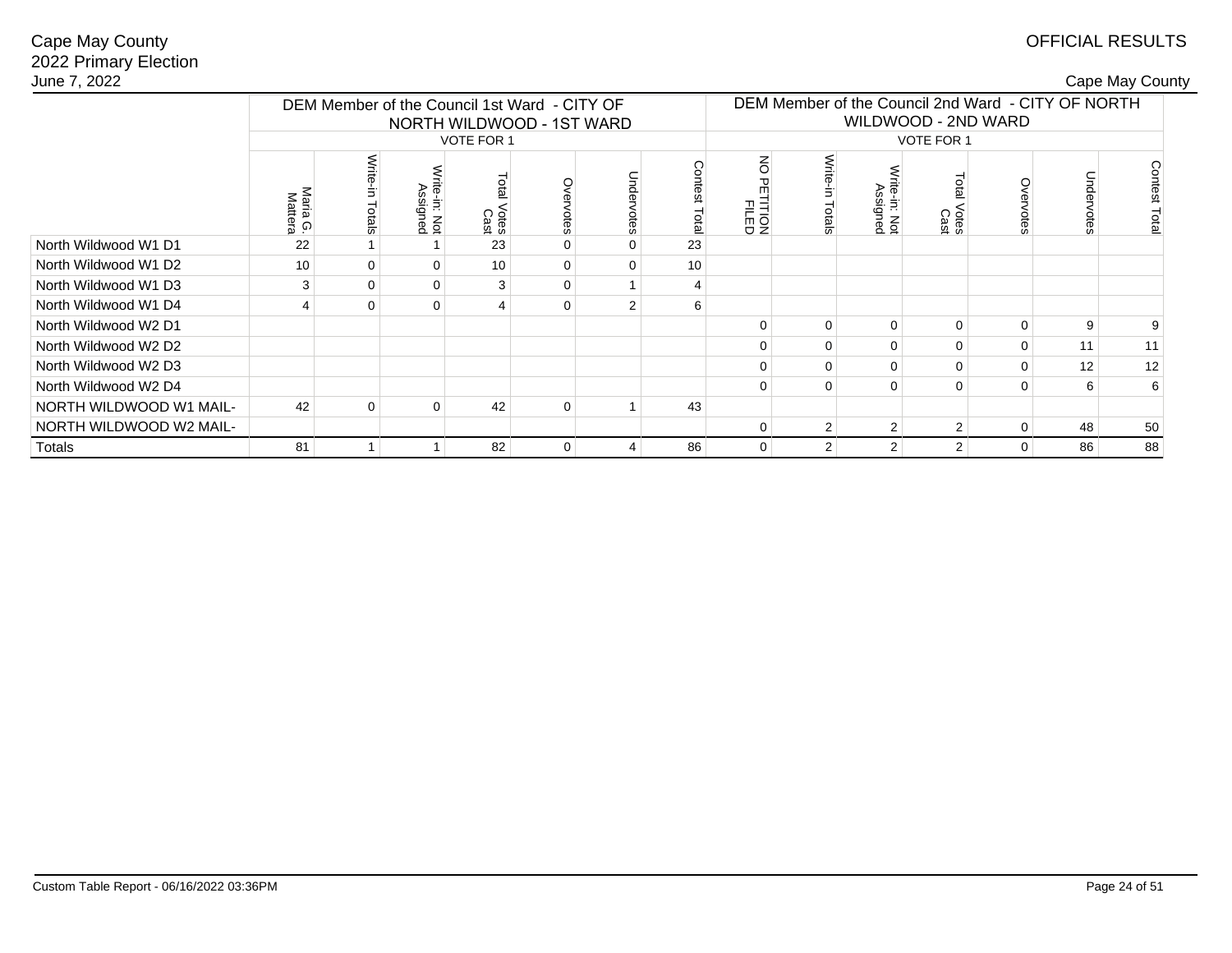|                             |                     | DEM Member of the Council - BOROUGH OF STONE |                 |                               |                                   |      |      |                         |  |  |  |  |  |
|-----------------------------|---------------------|----------------------------------------------|-----------------|-------------------------------|-----------------------------------|------|------|-------------------------|--|--|--|--|--|
|                             |                     |                                              |                 |                               | VOTE FOR 2                        |      |      |                         |  |  |  |  |  |
|                             | 高를                  | $\overline{6}$<br>m<br>윤의                    | /rite-<br>otals | గే<br>ite-in: Not<br>Assigned | <b>Dia</b><br><b>Otes</b><br>Cast | otes | otes | Ŝ<br>ltest<br><b>BD</b> |  |  |  |  |  |
| Stone Harbor 1              |                     |                                              |                 |                               |                                   |      | 6    | 6                       |  |  |  |  |  |
| Stone Harbor 2              |                     | 0                                            |                 | 0                             | $\Omega$                          |      | 34   | 34                      |  |  |  |  |  |
| <b>STONE HARBOR MAIL-IN</b> |                     | 38<br>38<br>$\Omega$<br>0                    |                 |                               |                                   |      |      |                         |  |  |  |  |  |
| <b>Totals</b>               | 78<br>$\Omega$<br>U |                                              |                 |                               |                                   |      |      |                         |  |  |  |  |  |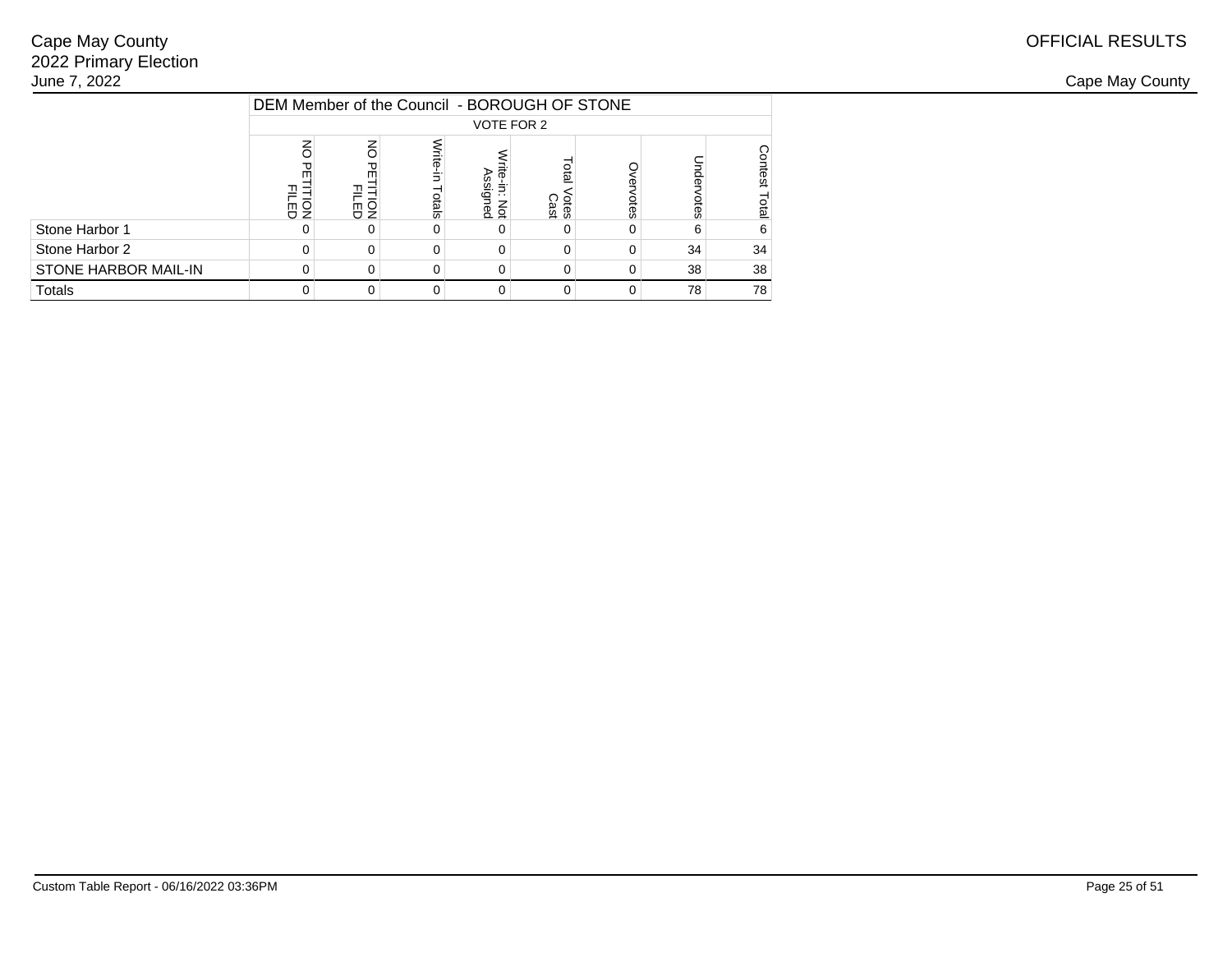|                          | DEM Member of the Township Committee - UPPER TOWNSHIP |                                 |                 |                           |                     |           |            |               |  |  |  |  |
|--------------------------|-------------------------------------------------------|---------------------------------|-----------------|---------------------------|---------------------|-----------|------------|---------------|--|--|--|--|
|                          |                                                       |                                 |                 | VOTE FOR 2                |                     |           |            |               |  |  |  |  |
|                          | š<br>유<br><b>FILION</b>                               | š<br>PETITION<br>PILED<br>PILED | Write-in Totals | Write-in: Not<br>Assigned | Total Votes<br>Cast | Overvotes | Undervotes | Contest Total |  |  |  |  |
| Upper Township 1         | $\Omega$                                              | $\Omega$                        | $\mathbf 0$     | 0                         | 0                   | 0         | 30         | 30            |  |  |  |  |
| Upper Township 2         | 0                                                     | 0                               | $\mathbf 0$     | $\Omega$                  | $\mathbf 0$         | 0         | 32         | 32            |  |  |  |  |
| Upper Township 3         | 0                                                     | 0                               | $\mathbf 0$     | 0                         | 0                   | 0         | 34         | 34            |  |  |  |  |
| Upper Township 4         | 0                                                     | 0                               | $\mathbf 0$     | $\mathbf 0$               | 0                   | 0         | 36         | 36            |  |  |  |  |
| Upper Township 5         | 0                                                     | 0                               | $\mathbf 0$     | 0                         | 0                   | 0         | 40         | 40            |  |  |  |  |
| Upper Township 6         | 0                                                     | 0                               | 1               | 1                         | 1                   | 0         | 67         | 68            |  |  |  |  |
| Upper Township 7         | 0                                                     | 0                               | $\mathbf 0$     | 0                         | 0                   | 0         | 26         | 26            |  |  |  |  |
| Upper Township 8         | 0                                                     | 0                               | 1               | 1                         | 1                   | 0         | 29         | 30            |  |  |  |  |
| Upper Township 9         | 0                                                     | 0                               | $\overline{2}$  | 2                         | $\overline{2}$      | 0         | 16         | 18            |  |  |  |  |
| Upper Township 10        | 0                                                     | 0                               | $\mathbf 0$     | 0                         | 0                   | 0         | 22         | 22            |  |  |  |  |
| <b>Upper Township 11</b> | 0                                                     | 0                               | $\mathbf 0$     | 0                         | 0                   | 0         | 12         | 12            |  |  |  |  |
| Upper Township 12        | 0                                                     | 0                               | $\mathbf 0$     | 0                         | 0                   | 0         | 34         | 34            |  |  |  |  |
| Upper Township 13        | 0                                                     | 0                               | $\mathbf 0$     | 0                         | 0                   | 0         | 28         | 28            |  |  |  |  |
| Upper Township 14        | 0                                                     | 0                               | $\overline{c}$  | 2                         | 2                   | 0         | 26         | 28            |  |  |  |  |
| Upper Township 15        | 0                                                     | 0                               | $\mathbf 0$     | $\mathbf 0$               | 0                   | 0         | 20         | 20            |  |  |  |  |
| <b>UPPER MAIL-IN</b>     | 0                                                     | 0                               | 4               | 4                         | 4                   | 0         | 394        | 398           |  |  |  |  |
| <b>Totals</b>            | 0                                                     | $\mathbf 0$                     | 10              | 10                        | 10                  | 0         | 846        | 856           |  |  |  |  |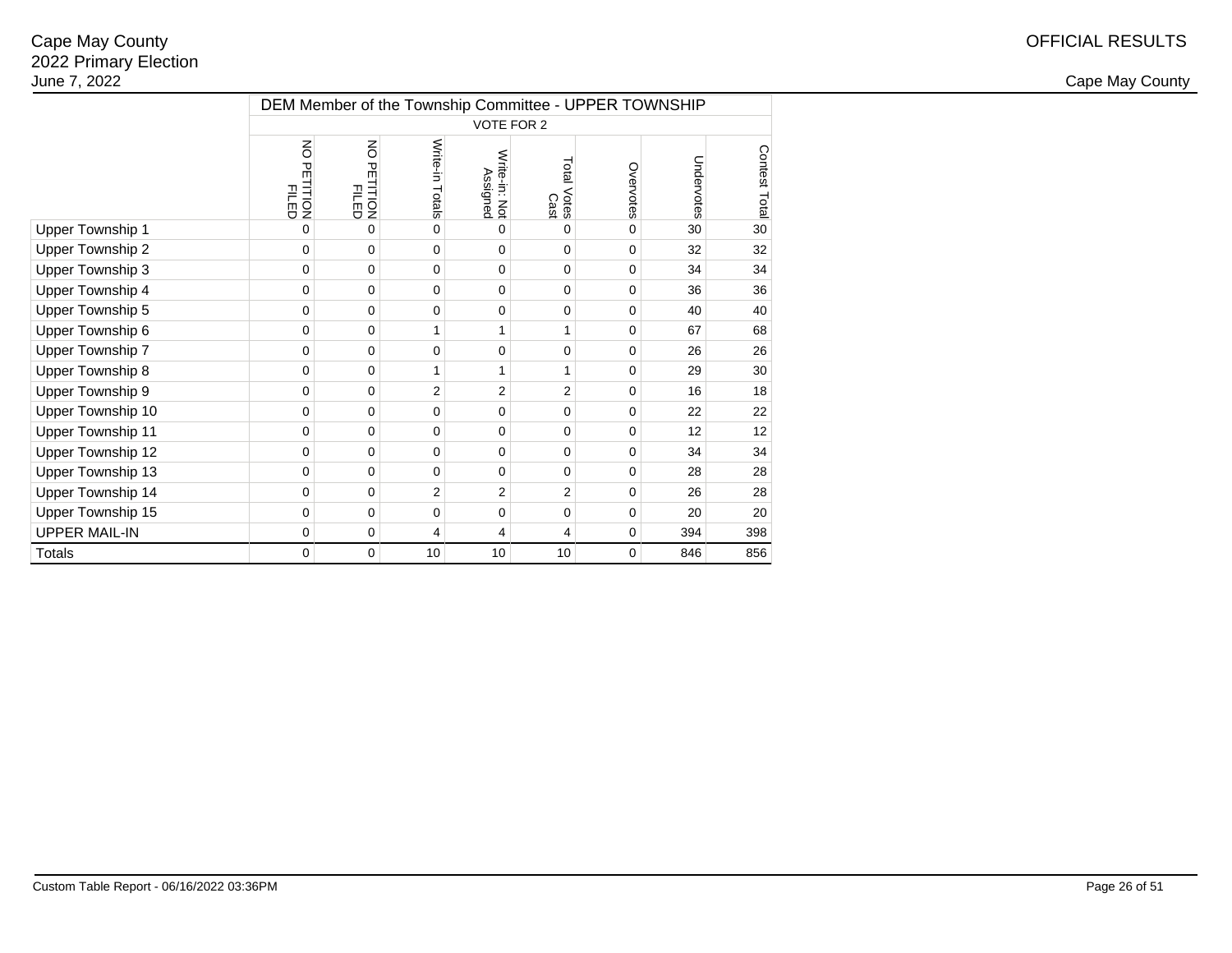| June 7, 2022            |             |      |                       |                                 |            |    |    |  |  |  |  |  |
|-------------------------|-------------|------|-----------------------|---------------------------------|------------|----|----|--|--|--|--|--|
|                         |             |      |                       | DEM Mayor - BOROUGH OF WOODBINE |            |    |    |  |  |  |  |  |
|                         |             |      |                       | VOTE FOR 1                      |            |    |    |  |  |  |  |  |
|                         | <b>Figu</b> | tals | ≌.<br>Ē<br>g<br>ទី ខ្ | Votes<br>Cast                   | <b>Ges</b> |    |    |  |  |  |  |  |
| Woodbine 1              |             | 0.   |                       |                                 | 0          |    |    |  |  |  |  |  |
| Woodbine 2              |             | 0.   | 0                     |                                 | 0          | 17 | 17 |  |  |  |  |  |
| <b>WOODBINE MAIL-IN</b> |             |      |                       |                                 | 0          | 34 | 36 |  |  |  |  |  |
| Totals                  |             |      |                       |                                 | 0          | 58 | 60 |  |  |  |  |  |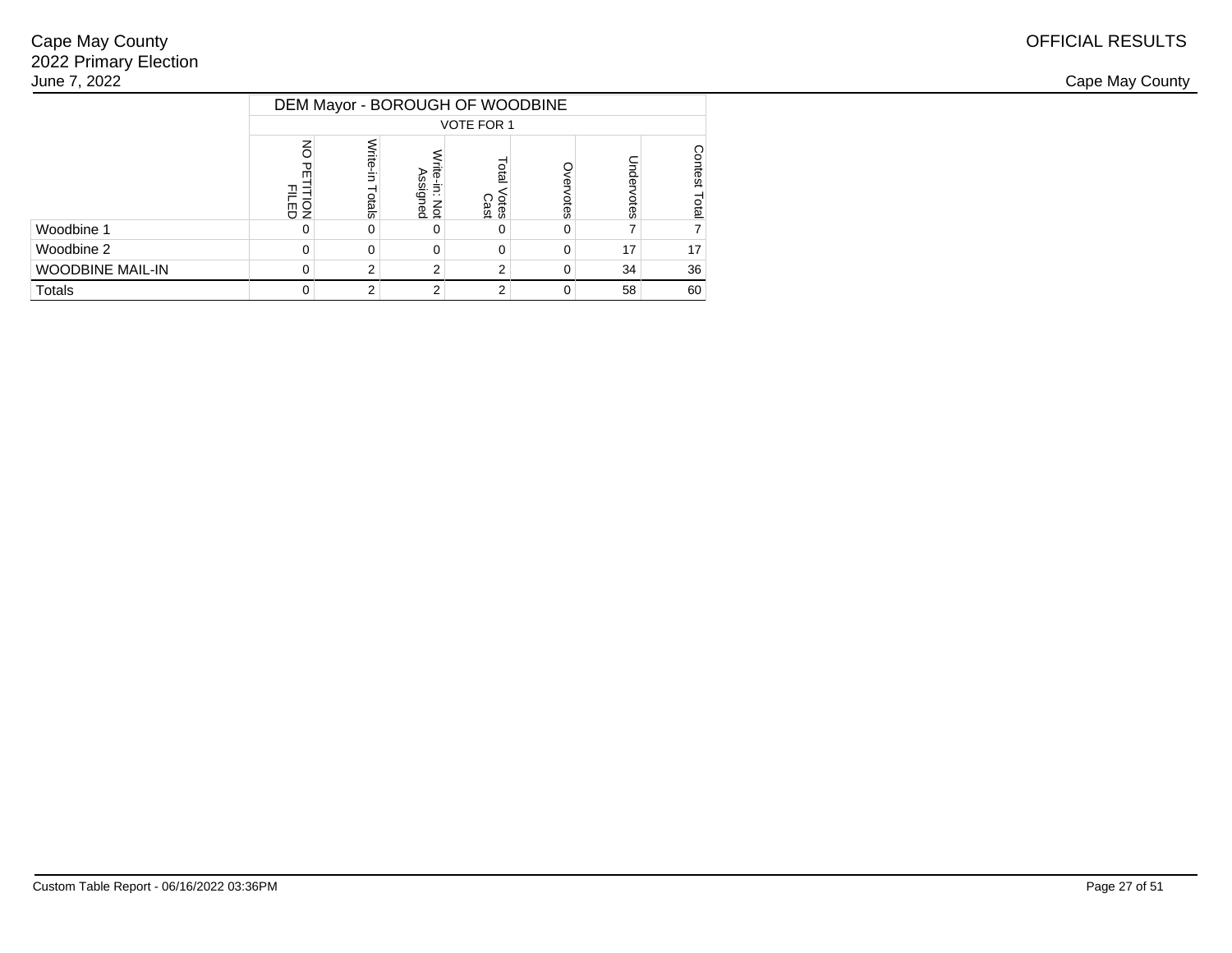|                         |                             |                      |                 |                                 |                                    |      | DEM Member of the Council - BOROUGH OF WOODBINE |                          |  |  |  |
|-------------------------|-----------------------------|----------------------|-----------------|---------------------------------|------------------------------------|------|-------------------------------------------------|--------------------------|--|--|--|
|                         |                             |                      |                 |                                 | VOTE FOR 2                         |      |                                                 |                          |  |  |  |
|                         | ᠊ᡆ<br>සිවි                  | $\overline{6}$<br>동호 | Vrite-<br>otals | ౘె<br>ъ<br>e-in: Not<br>ssigned | <b>Digi</b><br><b>Otes</b><br>Cast | otes | <b>Ges</b>                                      | g<br>ltest<br><b>Qta</b> |  |  |  |
| Woodbine 1              |                             |                      |                 |                                 |                                    |      | 14                                              | 14                       |  |  |  |
| Woodbine 2              |                             | $\Omega$             |                 | 0                               | $\Omega$                           |      | 34                                              | 34                       |  |  |  |
| <b>WOODBINE MAIL-IN</b> | 72<br>$\Omega$<br>0<br>0    |                      |                 |                                 |                                    |      |                                                 |                          |  |  |  |
| <b>Totals</b>           | 120<br>$\Omega$<br>$\Omega$ |                      |                 |                                 |                                    |      |                                                 |                          |  |  |  |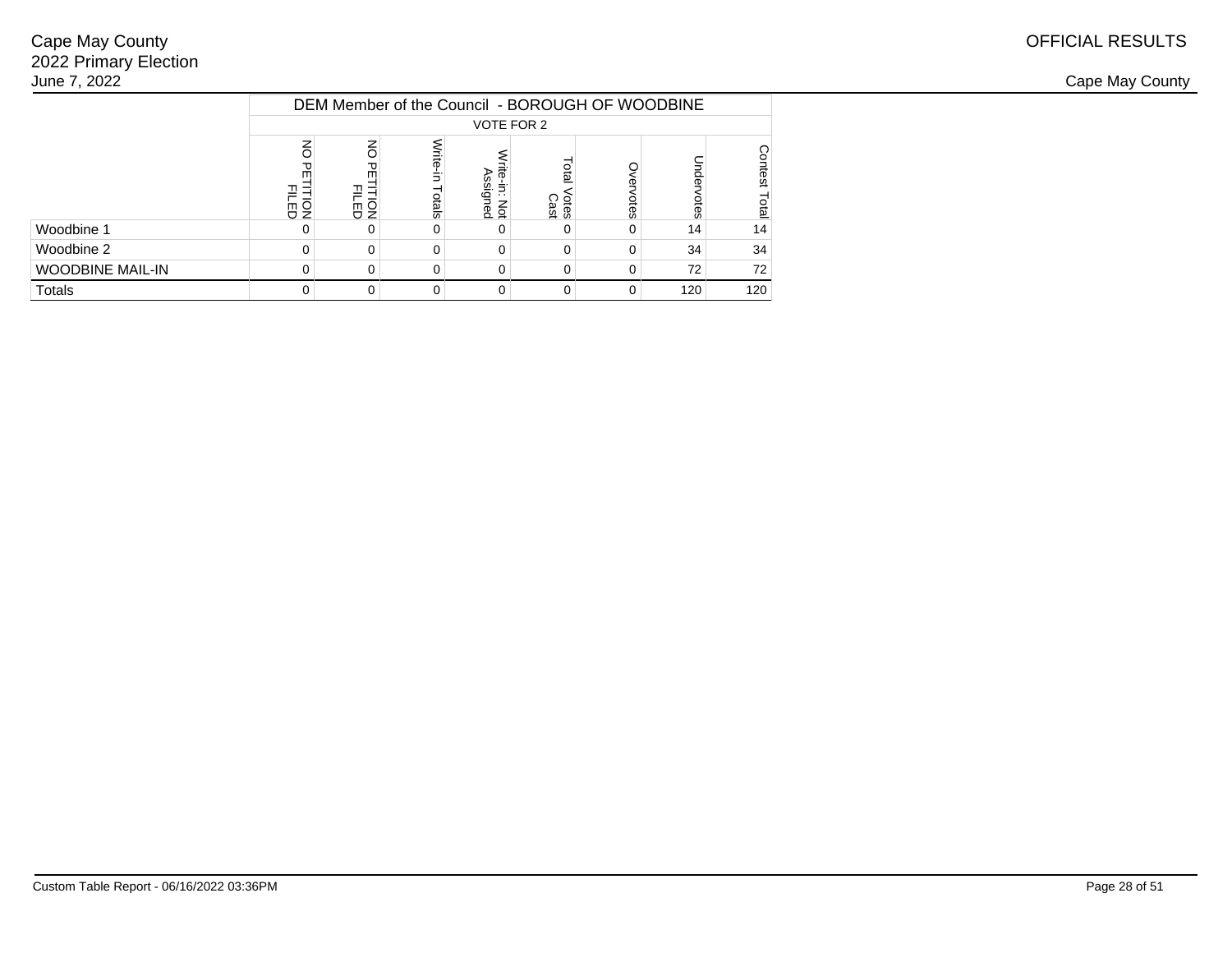2 and the contract of the country of the country of the country of the country of the country of the country of the country of the country of the country of the country of the country of the country of the country of the c

|                      | <b>REP House of Representatives</b> |               |                  |                 |                           |                     |                |                  |               |  |  |  |  |
|----------------------|-------------------------------------|---------------|------------------|-----------------|---------------------------|---------------------|----------------|------------------|---------------|--|--|--|--|
|                      |                                     |               |                  |                 | VOTE FOR 1                |                     |                |                  |               |  |  |  |  |
|                      | Sean Pignatelli                     | Jeff Van Drew | John Barker      | Write-in Totals | Write-in: Not<br>Assigned | Total Votes<br>Cast | Overvotes      | Undervotes       | Contest Total |  |  |  |  |
| Avalon 1             | 10                                  | 63            | 5                | $\mathbf 0$     | $\mathbf 0$               | 78                  | $\mathbf 0$    | $\overline{2}$   | 80            |  |  |  |  |
| Avalon 2             | 6                                   | 34            | $\mathbf 0$      | $\mathbf 0$     | 0                         | 40                  | $\mathbf 0$    | $\boldsymbol{2}$ | 42            |  |  |  |  |
| Avalon 3             | 4                                   | 32            | 1                | $\mathbf 0$     | 0                         | 37                  | $\mathbf 0$    | $\mathbf 0$      | 37            |  |  |  |  |
| Cape May 1           | 2                                   | 30            | 1                | $\mathbf 0$     | 0                         | 33                  | $\mathbf 0$    | $\mathbf 0$      | 33            |  |  |  |  |
| Cape May 2           | $\overline{\mathbf{c}}$             | 24            | 1                | $\mathbf 0$     | 0                         | 27                  | $\mathbf 0$    | $\mathbf 0$      | 27            |  |  |  |  |
| Cape May 3           | 4                                   | 38            | 3                | $\mathbf 0$     | 0                         | 45                  | $\mathbf 0$    | $\mathbf 0$      | 45            |  |  |  |  |
| Cape May 4           | 1                                   | 50            | 1                | $\pmb{0}$       | $\pmb{0}$                 | 52                  | $\overline{0}$ | $\mathbf 0$      | 52            |  |  |  |  |
| Cape May 5           | 1                                   | 26            | $\overline{2}$   | $\mathbf{1}$    | 1                         | 30                  | $\mathbf 0$    | $\mathbf 0$      | 30            |  |  |  |  |
| Cape May Point 1     | 3                                   | 15            | $\mathbf 0$      | $\mathbf 0$     | $\pmb{0}$                 | 18                  | $\mathbf 0$    | $\mathbf{1}$     | 19            |  |  |  |  |
| Dennis Township 1    | $\overline{7}$                      | 58            | 1                | $\mathbf 0$     | 0                         | 66                  | $\mathbf 0$    | $\mathbf{1}$     | 67            |  |  |  |  |
| Dennis Township 2    | 0                                   | 40            | $\mathbf 0$      | $\mathbf 0$     | 0                         | 40                  | $\mathbf 0$    | $\mathbf 0$      | 40            |  |  |  |  |
| Dennis Township 3    | 1                                   | 42            | 1                | $\mathbf 0$     | 0                         | 44                  | $\mathbf 0$    | $\mathbf 0$      | 44            |  |  |  |  |
| Dennis Township 4    | 3                                   | 56            | 5                | $\mathbf 0$     | 0                         | 64                  | $\mathbf 0$    | $\mathbf 0$      | 64            |  |  |  |  |
| Dennis Township 5    | $\overline{\mathbf{c}}$             | 71            | $\boldsymbol{2}$ | $\mathbf 0$     | 0                         | 75                  | $\mathbf 0$    | $\mathbf{1}$     | 76            |  |  |  |  |
| Dennis Township 6    | 0                                   | 44            | $\boldsymbol{2}$ | 1               | 1                         | 47                  | $\mathbf 0$    | $\mathbf 0$      | 47            |  |  |  |  |
| Dennis Township 7    | $\mathbf{1}$                        | 65            | 3                | $\mathbf 0$     | 0                         | 69                  | $\mathbf 0$    | $\overline{2}$   | 71            |  |  |  |  |
| Dennis Township 8    | 3                                   | 73            | $\mathbf 0$      | $\mathbf 0$     | 0                         | 76                  | $\mathbf 0$    | $\mathbf{1}$     | 77            |  |  |  |  |
| Lower Township W1 D1 | 1                                   | 27            | $\boldsymbol{2}$ | $\mathbf 0$     | 0                         | 30                  | $\mathbf 0$    | $\mathbf 0$      | 30            |  |  |  |  |
| Lower Township W1 D2 | 1                                   | 30            | 1                | $\mathbf 0$     | 0                         | 32                  | $\mathbf 0$    | $\mathbf 0$      | 32            |  |  |  |  |
| Lower Township W1 D3 | 0                                   | 36            | $\mathbf 0$      | $\mathbf 0$     | 0                         | 36                  | $\mathbf 0$    | $\mathbf 0$      | 36            |  |  |  |  |
| Lower Township W1 D4 | 5                                   | 48            | 3                | $\mathbf 0$     | 0                         | 56                  | $\mathbf 0$    | $\overline{2}$   | 58            |  |  |  |  |
| Lower Township W1 D5 | 3                                   | 46            | $\mathbf 0$      | $\mathbf 0$     | 0                         | 49                  | $\mathbf 0$    | $\mathbf{1}$     | 50            |  |  |  |  |
| Lower Township W1 D6 | 3                                   | 44            | $\overline{2}$   | $\mathbf 0$     | 0                         | 49                  | $\mathbf 0$    | $\mathbf 0$      | 49            |  |  |  |  |
| Lower Township W1 D7 | $\overline{\mathbf{c}}$             | 43            | 1                | $\mathbf 0$     | 0                         | 46                  | $\mathbf 0$    | $\mathbf 0$      | 46            |  |  |  |  |
| Lower Township W1 D8 | 4                                   | 30            | 3                | $\mathbf 0$     | 0                         | 37                  | $\mathbf 0$    | $\mathbf 0$      | 37            |  |  |  |  |
| Lower Township W2 D1 | 3                                   | 53            | 1                | $\mathbf 0$     | 0                         | 57                  | $\mathbf 0$    | $\mathbf{1}$     | 58            |  |  |  |  |
| Lower Township W2 D2 | 8                                   | 61            | 8                | $\mathbf 0$     | 0                         | 77                  | $\mathbf 0$    | $\mathbf 0$      | 77            |  |  |  |  |
| Lower Township W2 D3 | 2                                   | 58            | 2                | $\mathbf 0$     | 0                         | 62                  | $\mathbf 0$    | $\mathbf 0$      | 62            |  |  |  |  |
| Lower Township W2 D4 | 2                                   | 39            | 2                | $\mathbf 0$     | 0                         | 43                  | $\mathbf 0$    | $\mathbf 0$      | 43            |  |  |  |  |
| Lower Township W2 D5 | 3                                   | 44            | 3                | $\mathbf 0$     | 0                         | 50                  | $\mathbf 0$    | $\mathbf 0$      | 50            |  |  |  |  |
| Lower Township W2 D6 | 5                                   | 58            | 5                | $\mathbf 0$     | 0                         | 68                  | $\mathbf 0$    | $\mathbf{1}$     | 69            |  |  |  |  |
| Lower Township W2 D7 | $\overline{2}$                      | 38            | $\mathbf 0$      | $\mathbf 0$     | 0                         | 40                  | 0              | $\mathbf 0$      | 40            |  |  |  |  |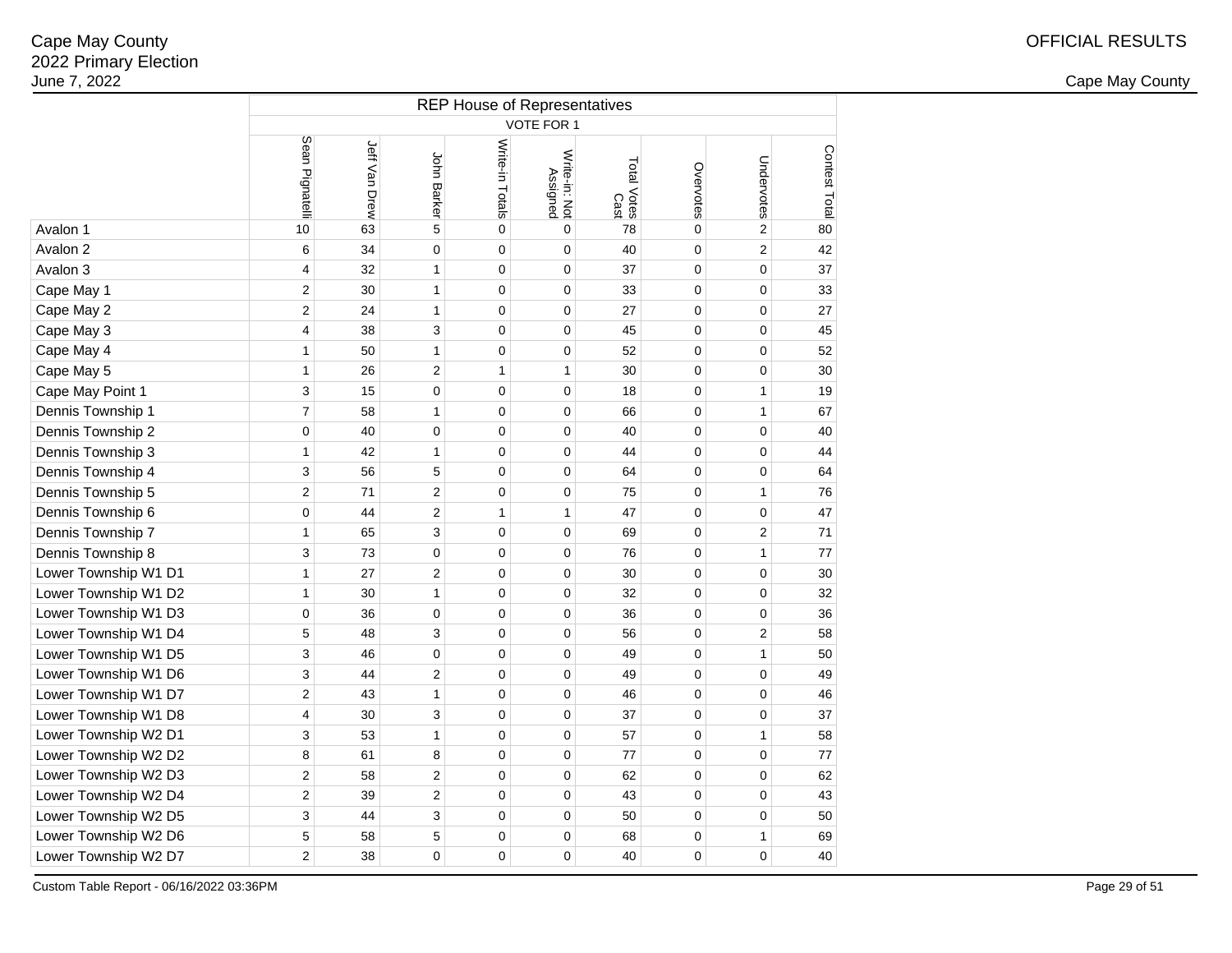2 and the contract of the country of the country of the country of the country of the country of the country of the country of the country of the country of the country of the country of the country of the country of the c

|                       | <b>REP House of Representatives</b> |               |                  |                 |                                  |                     |                |                |               |  |  |  |  |
|-----------------------|-------------------------------------|---------------|------------------|-----------------|----------------------------------|---------------------|----------------|----------------|---------------|--|--|--|--|
|                       |                                     |               |                  |                 | <b>VOTE FOR 1</b>                |                     |                |                |               |  |  |  |  |
|                       | Sean Pignatelli                     | Jeff Van Drew | John Barker      | Write-in Totals | Write-in: Not<br><b>Assigned</b> | Total Votes<br>Cast | Overvotes      | Undervotes     | Contest Total |  |  |  |  |
| Lower Township W2 D8  | 0                                   | 48            | $\mathbf{1}$     | 0               | 0                                | 49                  | 0              | 1              | 50            |  |  |  |  |
| Lower Township W2 D9  | 1                                   | 37            | $\overline{2}$   | 0               | 0                                | 40                  | 0              | $\overline{c}$ | 42            |  |  |  |  |
| Lower Township W2 D10 | $\mathbf 0$                         | 28            | 3                | $\mathbf{1}$    | $\mathbf{1}$                     | 32                  | 0              | 0              | 32            |  |  |  |  |
| Lower Township W2 D11 | 3                                   | 27            | $\overline{2}$   | 0               | 0                                | 32                  | 0              | 0              | 32            |  |  |  |  |
| Lower Township W3 D1  | 0                                   | 54            | $\overline{2}$   | $\mathbf{1}$    | 1                                | 57                  | 0              | $\mathbf 0$    | 57            |  |  |  |  |
| Lower Township W3 D2  | 1                                   | 45            | $\mathbf 0$      | 0               | 0                                | 46                  | 0              | $\mathbf 0$    | 46            |  |  |  |  |
| Lower Township W3 D3  | 3                                   | 78            | 4                | $\overline{0}$  | $\overline{0}$                   | 85                  | $\overline{0}$ | $\overline{0}$ | 85            |  |  |  |  |
| Lower Township W3 D4  | 4                                   | 69            | $\overline{2}$   | 0               | 0                                | 75                  | $\Omega$       | $\overline{0}$ | 75            |  |  |  |  |
| Lower Township W3 D5  | 6                                   | 68            | 6                | 0               | 0                                | 80                  | 0              | 0              | 80            |  |  |  |  |
| Lower Township W3 D6  | 1                                   | 45            | 4                | 0               | 0                                | 50                  | 0              | 0              | 50            |  |  |  |  |
| Lower Township W3 D7  | 5                                   | 46            | $\boldsymbol{2}$ | 0               | 0                                | 53                  | 0              | 1              | 54            |  |  |  |  |
| Lower Township W3 D8  | 3                                   | 27            | 3                | 0               | 0                                | 33                  | 0              | 3              | 36            |  |  |  |  |
| Lower Township W3 D9  | $\overline{c}$                      | 53            | $\overline{c}$   | 0               | 0                                | 57                  | 0              | 1              | 58            |  |  |  |  |
| Middle Township 1     | 4                                   | 60            | $\overline{4}$   | 0               | 0                                | 68                  | 0              | 0              | 68            |  |  |  |  |
| Middle Township 2     | 6                                   | 76            | $\mathbf 0$      | 0               | 0                                | 82                  | 0              | 1              | 83            |  |  |  |  |
| Middle Township 3     | 1                                   | 56            | $\overline{2}$   | 0               | 0                                | 59                  | 0              | $\mathbf 0$    | 59            |  |  |  |  |
| Middle Township 4     | 4                                   | 67            | $\overline{4}$   | 0               | 0                                | 75                  | 0              | $\overline{2}$ | 77            |  |  |  |  |
| Middle Township 5     | 1                                   | 57            | $\mathbf{1}$     | $\mathbf{1}$    | $\mathbf{1}$                     | 60                  | 0              | $\mathbf 0$    | 60            |  |  |  |  |
| Middle Township 6     | 3                                   | 87            | $\mathbf{1}$     | $\overline{0}$  | 0                                | 91                  | 0              | 2              | 93            |  |  |  |  |
| Middle Township 7     | 3                                   | 52            | $\mathbf 0$      | $\mathbf{1}$    | $\mathbf{1}$                     | 56                  | 0              | $\mathbf 0$    | 56            |  |  |  |  |
| Middle Township 8     | 1                                   | 18            | $\overline{2}$   | 0               | 0                                | 21                  | 0              | 1              | 22            |  |  |  |  |
| Middle Township 9     | 6                                   | 68            | $\mathbf 0$      | 0               | 0                                | 74                  | 0              | 1              | 75            |  |  |  |  |
| Middle Township 10    | 3                                   | 60            | 3                | $\overline{0}$  | 0                                | 66                  | 0              | 0              | 66            |  |  |  |  |
| Middle Township 11    | 4                                   | 52            | $\mathbf{1}$     | $\mathbf{1}$    | $\mathbf{1}$                     | 58                  | 0              | 0              | 58            |  |  |  |  |
| Middle Township 12    | $\overline{c}$                      | 38            | $\mathbf{1}$     | 0               | 0                                | 41                  | 0              | $\mathbf 0$    | 41            |  |  |  |  |
| Middle Township 13    | 4                                   | 60            | $\overline{4}$   | 0               | 0                                | 68                  | 0              | 2              | 70            |  |  |  |  |
| Middle Township 14    | 6                                   | 78            | 1                | 0               | 0                                | 85                  | 0              | 0              | 85            |  |  |  |  |
| Middle Township 15    | 4                                   | 93            | 6                | 0               | 0                                | 103                 | 0              | $\mathbf 0$    | 103           |  |  |  |  |
| Middle Township 16    | 4                                   | 49            | $\overline{2}$   | 0               | 0                                | 55                  | 0              | $\mathbf 0$    | 55            |  |  |  |  |
| Middle Township 17    | 2                                   | 61            | $\mathbf 0$      | 0               | 0                                | 63                  | 0              | 0              | 63            |  |  |  |  |
| Middle Township 18    | 1                                   | 70            | $\mathbf{1}$     | 0               | 0                                | 72                  | 0              | 3              | 75            |  |  |  |  |
| North Wildwood W1 D1  | 8                                   | 81            | $\mathbf{1}$     | 0               | 0                                | 90                  | 0              | 1              | 91            |  |  |  |  |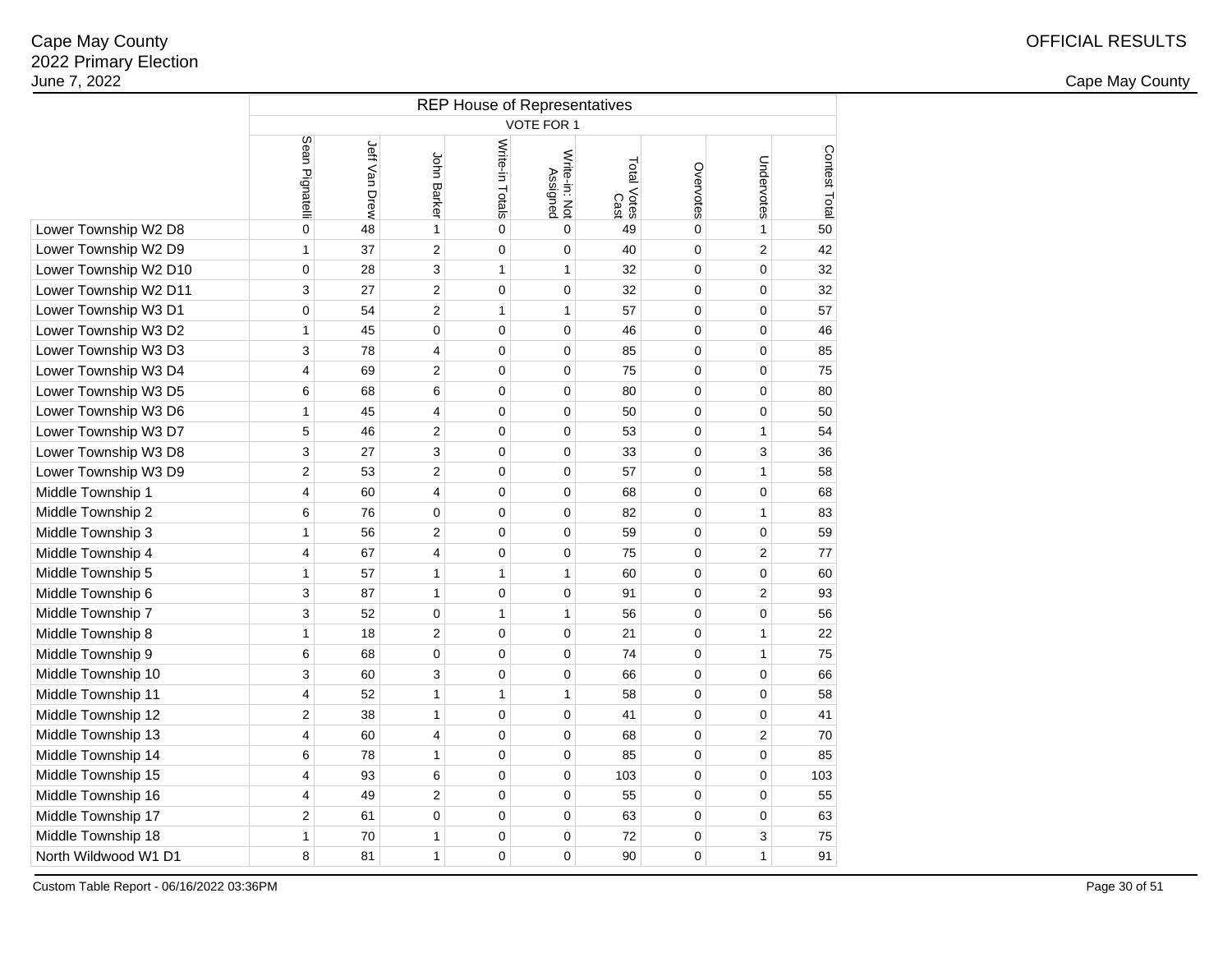2 and the contract of the country of the country of the country of the country of the country of the country of the country of the country of the country of the country of the country of the country of the country of the c

|                      | <b>REP House of Representatives</b> |               |                |                 |                           |                     |             |                         |               |  |  |  |  |
|----------------------|-------------------------------------|---------------|----------------|-----------------|---------------------------|---------------------|-------------|-------------------------|---------------|--|--|--|--|
|                      |                                     |               |                |                 | VOTE FOR 1                |                     |             |                         |               |  |  |  |  |
|                      | Sean Pignatelli                     | Jeff Van Drew | John Barker    | Write-in Totals | Write-in: Not<br>Assigned | Total Votes<br>Cast | Overvotes   | Undervotes              | Contest Total |  |  |  |  |
| North Wildwood W1 D2 | 8                                   | 36            | $\overline{2}$ | $\mathbf 0$     | $\mathbf 0$               | 46                  | $\mathbf 0$ | $\mathbf 0$             | 46            |  |  |  |  |
| North Wildwood W1 D3 | 6                                   | 21            | 0              | $\pmb{0}$       | 0                         | 27                  | $\mathbf 0$ | $\mathbf 0$             | 27            |  |  |  |  |
| North Wildwood W1 D4 | 3                                   | 48            | 0              | $\pmb{0}$       | 0                         | 51                  | $\mathbf 0$ | $\mathbf 0$             | 51            |  |  |  |  |
| North Wildwood W2 D1 | 4                                   | 47            | 2              | $\mathbf 0$     | 0                         | 53                  | $\mathbf 0$ | $\mathbf 0$             | 53            |  |  |  |  |
| North Wildwood W2 D2 | 1                                   | 33            | $\mathbf{1}$   | $\pmb{0}$       | 0                         | 35                  | $\mathbf 0$ | $\mathbf 0$             | 35            |  |  |  |  |
| North Wildwood W2 D3 | 5                                   | 43            | $\pmb{0}$      | $\pmb{0}$       | 0                         | 48                  | $\mathbf 0$ | $\mathbf{1}$            | 49            |  |  |  |  |
| North Wildwood W2 D4 | 8                                   | 18            | $\overline{c}$ | 0               | 0                         | 28                  | $\mathbf 0$ | $\mathbf 0$             | 28            |  |  |  |  |
| Ocean City W1 D1     | $\overline{7}$                      | 51            | 2              | $\pmb{0}$       | 0                         | 60                  | $\mathbf 0$ | $\mathbf{1}$            | 61            |  |  |  |  |
| Ocean City W1 D2     | $\mathbf{1}$                        | 28            | $\overline{2}$ | $\pmb{0}$       | 0                         | 31                  | $\mathbf 0$ | $\mathbf{1}$            | 32            |  |  |  |  |
| Ocean City W1 D3     | 3                                   | 59            | 2              | 0               | 0                         | 64                  | $\mathbf 0$ | $\mathbf 0$             | 64            |  |  |  |  |
| Ocean City W1 D4     | 4                                   | 54            | 4              | $\mathbf 0$     | 0                         | 62                  | $\mathbf 0$ | $\overline{c}$          | 64            |  |  |  |  |
| Ocean City W1 D5     | 2                                   | 27            | 1              | 0               | 0                         | 30                  | $\mathbf 0$ | $\mathbf 0$             | 30            |  |  |  |  |
| Ocean City W2 D1     | $\overline{2}$                      | 22            | 5              | 0               | 0                         | 29                  | 0           | 0                       | 29            |  |  |  |  |
| Ocean City W2 D2     | 3                                   | 31            | 4              | 0               | 0                         | 38                  | 0           | 1                       | 39            |  |  |  |  |
| Ocean City W2 D3     | 6                                   | 27            | 3              | 0               | 0                         | 36                  | $\mathbf 0$ | $\mathbf 0$             | 36            |  |  |  |  |
| Ocean City W2 D4     | $\mathbf{1}$                        | 35            | $\mathbf{1}$   | 1               | 1                         | 38                  | 0           | 0                       | 38            |  |  |  |  |
| Ocean City W2 D5     | 0                                   | 25            | 0              | $\mathbf 0$     | 0                         | 25                  | 0           | 0                       | 25            |  |  |  |  |
| Ocean City W3 D1     | 4                                   | 58            | 3              | $\mathbf 0$     | 0                         | 65                  | $\mathbf 0$ | $\mathbf{1}$            | 66            |  |  |  |  |
| Ocean City W3 D2     | $\overline{c}$                      | 24            | $\mathbf 0$    | $\pmb{0}$       | 0                         | 26                  | $\mathbf 0$ | $\mathbf 0$             | 26            |  |  |  |  |
| Ocean City W3 D3     | 3                                   | 29            | 0              | $\mathbf 0$     | 0                         | 32                  | $\mathbf 0$ | $\mathbf{1}$            | 33            |  |  |  |  |
| Ocean City W3 D4     | 0                                   | 54            | 1              | $\pmb{0}$       | 0                         | 55                  | 0           | $\mathbf{1}$            | 56            |  |  |  |  |
| Ocean City W3 D5     | 5                                   | 41            | 4              | $\pmb{0}$       | 0                         | 50                  | $\mathbf 0$ | $\mathbf{1}$            | 51            |  |  |  |  |
| Ocean City W4 D1     | 4                                   | 45            | 2              | $\mathbf 0$     | 0                         | 51                  | $\mathbf 0$ | 0                       | 51            |  |  |  |  |
| Ocean City W4 D2     | $\overline{\mathbf{c}}$             | 52            | 3              | 0               | 0                         | 57                  | $\mathbf 0$ | $\mathbf{1}$            | 58            |  |  |  |  |
| Ocean City W4 D3     | $\overline{c}$                      | 61            | 3              | 1               | 1                         | 67                  | $\mathbf 0$ | $\mathbf 0$             | 67            |  |  |  |  |
| Ocean City W4 D4     | 4                                   | 63            | 3              | $\mathbf 0$     | 0                         | 70                  | $\mathbf 0$ | $\mathbf 0$             | 70            |  |  |  |  |
| Ocean City W4 D5     | 4                                   | 41            | 2              | $\pmb{0}$       | 0                         | 47                  | $\mathbf 0$ | 1                       | 48            |  |  |  |  |
| Sea Isle City 1      | $\mathbf{1}$                        | 48            | $\overline{c}$ | $\pmb{0}$       | 0                         | 51                  | $\mathbf 0$ | 3                       | 54            |  |  |  |  |
| Sea Isle City 2      | 9                                   | 47            | $\overline{c}$ | $\pmb{0}$       | 0                         | 58                  | $\mathbf 0$ | $\overline{\mathbf{4}}$ | 62            |  |  |  |  |
| Sea Isle City 3      | 6                                   | 52            | 6              | 0               | 0                         | 64                  | $\mathbf 0$ | $\sqrt{2}$              | 66            |  |  |  |  |
| Sea Isle City 4      | 4                                   | 73            | 3              | $\mathbf{1}$    | $\mathbf{1}$              | 81                  | $\mathbf 0$ | $\mathbf 0$             | 81            |  |  |  |  |
| Stone Harbor 1       | $\overline{\mathbf{4}}$             | 27            | 4              | $\mathbf 0$     | 0                         | 35                  | 0           | 3                       | 38            |  |  |  |  |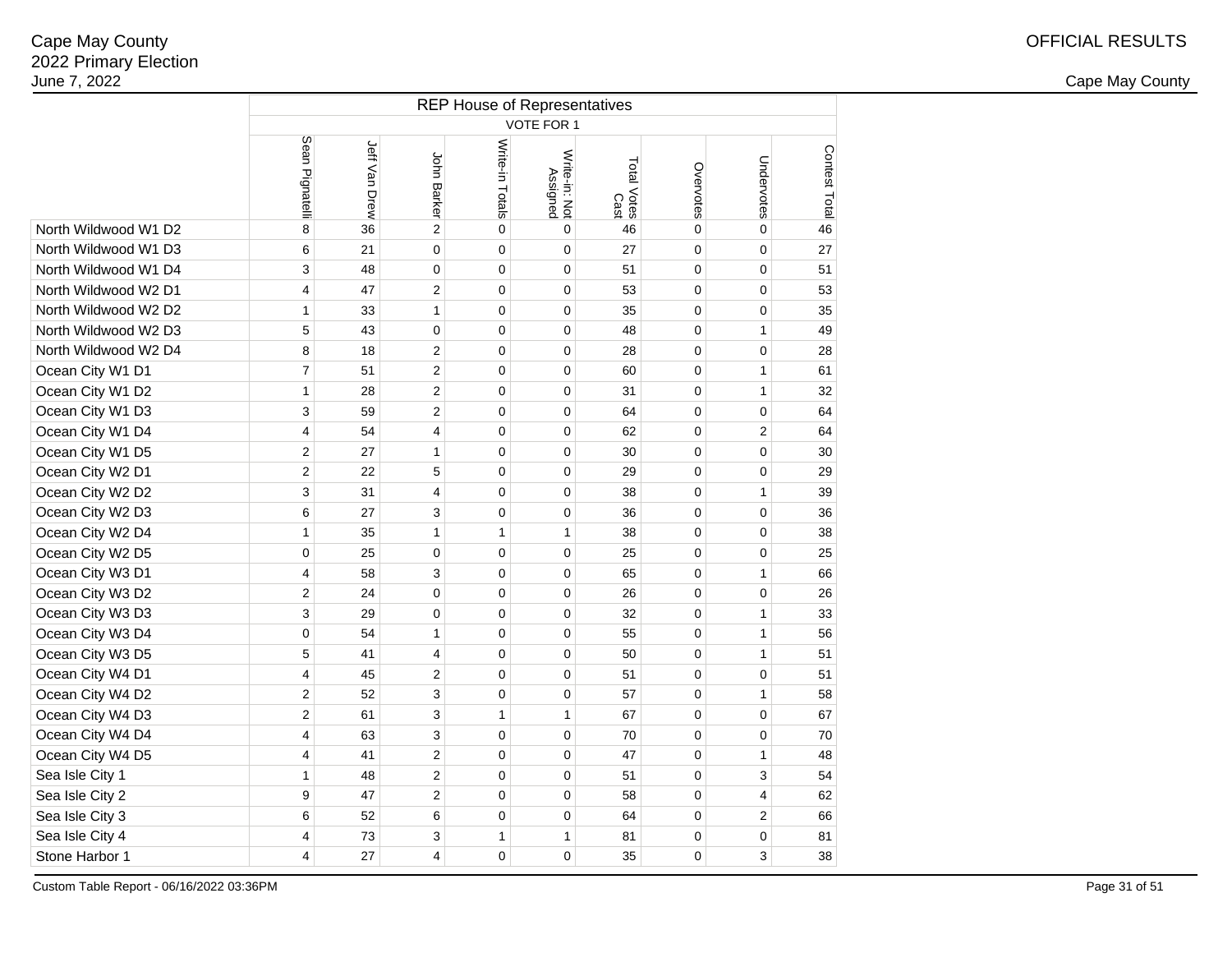2 and the contract of the country of the country of the country of the country of the country of the country of the country of the country of the country of the country of the country of the country of the country of the c

|                          | <b>REP House of Representatives</b> |               |                |                 |                           |                     |                |                |               |  |  |  |  |
|--------------------------|-------------------------------------|---------------|----------------|-----------------|---------------------------|---------------------|----------------|----------------|---------------|--|--|--|--|
|                          |                                     |               |                |                 | VOTE FOR 1                |                     |                |                |               |  |  |  |  |
|                          | Sean Pignatelli                     | Jeff Van Drew | John Barker    | Write-in Totals | Write-in: Not<br>Assigned | Total Votes<br>Cast | Overvotes      | Undervotes     | Contest Total |  |  |  |  |
| Stone Harbor 2           | 10                                  | 48            | $\mathbf{1}$   | $\mathbf 0$     | $\mathbf 0$               | 59                  | $\mathbf 0$    | 5              | 64            |  |  |  |  |
| <b>Upper Township 1</b>  | 5                                   | 69            | 2              | $\mathbf 0$     | $\mathbf 0$               | 76                  | 0              | 0              | 76            |  |  |  |  |
| Upper Township 2         | 11                                  | 69            | 2              | $\mathbf 0$     | $\pmb{0}$                 | 82                  | 0              | 3              | 85            |  |  |  |  |
| Upper Township 3         | 4                                   | 76            | $\mathbf 0$    | $\mathbf 0$     | $\pmb{0}$                 | 80                  | $\mathbf 0$    | 0              | 80            |  |  |  |  |
| Upper Township 4         | $\overline{7}$                      | 121           | $\overline{2}$ | $\overline{0}$  | $\mathbf 0$               | 130                 | $\overline{0}$ | $\overline{c}$ | 132           |  |  |  |  |
| Upper Township 5         | $\overline{2}$                      | 100           | 0              | $\mathbf 0$     | $\pmb{0}$                 | 102                 | $\mathbf 0$    | 3              | 105           |  |  |  |  |
| Upper Township 6         | 13                                  | 85            | 2              | $\mathbf 0$     | $\pmb{0}$                 | 100                 | $\mathbf 0$    | 3              | 103           |  |  |  |  |
| Upper Township 7         | 5                                   | 80            | 0              | 0               | $\mathbf 0$               | 85                  | $\mathbf 0$    | 5              | 90            |  |  |  |  |
| Upper Township 8         | 8                                   | 83            | 1              | 0               | $\mathbf 0$               | 92                  | $\mathbf 0$    | 3              | 95            |  |  |  |  |
| Upper Township 9         | 5                                   | 84            | $\mathbf{1}$   | 0               | $\mathbf 0$               | 90                  | 0              | $\mathbf{1}$   | 91            |  |  |  |  |
| Upper Township 10        | 3                                   | 82            | 4              | 0               | $\mathbf 0$               | 89                  | $\mathbf 0$    | 1              | 90            |  |  |  |  |
| <b>Upper Township 11</b> | 0                                   | 21            | 0              | $\mathbf 0$     | $\mathbf 0$               | 21                  | $\mathbf 0$    | 0              | 21            |  |  |  |  |
| Upper Township 12        | 10                                  | 106           | 4              | $\mathbf 0$     | $\mathbf 0$               | 120                 | 0              | 9              | 129           |  |  |  |  |
| Upper Township 13        | 8                                   | 58            | 3              | $\mathbf 0$     | $\mathbf 0$               | 69                  | 0              | 1              | 70            |  |  |  |  |
| Upper Township 14        | 5                                   | 77            | $\overline{c}$ | 1               | $\mathbf{1}$              | 85                  | $\mathbf 0$    | 3              | 88            |  |  |  |  |
| Upper Township 15        | $\overline{\mathbf{c}}$             | 52            | $\pmb{0}$      | $\mathbf 0$     | $\pmb{0}$                 | 54                  | $\mathbf 0$    | 1              | 55            |  |  |  |  |
| West Cape May 1          | $\overline{7}$                      | 40            | 3              | $\mathbf 0$     | $\mathbf 0$               | 50                  | $\mathbf 0$    | 1              | 51            |  |  |  |  |
| West Cape May 2          | $\overline{2}$                      | 31            | 2              | 0               | $\mathbf 0$               | 35                  | 0              | $\overline{2}$ | 37            |  |  |  |  |
| West Wildwood 1          | 4                                   | 41            | 2              | 0               | 0                         | 47                  | 0              | 4              | 51            |  |  |  |  |
| Wildwood 1               | $\overline{c}$                      | 30            | 0              | $\mathbf 0$     | $\mathbf 0$               | 32                  | 0              | 0              | 32            |  |  |  |  |
| Wildwood 2               | 3                                   | 17            | 1              | 0               | 0                         | 21                  | 0              | 0              | 21            |  |  |  |  |
| Wildwood 3               | 0                                   | 17            | 0              | 0               | $\mathbf 0$               | 17                  | 0              | 0              | 17            |  |  |  |  |
| Wildwood 4               | 0                                   | 27            | 0              | $\mathbf 0$     | $\mathbf 0$               | 27                  | 0              | 0              | 27            |  |  |  |  |
| Wildwood 5               | $\overline{2}$                      | 35            | 5              | 0               | $\mathbf 0$               | 42                  | 0              | 0              | 42            |  |  |  |  |
| Wildwood Crest 1         | $\mathbf{1}$                        | 43            | 1              | $\mathbf 0$     | $\pmb{0}$                 | 45                  | 0              | 0              | 45            |  |  |  |  |
| Wildwood Crest 2         | $\mathbf{1}$                        | 48            | 2              | $\mathbf 0$     | $\mathbf 0$               | 51                  | $\mathbf 0$    | 0              | 51            |  |  |  |  |
| Wildwood Crest 3         | 0                                   | 58            | 1              | $\mathbf 0$     | $\pmb{0}$                 | 59                  | $\mathbf 0$    | 0              | 59            |  |  |  |  |
| Wildwood Crest 4         | $\mathbf{1}$                        | 49            | 0              | $\mathbf 0$     | $\pmb{0}$                 | 50                  | $\mathbf 0$    | $\pmb{0}$      | 50            |  |  |  |  |
| Wildwood Crest 5         | 1                                   | 28            | 1              | 0               | 0                         | 30                  | $\mathbf 0$    | 0              | 30            |  |  |  |  |
| Woodbine 1               | $\mathbf{1}$                        | 34            | 0              | 0               | $\mathbf 0$               | 35                  | $\mathbf 0$    | $\overline{2}$ | 37            |  |  |  |  |
| Woodbine 2               | $\mathbf{1}$                        | 30            | 0              | 0               | $\mathbf 0$               | 31                  | $\mathbf 0$    | 1              | 32            |  |  |  |  |
| <b>AVALON MAIL-IN</b>    | 8                                   | 47            | 0              | 0               | 0                         | 55                  | 4              | 0              | 59            |  |  |  |  |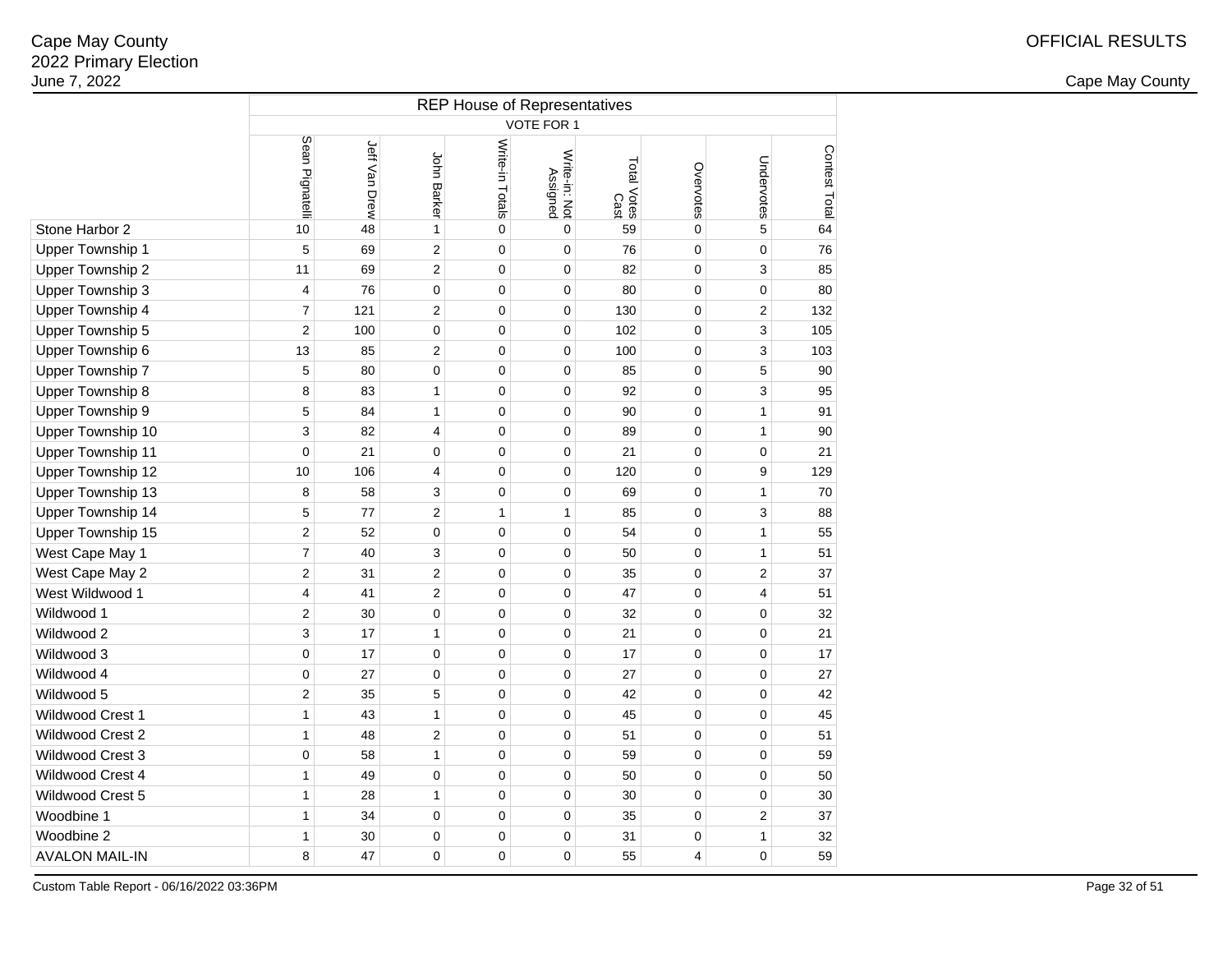|                               | <b>REP House of Representatives</b> |               |                    |                 |                           |                     |                |                |               |  |  |  |  |
|-------------------------------|-------------------------------------|---------------|--------------------|-----------------|---------------------------|---------------------|----------------|----------------|---------------|--|--|--|--|
|                               |                                     |               |                    |                 | <b>VOTE FOR 1</b>         |                     |                |                |               |  |  |  |  |
|                               | Sean Pignatelli                     | Jeff Van Drew | <b>John Barker</b> | Write-in Totals | Write-in: Not<br>Assigned | Total Votes<br>Cast | Overvotes      | Undervotes     | Contest Total |  |  |  |  |
| <b>CAPE MAY MAIL-IN</b>       | $\overline{7}$                      | 52            | $\mathbf 0$        | 1               | 1                         | 60                  | 4              | 1              | 65            |  |  |  |  |
| <b>CAPE MAY POINT MAIL-IN</b> | 2                                   | 3             | $\mathbf 0$        | $\Omega$        | $\Omega$                  | 5                   | 0              | $\mathbf 0$    | 5             |  |  |  |  |
| <b>DENNIS MAIL-IN</b>         | 6                                   | 79            | 3                  | 0               | 0                         | 88                  | 5              | $\mathbf 0$    | 93            |  |  |  |  |
| <b>LOWER W1 MAIL-IN</b>       | 3                                   | 48            | 0                  | $\Omega$        | $\Omega$                  | 51                  | 4              | 0              | 55            |  |  |  |  |
| <b>LOWER W2 MAIL-IN</b>       | 24                                  | 104           | 5                  | $\Omega$        | $\mathbf 0$               | 133                 | 5              | $\mathbf 0$    | 138           |  |  |  |  |
| <b>LOWER W3 MAIL-IN</b>       | 21                                  | 138           | 6                  | 1               | 1                         | 166                 | 6              | 0              | 172           |  |  |  |  |
| <b>MIDDLE MAIL-IN</b>         | 38                                  | 272           | 2                  | 1               | $\mathbf{1}$              | 313                 | $\overline{7}$ | $\overline{2}$ | 322           |  |  |  |  |
| NORTH WILDWOOD W1 MAIL-       | 10                                  | 63            | $\mathbf 0$        | $\Omega$        | $\Omega$                  | 73                  | 3              | 3              | 79            |  |  |  |  |
| NORTH WILDWOOD W2 MAIL-       | 6                                   | 42            | 2                  | 0               | 0                         | 50                  | 2              | $\mathbf 0$    | 52            |  |  |  |  |
| <b>OCEAN CITY W1 MAIL-IN</b>  | 13                                  | 59            | 5                  | $\mathbf 0$     | 0                         | 77                  | 5              | 1              | 83            |  |  |  |  |
| <b>OCEAN CITY W2 MAIL-IN</b>  | 9                                   | 40            | 1                  | $\Omega$        | $\Omega$                  | 50                  | 4              | 0              | 54            |  |  |  |  |
| OCEAN CITY W3 MAIL-IN         | 11                                  | 69            | 2                  | $\mathbf 0$     | 0                         | 82                  | 3              | $\Omega$       | 85            |  |  |  |  |
| <b>OCEAN CITY W4 MAIL-IN</b>  | 13                                  | 64            | 1                  | 1               | 1                         | 79                  | $\overline{2}$ | 0              | 81            |  |  |  |  |
| <b>SEA ISLE MAIL-IN</b>       | 16                                  | 67            | 2                  | $\mathbf 0$     | $\mathbf 0$               | 85                  | 1              | 4              | 90            |  |  |  |  |
| <b>STONE HARBOR MAIL-IN</b>   | 11                                  | 38            | 4                  | 0               | $\Omega$                  | 53                  | 0              | $\Omega$       | 53            |  |  |  |  |
| <b>UPPER MAIL-IN</b>          | 54                                  | 193           | 2                  | 1               | 1                         | 250                 | 3              | 5              | 258           |  |  |  |  |
| <b>WEST CAPE MAY MAIL-IN</b>  | $\overline{2}$                      | 17            | $\mathbf 0$        | $\mathbf 0$     | $\mathbf 0$               | 19                  | 1              | $\mathbf 0$    | 20            |  |  |  |  |
| <b>WEST WILDWOOD MAIL-IN</b>  | 4                                   | 16            | $\Omega$           | $\Omega$        | $\Omega$                  | 20                  | 1              | $\Omega$       | 21            |  |  |  |  |
| <b>WILDWOOD MAIL-IN</b>       | 9                                   | 43            | 3                  | $\mathbf 0$     | 0                         | 55                  | 4              | $\mathbf 0$    | 59            |  |  |  |  |
| <b>WILDWOOD CREST MAIL-IN</b> | 10                                  | 94            | 3                  | $\Omega$        | $\Omega$                  | 107                 | 1              | 1              | 109           |  |  |  |  |
| <b>WOODBINE MAIL-IN</b>       | 4                                   | 10            | $\mathbf 0$        | $\mathbf 0$     | $\Omega$                  | 14                  | 0              | $\overline{2}$ | 16            |  |  |  |  |
| 2ND CONGRESSION DIST          | 0                                   | 1             | 0                  | 0               | 0                         | 1                   | 0              | 0              | 1             |  |  |  |  |
| Totals                        | 713                                 | 7,842         | 280                | 16              | 16                        | 8,851               | 65             | 129            | 9,045         |  |  |  |  |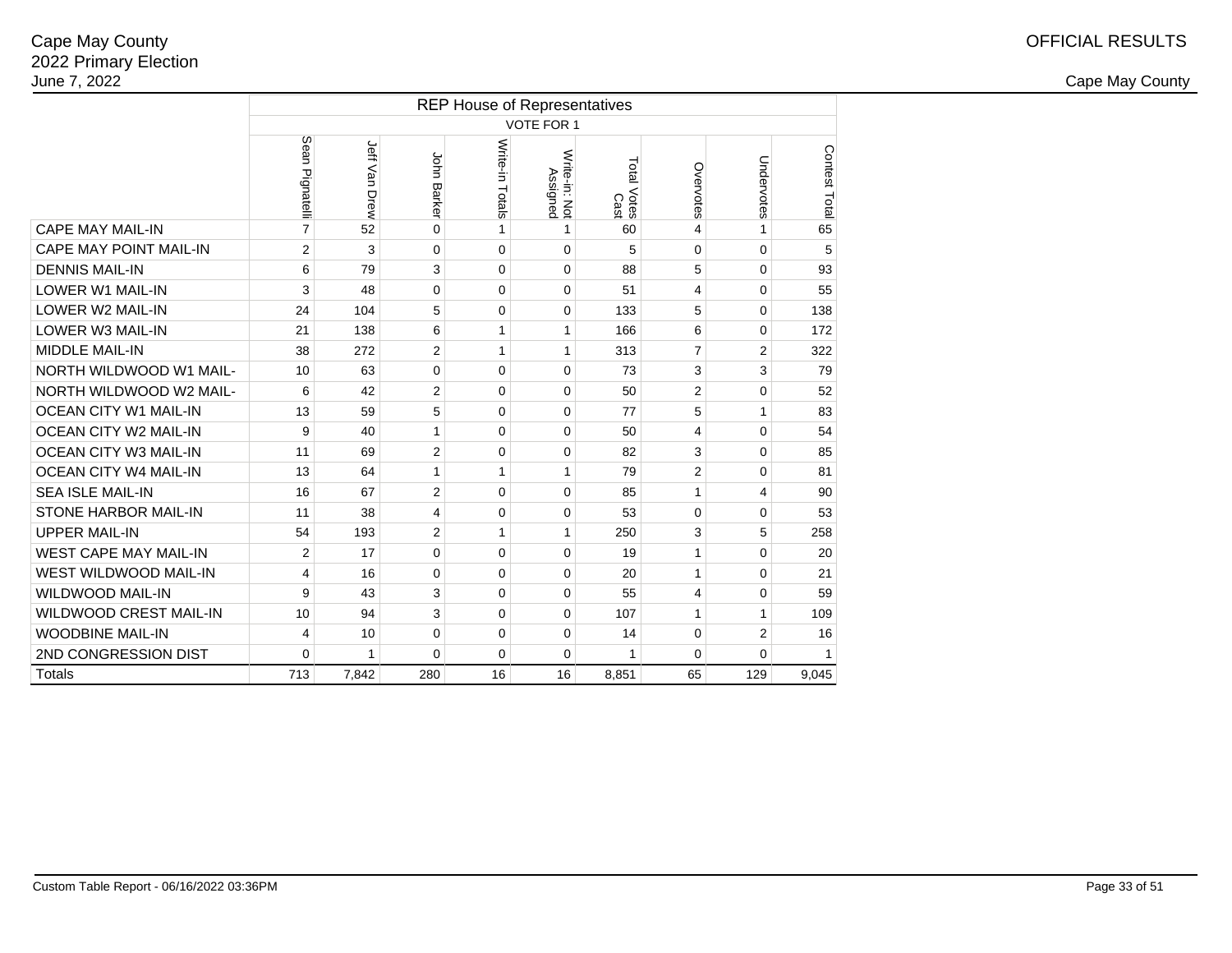2 and the contract of the country of the country of the country of the country of the country of the country of the country of the country of the country of the country of the country of the country of the country of the c

|                      | <b>REP Surrogate</b> |                 |                           |                            |             |                |               |  |  |  |  |  |  |
|----------------------|----------------------|-----------------|---------------------------|----------------------------|-------------|----------------|---------------|--|--|--|--|--|--|
|                      |                      |                 |                           | VOTE FOR 1                 |             |                |               |  |  |  |  |  |  |
|                      | Marcolongo<br>Dean   | Write-in Totals | Write-in: Not<br>Assigned | Total Votes<br>Total Votes | Overvotes   | Undervotes     | Contest Total |  |  |  |  |  |  |
| Avalon 1             | 67                   | $\mathbf 0$     | $\mathbf 0$               | 67                         | $\mathbf 0$ | 13             | 80            |  |  |  |  |  |  |
| Avalon 2             | 36                   | $\mathbf 0$     | 0                         | 36                         | $\mathbf 0$ | 6              | 42            |  |  |  |  |  |  |
| Avalon 3             | 31                   | $\mathbf 0$     | 0                         | 31                         | $\mathbf 0$ | 6              | 37            |  |  |  |  |  |  |
| Cape May 1           | 27                   | $\mathbf 0$     | 0                         | 27                         | $\mathbf 0$ | 6              | 33            |  |  |  |  |  |  |
| Cape May 2           | 19                   | $\mathbf 0$     | $\mathbf 0$               | 19                         | $\mathbf 0$ | 8              | 27            |  |  |  |  |  |  |
| Cape May 3           | 38                   | $\mathbf 0$     | $\mathbf 0$               | 38                         | $\mathbf 0$ | $\overline{7}$ | 45            |  |  |  |  |  |  |
| Cape May 4           | 44                   | $\mathbf 0$     | 0                         | 44                         | $\mathbf 0$ | 8              | 52            |  |  |  |  |  |  |
| Cape May 5           | 25                   | $\mathbf 0$     | 0                         | 25                         | $\mathbf 0$ | 5              | 30            |  |  |  |  |  |  |
| Cape May Point 1     | 17                   | 0               | 0                         | 17                         | $\mathbf 0$ | $\overline{2}$ | 19            |  |  |  |  |  |  |
| Dennis Township 1    | 54                   | $\mathbf 0$     | 0                         | 54                         | $\mathbf 0$ | 13             | 67            |  |  |  |  |  |  |
| Dennis Township 2    | 35                   | 0               | 0                         | 35                         | $\mathbf 0$ | 5              | 40            |  |  |  |  |  |  |
| Dennis Township 3    | 39                   | 0               | 0                         | 39                         | $\mathbf 0$ | 5              | 44            |  |  |  |  |  |  |
| Dennis Township 4    | 61                   | 0               | 0                         | 61                         | $\mathbf 0$ | 3              | 64            |  |  |  |  |  |  |
| Dennis Township 5    | 57                   | 0               | 0                         | 57                         | $\mathbf 0$ | 19             | 76            |  |  |  |  |  |  |
| Dennis Township 6    | 41                   | 0               | 0                         | 41                         | $\mathbf 0$ | 6              | 47            |  |  |  |  |  |  |
| Dennis Township 7    | 62                   | 0               | 0                         | 62                         | $\mathbf 0$ | 9              | 71            |  |  |  |  |  |  |
| Dennis Township 8    | 69                   | $\mathbf 0$     | 0                         | 69                         | $\mathbf 0$ | 8              | 77            |  |  |  |  |  |  |
| Lower Township W1 D1 | 24                   | $\mathbf 0$     | 0                         | 24                         | $\mathbf 0$ | 6              | 30            |  |  |  |  |  |  |
| Lower Township W1 D2 | 30                   | $\mathbf 0$     | 0                         | 30                         | $\mathbf 0$ | $\overline{2}$ | 32            |  |  |  |  |  |  |
| Lower Township W1 D3 | 31                   | $\mathbf 0$     | 0                         | 31                         | $\mathbf 0$ | 5              | 36            |  |  |  |  |  |  |
| Lower Township W1 D4 | 49                   | 0               | 0                         | 49                         | $\mathbf 0$ | 9              | 58            |  |  |  |  |  |  |
| Lower Township W1 D5 | 45                   | 0               | 0                         | 45                         | $\mathbf 0$ | 5              | 50            |  |  |  |  |  |  |
| Lower Township W1 D6 | 46                   | $\mathbf 0$     | 0                         | 46                         | $\mathbf 0$ | 3              | 49            |  |  |  |  |  |  |
| Lower Township W1 D7 | 42                   | $\mathbf 0$     | 0                         | 42                         | $\mathbf 0$ | 4              | 46            |  |  |  |  |  |  |
| Lower Township W1 D8 | 31                   | 0               | 0                         | 31                         | $\mathbf 0$ | 6              | 37            |  |  |  |  |  |  |
| Lower Township W2 D1 | 54                   | 0               | 0                         | 54                         | $\mathbf 0$ | 4              | 58            |  |  |  |  |  |  |
| Lower Township W2 D2 | 66                   | 0               | 0                         | 66                         | $\mathbf 0$ | 11             | 77            |  |  |  |  |  |  |
| Lower Township W2 D3 | 55                   | $\mathbf 0$     | $\mathbf 0$               | 55                         | $\mathbf 0$ | $\overline{7}$ | 62            |  |  |  |  |  |  |
| Lower Township W2 D4 | 39                   | 0               | 0                         | 39                         | $\mathbf 0$ | 4              | 43            |  |  |  |  |  |  |
| Lower Township W2 D5 | 35                   | $\mathbf 0$     | 0                         | 35                         | $\mathbf 0$ | 15             | 50            |  |  |  |  |  |  |
| Lower Township W2 D6 | 59                   | $\mathbf 0$     | $\mathbf 0$               | 59                         | $\mathbf 0$ | 10             | 69            |  |  |  |  |  |  |
| Lower Township W2 D7 | 34                   | $\mathbf 0$     | $\mathbf 0$               | 34                         | $\mathbf 0$ | 6              | 40            |  |  |  |  |  |  |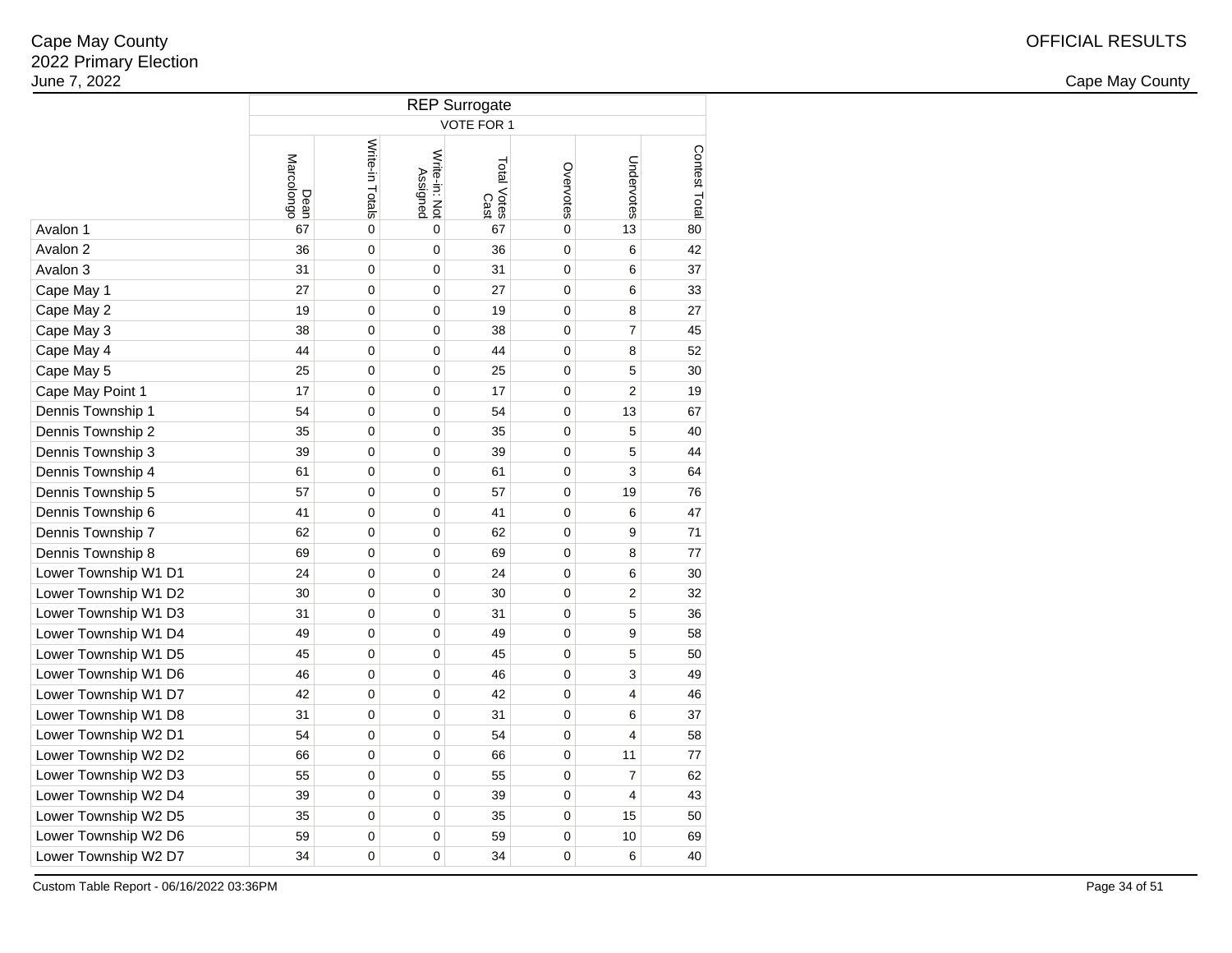2 and the contract of the country of the country of the country of the country of the country of the country of the country of the country of the country of the country of the country of the country of the country of the c

|                       | <b>REP Surrogate</b> |                 |                           |                     |             |                         |               |  |  |  |  |  |  |
|-----------------------|----------------------|-----------------|---------------------------|---------------------|-------------|-------------------------|---------------|--|--|--|--|--|--|
|                       | <b>VOTE FOR 1</b>    |                 |                           |                     |             |                         |               |  |  |  |  |  |  |
|                       | Marcolongo<br>Dean   | Write-in Totals | Write-in: Not<br>Assigned | Total Votes<br>Cast | Overvotes   | Undervotes              | Contest Total |  |  |  |  |  |  |
| Lower Township W2 D8  | 46                   | $\mathbf 0$     | $\mathbf 0$               | 46                  | $\mathbf 0$ | $\overline{\mathbf{4}}$ | 50            |  |  |  |  |  |  |
| Lower Township W2 D9  | 33                   | $\mathbf 0$     | $\mathbf 0$               | 33                  | $\mathbf 0$ | 9                       | 42            |  |  |  |  |  |  |
| Lower Township W2 D10 | 28                   | $\mathbf 0$     | $\mathbf 0$               | 28                  | 0           | 4                       | 32            |  |  |  |  |  |  |
| Lower Township W2 D11 | 29                   | $\mathbf 0$     | $\mathbf 0$               | 29                  | $\mathbf 0$ | 3                       | 32            |  |  |  |  |  |  |
| Lower Township W3 D1  | 51                   | $\mathbf 0$     | $\mathbf 0$               | 51                  | 0           | 6                       | 57            |  |  |  |  |  |  |
| Lower Township W3 D2  | 43                   | $\mathbf 0$     | $\mathbf 0$               | 43                  | 0           | 3                       | 46            |  |  |  |  |  |  |
| Lower Township W3 D3  | 75                   | $\mathbf 0$     | $\mathbf 0$               | 75                  | 0           | 10                      | 85            |  |  |  |  |  |  |
| Lower Township W3 D4  | 63                   | $\mathbf 0$     | $\mathbf 0$               | 63                  | 0           | 12                      | 75            |  |  |  |  |  |  |
| Lower Township W3 D5  | 71                   | $\mathbf 0$     | $\mathbf 0$               | 71                  | 0           | 9                       | 80            |  |  |  |  |  |  |
| Lower Township W3 D6  | 45                   | $\mathbf 0$     | $\mathbf 0$               | 45                  | 0           | 5                       | 50            |  |  |  |  |  |  |
| Lower Township W3 D7  | 46                   | 1               | 1                         | 47                  | 0           | $\overline{7}$          | 54            |  |  |  |  |  |  |
| Lower Township W3 D8  | 30                   | $\mathbf 0$     | $\mathbf 0$               | 30                  | 0           | 6                       | 36            |  |  |  |  |  |  |
| Lower Township W3 D9  | 53                   | 0               | 0                         | 53                  | 0           | 5                       | 58            |  |  |  |  |  |  |
| Middle Township 1     | 62                   | $\mathbf 0$     | 0                         | 62                  | 0           | 6                       | 68            |  |  |  |  |  |  |
| Middle Township 2     | 74                   | $\mathbf 0$     | $\mathbf 0$               | 74                  | 0           | 9                       | 83            |  |  |  |  |  |  |
| Middle Township 3     | 56                   | $\mathbf 0$     | $\mathbf 0$               | 56                  | 0           | 3                       | 59            |  |  |  |  |  |  |
| Middle Township 4     | 56                   | $\mathbf 0$     | $\mathbf 0$               | 56                  | 0           | 21                      | 77            |  |  |  |  |  |  |
| Middle Township 5     | 56                   | $\mathbf 0$     | $\mathbf 0$               | 56                  | 0           | $\overline{\mathbf{4}}$ | 60            |  |  |  |  |  |  |
| Middle Township 6     | 82                   | $\mathbf 0$     | $\mathbf 0$               | 82                  | 0           | 11                      | 93            |  |  |  |  |  |  |
| Middle Township 7     | 49                   | $\mathbf 0$     | $\mathbf 0$               | 49                  | 0           | $\overline{7}$          | 56            |  |  |  |  |  |  |
| Middle Township 8     | 22                   | $\mathbf 0$     | $\mathbf 0$               | 22                  | 0           | $\mathbf 0$             | 22            |  |  |  |  |  |  |
| Middle Township 9     | 71                   | $\mathbf 0$     | $\mathbf 0$               | 71                  | 0           | 4                       | 75            |  |  |  |  |  |  |
| Middle Township 10    | 61                   | $\mathbf 0$     | $\mathbf 0$               | 61                  | 0           | 5                       | 66            |  |  |  |  |  |  |
| Middle Township 11    | 54                   | $\mathbf 0$     | $\mathbf 0$               | 54                  | 0           | $\overline{4}$          | 58            |  |  |  |  |  |  |
| Middle Township 12    | 38                   | $\mathbf 0$     | $\mathbf 0$               | 38                  | 0           | 3                       | 41            |  |  |  |  |  |  |
| Middle Township 13    | 62                   | $\mathbf 0$     | $\mathbf 0$               | 62                  | $\mathbf 0$ | 8                       | 70            |  |  |  |  |  |  |
| Middle Township 14    | 73                   | $\mathbf 0$     | $\mathbf 0$               | 73                  | 0           | 12                      | 85            |  |  |  |  |  |  |
| Middle Township 15    | 94                   | $\mathbf 0$     | $\mathbf 0$               | 94                  | 0           | 9                       | 103           |  |  |  |  |  |  |
| Middle Township 16    | 51                   | $\mathbf 0$     | $\mathbf 0$               | 51                  | 0           | 4                       | 55            |  |  |  |  |  |  |
| Middle Township 17    | 60                   | $\mathbf 0$     | $\mathbf 0$               | 60                  | 0           | 3                       | 63            |  |  |  |  |  |  |
| Middle Township 18    | 68                   | $\mathbf 0$     | $\mathbf 0$               | 68                  | 0           | $\overline{7}$          | 75            |  |  |  |  |  |  |
| North Wildwood W1 D1  | 76                   | $\mathbf 0$     | $\mathbf 0$               | 76                  | 0           | 15                      | 91            |  |  |  |  |  |  |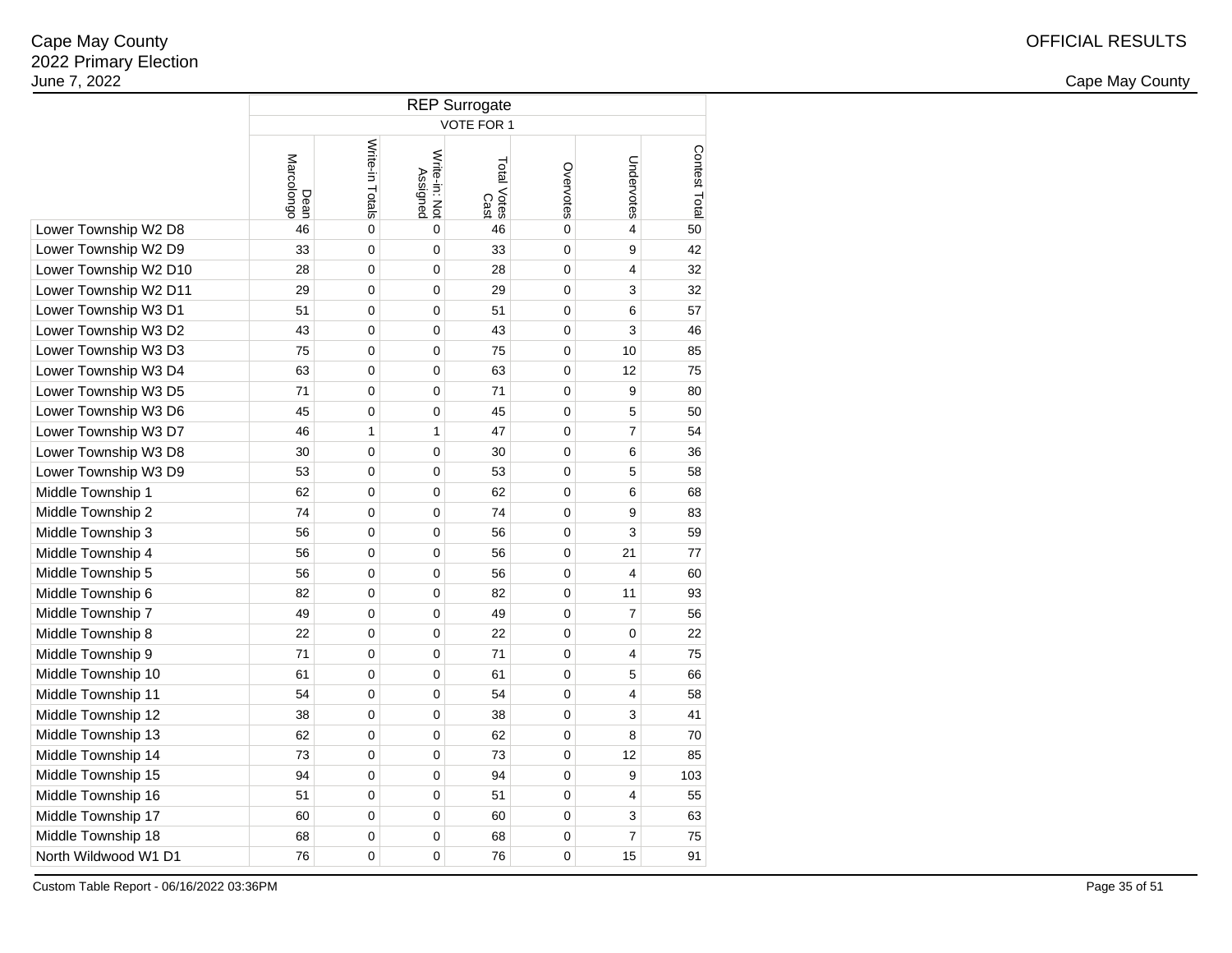|                      | <b>REP Surrogate</b> |                 |                           |                     |             |                |               |  |  |  |  |  |  |
|----------------------|----------------------|-----------------|---------------------------|---------------------|-------------|----------------|---------------|--|--|--|--|--|--|
|                      | <b>VOTE FOR 1</b>    |                 |                           |                     |             |                |               |  |  |  |  |  |  |
|                      | Marcolongo<br>Dean   | Write-in Totals | Write-in: Not<br>Assigned | Total Votes<br>Cast | Overvotes   | Undervotes     | Contest Total |  |  |  |  |  |  |
| North Wildwood W1 D2 | 39                   | 0               | 0                         | 39                  | $\mathbf 0$ | $\overline{7}$ | 46            |  |  |  |  |  |  |
| North Wildwood W1 D3 | 24                   | 0               | $\mathbf 0$               | 24                  | $\mathbf 0$ | 3              | 27            |  |  |  |  |  |  |
| North Wildwood W1 D4 | 48                   | 0               | 0                         | 48                  | $\mathbf 0$ | 3              | 51            |  |  |  |  |  |  |
| North Wildwood W2 D1 | 50                   | 0               | 0                         | 50                  | $\mathbf 0$ | 3              | 53            |  |  |  |  |  |  |
| North Wildwood W2 D2 | 31                   | 0               | 0                         | 31                  | $\mathbf 0$ | $\overline{4}$ | 35            |  |  |  |  |  |  |
| North Wildwood W2 D3 | 43                   | 0               | 0                         | 43                  | $\mathbf 0$ | 6              | 49            |  |  |  |  |  |  |
| North Wildwood W2 D4 | 28                   | 0               | 0                         | 28                  | $\mathbf 0$ | $\mathbf 0$    | 28            |  |  |  |  |  |  |
| Ocean City W1 D1     | 50                   | 0               | 0                         | 50                  | $\mathbf 0$ | 11             | 61            |  |  |  |  |  |  |
| Ocean City W1 D2     | 19                   | 0               | 0                         | 19                  | $\mathbf 0$ | 13             | 32            |  |  |  |  |  |  |
| Ocean City W1 D3     | 52                   | 0               | 0                         | 52                  | $\mathbf 0$ | 12             | 64            |  |  |  |  |  |  |
| Ocean City W1 D4     | 54                   | 0               | 0                         | 54                  | 0           | 10             | 64            |  |  |  |  |  |  |
| Ocean City W1 D5     | 25                   | 0               | 0                         | 25                  | 0           | 5              | 30            |  |  |  |  |  |  |
| Ocean City W2 D1     | 26                   | 0               | 0                         | 26                  | 0           | 3              | 29            |  |  |  |  |  |  |
| Ocean City W2 D2     | 38                   | 0               | 0                         | 38                  | 0           | $\mathbf{1}$   | 39            |  |  |  |  |  |  |
| Ocean City W2 D3     | 31                   | 0               | $\mathbf 0$               | 31                  | 0           | 5              | 36            |  |  |  |  |  |  |
| Ocean City W2 D4     | 33                   | $\mathbf{1}$    | 1                         | 34                  | 0           | $\overline{4}$ | 38            |  |  |  |  |  |  |
| Ocean City W2 D5     | 21                   | 0               | 0                         | 21                  | 0           | $\overline{4}$ | 25            |  |  |  |  |  |  |
| Ocean City W3 D1     | 55                   | 0               | 0                         | 55                  | 0           | 11             | 66            |  |  |  |  |  |  |
| Ocean City W3 D2     | 26                   | 0               | 0                         | 26                  | 0           | $\mathbf 0$    | 26            |  |  |  |  |  |  |
| Ocean City W3 D3     | 30                   | 0               | 0                         | 30                  | 0           | 3              | 33            |  |  |  |  |  |  |
| Ocean City W3 D4     | 47                   | 0               | 0                         | 47                  | 0           | 9              | 56            |  |  |  |  |  |  |
| Ocean City W3 D5     | 40                   | 0               | 0                         | 40                  | 0           | 11             | 51            |  |  |  |  |  |  |
| Ocean City W4 D1     | 40                   | 0               | 0                         | 40                  | 0           | 11             | 51            |  |  |  |  |  |  |
| Ocean City W4 D2     | 42                   | 0               | 0                         | 42                  | 0           | 16             | 58            |  |  |  |  |  |  |
| Ocean City W4 D3     | 59                   | $\mathbf{1}$    | 1                         | 60                  | 0           | $\overline{7}$ | 67            |  |  |  |  |  |  |
| Ocean City W4 D4     | 59                   | 0               | 0                         | 59                  | 0           | 11             | 70            |  |  |  |  |  |  |
| Ocean City W4 D5     | 42                   | 0               | 0                         | 42                  | 0           | 6              | 48            |  |  |  |  |  |  |
| Sea Isle City 1      | 49                   | 0               | 0                         | 49                  | 0           | 5              | 54            |  |  |  |  |  |  |
| Sea Isle City 2      | 53                   | 0               | 0                         | 53                  | 0           | 9              | 62            |  |  |  |  |  |  |
| Sea Isle City 3      | 56                   | 0               | 0                         | 56                  | $\mathbf 0$ | 10             | 66            |  |  |  |  |  |  |
| Sea Isle City 4      | 72                   | 0               | 0                         | 72                  | 0           | 9              | 81            |  |  |  |  |  |  |
| Stone Harbor 1       | 28                   | 0               | 0                         | 28                  | $\mathbf 0$ | 10             | 38            |  |  |  |  |  |  |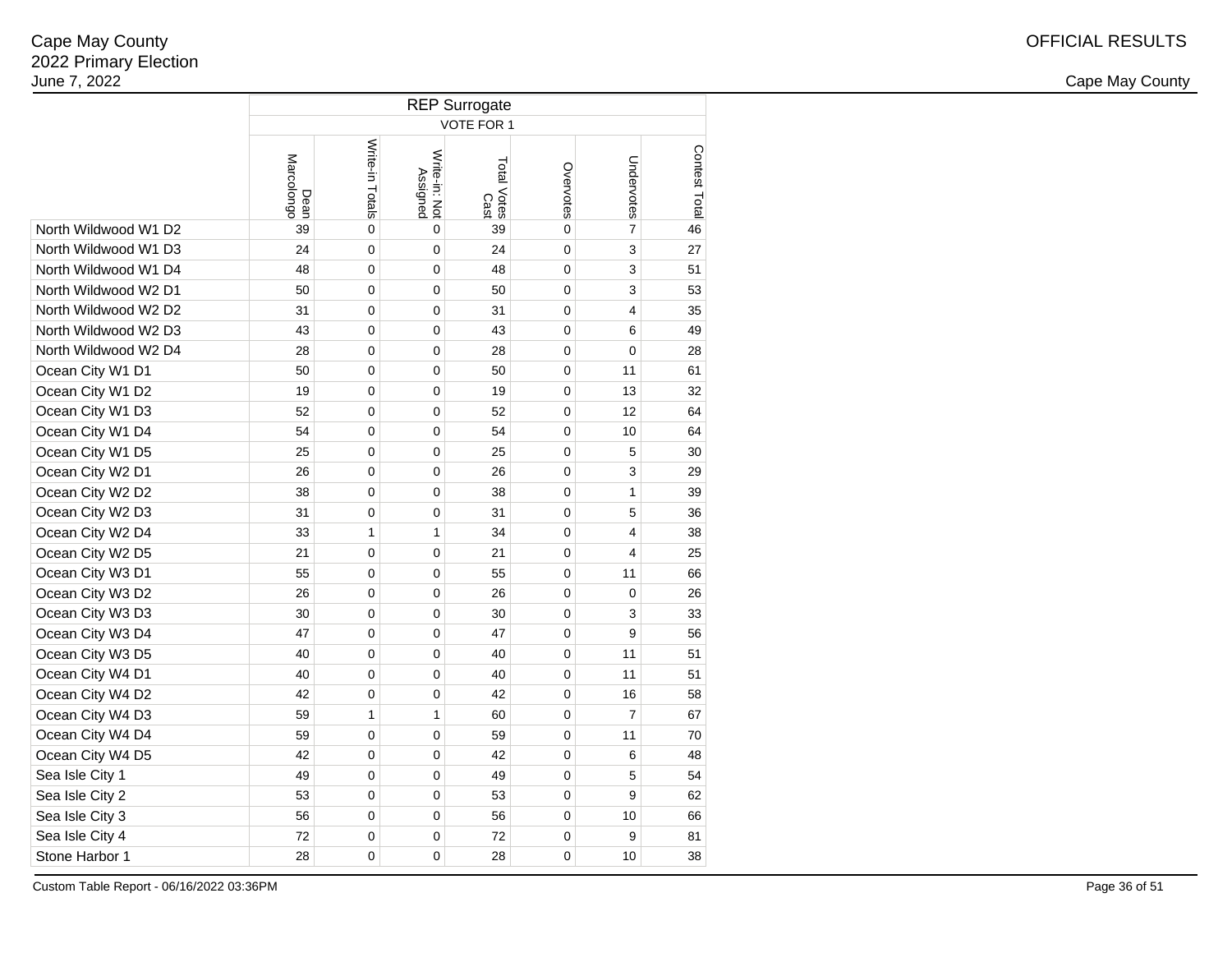2 and the contract of the country of the country of the country of the country of the country of the country of the country of the country of the country of the country of the country of the country of the country of the c

|                         | <b>REP Surrogate</b> |                 |                           |                     |                |                |               |  |  |  |  |  |
|-------------------------|----------------------|-----------------|---------------------------|---------------------|----------------|----------------|---------------|--|--|--|--|--|
|                         | VOTE FOR 1           |                 |                           |                     |                |                |               |  |  |  |  |  |
|                         | Marcolongo<br>Dean   | Write-in Totals | Write-in: Not<br>Assigned | Total Votes<br>Cast | Overvotes      | Undervotes     | Contest Total |  |  |  |  |  |
| Stone Harbor 2          | 41                   | $\mathbf 0$     | $\mathbf 0$               | 41                  | $\mathbf 0$    | 23             | 64            |  |  |  |  |  |
| Upper Township 1        | 68                   | $\mathbf 0$     | 0                         | 68                  | $\overline{0}$ | 8              | 76            |  |  |  |  |  |
| Upper Township 2        | 68                   | 1               | 1                         | 69                  | 0              | 16             | 85            |  |  |  |  |  |
| Upper Township 3        | 68                   | $\mathbf 0$     | 0                         | 68                  | 0              | 12             | 80            |  |  |  |  |  |
| Upper Township 4        | 107                  | 1               | 1                         | 108                 | 0              | 24             | 132           |  |  |  |  |  |
| Upper Township 5        | 91                   | 0               | 0                         | 91                  | 0              | 14             | 105           |  |  |  |  |  |
| Upper Township 6        | 89                   | $\mathbf 0$     | 0                         | 89                  | 0              | 14             | 103           |  |  |  |  |  |
| Upper Township 7        | 76                   | 0               | 0                         | 76                  | 0              | 14             | 90            |  |  |  |  |  |
| Upper Township 8        | 69                   | 0               | 0                         | 69                  | 0              | 26             | 95            |  |  |  |  |  |
| Upper Township 9        | 74                   | 1               | 1                         | 75                  | 0              | 16             | 91            |  |  |  |  |  |
| Upper Township 10       | 79                   | 0               | 0                         | 79                  | 0              | 11             | 90            |  |  |  |  |  |
| Upper Township 11       | 19                   | $\mathbf 0$     | 0                         | 19                  | 0              | $\overline{2}$ | 21            |  |  |  |  |  |
| Upper Township 12       | 103                  | 0               | 0                         | 103                 | 0              | 26             | 129           |  |  |  |  |  |
| Upper Township 13       | 57                   | 0               | 0                         | 57                  | 0              | 13             | 70            |  |  |  |  |  |
| Upper Township 14       | 69                   | 1               | 1                         | 70                  | 0              | 18             | 88            |  |  |  |  |  |
| Upper Township 15       | 45                   | $\mathbf 0$     | 0                         | 45                  | 0              | 10             | 55            |  |  |  |  |  |
| West Cape May 1         | 41                   | $\mathbf 0$     | 0                         | 41                  | 0              | 10             | 51            |  |  |  |  |  |
| West Cape May 2         | 29                   | 0               | 0                         | 29                  | 0              | 8              | 37            |  |  |  |  |  |
| West Wildwood 1         | 43                   | $\mathbf 0$     | 0                         | 43                  | 0              | 8              | 51            |  |  |  |  |  |
| Wildwood 1              | 31                   | 0               | 0                         | 31                  | 0              | $\mathbf{1}$   | 32            |  |  |  |  |  |
| Wildwood 2              | 19                   | 0               | 0                         | 19                  | 0              | $\overline{2}$ | 21            |  |  |  |  |  |
| Wildwood 3              | 14                   | $\mathbf 0$     | 0                         | 14                  | 0              | 3              | 17            |  |  |  |  |  |
| Wildwood 4              | 20                   | $\mathbf 0$     | 0                         | 20                  | 0              | $\overline{7}$ | 27            |  |  |  |  |  |
| Wildwood 5              | 34                   | 0               | 0                         | 34                  | 0              | 8              | 42            |  |  |  |  |  |
| <b>Wildwood Crest 1</b> | 38                   | $\mathbf 0$     | 0                         | 38                  | 0              | $\overline{7}$ | 45            |  |  |  |  |  |
| <b>Wildwood Crest 2</b> | 48                   | $\mathbf 0$     | 0                         | 48                  | 0              | 3              | 51            |  |  |  |  |  |
| Wildwood Crest 3        | 52                   | $\mathbf 0$     | 0                         | 52                  | 0              | $\overline{7}$ | 59            |  |  |  |  |  |
| Wildwood Crest 4        | 48                   | $\mathbf 0$     | 0                         | 48                  | 0              | $\overline{2}$ | 50            |  |  |  |  |  |
| Wildwood Crest 5        | 26                   | 0               | 0                         | 26                  | 0              | 4              | 30            |  |  |  |  |  |
| Woodbine 1              | 30                   | $\mathbf 0$     | 0                         | 30                  | 0              | $\overline{7}$ | 37            |  |  |  |  |  |
| Woodbine 2              | 27                   | 0               | 0                         | 27                  | 0              | 5              | 32            |  |  |  |  |  |
| <b>AVALON MAIL-IN</b>   | 51                   | 0               | 0                         | 51                  | 0              | 8              | 59            |  |  |  |  |  |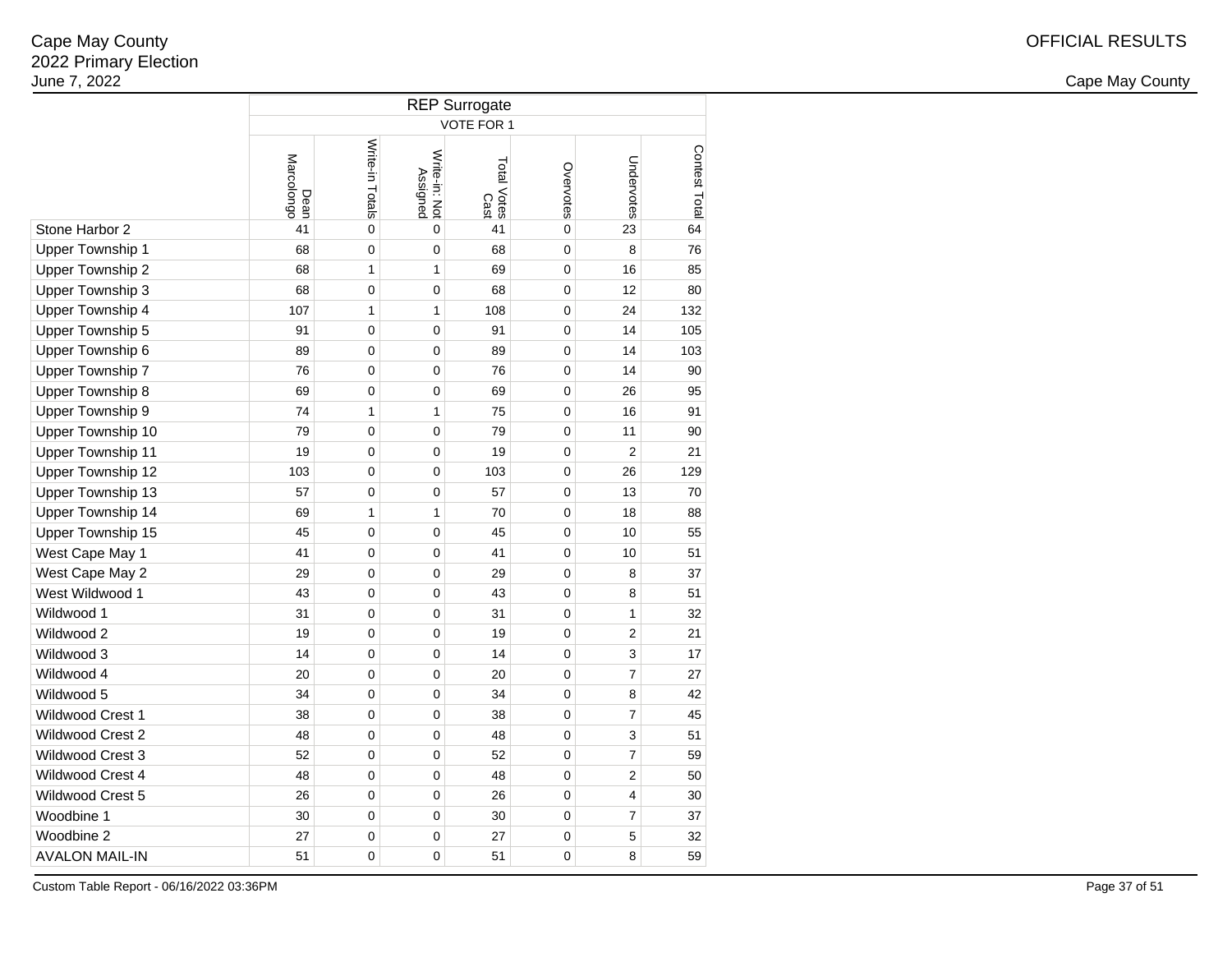|                               | <b>REP Surrogate</b> |                   |                                  |                     |              |                |               |  |  |  |  |  |  |
|-------------------------------|----------------------|-------------------|----------------------------------|---------------------|--------------|----------------|---------------|--|--|--|--|--|--|
|                               |                      | <b>VOTE FOR 1</b> |                                  |                     |              |                |               |  |  |  |  |  |  |
|                               | Marcolongo<br>Dean   | Write-in Totals   | Write-in: Not<br><b>Assigned</b> | Total Votes<br>Cast | Overvotes    | Undervotes     | Contest Total |  |  |  |  |  |  |
| <b>CAPE MAY MAIL-IN</b>       | 57                   | $\Omega$          | $\Omega$                         | 57                  | $\mathbf{0}$ | 8              | 65            |  |  |  |  |  |  |
| CAPE MAY POINT MAIL-IN        | 3                    | 0                 | $\mathbf 0$                      | 3                   | 0            | $\overline{2}$ | 5             |  |  |  |  |  |  |
| <b>DENNIS MAIL-IN</b>         | 83                   | $\mathbf{1}$      | $\mathbf{1}$                     | 84                  | $\mathbf{0}$ | 9              | 93            |  |  |  |  |  |  |
| <b>LOWER W1 MAIL-IN</b>       | 50                   | $\overline{0}$    | $\mathbf 0$                      | 50                  | $\Omega$     | 5              | 55            |  |  |  |  |  |  |
| <b>LOWER W2 MAIL-IN</b>       | 114                  | $\mathbf{1}$      | 1                                | 115                 | $\mathbf{0}$ | 23             | 138           |  |  |  |  |  |  |
| <b>LOWER W3 MAIL-IN</b>       | 146                  | $\mathbf{1}$      | $\mathbf{1}$                     | 147                 | $\Omega$     | 25             | 172           |  |  |  |  |  |  |
| <b>MIDDLE MAIL-IN</b>         | 276                  | $\Omega$          | $\Omega$                         | 276                 | $\Omega$     | 46             | 322           |  |  |  |  |  |  |
| NORTH WILDWOOD W1 MAIL-       | 71                   | $\overline{0}$    | $\mathbf 0$                      | 71                  | $\Omega$     | 8              | 79            |  |  |  |  |  |  |
| NORTH WILDWOOD W2 MAIL-       | 43                   | $\Omega$          | $\mathbf 0$                      | 43                  | $\Omega$     | 9              | 52            |  |  |  |  |  |  |
| <b>OCEAN CITY W1 MAIL-IN</b>  | 67                   | $\Omega$          | $\mathbf 0$                      | 67                  | 1            | 15             | 83            |  |  |  |  |  |  |
| <b>OCEAN CITY W2 MAIL-IN</b>  | 45                   | $\Omega$          | $\mathbf 0$                      | 45                  | 0            | 9              | 54            |  |  |  |  |  |  |
| <b>OCEAN CITY W3 MAIL-IN</b>  | 73                   | $\Omega$          | $\mathbf 0$                      | 73                  | $\Omega$     | 12             | 85            |  |  |  |  |  |  |
| <b>OCEAN CITY W4 MAIL-IN</b>  | 71                   | $\Omega$          | $\mathbf 0$                      | 71                  | 0            | 10             | 81            |  |  |  |  |  |  |
| <b>SEA ISLE MAIL-IN</b>       | 78                   | $\Omega$          | $\mathbf 0$                      | 78                  | 0            | 12             | 90            |  |  |  |  |  |  |
| <b>STONE HARBOR MAIL-IN</b>   | 35                   | $\Omega$          | $\mathbf 0$                      | 35                  | 0            | 18             | 53            |  |  |  |  |  |  |
| <b>UPPER MAIL-IN</b>          | 202                  | 3                 | 3                                | 205                 | 0            | 53             | 258           |  |  |  |  |  |  |
| <b>WEST CAPE MAY MAIL-IN</b>  | 17                   | 0                 | $\mathbf 0$                      | 17                  | 0            | 3              | 20            |  |  |  |  |  |  |
| WEST WILDWOOD MAIL-IN         | 19                   | $\Omega$          | $\mathbf 0$                      | 19                  | 0            | $\overline{2}$ | 21            |  |  |  |  |  |  |
| <b>WILDWOOD MAIL-IN</b>       | 51                   | 0                 | $\mathbf 0$                      | 51                  | 0            | 8              | 59            |  |  |  |  |  |  |
| <b>WILDWOOD CREST MAIL-IN</b> | 102                  | $\mathbf{1}$      | 1                                | 103                 | 0            | 6              | 109           |  |  |  |  |  |  |
| <b>WOODBINE MAIL-IN</b>       | 9                    | $\mathbf 0$       | $\Omega$                         | 9                   | 0            | $\overline{7}$ | 16            |  |  |  |  |  |  |
| Totals                        | 7,736                | 14                | 14                               | 7,750               | 1            | 1,293          | 9,044         |  |  |  |  |  |  |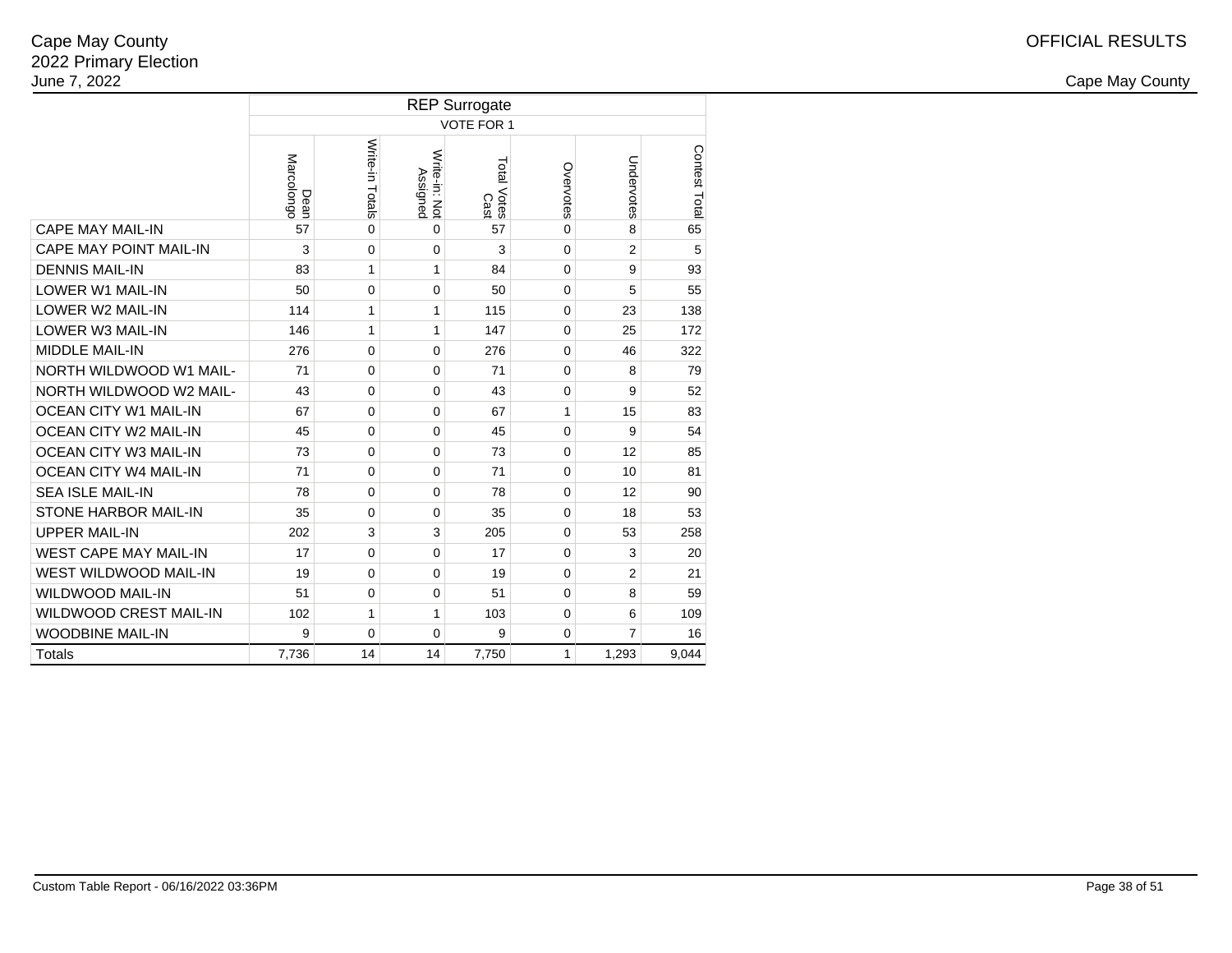2 and the contract of the country of the country of the country of the country of the country of the country of the country of the country of the country of the country of the country of the country of the country of the c

| VOTE FOR 2<br>Write-in Totals<br>Contest Total<br>Write-in: Not<br>Undervotes<br>Andrew J.<br>Bulakowski<br>Total Votes<br>Overvotes<br>Assigned<br>ŗm<br>Hayes<br>Marie<br>Cast<br>68<br>$\mathbf 0$<br>25<br>Avalon 1<br>66<br>1<br>1<br>135<br>160<br>Avalon 2<br>35<br>$\mathbf 0$<br>14<br>35<br>0<br>0<br>70<br>84<br>Avalon 3<br>32<br>0<br>$\mathbf 0$<br>31<br>0<br>63<br>11<br>74<br>Cape May 1<br>26<br>0<br>53<br>$\mathbf 0$<br>27<br>0<br>13<br>66<br>Cape May 2<br>21<br>0<br>0<br>39<br>$\mathbf 0$<br>15<br>54<br>18<br>37<br>Cape May 3<br>38<br>0<br>0<br>75<br>$\mathbf 0$<br>15<br>90<br>Cape May 4<br>43<br>43<br>0<br>0<br>86<br>$\mathbf 0$<br>18<br>104<br>Cape May 5<br>25<br>24<br>49<br>0<br>0<br>$\mathbf 0$<br>11<br>60<br>Cape May Point 1<br>16<br>16<br>0<br>0<br>32<br>$\mathbf 0$<br>6<br>38<br>Dennis Township 1<br>49<br>51<br>1<br>1<br>101<br>$\mathbf 0$<br>33<br>134<br>Dennis Township 2<br>31<br>0<br>0<br>$\mathbf 0$<br>35<br>66<br>14<br>80<br>Dennis Township 3<br>39<br>0<br>0<br>79<br>$\mathbf 0$<br>40<br>9<br>88<br>Dennis Township 4<br>58<br>60<br>0<br>0<br>118<br>$\mathbf 0$<br>10<br>128<br>Dennis Township 5<br>$\mathbf{1}$<br>$\mathbf{1}$<br>$\mathbf 0$<br>56<br>56<br>113<br>39<br>152<br>Dennis Township 6<br>43<br>41<br>0<br>0<br>84<br>$\mathbf 0$<br>10<br>94<br>Dennis Township 7<br>62<br>0<br>0<br>123<br>$\mathbf 0$<br>19<br>142<br>61<br>Dennis Township 8<br>69<br>69<br>0<br>0<br>$\mathbf 0$<br>16<br>154<br>138<br>Lower Township W1 D1<br>51<br>27<br>24<br>0<br>0<br>$\mathbf 0$<br>9<br>60<br>$\overline{c}$<br>$\overline{c}$<br>Lower Township W1 D2<br>28<br>$\mathbf 0$<br>3<br>31<br>61<br>64<br>Lower Township W1 D3<br>31<br>31<br>$\mathbf 0$<br>0<br>62<br>$\mathbf 0$<br>10<br>72<br>Lower Township W1 D4<br>48<br>49<br>0<br>0<br>97<br>$\mathbf 0$<br>19<br>116<br>Lower Township W1 D5<br>45<br>0<br>$\mathbf 0$<br>44<br>0<br>89<br>11<br>100<br>Lower Township W1 D6<br>45<br>45<br>0<br>$\mathbf 0$<br>0<br>90<br>8<br>98<br>Lower Township W1 D7<br>42<br>0<br>0<br>$\mathbf 0$<br>11<br>39<br>81<br>92<br>Lower Township W1 D8<br>29<br>0<br>0<br>59<br>$\mathbf 0$<br>74<br>30<br>15<br>Lower Township W2 D1<br>53<br>0<br>$\mathbf 0$<br>53<br>0<br>106<br>10<br>116<br>Lower Township W2 D2<br>$\mathbf{1}$<br>$\mathbf{1}$<br>$\mathbf 0$<br>64<br>66<br>131<br>23<br>154<br>Lower Township W2 D3<br>53<br>0<br>$\mathbf 0$<br>53<br>0<br>106<br>18<br>124<br>Lower Township W2 D4<br>38<br>38<br>0<br>0<br>76<br>$\mathbf 0$<br>10<br>86<br>Lower Township W2 D5<br>36<br>33<br>0<br>0<br>69<br>$\mathbf 0$<br>31<br>100<br>Lower Township W2 D6<br>57<br>60<br>0<br>0<br>117<br>$\mathbf 0$<br>21<br>138<br>Lower Township W2 D7<br>80<br>36<br>34<br>0<br>0<br>70<br>0<br>10 | REP Member of the Board of County Commissioners |  |  |  |  |  |  |  |  |  |  |  |  |
|-----------------------------------------------------------------------------------------------------------------------------------------------------------------------------------------------------------------------------------------------------------------------------------------------------------------------------------------------------------------------------------------------------------------------------------------------------------------------------------------------------------------------------------------------------------------------------------------------------------------------------------------------------------------------------------------------------------------------------------------------------------------------------------------------------------------------------------------------------------------------------------------------------------------------------------------------------------------------------------------------------------------------------------------------------------------------------------------------------------------------------------------------------------------------------------------------------------------------------------------------------------------------------------------------------------------------------------------------------------------------------------------------------------------------------------------------------------------------------------------------------------------------------------------------------------------------------------------------------------------------------------------------------------------------------------------------------------------------------------------------------------------------------------------------------------------------------------------------------------------------------------------------------------------------------------------------------------------------------------------------------------------------------------------------------------------------------------------------------------------------------------------------------------------------------------------------------------------------------------------------------------------------------------------------------------------------------------------------------------------------------------------------------------------------------------------------------------------------------------------------------------------------------------------------------------------------------------------------------------------------------------------------------------------------------------------------------------------------------------------------------------------------------------------|-------------------------------------------------|--|--|--|--|--|--|--|--|--|--|--|--|
|                                                                                                                                                                                                                                                                                                                                                                                                                                                                                                                                                                                                                                                                                                                                                                                                                                                                                                                                                                                                                                                                                                                                                                                                                                                                                                                                                                                                                                                                                                                                                                                                                                                                                                                                                                                                                                                                                                                                                                                                                                                                                                                                                                                                                                                                                                                                                                                                                                                                                                                                                                                                                                                                                                                                                                                         |                                                 |  |  |  |  |  |  |  |  |  |  |  |  |
|                                                                                                                                                                                                                                                                                                                                                                                                                                                                                                                                                                                                                                                                                                                                                                                                                                                                                                                                                                                                                                                                                                                                                                                                                                                                                                                                                                                                                                                                                                                                                                                                                                                                                                                                                                                                                                                                                                                                                                                                                                                                                                                                                                                                                                                                                                                                                                                                                                                                                                                                                                                                                                                                                                                                                                                         |                                                 |  |  |  |  |  |  |  |  |  |  |  |  |
|                                                                                                                                                                                                                                                                                                                                                                                                                                                                                                                                                                                                                                                                                                                                                                                                                                                                                                                                                                                                                                                                                                                                                                                                                                                                                                                                                                                                                                                                                                                                                                                                                                                                                                                                                                                                                                                                                                                                                                                                                                                                                                                                                                                                                                                                                                                                                                                                                                                                                                                                                                                                                                                                                                                                                                                         |                                                 |  |  |  |  |  |  |  |  |  |  |  |  |
|                                                                                                                                                                                                                                                                                                                                                                                                                                                                                                                                                                                                                                                                                                                                                                                                                                                                                                                                                                                                                                                                                                                                                                                                                                                                                                                                                                                                                                                                                                                                                                                                                                                                                                                                                                                                                                                                                                                                                                                                                                                                                                                                                                                                                                                                                                                                                                                                                                                                                                                                                                                                                                                                                                                                                                                         |                                                 |  |  |  |  |  |  |  |  |  |  |  |  |
|                                                                                                                                                                                                                                                                                                                                                                                                                                                                                                                                                                                                                                                                                                                                                                                                                                                                                                                                                                                                                                                                                                                                                                                                                                                                                                                                                                                                                                                                                                                                                                                                                                                                                                                                                                                                                                                                                                                                                                                                                                                                                                                                                                                                                                                                                                                                                                                                                                                                                                                                                                                                                                                                                                                                                                                         |                                                 |  |  |  |  |  |  |  |  |  |  |  |  |
|                                                                                                                                                                                                                                                                                                                                                                                                                                                                                                                                                                                                                                                                                                                                                                                                                                                                                                                                                                                                                                                                                                                                                                                                                                                                                                                                                                                                                                                                                                                                                                                                                                                                                                                                                                                                                                                                                                                                                                                                                                                                                                                                                                                                                                                                                                                                                                                                                                                                                                                                                                                                                                                                                                                                                                                         |                                                 |  |  |  |  |  |  |  |  |  |  |  |  |
|                                                                                                                                                                                                                                                                                                                                                                                                                                                                                                                                                                                                                                                                                                                                                                                                                                                                                                                                                                                                                                                                                                                                                                                                                                                                                                                                                                                                                                                                                                                                                                                                                                                                                                                                                                                                                                                                                                                                                                                                                                                                                                                                                                                                                                                                                                                                                                                                                                                                                                                                                                                                                                                                                                                                                                                         |                                                 |  |  |  |  |  |  |  |  |  |  |  |  |
|                                                                                                                                                                                                                                                                                                                                                                                                                                                                                                                                                                                                                                                                                                                                                                                                                                                                                                                                                                                                                                                                                                                                                                                                                                                                                                                                                                                                                                                                                                                                                                                                                                                                                                                                                                                                                                                                                                                                                                                                                                                                                                                                                                                                                                                                                                                                                                                                                                                                                                                                                                                                                                                                                                                                                                                         |                                                 |  |  |  |  |  |  |  |  |  |  |  |  |
|                                                                                                                                                                                                                                                                                                                                                                                                                                                                                                                                                                                                                                                                                                                                                                                                                                                                                                                                                                                                                                                                                                                                                                                                                                                                                                                                                                                                                                                                                                                                                                                                                                                                                                                                                                                                                                                                                                                                                                                                                                                                                                                                                                                                                                                                                                                                                                                                                                                                                                                                                                                                                                                                                                                                                                                         |                                                 |  |  |  |  |  |  |  |  |  |  |  |  |
|                                                                                                                                                                                                                                                                                                                                                                                                                                                                                                                                                                                                                                                                                                                                                                                                                                                                                                                                                                                                                                                                                                                                                                                                                                                                                                                                                                                                                                                                                                                                                                                                                                                                                                                                                                                                                                                                                                                                                                                                                                                                                                                                                                                                                                                                                                                                                                                                                                                                                                                                                                                                                                                                                                                                                                                         |                                                 |  |  |  |  |  |  |  |  |  |  |  |  |
|                                                                                                                                                                                                                                                                                                                                                                                                                                                                                                                                                                                                                                                                                                                                                                                                                                                                                                                                                                                                                                                                                                                                                                                                                                                                                                                                                                                                                                                                                                                                                                                                                                                                                                                                                                                                                                                                                                                                                                                                                                                                                                                                                                                                                                                                                                                                                                                                                                                                                                                                                                                                                                                                                                                                                                                         |                                                 |  |  |  |  |  |  |  |  |  |  |  |  |
|                                                                                                                                                                                                                                                                                                                                                                                                                                                                                                                                                                                                                                                                                                                                                                                                                                                                                                                                                                                                                                                                                                                                                                                                                                                                                                                                                                                                                                                                                                                                                                                                                                                                                                                                                                                                                                                                                                                                                                                                                                                                                                                                                                                                                                                                                                                                                                                                                                                                                                                                                                                                                                                                                                                                                                                         |                                                 |  |  |  |  |  |  |  |  |  |  |  |  |
|                                                                                                                                                                                                                                                                                                                                                                                                                                                                                                                                                                                                                                                                                                                                                                                                                                                                                                                                                                                                                                                                                                                                                                                                                                                                                                                                                                                                                                                                                                                                                                                                                                                                                                                                                                                                                                                                                                                                                                                                                                                                                                                                                                                                                                                                                                                                                                                                                                                                                                                                                                                                                                                                                                                                                                                         |                                                 |  |  |  |  |  |  |  |  |  |  |  |  |
|                                                                                                                                                                                                                                                                                                                                                                                                                                                                                                                                                                                                                                                                                                                                                                                                                                                                                                                                                                                                                                                                                                                                                                                                                                                                                                                                                                                                                                                                                                                                                                                                                                                                                                                                                                                                                                                                                                                                                                                                                                                                                                                                                                                                                                                                                                                                                                                                                                                                                                                                                                                                                                                                                                                                                                                         |                                                 |  |  |  |  |  |  |  |  |  |  |  |  |
|                                                                                                                                                                                                                                                                                                                                                                                                                                                                                                                                                                                                                                                                                                                                                                                                                                                                                                                                                                                                                                                                                                                                                                                                                                                                                                                                                                                                                                                                                                                                                                                                                                                                                                                                                                                                                                                                                                                                                                                                                                                                                                                                                                                                                                                                                                                                                                                                                                                                                                                                                                                                                                                                                                                                                                                         |                                                 |  |  |  |  |  |  |  |  |  |  |  |  |
|                                                                                                                                                                                                                                                                                                                                                                                                                                                                                                                                                                                                                                                                                                                                                                                                                                                                                                                                                                                                                                                                                                                                                                                                                                                                                                                                                                                                                                                                                                                                                                                                                                                                                                                                                                                                                                                                                                                                                                                                                                                                                                                                                                                                                                                                                                                                                                                                                                                                                                                                                                                                                                                                                                                                                                                         |                                                 |  |  |  |  |  |  |  |  |  |  |  |  |
|                                                                                                                                                                                                                                                                                                                                                                                                                                                                                                                                                                                                                                                                                                                                                                                                                                                                                                                                                                                                                                                                                                                                                                                                                                                                                                                                                                                                                                                                                                                                                                                                                                                                                                                                                                                                                                                                                                                                                                                                                                                                                                                                                                                                                                                                                                                                                                                                                                                                                                                                                                                                                                                                                                                                                                                         |                                                 |  |  |  |  |  |  |  |  |  |  |  |  |
|                                                                                                                                                                                                                                                                                                                                                                                                                                                                                                                                                                                                                                                                                                                                                                                                                                                                                                                                                                                                                                                                                                                                                                                                                                                                                                                                                                                                                                                                                                                                                                                                                                                                                                                                                                                                                                                                                                                                                                                                                                                                                                                                                                                                                                                                                                                                                                                                                                                                                                                                                                                                                                                                                                                                                                                         |                                                 |  |  |  |  |  |  |  |  |  |  |  |  |
|                                                                                                                                                                                                                                                                                                                                                                                                                                                                                                                                                                                                                                                                                                                                                                                                                                                                                                                                                                                                                                                                                                                                                                                                                                                                                                                                                                                                                                                                                                                                                                                                                                                                                                                                                                                                                                                                                                                                                                                                                                                                                                                                                                                                                                                                                                                                                                                                                                                                                                                                                                                                                                                                                                                                                                                         |                                                 |  |  |  |  |  |  |  |  |  |  |  |  |
|                                                                                                                                                                                                                                                                                                                                                                                                                                                                                                                                                                                                                                                                                                                                                                                                                                                                                                                                                                                                                                                                                                                                                                                                                                                                                                                                                                                                                                                                                                                                                                                                                                                                                                                                                                                                                                                                                                                                                                                                                                                                                                                                                                                                                                                                                                                                                                                                                                                                                                                                                                                                                                                                                                                                                                                         |                                                 |  |  |  |  |  |  |  |  |  |  |  |  |
|                                                                                                                                                                                                                                                                                                                                                                                                                                                                                                                                                                                                                                                                                                                                                                                                                                                                                                                                                                                                                                                                                                                                                                                                                                                                                                                                                                                                                                                                                                                                                                                                                                                                                                                                                                                                                                                                                                                                                                                                                                                                                                                                                                                                                                                                                                                                                                                                                                                                                                                                                                                                                                                                                                                                                                                         |                                                 |  |  |  |  |  |  |  |  |  |  |  |  |
|                                                                                                                                                                                                                                                                                                                                                                                                                                                                                                                                                                                                                                                                                                                                                                                                                                                                                                                                                                                                                                                                                                                                                                                                                                                                                                                                                                                                                                                                                                                                                                                                                                                                                                                                                                                                                                                                                                                                                                                                                                                                                                                                                                                                                                                                                                                                                                                                                                                                                                                                                                                                                                                                                                                                                                                         |                                                 |  |  |  |  |  |  |  |  |  |  |  |  |
|                                                                                                                                                                                                                                                                                                                                                                                                                                                                                                                                                                                                                                                                                                                                                                                                                                                                                                                                                                                                                                                                                                                                                                                                                                                                                                                                                                                                                                                                                                                                                                                                                                                                                                                                                                                                                                                                                                                                                                                                                                                                                                                                                                                                                                                                                                                                                                                                                                                                                                                                                                                                                                                                                                                                                                                         |                                                 |  |  |  |  |  |  |  |  |  |  |  |  |
|                                                                                                                                                                                                                                                                                                                                                                                                                                                                                                                                                                                                                                                                                                                                                                                                                                                                                                                                                                                                                                                                                                                                                                                                                                                                                                                                                                                                                                                                                                                                                                                                                                                                                                                                                                                                                                                                                                                                                                                                                                                                                                                                                                                                                                                                                                                                                                                                                                                                                                                                                                                                                                                                                                                                                                                         |                                                 |  |  |  |  |  |  |  |  |  |  |  |  |
|                                                                                                                                                                                                                                                                                                                                                                                                                                                                                                                                                                                                                                                                                                                                                                                                                                                                                                                                                                                                                                                                                                                                                                                                                                                                                                                                                                                                                                                                                                                                                                                                                                                                                                                                                                                                                                                                                                                                                                                                                                                                                                                                                                                                                                                                                                                                                                                                                                                                                                                                                                                                                                                                                                                                                                                         |                                                 |  |  |  |  |  |  |  |  |  |  |  |  |
|                                                                                                                                                                                                                                                                                                                                                                                                                                                                                                                                                                                                                                                                                                                                                                                                                                                                                                                                                                                                                                                                                                                                                                                                                                                                                                                                                                                                                                                                                                                                                                                                                                                                                                                                                                                                                                                                                                                                                                                                                                                                                                                                                                                                                                                                                                                                                                                                                                                                                                                                                                                                                                                                                                                                                                                         |                                                 |  |  |  |  |  |  |  |  |  |  |  |  |
|                                                                                                                                                                                                                                                                                                                                                                                                                                                                                                                                                                                                                                                                                                                                                                                                                                                                                                                                                                                                                                                                                                                                                                                                                                                                                                                                                                                                                                                                                                                                                                                                                                                                                                                                                                                                                                                                                                                                                                                                                                                                                                                                                                                                                                                                                                                                                                                                                                                                                                                                                                                                                                                                                                                                                                                         |                                                 |  |  |  |  |  |  |  |  |  |  |  |  |
|                                                                                                                                                                                                                                                                                                                                                                                                                                                                                                                                                                                                                                                                                                                                                                                                                                                                                                                                                                                                                                                                                                                                                                                                                                                                                                                                                                                                                                                                                                                                                                                                                                                                                                                                                                                                                                                                                                                                                                                                                                                                                                                                                                                                                                                                                                                                                                                                                                                                                                                                                                                                                                                                                                                                                                                         |                                                 |  |  |  |  |  |  |  |  |  |  |  |  |
|                                                                                                                                                                                                                                                                                                                                                                                                                                                                                                                                                                                                                                                                                                                                                                                                                                                                                                                                                                                                                                                                                                                                                                                                                                                                                                                                                                                                                                                                                                                                                                                                                                                                                                                                                                                                                                                                                                                                                                                                                                                                                                                                                                                                                                                                                                                                                                                                                                                                                                                                                                                                                                                                                                                                                                                         |                                                 |  |  |  |  |  |  |  |  |  |  |  |  |
|                                                                                                                                                                                                                                                                                                                                                                                                                                                                                                                                                                                                                                                                                                                                                                                                                                                                                                                                                                                                                                                                                                                                                                                                                                                                                                                                                                                                                                                                                                                                                                                                                                                                                                                                                                                                                                                                                                                                                                                                                                                                                                                                                                                                                                                                                                                                                                                                                                                                                                                                                                                                                                                                                                                                                                                         |                                                 |  |  |  |  |  |  |  |  |  |  |  |  |
|                                                                                                                                                                                                                                                                                                                                                                                                                                                                                                                                                                                                                                                                                                                                                                                                                                                                                                                                                                                                                                                                                                                                                                                                                                                                                                                                                                                                                                                                                                                                                                                                                                                                                                                                                                                                                                                                                                                                                                                                                                                                                                                                                                                                                                                                                                                                                                                                                                                                                                                                                                                                                                                                                                                                                                                         |                                                 |  |  |  |  |  |  |  |  |  |  |  |  |
|                                                                                                                                                                                                                                                                                                                                                                                                                                                                                                                                                                                                                                                                                                                                                                                                                                                                                                                                                                                                                                                                                                                                                                                                                                                                                                                                                                                                                                                                                                                                                                                                                                                                                                                                                                                                                                                                                                                                                                                                                                                                                                                                                                                                                                                                                                                                                                                                                                                                                                                                                                                                                                                                                                                                                                                         |                                                 |  |  |  |  |  |  |  |  |  |  |  |  |
|                                                                                                                                                                                                                                                                                                                                                                                                                                                                                                                                                                                                                                                                                                                                                                                                                                                                                                                                                                                                                                                                                                                                                                                                                                                                                                                                                                                                                                                                                                                                                                                                                                                                                                                                                                                                                                                                                                                                                                                                                                                                                                                                                                                                                                                                                                                                                                                                                                                                                                                                                                                                                                                                                                                                                                                         |                                                 |  |  |  |  |  |  |  |  |  |  |  |  |
|                                                                                                                                                                                                                                                                                                                                                                                                                                                                                                                                                                                                                                                                                                                                                                                                                                                                                                                                                                                                                                                                                                                                                                                                                                                                                                                                                                                                                                                                                                                                                                                                                                                                                                                                                                                                                                                                                                                                                                                                                                                                                                                                                                                                                                                                                                                                                                                                                                                                                                                                                                                                                                                                                                                                                                                         |                                                 |  |  |  |  |  |  |  |  |  |  |  |  |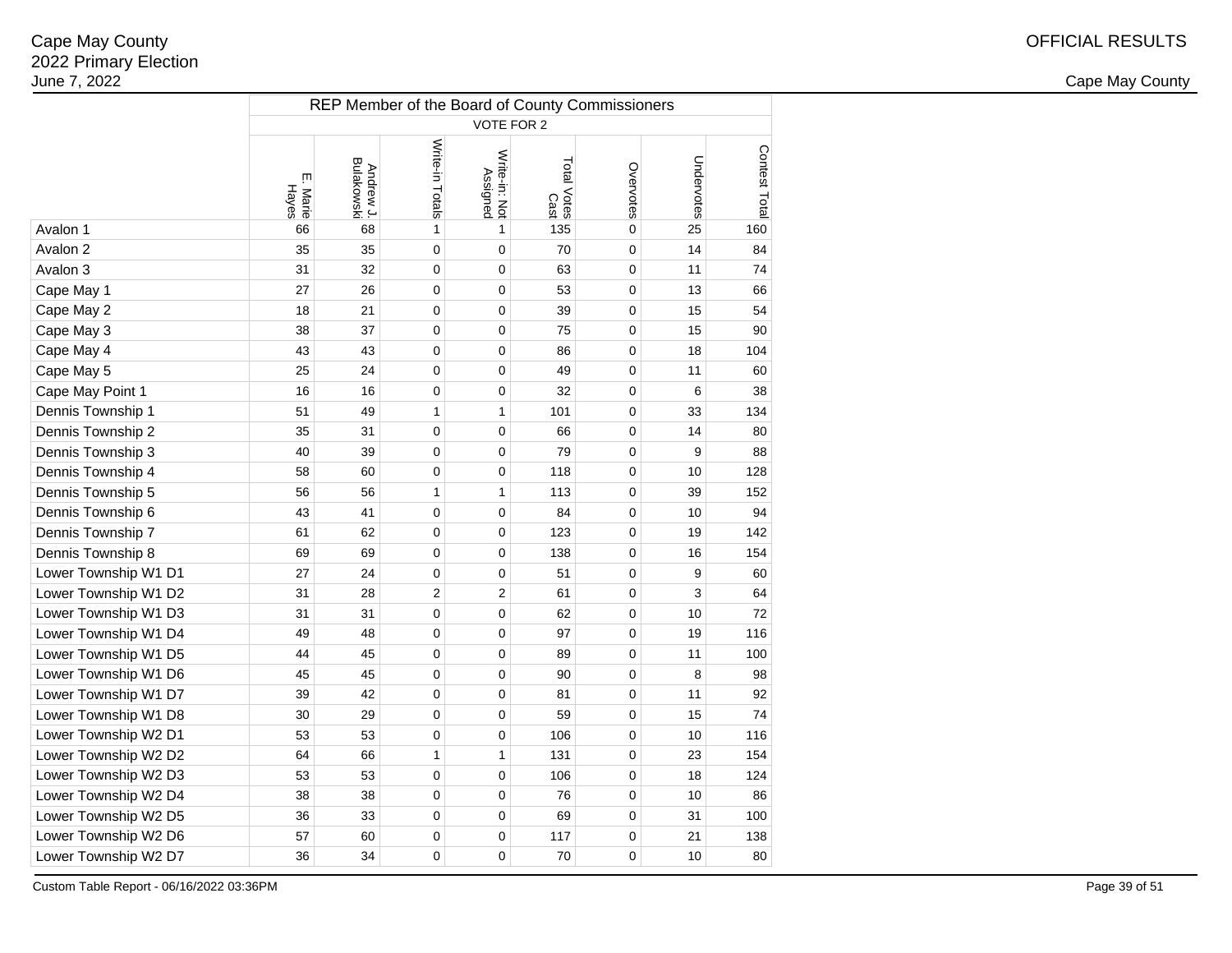2 and the contract of the country of the country of the country of the country of the country of the country of the country of the country of the country of the country of the country of the country of the country of the c

|                       | REP Member of the Board of County Commissioners |                         |                 |                           |                     |                |                |               |  |  |  |  |  |
|-----------------------|-------------------------------------------------|-------------------------|-----------------|---------------------------|---------------------|----------------|----------------|---------------|--|--|--|--|--|
|                       | <b>VOTE FOR 2</b>                               |                         |                 |                           |                     |                |                |               |  |  |  |  |  |
|                       | Щ<br>Hayes<br>Marie                             | Andrew J.<br>Bulakowski | Write-in Totals | Write-in: Not<br>Assigned | Total Votes<br>Cast | Overvotes      | Undervotes     | Contest Total |  |  |  |  |  |
| Lower Township W2 D8  | 45                                              | 44                      | 0               | $\mathbf 0$               | 89                  | 0              | 11             | 100           |  |  |  |  |  |
| Lower Township W2 D9  | 34                                              | 32                      | $\mathbf 0$     | 0                         | 66                  | 0              | 18             | 84            |  |  |  |  |  |
| Lower Township W2 D10 | 28                                              | 28                      | $\mathbf 0$     | 0                         | 56                  | 0              | 8              | 64            |  |  |  |  |  |
| Lower Township W2 D11 | 28                                              | 29                      | $\mathbf 0$     | 0                         | 57                  | 0              | $\overline{7}$ | 64            |  |  |  |  |  |
| Lower Township W3 D1  | 52                                              | 47                      | $\mathbf 0$     | 0                         | 99                  | 0              | 15             | 114           |  |  |  |  |  |
| Lower Township W3 D2  | 42                                              | 42                      | $\mathbf 0$     | 0                         | 84                  | 0              | 8              | 92            |  |  |  |  |  |
| Lower Township W3 D3  | 75                                              | 75                      | 0               | 0                         | 150                 | 0              | 20             | 170           |  |  |  |  |  |
| Lower Township W3 D4  | 64                                              | 66                      | 0               | 0                         | 130                 | 0              | 20             | 150           |  |  |  |  |  |
| Lower Township W3 D5  | 66                                              | 68                      | $\mathbf 0$     | 0                         | 134                 | 0              | 26             | 160           |  |  |  |  |  |
| Lower Township W3 D6  | 44                                              | 44                      | $\mathbf 0$     | 0                         | 88                  | 0              | 12             | 100           |  |  |  |  |  |
| Lower Township W3 D7  | 48                                              | 44                      | 1               | 1                         | 93                  | 0              | 15             | 108           |  |  |  |  |  |
| Lower Township W3 D8  | 30                                              | 30                      | $\mathbf 0$     | 0                         | 60                  | 0              | 12             | 72            |  |  |  |  |  |
| Lower Township W3 D9  | 50                                              | 51                      | $\mathbf 0$     | 0                         | 101                 | 0              | 15             | 116           |  |  |  |  |  |
| Middle Township 1     | 62                                              | 63                      | $\mathbf 0$     | 0                         | 125                 | 0              | 11             | 136           |  |  |  |  |  |
| Middle Township 2     | 72                                              | 75                      | $\mathbf 0$     | 0                         | 147                 | 0              | 19             | 166           |  |  |  |  |  |
| Middle Township 3     | 57                                              | 56                      | $\mathbf 0$     | 0                         | 113                 | 0              | 5              | 118           |  |  |  |  |  |
| Middle Township 4     | 58                                              | 56                      | 0               | 0                         | 114                 | 0              | 40             | 154           |  |  |  |  |  |
| Middle Township 5     | 56                                              | 51                      | $\mathbf 0$     | 0                         | 107                 | 0              | 13             | 120           |  |  |  |  |  |
| Middle Township 6     | 79                                              | 80                      | $\mathbf 0$     | 0                         | 159                 | 0              | 27             | 186           |  |  |  |  |  |
| Middle Township 7     | 48                                              | 47                      | 0               | 0                         | 95                  | 0              | 17             | 112           |  |  |  |  |  |
| Middle Township 8     | 21                                              | 21                      | 0               | 0                         | 42                  | 0              | $\overline{2}$ | 44            |  |  |  |  |  |
| Middle Township 9     | 67                                              | 69                      | 0               | 0                         | 136                 | 0              | 14             | 150           |  |  |  |  |  |
| Middle Township 10    | 60                                              | 60                      | 0               | 0                         | 120                 | 0              | 12             | 132           |  |  |  |  |  |
| Middle Township 11    | 54                                              | 53                      | 0               | $\Omega$                  | 107                 | $\overline{0}$ | 9              | 116           |  |  |  |  |  |
| Middle Township 12    | 34                                              | 35                      | 0               | 0                         | 69                  | 0              | 13             | 82            |  |  |  |  |  |
| Middle Township 13    | 60                                              | 61                      | $\mathbf 0$     | 0                         | 121                 | 0              | 19             | 140           |  |  |  |  |  |
| Middle Township 14    | 73                                              | 72                      | $\mathbf 0$     | 0                         | 145                 | 0              | 25             | 170           |  |  |  |  |  |
| Middle Township 15    | 95                                              | 98                      | $\mathbf 0$     | 0                         | 193                 | 0              | 13             | 206           |  |  |  |  |  |
| Middle Township 16    | 52                                              | 52                      | $\mathbf 0$     | 0                         | 104                 | 0              | 6              | 110           |  |  |  |  |  |
| Middle Township 17    | 57                                              | 59                      | $\mathbf 0$     | 0                         | 116                 | 0              | 10             | 126           |  |  |  |  |  |
| Middle Township 18    | 68                                              | 68                      | $\mathbf 0$     | 0                         | 136                 | 0              | 14             | 150           |  |  |  |  |  |
| North Wildwood W1 D1  | 75                                              | 73                      | 0               | 0                         | 148                 | 0              | 34             | 182           |  |  |  |  |  |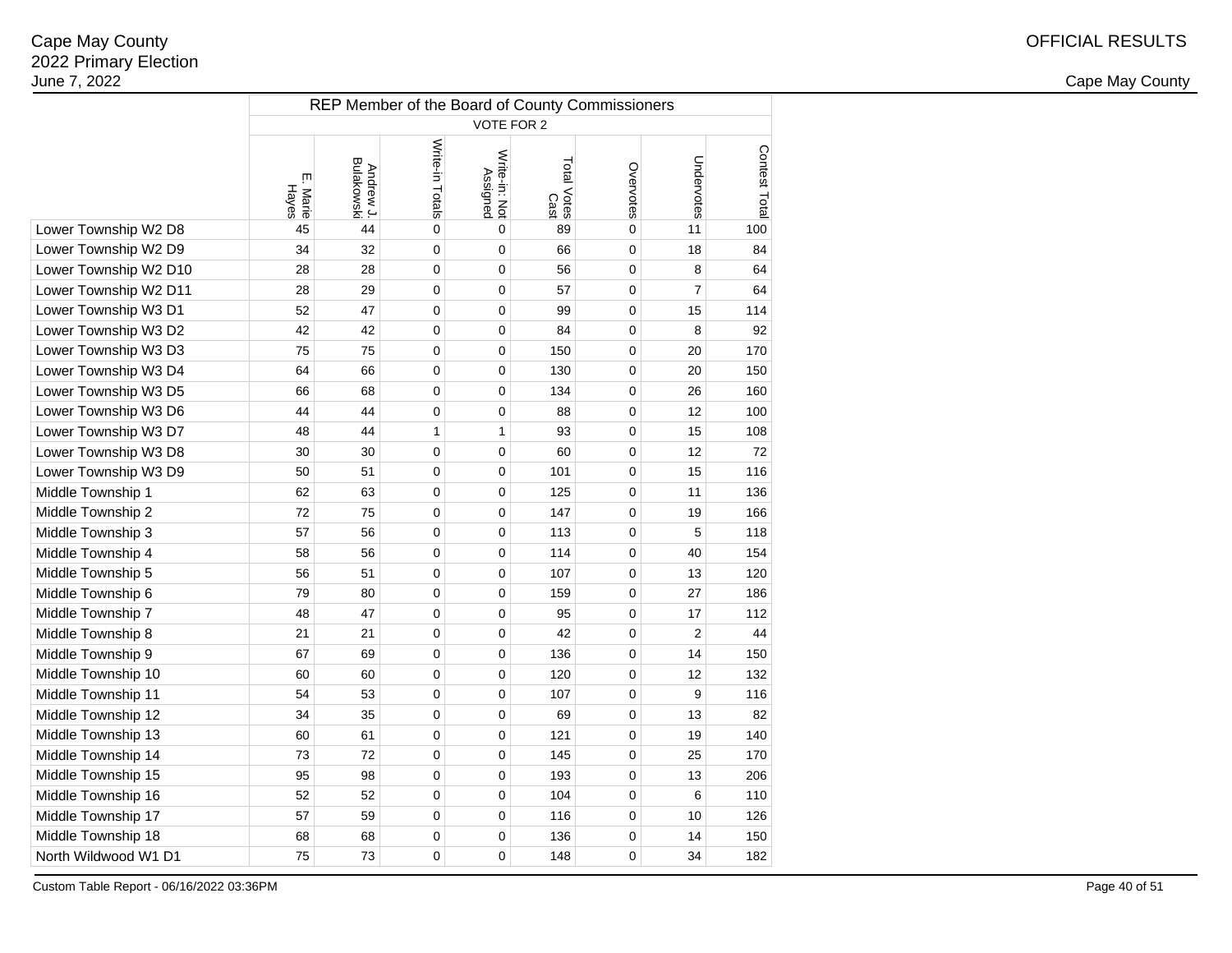2 and the contract of the country of the country of the country of the country of the country of the country of the country of the country of the country of the country of the country of the country of the country of the c

|                      | REP Member of the Board of County Commissioners |                         |                 |                           |                            |           |                |               |  |  |  |  |  |
|----------------------|-------------------------------------------------|-------------------------|-----------------|---------------------------|----------------------------|-----------|----------------|---------------|--|--|--|--|--|
|                      | VOTE FOR 2                                      |                         |                 |                           |                            |           |                |               |  |  |  |  |  |
|                      | ŗm<br>Hayes<br>Marie                            | Andrew J.<br>Bulakowski | Write-in Totals | Write-in: Not<br>Assigned | Total Votes<br>Total Votes | Overvotes | Undervotes     | Contest Total |  |  |  |  |  |
| North Wildwood W1 D2 | 38                                              | 37                      | 0               | $\mathbf 0$               | 75                         | 0         | 17             | 92            |  |  |  |  |  |
| North Wildwood W1 D3 | 25                                              | 24                      | 0               | 0                         | 49                         | 0         | 5              | 54            |  |  |  |  |  |
| North Wildwood W1 D4 | 45                                              | 44                      | 0               | 0                         | 89                         | 0         | 13             | 102           |  |  |  |  |  |
| North Wildwood W2 D1 | 52                                              | 50                      | 0               | 0                         | 102                        | 0         | 4              | 106           |  |  |  |  |  |
| North Wildwood W2 D2 | 31                                              | 31                      | $\mathbf 0$     | 0                         | 62                         | 0         | 8              | 70            |  |  |  |  |  |
| North Wildwood W2 D3 | 42                                              | 42                      | 0               | 0                         | 84                         | 0         | 14             | 98            |  |  |  |  |  |
| North Wildwood W2 D4 | 28                                              | 27                      | $\mathbf 0$     | 0                         | 55                         | 0         | 1              | 56            |  |  |  |  |  |
| Ocean City W1 D1     | 54                                              | 49                      | $\mathbf 0$     | 0                         | 103                        | 0         | 19             | 122           |  |  |  |  |  |
| Ocean City W1 D2     | 21                                              | 20                      | $\mathbf 0$     | 0                         | 41                         | 0         | 23             | 64            |  |  |  |  |  |
| Ocean City W1 D3     | 56                                              | 53                      | $\mathbf 0$     | 0                         | 109                        | 0         | 19             | 128           |  |  |  |  |  |
| Ocean City W1 D4     | 56                                              | 53                      | $\mathbf 0$     | 0                         | 109                        | 0         | 19             | 128           |  |  |  |  |  |
| Ocean City W1 D5     | 24                                              | 25                      | $\mathbf 0$     | $\mathbf 0$               | 49                         | 0         | 11             | 60            |  |  |  |  |  |
| Ocean City W2 D1     | 25                                              | 25                      | $\mathbf 0$     | $\mathbf 0$               | 50                         | 0         | 8              | 58            |  |  |  |  |  |
| Ocean City W2 D2     | 36                                              | 39                      | 1               | 1                         | 76                         | 0         | $\overline{2}$ | 78            |  |  |  |  |  |
| Ocean City W2 D3     | 33                                              | 30                      | $\mathbf 0$     | $\overline{0}$            | 63                         | 0         | 9              | 72            |  |  |  |  |  |
| Ocean City W2 D4     | 32                                              | 33                      | $\mathbf 0$     | 0                         | 65                         | 0         | 11             | 76            |  |  |  |  |  |
| Ocean City W2 D5     | 21                                              | 20                      | $\mathbf 0$     | 0                         | 41                         | 0         | 9              | 50            |  |  |  |  |  |
| Ocean City W3 D1     | 55                                              | 52                      | $\overline{2}$  | $\overline{2}$            | 109                        | 0         | 23             | 132           |  |  |  |  |  |
| Ocean City W3 D2     | 25                                              | 25                      | 0               | 0                         | 50                         | 0         | 2              | 52            |  |  |  |  |  |
| Ocean City W3 D3     | 31                                              | 29                      | $\mathbf 0$     | 0                         | 60                         | 0         | 6              | 66            |  |  |  |  |  |
| Ocean City W3 D4     | 47                                              | 46                      | $\mathbf 0$     | 0                         | 93                         | 0         | 19             | 112           |  |  |  |  |  |
| Ocean City W3 D5     | 41                                              | 39                      | $\mathbf 0$     | 0                         | 80                         | 0         | 22             | 102           |  |  |  |  |  |
| Ocean City W4 D1     | 42                                              | 39                      | $\mathbf 0$     | 0                         | 81                         | 0         | 21             | 102           |  |  |  |  |  |
| Ocean City W4 D2     | 45                                              | 43                      | $\mathbf 0$     | $\overline{0}$            | 88                         | 0         | 28             | 116           |  |  |  |  |  |
| Ocean City W4 D3     | 59                                              | 57                      | $\overline{2}$  | $\overline{2}$            | 118                        | 0         | 16             | 134           |  |  |  |  |  |
| Ocean City W4 D4     | 60                                              | 60                      | 1               | $\mathbf{1}$              | 121                        | 0         | 19             | 140           |  |  |  |  |  |
| Ocean City W4 D5     | 43                                              | 40                      | $\mathbf 0$     | $\mathbf 0$               | 83                         | 0         | 13             | 96            |  |  |  |  |  |
| Sea Isle City 1      | 49                                              | 49                      | $\mathbf 0$     | $\mathbf 0$               | 98                         | 0         | 10             | 108           |  |  |  |  |  |
| Sea Isle City 2      | 54                                              | 51                      | $\mathbf 0$     | 0                         | 105                        | 0         | 19             | 124           |  |  |  |  |  |
| Sea Isle City 3      | 55                                              | 57                      | 0               | 0                         | 112                        | 0         | 20             | 132           |  |  |  |  |  |
| Sea Isle City 4      | 70                                              | 68                      | 0               | 0                         | 138                        | 0         | 24             | 162           |  |  |  |  |  |
| Stone Harbor 1       | 27                                              | 31                      | 0               | 0                         | 58                         | 0         | 18             | 76            |  |  |  |  |  |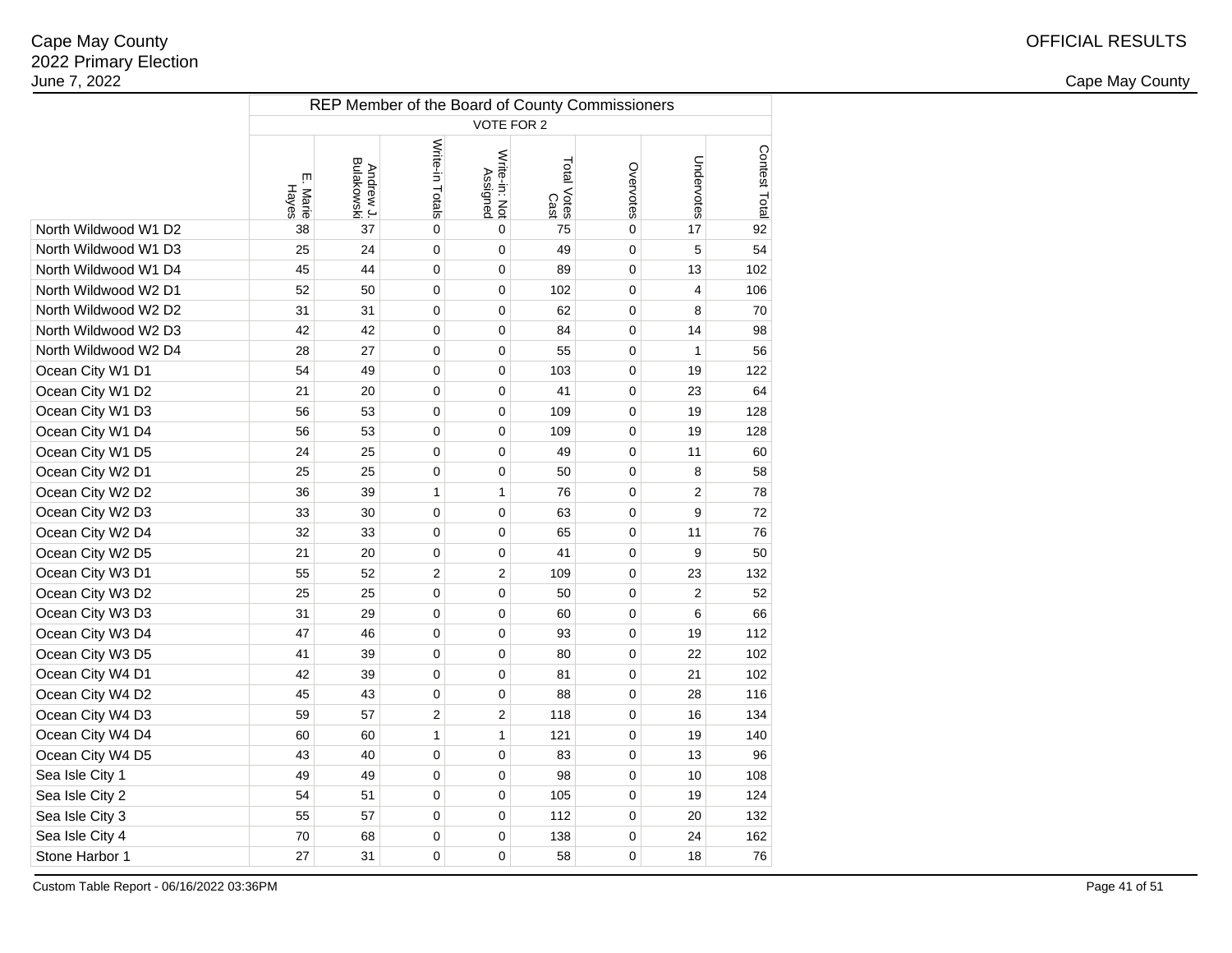2 and the contract of the country of the country of the country of the country of the country of the country of the country of the country of the country of the country of the country of the country of the country of the c

|                          | REP Member of the Board of County Commissioners |                         |                 |                           |                     |             |                |               |  |  |  |  |  |
|--------------------------|-------------------------------------------------|-------------------------|-----------------|---------------------------|---------------------|-------------|----------------|---------------|--|--|--|--|--|
|                          | <b>VOTE FOR 2</b>                               |                         |                 |                           |                     |             |                |               |  |  |  |  |  |
|                          | ŗп<br>Hayes<br>Marie                            | Andrew J.<br>Bulakowski | Write-in Totals | Write-in: Not<br>Assigned | Total Votes<br>Cast | Overvotes   | Undervotes     | Contest Total |  |  |  |  |  |
| Stone Harbor 2           | 47                                              | 43                      | 0               | 0                         | 90                  | $\mathbf 0$ | 38             | 128           |  |  |  |  |  |
| Upper Township 1         | 64                                              | 64                      | $\mathbf 0$     | 0                         | 128                 | 0           | 24             | 152           |  |  |  |  |  |
| Upper Township 2         | 71                                              | 67                      | $\mathbf 0$     | 0                         | 138                 | 0           | 32             | 170           |  |  |  |  |  |
| Upper Township 3         | 67                                              | 64                      | $\mathbf 0$     | 0                         | 131                 | 0           | 29             | 160           |  |  |  |  |  |
| Upper Township 4         | 104                                             | 99                      | 2               | 2                         | 205                 | 0           | 59             | 264           |  |  |  |  |  |
| Upper Township 5         | 89                                              | 87                      | 0               | 0                         | 176                 | 0           | 34             | 210           |  |  |  |  |  |
| Upper Township 6         | 86                                              | 82                      | 0               | 0                         | 168                 | 0           | 38             | 206           |  |  |  |  |  |
| Upper Township 7         | 72                                              | 73                      | 0               | 0                         | 145                 | 0           | 35             | 180           |  |  |  |  |  |
| Upper Township 8         | 67                                              | 66                      | 0               | 0                         | 133                 | 0           | 57             | 190           |  |  |  |  |  |
| Upper Township 9         | 74                                              | 68                      | 1               | 1                         | 143                 | 0           | 39             | 182           |  |  |  |  |  |
| Upper Township 10        | 76                                              | 77                      | $\mathbf 0$     | 0                         | 153                 | 0           | 27             | 180           |  |  |  |  |  |
| <b>Upper Township 11</b> | 19                                              | 19                      | $\pmb{0}$       | 0                         | 38                  | 0           | 4              | 42            |  |  |  |  |  |
| Upper Township 12        | 107                                             | 97                      | 1               | 1                         | 205                 | 0           | 53             | 258           |  |  |  |  |  |
| Upper Township 13        | 54                                              | 53                      | $\mathbf 0$     | 0                         | 107                 | 0           | 33             | 140           |  |  |  |  |  |
| Upper Township 14        | 63                                              | 66                      | $\overline{2}$  | 2                         | 131                 | 0           | 45             | 176           |  |  |  |  |  |
| Upper Township 15        | 46                                              | 47                      | 0               | 0                         | 93                  | 0           | 17             | 110           |  |  |  |  |  |
| West Cape May 1          | 41                                              | 40                      | 0               | 0                         | 81                  | 0           | 21             | 102           |  |  |  |  |  |
| West Cape May 2          | 30                                              | 28                      | 0               | 0                         | 58                  | 0           | 16             | 74            |  |  |  |  |  |
| West Wildwood 1          | 37                                              | 40                      | 0               | 0                         | 77                  | 0           | 25             | 102           |  |  |  |  |  |
| Wildwood 1               | 31                                              | 31                      | 0               | 0                         | 62                  | 0           | $\overline{2}$ | 64            |  |  |  |  |  |
| Wildwood 2               | 20                                              | 20                      | 0               | 0                         | 40                  | 0           | $\overline{2}$ | 42            |  |  |  |  |  |
| Wildwood 3               | 13                                              | 14                      | 0               | 0                         | 27                  | 0           | $\overline{7}$ | 34            |  |  |  |  |  |
| Wildwood 4               | 21                                              | 20                      | 0               | 0                         | 41                  | 0           | 13             | 54            |  |  |  |  |  |
| Wildwood 5               | 33                                              | 35                      | 1               | $\mathbf{1}$              | 69                  | 0           | 15             | 84            |  |  |  |  |  |
| Wildwood Crest 1         | 38                                              | 35                      | $\mathbf 0$     | 0                         | 73                  | 0           | 17             | 90            |  |  |  |  |  |
| Wildwood Crest 2         | 47                                              | 44                      | $\mathbf 0$     | 0                         | 91                  | 0           | 11             | 102           |  |  |  |  |  |
| Wildwood Crest 3         | 50                                              | 50                      | $\mathbf 0$     | 0                         | 100                 | 0           | 18             | 118           |  |  |  |  |  |
| Wildwood Crest 4         | 49                                              | 45                      | $\mathbf 0$     | 0                         | 94                  | 0           | 6              | 100           |  |  |  |  |  |
| Wildwood Crest 5         | 25                                              | 26                      | $\mathbf 0$     | 0                         | 51                  | 0           | 9              | 60            |  |  |  |  |  |
| Woodbine 1               | 30                                              | 29                      | 0               | 0                         | 59                  | 0           | 15             | 74            |  |  |  |  |  |
| Woodbine 2               | 28                                              | 28                      | 0               | 0                         | 56                  | 0           | 8              | 64            |  |  |  |  |  |
| <b>AVALON MAIL-IN</b>    | 51                                              | 50                      | 0               | 0                         | 101                 | 0           | 17             | 118           |  |  |  |  |  |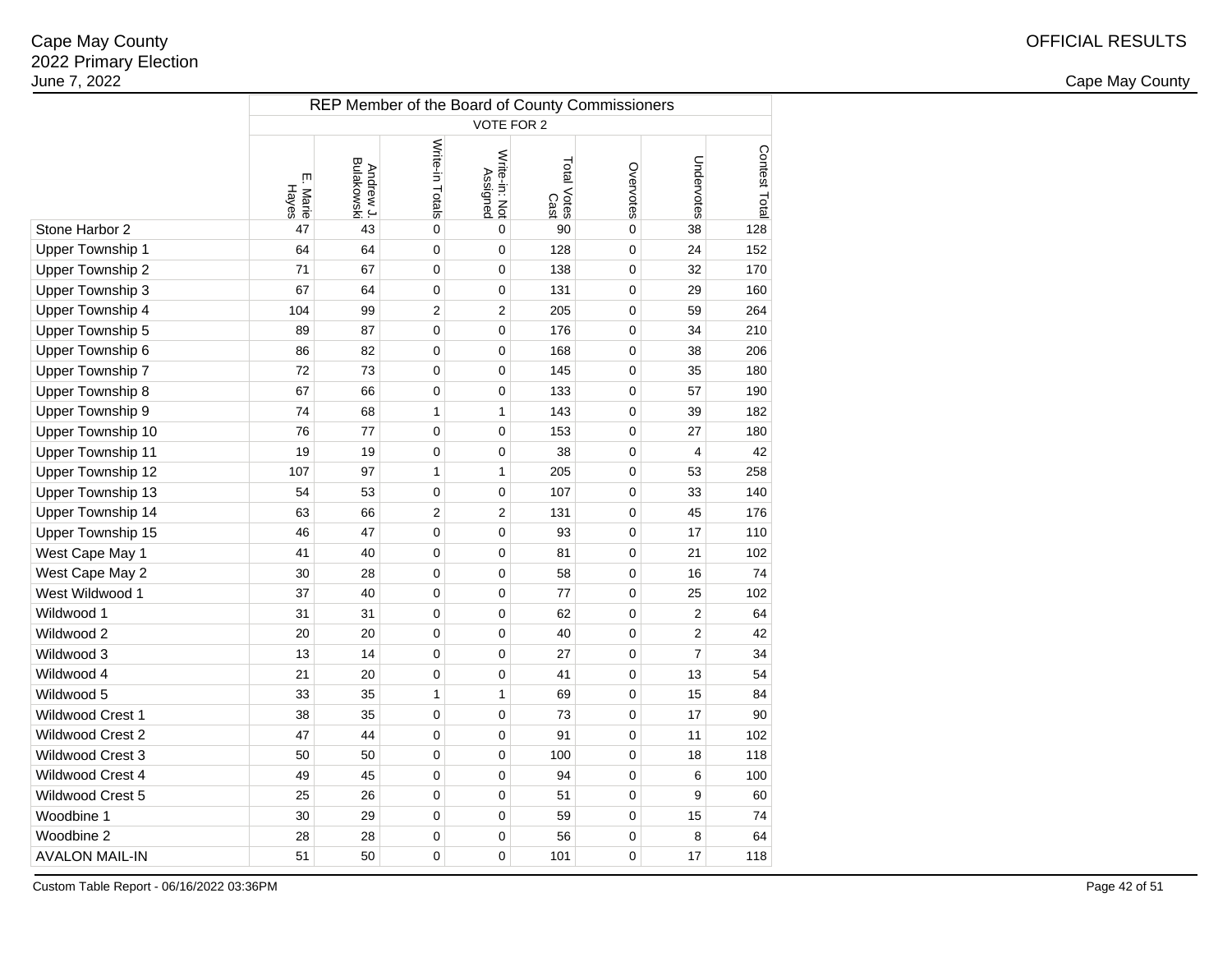|                               | REP Member of the Board of County Commissioners |                         |                 |                           |                     |             |            |               |  |  |  |  |  |
|-------------------------------|-------------------------------------------------|-------------------------|-----------------|---------------------------|---------------------|-------------|------------|---------------|--|--|--|--|--|
|                               |                                                 |                         |                 | <b>VOTE FOR 2</b>         |                     |             |            |               |  |  |  |  |  |
|                               | Ш<br>Hayes<br>Marie                             | Andrew J.<br>Bulakowski | Write-in Totals | Write-in: Not<br>Assigned | Total Votes<br>Cast | Overvotes   | Undervotes | Contest Total |  |  |  |  |  |
| <b>CAPE MAY MAIL-IN</b>       | 56                                              | 57                      | 1               | 1                         | 114                 | $\Omega$    | 16         | 130           |  |  |  |  |  |
| <b>CAPE MAY POINT MAIL-IN</b> | $\overline{2}$                                  | 3                       | 0               | $\Omega$                  | 5                   | 0           | 5          | 10            |  |  |  |  |  |
| <b>DENNIS MAIL-IN</b>         | 82                                              | 83                      | $\overline{2}$  | $\overline{2}$            | 167                 | 0           | 19         | 186           |  |  |  |  |  |
| <b>LOWER W1 MAIL-IN</b>       | 48                                              | 47                      | $\Omega$        | $\mathbf 0$               | 95                  | 0           | 15         | 110           |  |  |  |  |  |
| LOWER W2 MAIL-IN              | 116                                             | 113                     | 3               | 3                         | 232                 | 0           | 44         | 276           |  |  |  |  |  |
| LOWER W3 MAIL-IN              | 141                                             | 144                     | $\overline{2}$  | $\overline{2}$            | 287                 | 0           | 57         | 344           |  |  |  |  |  |
| <b>MIDDLE MAIL-IN</b>         | 278                                             | 275                     | 3               | $\mathsf 3$               | 556                 | 0           | 88         | 644           |  |  |  |  |  |
| NORTH WILDWOOD W1 MAIL-       | 67                                              | 67                      | 0               | $\mathbf 0$               | 134                 | 0           | 24         | 158           |  |  |  |  |  |
| NORTH WILDWOOD W2 MAIL-       | 42                                              | 43                      | 1               | 1                         | 86                  | $\mathbf 0$ | 18         | 104           |  |  |  |  |  |
| <b>OCEAN CITY W1 MAIL-IN</b>  | 65                                              | 68                      | 1               | 1                         | 134                 | 0           | 32         | 166           |  |  |  |  |  |
| <b>OCEAN CITY W2 MAIL-IN</b>  | 48                                              | 43                      | 0               | $\mathbf 0$               | 91                  | 0           | 17         | 108           |  |  |  |  |  |
| <b>OCEAN CITY W3 MAIL-IN</b>  | 73                                              | 70                      | $\mathbf 0$     | $\Omega$                  | 143                 | $\Omega$    | 27         | 170           |  |  |  |  |  |
| <b>OCEAN CITY W4 MAIL-IN</b>  | 73                                              | 70                      | 1               | 1                         | 144                 | 0           | 18         | 162           |  |  |  |  |  |
| <b>SEA ISLE MAIL-IN</b>       | 78                                              | 76                      | $\mathbf{1}$    | 1                         | 155                 | 0           | 25         | 180           |  |  |  |  |  |
| <b>STONE HARBOR MAIL-IN</b>   | 33                                              | 37                      | $\Omega$        | $\Omega$                  | 70                  | 0           | 36         | 106           |  |  |  |  |  |
| <b>UPPER MAIL-IN</b>          | 202                                             | 195                     | 10              | 10                        | 407                 | 0           | 109        | 516           |  |  |  |  |  |
| <b>WEST CAPE MAY MAIL-IN</b>  | 17                                              | 17                      | 0               | $\Omega$                  | 34                  | 0           | 6          | 40            |  |  |  |  |  |
| WEST WILDWOOD MAIL-IN         | 21                                              | 19                      | 0               | 0                         | 40                  | 0           | 2          | 42            |  |  |  |  |  |
| <b>WILDWOOD MAIL-IN</b>       | 48                                              | 47                      | 1               | 1                         | 96                  | 0           | 22         | 118           |  |  |  |  |  |
| <b>WILDWOOD CREST MAIL-IN</b> | 100                                             | 103                     | 0               | $\mathbf 0$               | 203                 | 0           | 15         | 218           |  |  |  |  |  |
| <b>WOODBINE MAIL-IN</b>       | 9                                               | 8                       | 0               | $\mathbf 0$               | 17                  | 0           | 15         | 32            |  |  |  |  |  |
| <b>Totals</b>                 | 7,670                                           | 7,567                   | 46              | 46                        | 15,283              | 0           | 2,805      | 18,088        |  |  |  |  |  |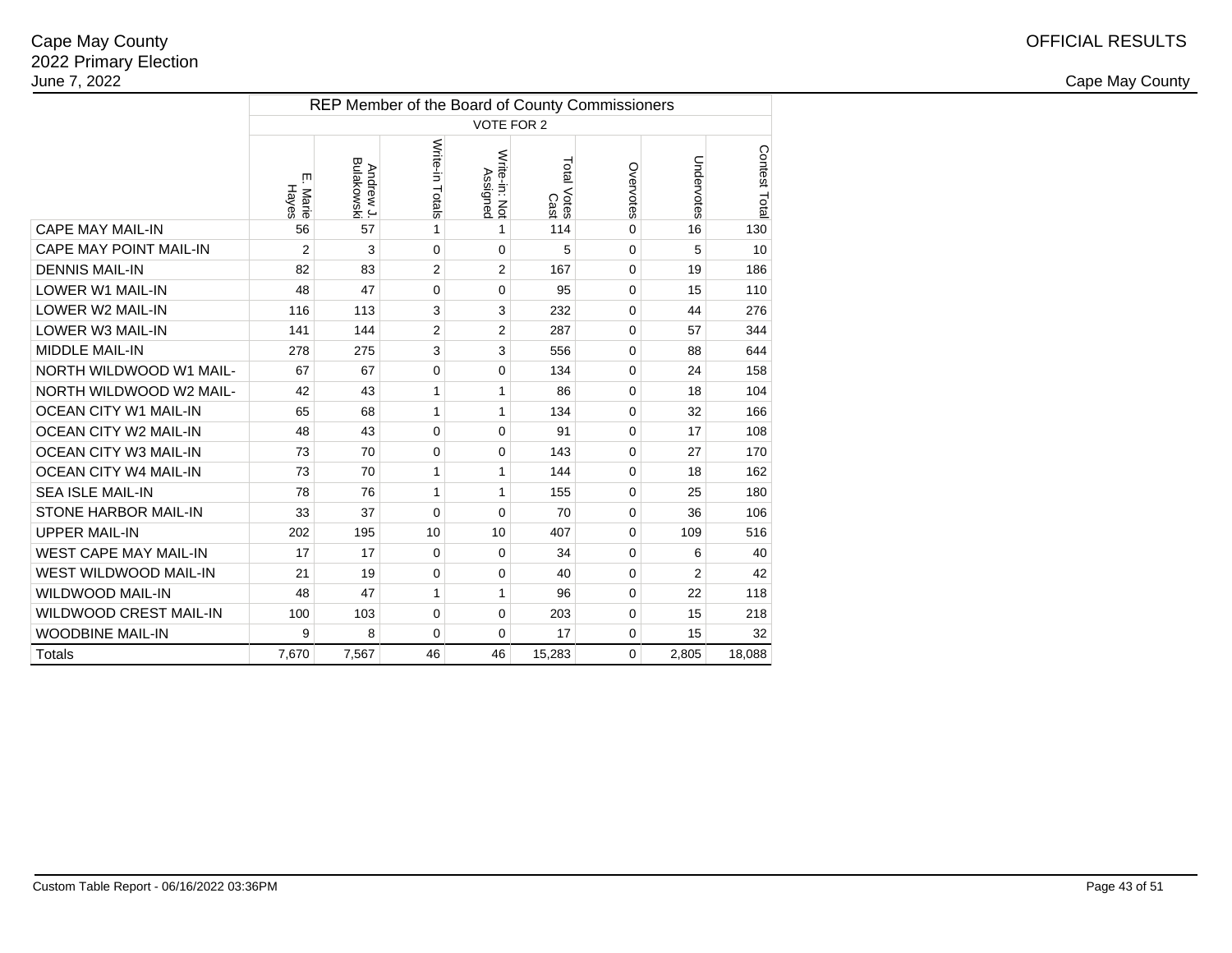|                       | REP Member of the Township Committee - Dennis TOWNSHIP |             |                    |                           |                        |             |            |               |  |  |  |  |  |
|-----------------------|--------------------------------------------------------|-------------|--------------------|---------------------------|------------------------|-------------|------------|---------------|--|--|--|--|--|
|                       |                                                        |             |                    | <b>VOTE FOR 2</b>         |                        |             |            |               |  |  |  |  |  |
|                       | Zeth<br>Matalucc                                       | Matthew Cox | Write-in<br>Totals | Write-in: Not<br>Assigned | Total<br>Votes<br>Cast | Overvotes   | Undervotes | Contest Total |  |  |  |  |  |
| Dennis Township 1     | 53                                                     | 55          | 0                  | 0                         | 108                    | $\Omega$    | 26         | 134           |  |  |  |  |  |
| Dennis Township 2     | 35                                                     | 31          | $\Omega$           | 0                         | 66                     | 0           | 14         | 80            |  |  |  |  |  |
| Dennis Township 3     | 41                                                     | 39          | 0                  | $\Omega$                  | 80                     | 0           | 8          | 88            |  |  |  |  |  |
| Dennis Township 4     | 58                                                     | 60          | $\Omega$           | $\Omega$                  | 118                    | $\mathbf 0$ | 10         | 128           |  |  |  |  |  |
| Dennis Township 5     | 57                                                     | 58          | 0                  | $\Omega$                  | 115                    | 0           | 37         | 152           |  |  |  |  |  |
| Dennis Township 6     | 42                                                     | 42          | 0                  | $\Omega$                  | 84                     | $\mathbf 0$ | 10         | 94            |  |  |  |  |  |
| Dennis Township 7     | 62                                                     | 61          | 0                  | $\Omega$                  | 123                    | 0           | 19         | 142           |  |  |  |  |  |
| Dennis Township 8     | 68                                                     | 67          | 2                  | 2                         | 137                    | $\Omega$    | 17         | 154           |  |  |  |  |  |
| <b>DENNIS MAIL-IN</b> | 86                                                     | 82          | 0                  | 0                         | 168                    | 0           | 18         | 186           |  |  |  |  |  |
| Totals                | 502                                                    | 495         | 2                  | 2                         | 999                    | $\mathbf 0$ | 159        | 1,158         |  |  |  |  |  |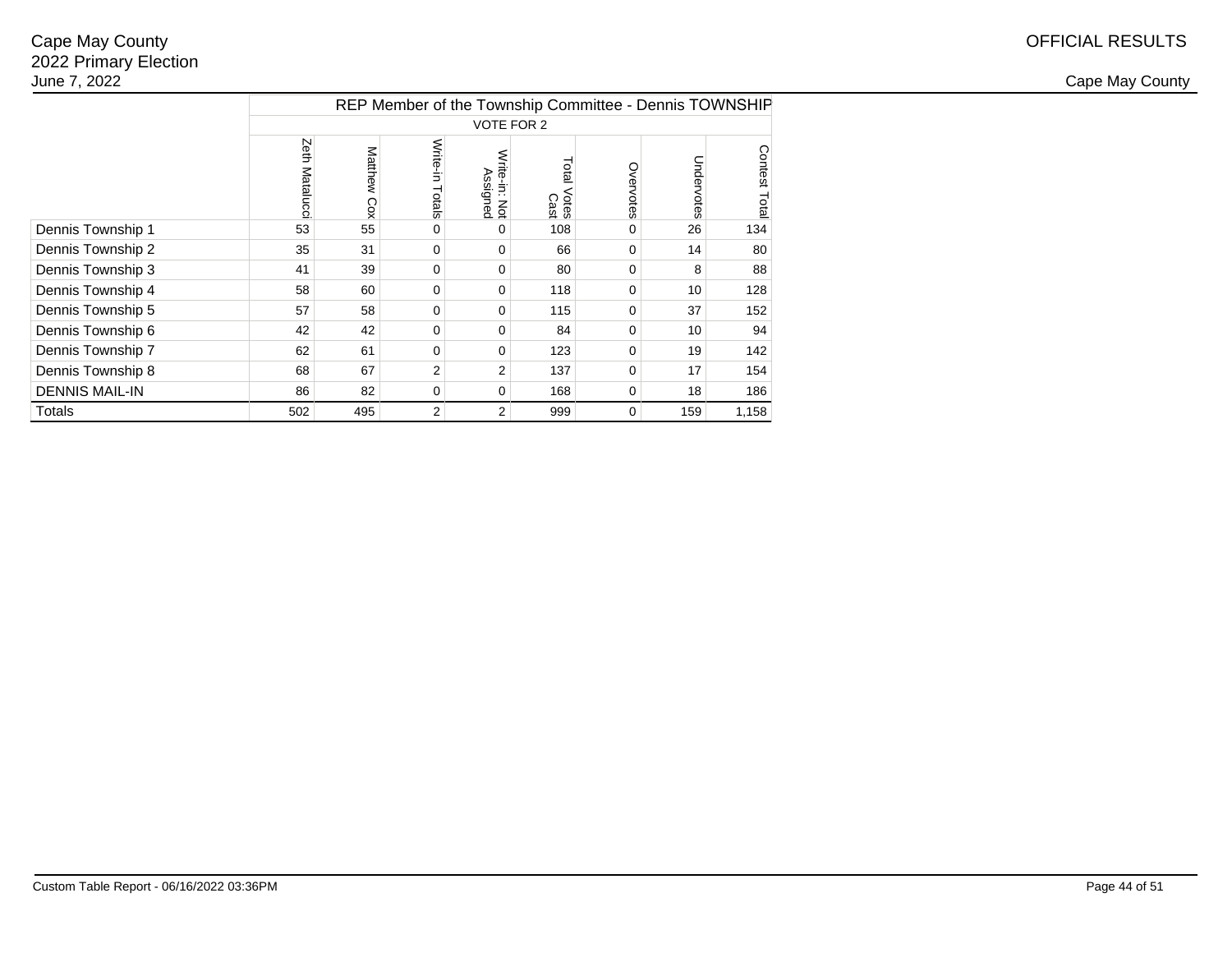# OFFICIAL RESULTS

| ape May County∶ |
|-----------------|
|-----------------|

| June 7, 2022          |                  |                                                     |                           |                     |             |                |               |                   |                 |                           |                                                     |             |                         | Cape May County |
|-----------------------|------------------|-----------------------------------------------------|---------------------------|---------------------|-------------|----------------|---------------|-------------------|-----------------|---------------------------|-----------------------------------------------------|-------------|-------------------------|-----------------|
|                       |                  | REP Member of the Council 1st Ward - Lower Township |                           |                     |             |                |               |                   |                 |                           | REP Member of the Council 2nd Ward - Lower Township |             |                         |                 |
|                       |                  |                                                     |                           | <b>VOTE FOR 1</b>   |             |                |               | <b>VOTE FOR 1</b> |                 |                           |                                                     |             |                         |                 |
|                       | Thomas<br>Conrad | Write-in Totals                                     | Write-in: Not<br>Assigned | Total Votes<br>Cast | Overvotes   | Undervotes     | Contest Total | Kevin Coombs      | Write-in Totals | Write-in: Not<br>Assigned | Total Votes<br>Cast                                 | Overvotes   | Undervotes              | Contest Total   |
| Lower Township W1 D1  | 25               | $\mathbf 0$                                         | $\mathbf 0$               | 25                  | $\pmb{0}$   | 5              | 30            |                   |                 |                           |                                                     |             |                         |                 |
| Lower Township W1 D2  | 31               | $\mathbf 0$                                         | $\mathbf 0$               | 31                  | $\mathbf 0$ |                | 32            |                   |                 |                           |                                                     |             |                         |                 |
| Lower Township W1 D3  | 30               | $\mathbf{0}$                                        | $\pmb{0}$                 | 30                  | $\mathbf 0$ | 6              | 36            |                   |                 |                           |                                                     |             |                         |                 |
| Lower Township W1 D4  | 49               | $\mathbf{0}$                                        | $\pmb{0}$                 | 49                  | $\pmb{0}$   | 9              | 58            |                   |                 |                           |                                                     |             |                         |                 |
| Lower Township W1 D5  | 44               | $\mathbf{0}$                                        | $\pmb{0}$                 | 44                  | $\mathbf 0$ | 6              | 50            |                   |                 |                           |                                                     |             |                         |                 |
| Lower Township W1 D6  | 46               | $\Omega$                                            | $\mathbf 0$               | 46                  | $\mathbf 0$ | 3              | 49            |                   |                 |                           |                                                     |             |                         |                 |
| Lower Township W1 D7  | 42               | $\mathbf{0}$                                        | $\pmb{0}$                 | 42                  | $\pmb{0}$   | $\overline{4}$ | 46            |                   |                 |                           |                                                     |             |                         |                 |
| Lower Township W1 D8  | 33               | $\mathbf 0$                                         | $\mathbf{0}$              | 33                  | $\mathbf 0$ | $\Delta$       | 37            |                   |                 |                           |                                                     |             |                         |                 |
| Lower Township W2 D1  |                  |                                                     |                           |                     |             |                |               | 53                | $\pmb{0}$       | $\mathbf 0$               | 53                                                  | $\mathbf 0$ | 5                       | 58              |
| Lower Township W2 D2  |                  |                                                     |                           |                     |             |                |               | 66                | $\mathbf{1}$    |                           | 67                                                  | $\pmb{0}$   | 10                      | 77              |
| Lower Township W2 D3  |                  |                                                     |                           |                     |             |                |               | 54                | $\mathbf 0$     | $\Omega$                  | 54                                                  | $\mathbf 0$ | 8                       | 62              |
| Lower Township W2 D4  |                  |                                                     |                           |                     |             |                |               | 39                | $\mathbf 0$     | $\Omega$                  | 39                                                  | $\mathsf 0$ | $\overline{4}$          | 43              |
| Lower Township W2 D5  |                  |                                                     |                           |                     |             |                |               | 37                | $\Omega$        | $\Omega$                  | 37                                                  | $\mathbf 0$ | 13                      | 50              |
| Lower Township W2 D6  |                  |                                                     |                           |                     |             |                |               | 62                | $\Omega$        | $\Omega$                  | 62                                                  | $\mathbf 0$ | $\overline{7}$          | 69              |
| Lower Township W2 D7  |                  |                                                     |                           |                     |             |                |               | 37                | $\mathbf 0$     | $\Omega$                  | 37                                                  | $\mathsf 0$ | 3                       | 40              |
| Lower Township W2 D8  |                  |                                                     |                           |                     |             |                |               | 46                | $\mathbf 0$     | $\mathbf 0$               | 46                                                  | $\pmb{0}$   | $\overline{\mathbf{4}}$ | 50              |
| Lower Township W2 D9  |                  |                                                     |                           |                     |             |                |               | 34                | $\mathbf 0$     | $\mathbf 0$               | 34                                                  | $\mathsf 0$ | $\bf 8$                 | 42              |
| Lower Township W2 D10 |                  |                                                     |                           |                     |             |                |               | 29                | $\mathbf 0$     | $\mathbf 0$               | 29                                                  | $\pmb{0}$   | 3                       | 32              |
| Lower Township W2 D11 |                  |                                                     |                           |                     |             |                |               | 30                | $\mathbf 0$     | $\Omega$                  | 30                                                  | $\mathsf 0$ | $\overline{2}$          | 32              |
| LOWER W1 MAIL-IN      | 50               | $\mathbf 0$                                         | $\mathbf 0$               | 50                  | $\mathbf 0$ | 5              | 55            |                   |                 |                           |                                                     |             |                         |                 |
| LOWER W2 MAIL-IN      |                  |                                                     |                           |                     |             |                |               | 115               | $\mathbf{1}$    | $\overline{1}$            | 116                                                 | $\mathbf 0$ | 22                      | 138             |
| <b>Totals</b>         | 350              | $\mathbf 0$                                         | $\mathbf 0$               | 350                 | 0           | 43             | 393           | 602               | $\overline{2}$  | $\overline{2}$            | 604                                                 | $\mathbf 0$ | 89                      | 693             |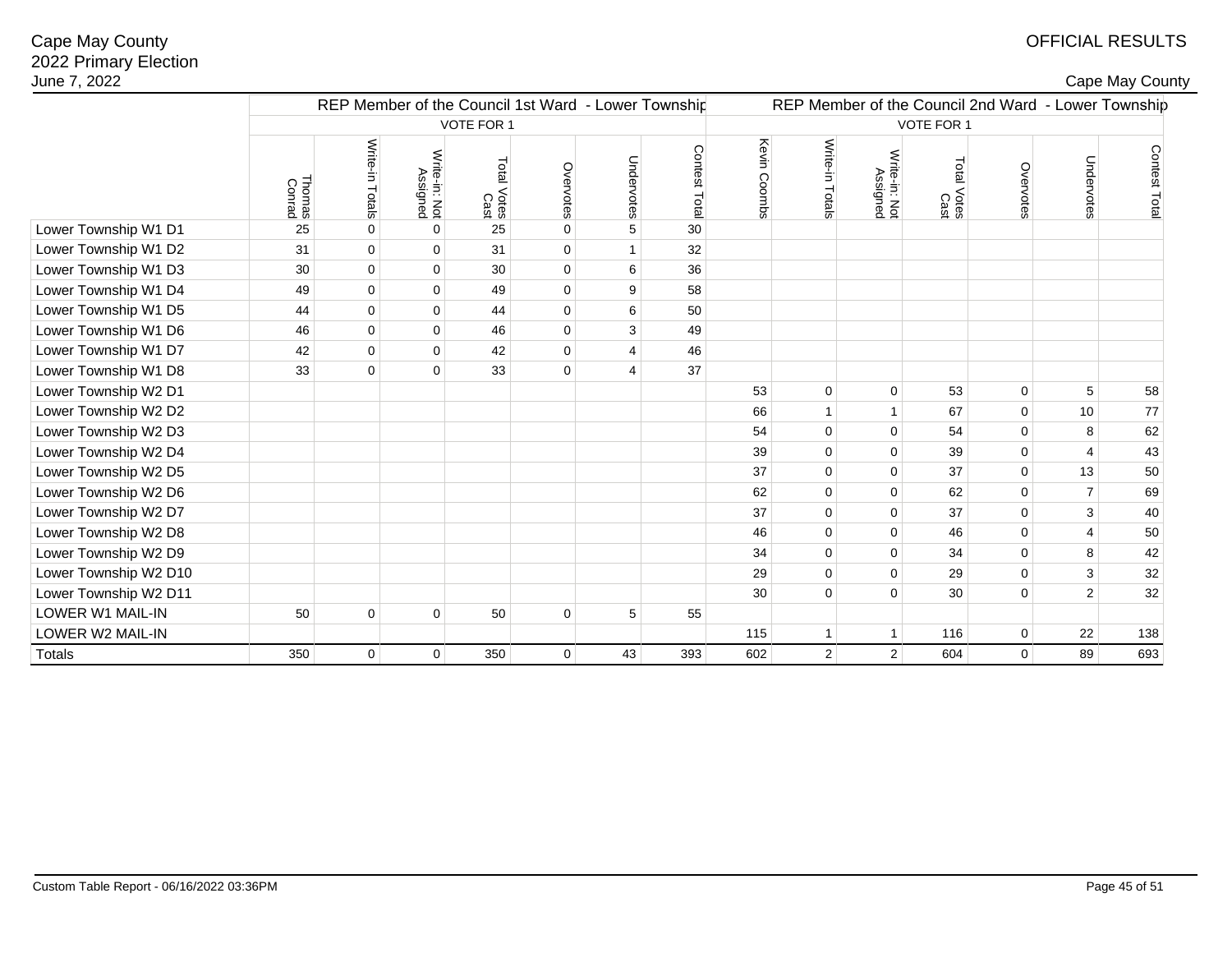## OFFICIAL RESULTS

|  | Cape May County |  |
|--|-----------------|--|
|  |                 |  |

| June 7, 2022         |                 |                                                     |                           |                     |             |                  |               |              |                 |                           |                     |             |                         | Cape May County                                        |  |
|----------------------|-----------------|-----------------------------------------------------|---------------------------|---------------------|-------------|------------------|---------------|--------------|-----------------|---------------------------|---------------------|-------------|-------------------------|--------------------------------------------------------|--|
|                      |                 | REP Member of the Council 3rd Ward - Lower Township |                           |                     |             |                  |               |              |                 |                           |                     |             |                         | REP Member of the Township Committee - Middle Township |  |
|                      |                 |                                                     |                           | VOTE FOR 1          |             |                  |               | VOTE FOR 1   |                 |                           |                     |             |                         |                                                        |  |
|                      | Roland Roy, Jr. | Write-in Totals                                     | Write-in: Not<br>Assigned | Total Votes<br>Cast | Overvotes   | Undervotes       | Contest Total | James Norris | Write-in Totals | Write-in: Not<br>Assigned | Total Votes<br>Cast | Overvotes   | Undervotes              | Contest Total                                          |  |
| Lower Township W3 D1 | 52              | $\pmb{0}$                                           | $\pmb{0}$                 | 52                  | $\mathbf 0$ | $\mathbf 5$      | 57            |              |                 |                           |                     |             |                         |                                                        |  |
| Lower Township W3 D2 | 42              | $\mathbf 0$                                         | $\mathbf 0$               | 42                  | $\mathbf 0$ | 4                | 46            |              |                 |                           |                     |             |                         |                                                        |  |
| Lower Township W3 D3 | 75              | $\mathbf{0}$                                        | $\pmb{0}$                 | 75                  | $\mathbf 0$ | 10               | 85            |              |                 |                           |                     |             |                         |                                                        |  |
| Lower Township W3 D4 | 65              | $\pmb{0}$                                           | $\mathbf 0$               | 65                  | $\mathbf 0$ | 10               | 75            |              |                 |                           |                     |             |                         |                                                        |  |
| Lower Township W3 D5 | 69              | $\mathbf 0$                                         | $\pmb{0}$                 | 69                  | $\mathbf 0$ | 11               | 80            |              |                 |                           |                     |             |                         |                                                        |  |
| Lower Township W3 D6 | 41              | $\overline{c}$                                      | $\sqrt{2}$                | 43                  | $\pmb{0}$   | $\boldsymbol{7}$ | 50            |              |                 |                           |                     |             |                         |                                                        |  |
| Lower Township W3 D7 | 45              | $\mathbf{1}$                                        | $\mathbf{1}$              | 46                  | $\pmb{0}$   | 8                | 54            |              |                 |                           |                     |             |                         |                                                        |  |
| Lower Township W3 D8 | 33              | $\mathbf 0$                                         | $\pmb{0}$                 | 33                  | $\pmb{0}$   | 3                | 36            |              |                 |                           |                     |             |                         |                                                        |  |
| Lower Township W3 D9 | 53              | $\mathbf 0$                                         | $\mathbf 0$               | 53                  | $\mathbf 0$ | 5                | 58            |              |                 |                           |                     |             |                         |                                                        |  |
| Middle Township 1    |                 |                                                     |                           |                     |             |                  |               | 64           | $\mathbf 0$     | $\mathbf 0$               | 64                  | $\mathbf 0$ | 4                       | 68                                                     |  |
| Middle Township 2    |                 |                                                     |                           |                     |             |                  |               | 75           | $\mathbf 0$     | $\mathbf 0$               | 75                  | $\mathbf 0$ | 8                       | 83                                                     |  |
| Middle Township 3    |                 |                                                     |                           |                     |             |                  |               | 57           | $\mathbf 0$     | $\mathbf 0$               | 57                  | $\mathbf 0$ | $\mathbf{2}$            | 59                                                     |  |
| Middle Township 4    |                 |                                                     |                           |                     |             |                  |               | 57           | $\mathbf 0$     | $\mathbf 0$               | 57                  | $\mathbf 0$ | 20                      | $77\,$                                                 |  |
| Middle Township 5    |                 |                                                     |                           |                     |             |                  |               | 54           | $\mathbf 0$     | $\mathbf 0$               | 54                  | $\mathbf 0$ | 6                       | 60                                                     |  |
| Middle Township 6    |                 |                                                     |                           |                     |             |                  |               | 82           | $\mathbf 0$     | $\mathbf 0$               | 82                  | $\mathbf 0$ | 11                      | 93                                                     |  |
| Middle Township 7    |                 |                                                     |                           |                     |             |                  |               | 50           | $\mathbf 0$     | $\mathbf 0$               | 50                  | $\mathbf 0$ | 6                       | 56                                                     |  |
| Middle Township 8    |                 |                                                     |                           |                     |             |                  |               | 22           | $\mathbf 0$     | $\mathbf 0$               | 22                  | $\mathbf 0$ | $\mathbf 0$             | 22                                                     |  |
| Middle Township 9    |                 |                                                     |                           |                     |             |                  |               | 69           | $\mathbf 0$     | $\mathbf 0$               | 69                  | $\mathbf 0$ | 6                       | 75                                                     |  |
| Middle Township 10   |                 |                                                     |                           |                     |             |                  |               | 63           | $\mathbf 0$     | $\mathbf 0$               | 63                  | $\mathbf 0$ | 3                       | 66                                                     |  |
| Middle Township 11   |                 |                                                     |                           |                     |             |                  |               | 56           | $\mathbf 0$     | $\mathbf 0$               | 56                  | $\mathbf 0$ | $\overline{\mathbf{c}}$ | 58                                                     |  |
| Middle Township 12   |                 |                                                     |                           |                     |             |                  |               | 38           | $\mathbf 0$     | $\mathbf 0$               | 38                  | $\mathbf 0$ | 3                       | 41                                                     |  |
| Middle Township 13   |                 |                                                     |                           |                     |             |                  |               | 61           | $\mathbf 0$     | $\mathbf 0$               | 61                  | $\mathbf 0$ | 9                       | 70                                                     |  |
| Middle Township 14   |                 |                                                     |                           |                     |             |                  |               | 73           | $\mathbf 0$     | 0                         | 73                  | $\pmb{0}$   | 12                      | 85                                                     |  |
| Middle Township 15   |                 |                                                     |                           |                     |             |                  |               | 98           | $\mathbf 0$     | $\mathbf 0$               | 98                  | $\mathbf 0$ | 5                       | 103                                                    |  |
| Middle Township 16   |                 |                                                     |                           |                     |             |                  |               | 53           | $\mathbf 0$     | $\mathbf 0$               | 53                  | $\pmb{0}$   | $\overline{c}$          | 55                                                     |  |
| Middle Township 17   |                 |                                                     |                           |                     |             |                  |               | 59           | $\mathbf 0$     | $\mathbf 0$               | 59                  | $\pmb{0}$   | 4                       | 63                                                     |  |
| Middle Township 18   |                 |                                                     |                           |                     |             |                  |               | 69           | $\mathbf 0$     | $\mathbf 0$               | 69                  | $\mathbf 0$ | 6                       | 75                                                     |  |
| LOWER W3 MAIL-IN     | 145             | $\mathbf{1}$                                        | $\mathbf{1}$              | 146                 | $\pmb{0}$   | 26               | 172           |              |                 |                           |                     |             |                         |                                                        |  |
| MIDDLE MAIL-IN       |                 |                                                     |                           |                     |             |                  |               | 275          | $\overline{c}$  | 2                         | 277                 | $\mathbf 0$ | 45                      | 322                                                    |  |
| Totals               | 620             | $\overline{4}$                                      | $\overline{4}$            | 624                 | $\mathbf 0$ | 89               | 713           | 1,375        | $\overline{2}$  | $\overline{2}$            | 1,377               | $\pmb{0}$   | 154                     | 1,531                                                  |  |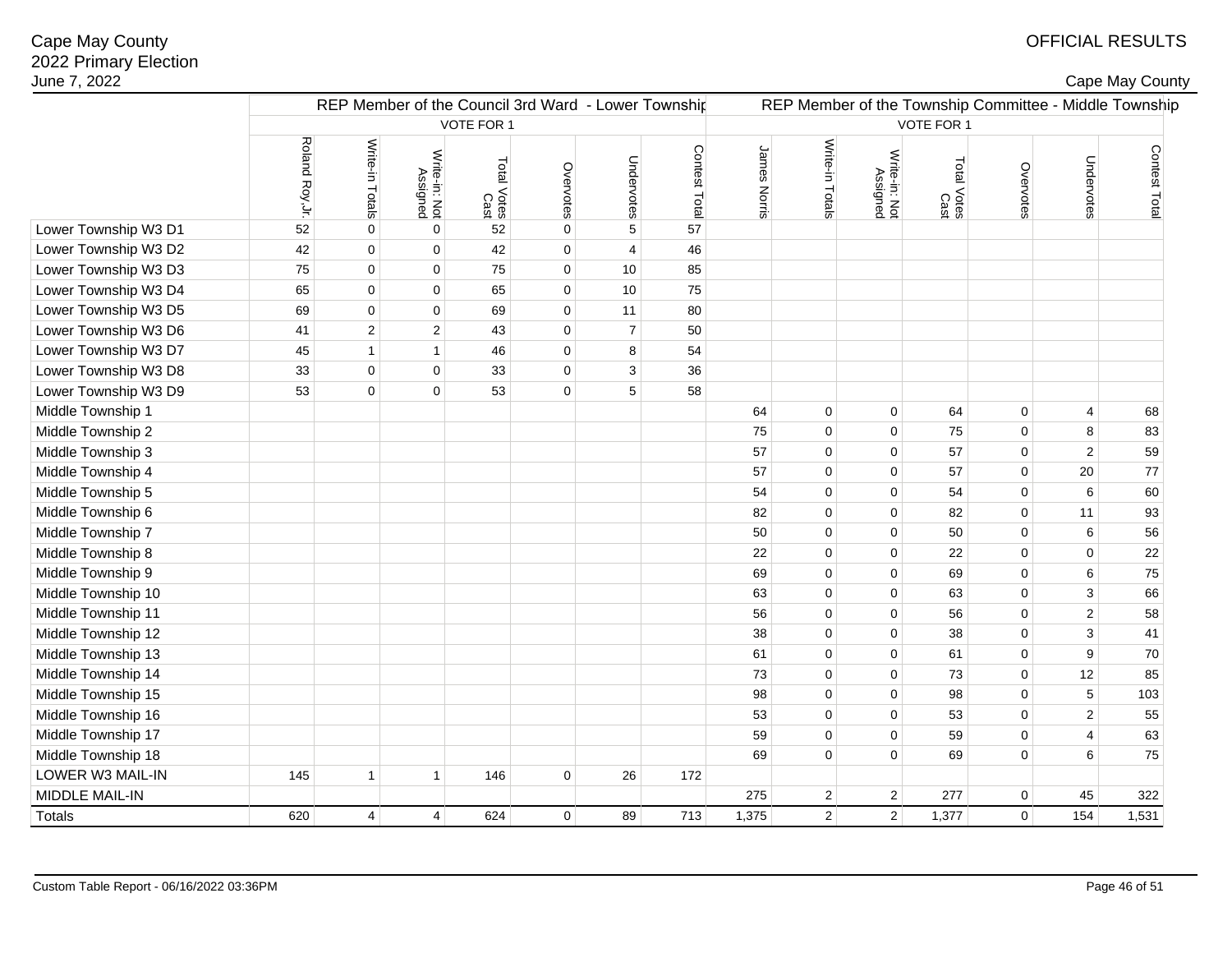# OFFICIAL RESULTS

| ape May County∶ |
|-----------------|
|-----------------|

| June 7, 2022            |                                |                    |                           |                                                     |             |                |                                                     |                     |                 |                          |                     |                |                | Cape May County  |
|-------------------------|--------------------------------|--------------------|---------------------------|-----------------------------------------------------|-------------|----------------|-----------------------------------------------------|---------------------|-----------------|--------------------------|---------------------|----------------|----------------|------------------|
|                         |                                |                    |                           | REP Member of the Council 1st Ward - North Wildwood |             |                | REP Member of the Council 2nd Ward - North Wildwood |                     |                 |                          |                     |                |                |                  |
|                         |                                |                    |                           | VOTE FOR 1                                          |             |                | <b>VOTE FOR 1</b>                                   |                     |                 |                          |                     |                |                |                  |
|                         | rgaret A.<br>(Peggy)<br>Bishop | Write-in<br>Totals | /rite-in: Not<br>Assigned | Total<br>I Votes<br>Cast                            | Overvotes   | Unde<br>votes  | Contest<br>Total                                    | :dwin W.<br>Koehler | Write<br>Totals | rite-in: Not<br>Assigned | Total Votes<br>Cast | Overvotes      | Undervotes     | Contest<br>Total |
| North Wildwood W1 D1    | 77                             |                    | 0                         | 77                                                  | 0           | 14             | 91                                                  |                     |                 |                          |                     |                |                |                  |
| North Wildwood W1 D2    | 43                             | 0                  | 0                         | 43                                                  | 0           | 3              | 46                                                  |                     |                 |                          |                     |                |                |                  |
| North Wildwood W1 D3    | 25                             | 0                  | 0                         | 25                                                  | $\mathbf 0$ | $\overline{2}$ | 27                                                  |                     |                 |                          |                     |                |                |                  |
| North Wildwood W1 D4    | 44                             | $\Omega$           | 0                         | 44                                                  | 0           |                | 51                                                  |                     |                 |                          |                     |                |                |                  |
| North Wildwood W2 D1    |                                |                    |                           |                                                     |             |                |                                                     | 52                  | 0               | $\mathbf 0$              | 52                  | 0              |                | 53               |
| North Wildwood W2 D2    |                                |                    |                           |                                                     |             |                |                                                     | 33                  | 0               | $\Omega$                 | 33                  | $\mathbf 0$    | $\overline{2}$ | 35               |
| North Wildwood W2 D3    |                                |                    |                           |                                                     |             |                |                                                     | 44                  | $\Omega$        | $\Omega$                 | 44                  | $\mathbf 0$    | 5              | 49               |
| North Wildwood W2 D4    |                                |                    |                           |                                                     |             |                |                                                     | 28                  | 0               | $\Omega$                 | 28                  | $\mathbf 0$    | $\Omega$       | 28               |
| NORTH WILDWOOD W1 MAIL- | 70                             | $\Omega$           | $\Omega$                  | 70                                                  | 0           | 9              | 79                                                  |                     |                 |                          |                     |                |                |                  |
| NORTH WILDWOOD W2 MAIL- |                                |                    |                           |                                                     |             |                |                                                     | 46                  |                 |                          | 47                  | $\mathbf 0$    | 5              | 52               |
| Totals                  | 259                            | $\overline{0}$     | 0                         | 259                                                 | 0           | 35             | 294                                                 | 203                 |                 |                          | 204                 | $\overline{0}$ | 13             | 217              |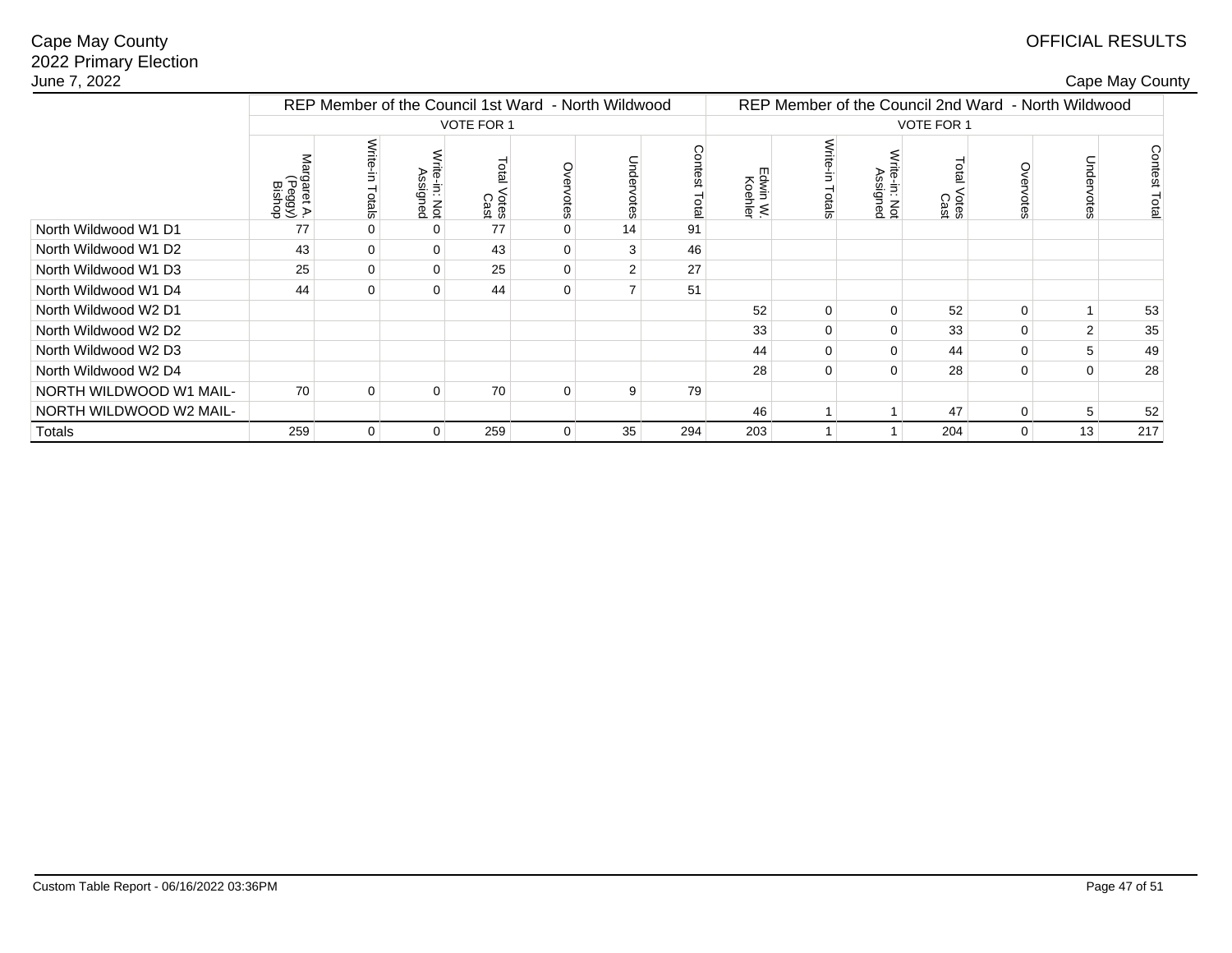| June 7, 2022         |              |                        |                 |                                                     |               |              |     |     |  |  |  |  |
|----------------------|--------------|------------------------|-----------------|-----------------------------------------------------|---------------|--------------|-----|-----|--|--|--|--|
|                      |              |                        |                 | REP Member of the Council - Borough Of Stone Harbor |               |              |     |     |  |  |  |  |
|                      | VOTE FOR 2   |                        |                 |                                                     |               |              |     |     |  |  |  |  |
|                      | Cổ ča<br>Fes | ⋒<br>O.<br>iter<br>mer | otals           | in: N<br>Ssign<br>Not<br>Ped                        | Votes<br>Cast |              |     |     |  |  |  |  |
| Stone Harbor 1       | 19           | 31                     |                 |                                                     | 52            |              | 24  | 76  |  |  |  |  |
| Stone Harbor 2       | 32           | 43                     | 8               | 8                                                   | 83            | 0            | 45  | 128 |  |  |  |  |
| STONE HARBOR MAIL-IN | 30           | 36                     | 8               | 8                                                   | 74            | 0            | 32  | 106 |  |  |  |  |
| Totals               | 81           | 110                    | 18 <sub>1</sub> | 18 <sub>1</sub>                                     | 209           | $\mathbf{0}$ | 101 | 310 |  |  |  |  |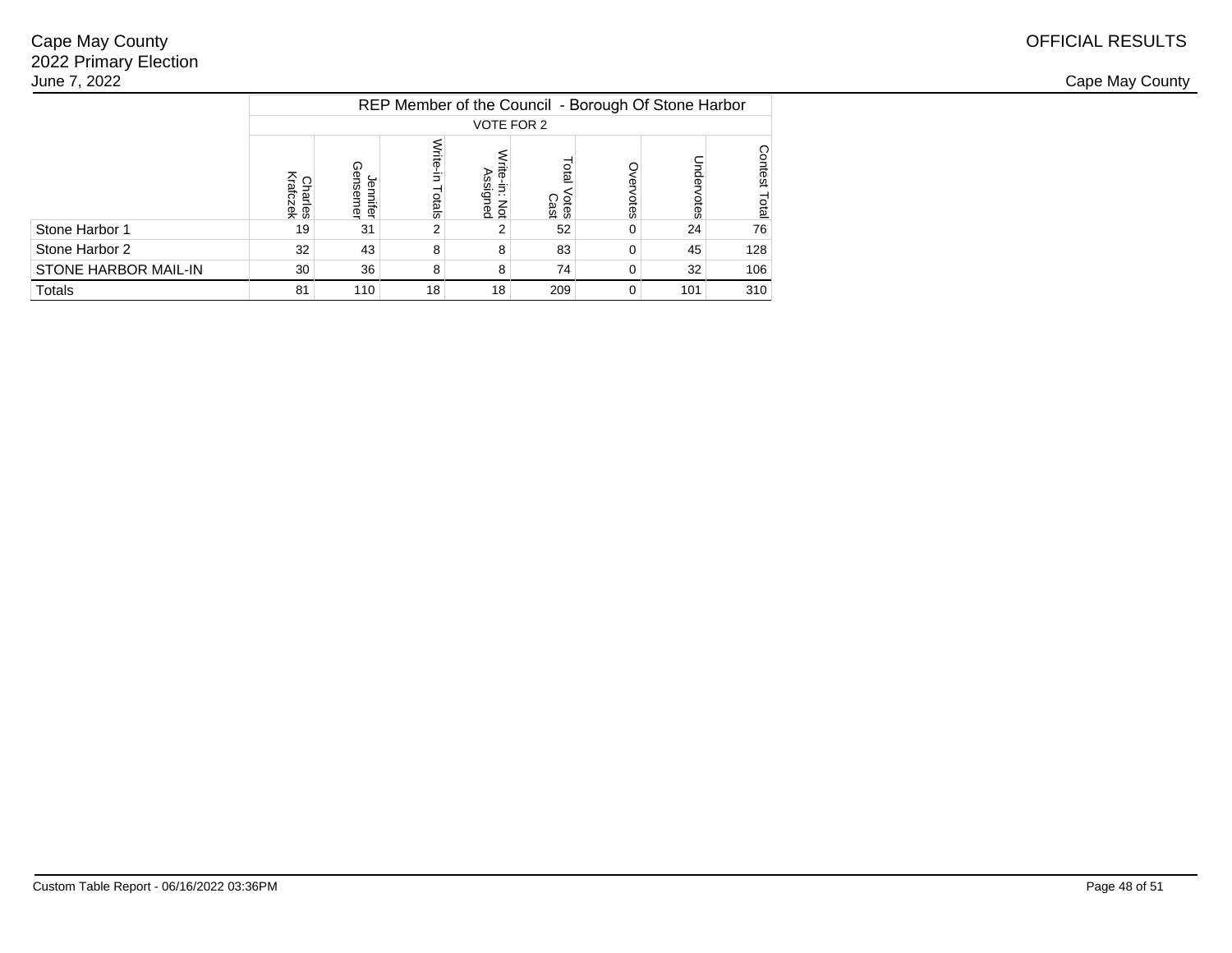|                         |                                        |                     |                                  |                 |                           |                     |           | REP Member of the Township Committee - Upper Township |               |
|-------------------------|----------------------------------------|---------------------|----------------------------------|-----------------|---------------------------|---------------------|-----------|-------------------------------------------------------|---------------|
|                         |                                        |                     |                                  |                 | VOTE FOR 2                |                     |           |                                                       |               |
|                         | (Anthony)<br><b>Antonio</b><br>Inserra | Mark E.<br>Pancoast | Victor Nappen,<br>Victor Nappen, | Write-in Totals | Write-in: Not<br>Assigned | Total Votes<br>Cast | Overvotes | Undervotes                                            | Contest Total |
| <b>Upper Township 1</b> | 29                                     | 56                  | 58                               | 0               | 0                         | 143                 | 0         | 9                                                     | 152           |
| Upper Township 2        | 45                                     | 53                  | 51                               |                 |                           | 150                 | 0         | 20                                                    | 170           |
| Upper Township 3        | 27                                     | 54                  | 54                               | $\mathbf 0$     | 0                         | 135                 | 0         | 25                                                    | 160           |
| Upper Township 4        | 34                                     | 103                 | 101                              | 1               | 1                         | 239                 | 0         | 25                                                    | 264           |
| Upper Township 5        | 37                                     | 74                  | 80                               | 0               | 0                         | 191                 | 0         | 19                                                    | 210           |
| Upper Township 6        | 40                                     | 75                  | 76                               |                 | 1                         | 192                 | 0         | 14                                                    | 206           |
| Upper Township 7        | 37                                     | 56                  | 69                               | $\mathbf 0$     | 0                         | 162                 | 0         | 18                                                    | 180           |
| Upper Township 8        | 41                                     | 54                  | 65                               | 4               | 4                         | 164                 | 0         | 26                                                    | 190           |
| Upper Township 9        | 44                                     | 56                  | 68                               |                 |                           | 169                 | 0         | 13                                                    | 182           |
| Upper Township 10       | 31                                     | 68                  | 66                               | $\mathbf 0$     | 0                         | 165                 | 0         | 15                                                    | 180           |
| Upper Township 11       | 4                                      | 13                  | 19                               | 0               | 0                         | 36                  | 0         | 6                                                     | 42            |
| Upper Township 12       | 52                                     | 87                  | 79                               | 1               | 1                         | 219                 | 0         | 39                                                    | 258           |
| Upper Township 13       | 29                                     | 48                  | 46                               | 0               | 0                         | 123                 | 0         | 17                                                    | 140           |
| Upper Township 14       | 47                                     | 44                  | 58                               | 3               | 3                         | 152                 | 0         | 24                                                    | 176           |
| Upper Township 15       | 25                                     | 33                  | 38                               | 0               | 0                         | 96                  | 0         | 14                                                    | 110           |
| <b>UPPER MAIL-IN</b>    | 114                                    | 171                 | 148                              | 5               | 5                         | 438                 | 4         | 74                                                    | 516           |
| Totals                  | 636                                    | 1,045               | 1,076                            | 17              | 17                        | 2,774               | 4         | 358                                                   | 3,136         |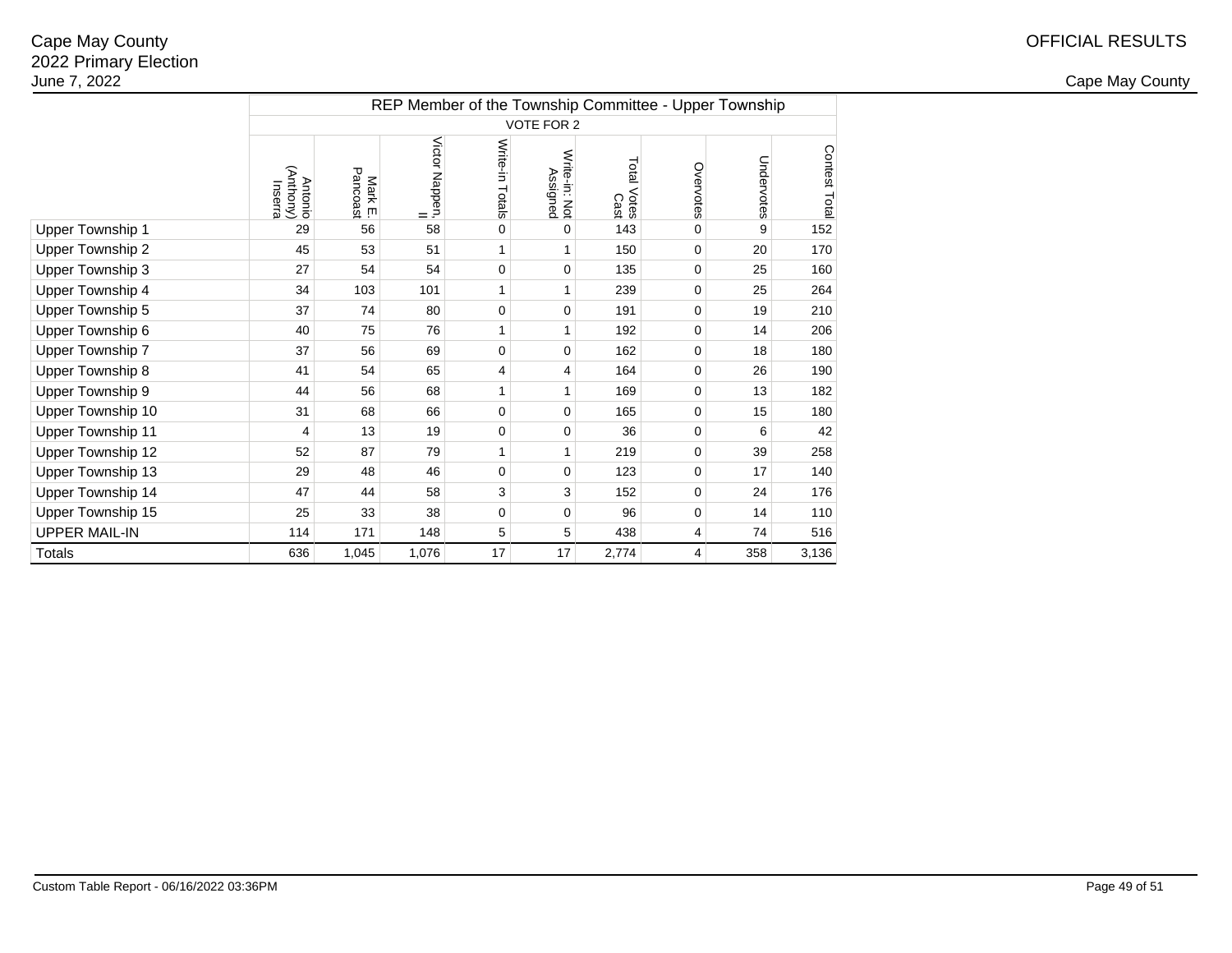| June 7, 2022            |                                 |     |                                                   |                     |      |           |           |  |  |  |  |  |
|-------------------------|---------------------------------|-----|---------------------------------------------------|---------------------|------|-----------|-----------|--|--|--|--|--|
|                         | REP Mayor - Borough Of Woodbine |     |                                                   |                     |      |           |           |  |  |  |  |  |
|                         | VOTE FOR 1                      |     |                                                   |                     |      |           |           |  |  |  |  |  |
|                         | Pikoly<br>viliam<br>olvcky      | မ္တ | ഋ<br>$\cdot$ .<br>$\overline{\phantom{0}}$<br>a g | <b>Cast</b><br>Cast | otes | inde<br>ā | ēs<br>gal |  |  |  |  |  |
| Woodbine 1              | 32                              |     | $\Omega$                                          | 32                  | 0    |           | 37        |  |  |  |  |  |
| Woodbine 2              | 29                              |     | 0                                                 | 29                  | 0    |           | 32        |  |  |  |  |  |
| <b>WOODBINE MAIL-IN</b> | 14                              |     | 0                                                 | 14 <sub>1</sub>     | 0    |           | 16        |  |  |  |  |  |
| Totals                  | 75                              |     | 0                                                 | 75                  | 0    | 10        | 85        |  |  |  |  |  |